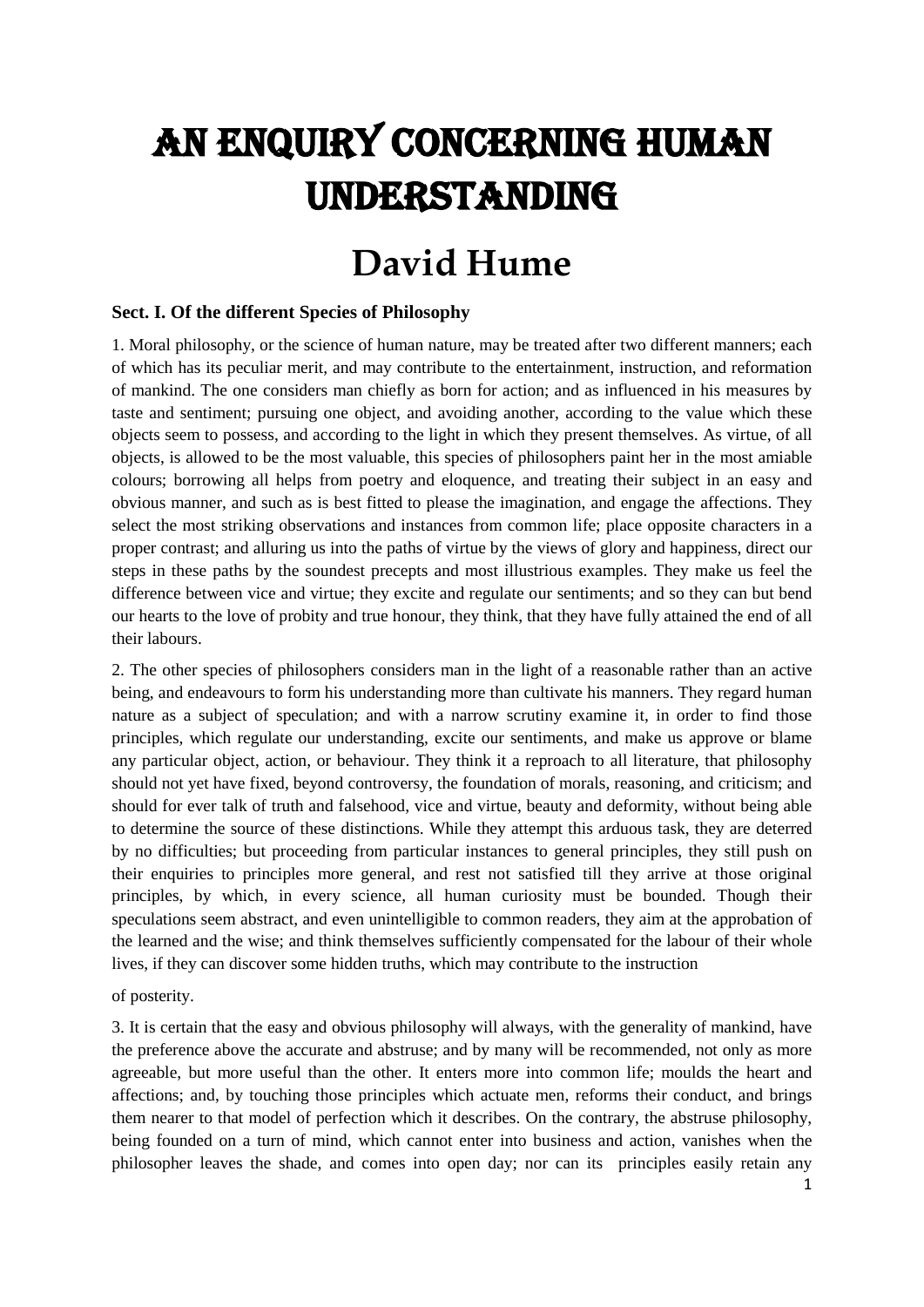influence over our conduct and behaviour. The feelings of our heart, the agitation of our passions, the vehemence of our affections, dissipate all its conclusions, and reduce the profound philosopher to a mere plebeian.

4. This also must be confessed, that the most durable, as well as justest fame, has been acquired by the easy philosophy, and that abstract reasoners seem hitherto to have enjoyed only a momentary reputation, from the caprice or ignorance of their own age, but have not been able to support their renown with more equitable posterity. It is easy for a profound philosopher to commit a mistake in his subtile reasonings; and one mistake is the necessary parent of another, while he pushes on his consequences, and is not deterred from embracing any conclusion, by its unusual appearance, or its contradiction to popular opinion. But a philosopher, who purposes only to represent the common sense of mankind in more beautiful and more engaging colours, if by accident he falls into error, goes no farther; but renewing his appeal to common sense, and the natural sentiments of the mind, returns into the right path, and secures himself from any dangerous illusions. The fame of Cicero flourishes at present; but that of Aristotle is utterly decayed. La Bruyere passes the seas, and still maintains his reputation: But the glory of Malebranche is confined to his own nation, and to his own age. And Addison, perhaps, will be read with pleasure, when Locke shall be entirely forgotten.

The mere philosopher is a character, which is commonly but little acceptable in the world, as being supposed to contribute nothing either to the advantage or pleasure of society; while he lives remote from communication with mankind, and is wrapped up in principles and notions equally remote from their comprehension. On the other hand, the mere ignorant is still more despised; nor is anything deemed a surer sign of an illiberal genius in an age and nation where the sciences flourish, than to be entirely destitute of all relish for those noble entertainments. The most perfect character is supposed to lie between those extremes; retaining an equal ability and taste for books, company, and business; preserving in conversation that discernment and delicacy which arise from polite letters; and in business, that probity and accuracy which are the natural result of a just philosophy. In order to diffuse and cultivate so accomplished a character, nothing can be more useful than compositions of the easy style and manner, which draw not too much from life, require no deep application or retreat to be comprehended, and send back the student among mankind full of noble sentiments and wise precepts, applicable to every exigence of human life. By means of such compositions, virtue becomes amiable, science agreeable, company instructive, and retirement entertaining.

Man is a reasonable being; and as such, receives from science his proper food and nourishment: But so narrow are the bounds of human understanding, that little satisfaction can be hoped for in this particular, either from the extent of security or his acquisitions. Man is a sociable, no less than a reasonable being: But neither can he always enjoy company agreeable and amusing, or preserve the proper relish for them. Man is also an active being; and from that disposition, as well as from the various necessities of human life, must submit to business and occupation: But the mind requires some relaxation, and cannot always support its bent to care and industry. It seems, then, that nature has pointed out a mixed kind of life as most suitable to the human race, and secretly admonished them to allow none of these biasses to draw too much, so as to incapacitate them for other occupations and entertainments. Indulge your passion for science, says she, but let your science be human, and such as may have a direct reference to action and society. Abstruse thought and profound researches I prohibit, and will severely punish, by the pensive melancholy which they introduce, by the endless uncertainty in which they involve you, and by the cold reception which your pretended discoveries shall meet with, when communicated. Be a philosopher; but, amidst all your philosophy, be still a man.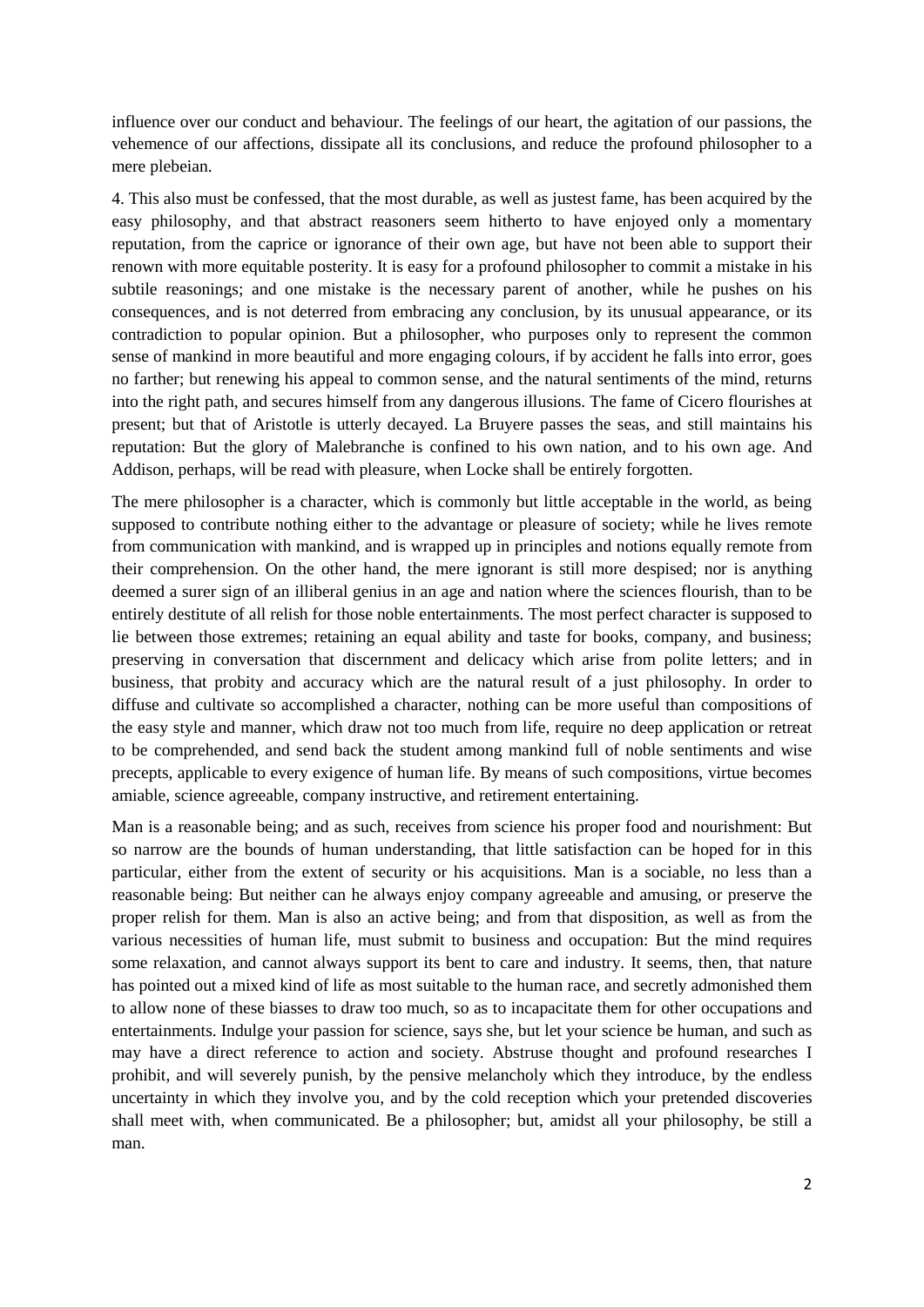5. Were the generality of mankind contented to prefer the easy philosophy to the abstract and profound, without throwing any blame or contempt on the latter, it might not be improper, perhaps, to comply with this general opinion, and allow every man to enjoy, without opposition, his own taste and sentiment. But as the matter is often carried farther, even to the absolute rejecting of all profound reasonings, or what is commonly called metaphysics, we shall now proceed to consider what can reasonably be pleaded in their behalf. We may begin with observing, that one considerable advantage, which results from the accurate and abstract philosophy, is, its subserviency to the easy and humane; which, without the former, can never attain a sufficient degree of exactness in its sentiments, precepts, or reasonings. All polite letters are nothing but pictures of human life in various attitudes and situations; and inspire us with different sentiments, of praise or blame, admiration or ridicule, according to the qualities of the object, which they set before us. An artist must be better qualified to succeed in this undertaking, who, besides a delicate taste and a quick apprehension, possesses an accurate knowledge of the internal fabric, the operations of the understanding, the workings of the passions, and the various species of sentiment which discriminate vice and virtue. How painful soever this inward search or enquiry may appear, it becomes, in some measure, requisite to those, who would describe with success the obvious and outward appearances of life and manners. The anatomist presents to the eye the most hideous and disagreeable objects; but his science is useful to the painter in delineating even a Venus or an Helen. While the latter employs all the richest colours of his art, and gives his figures the most graceful and engaging airs; he must still carry his attention to the inward structure of the human body, the position of the muscles, the fabric of the bones, and the use and figure of every part or organ. Accuracy is, in every case, advantageous to beauty, and just reasoning to delicate sentiment. In vain would we exalt the one by depreciating the other. Besides, we may observe, in every art or profession, even those which most concern life or action, that a spirit of accuracy, however acquired, carries all of them nearer their perfection, and renders them more subservient to the interests of society. And though a philosopher may live remote from business, the genius of philosophy, if carefully cultivated by several, must gradually diffuse itself throughout the whole society, and bestow a similar correctness on every art and calling. The politician will acquire greater foresight and subtility, in the subdividing and balancing of power; the lawyer more method and finer principles in his reasonings; and the general more regularity in his discipline, and more caution in his plans and operations. The stability of modern governments above the ancient, and the accuracy of modern philosophy, have improved, and probably will still improve, by similar gradations.

6. Were there no advantage to be reaped from these studies, beyond the gratification of an innocent curiosity, yet ought not even this to be despised; as being one accession to those few safe and harmless pleasures, which are bestowed on the human race. The sweetest and most inoffensive path of life leads through the avenues of science and learning; and whoever can either remove any obstructions in this way, or open up any new prospect, ought so far to be esteemed a benefactor to mankind. And though these researches may appear painful and fatiguing, it is with some minds as with some bodies, which being endowed with vigorous and florid health, require severe exercise, and reap a pleasure from what, to the generality of mankind, may seem burdensome and laborious. Obscurity, indeed, is painful to the mind as well as to the eye; but to bring light from obscurity, by whatever labour, must needs be delightful and rejoicing. But this obscurity in the profound and abstract philosophy, is objected to, not only as painful and fatiguing, but as the inevitable source of uncertainty and error. Here indeed lies the justest and most plausible objection against a considerable part of metaphysics, that they are not properly a science; but arise either from the fruitless efforts of human vanity, which would penetrate into subjects utterly inaccessible to the understanding, or from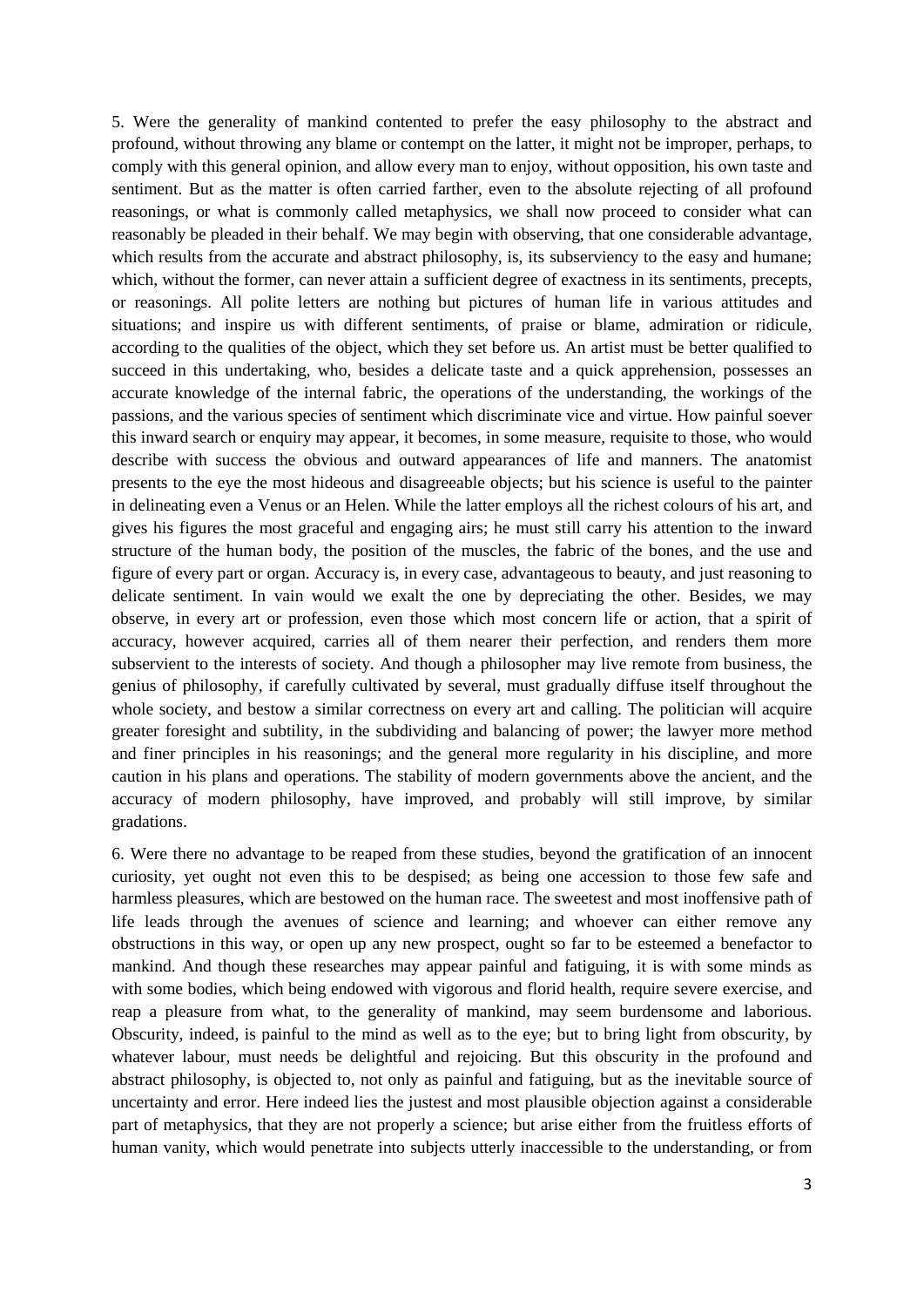the craft of popular superstitions, which, being unable to defend themselves on fair ground, raise these intangling brambles to cover and protect their weakness. Chased from the open country, these robbers fly into the forest, and lie in wait to break in upon every unguarded avenue of the mind, and overwhelm it with religious fears and prejudices. The stoutest antagonist, if he remit his watch a moment, is oppressed. And many, through cowardice and folly, open the gates to the enemies, and willingly receive them with reverence and submission, as their legal sovereigns.

7. But is this a sufficient reason, why philosophers should desist from such researches, and leave superstition still in possession of her retreat? Is it not proper to draw an opposite conclusion, and perceive the necessity of carrying the war into the most secret recesses of the enemy? In vain do we hope, that men, from frequent disappointment, will at last abandon such airy sciences, and discover the proper province of human reason. For, besides, that many persons find too sensible an interest in perpetually recalling such topics; besides this, I say, the motive of blind despair can never reasonably have place in the sciences; since, however unsuccessful former attempts may have proved, there is still room to hope, that the industry, good fortune, or improved sagacity of succeeding generations may reach discoveries unknown to former ages. Each adventurous genius will still leap at the arduous prize, and find himself stimulated, rather that discouraged, by the failures of his predecessors; while he hopes that the glory of achieving so hard an adventure is reserved for him alone. The only method of freeing learning, at once, from these abstruse questions, is to enquire seriously into the nature of human understanding, and show, from an exact analysis of its powers and capacity, that it is by no means fitted for such remote and abstruse subjects. We must submit to this fatigue, in order to live at ease ever after: And must cultivate true metaphysics with some care, in order to destroy the false and adulterate. Indolence, which, to some persons, affords a safeguard against this deceitful philosophy, is, with others, overbalanced by curiosity; and despair, which, at some moments, prevails, may give place afterwards to sanguine hopes and expectations. Accurate and just reasoning is the only catholic remedy, fitted for all persons and all dispositions; and is alone able to subvert that abstruse philosophy and metaphysical jargon, which, being mixed up with popular superstition, renders it in a manner impenetrable to careless reasoners, and gives it the air of science and wisdom.

8. Besides this advantage of rejecting, after deliberate enquiry, the most uncertain and disagreeable part of learning, there are many positive advantages, which result from an accurate scrutiny into the powers and faculties of human nature. It is remarkable concerning the operations of the mind, that, though most intimately present to us, yet, whenever they become the object of reflexion, they seem involved in obscurity; nor can the eye readily find those lines and boundaries, which discriminate and distinguish them. The objects are too fine to remain long in the same aspect or situation; and must be apprehended in an instant, by a superior penetration, derived from nature, and improved by habit and reflexion. It becomes, therefore, no inconsiderable part of science barely to know the different operations of the mind, to separate them from each other, to class them under their proper heads, and to correct all that seeming disorder, in which they lie involved, when made the object of reflexion and enquiry. This talk of ordering and distinguishing, which has no merit, when performed with regard to external bodies, the objects of our senses, rises in its value, when directed towards the operations of the mind, in proportion to the difficulty and labour, which we meet with in performing it. And if we can go no farther than this mental geography, or delineation of the distinct parts and powers of the mind, it is at least a satisfaction to go so far; and the more obvious this science may appear (and it is by no means obvious) the more contemptible still must the ignorance of it be esteemed, in all pretenders to learning and philosophy. Nor can there remain any suspicion, that this science is uncertain and chimerical; unless we should entertain such a scepticism as is entirely subversive of all speculation, and even action. It cannot be doubted, that the mind is endowed with several powers and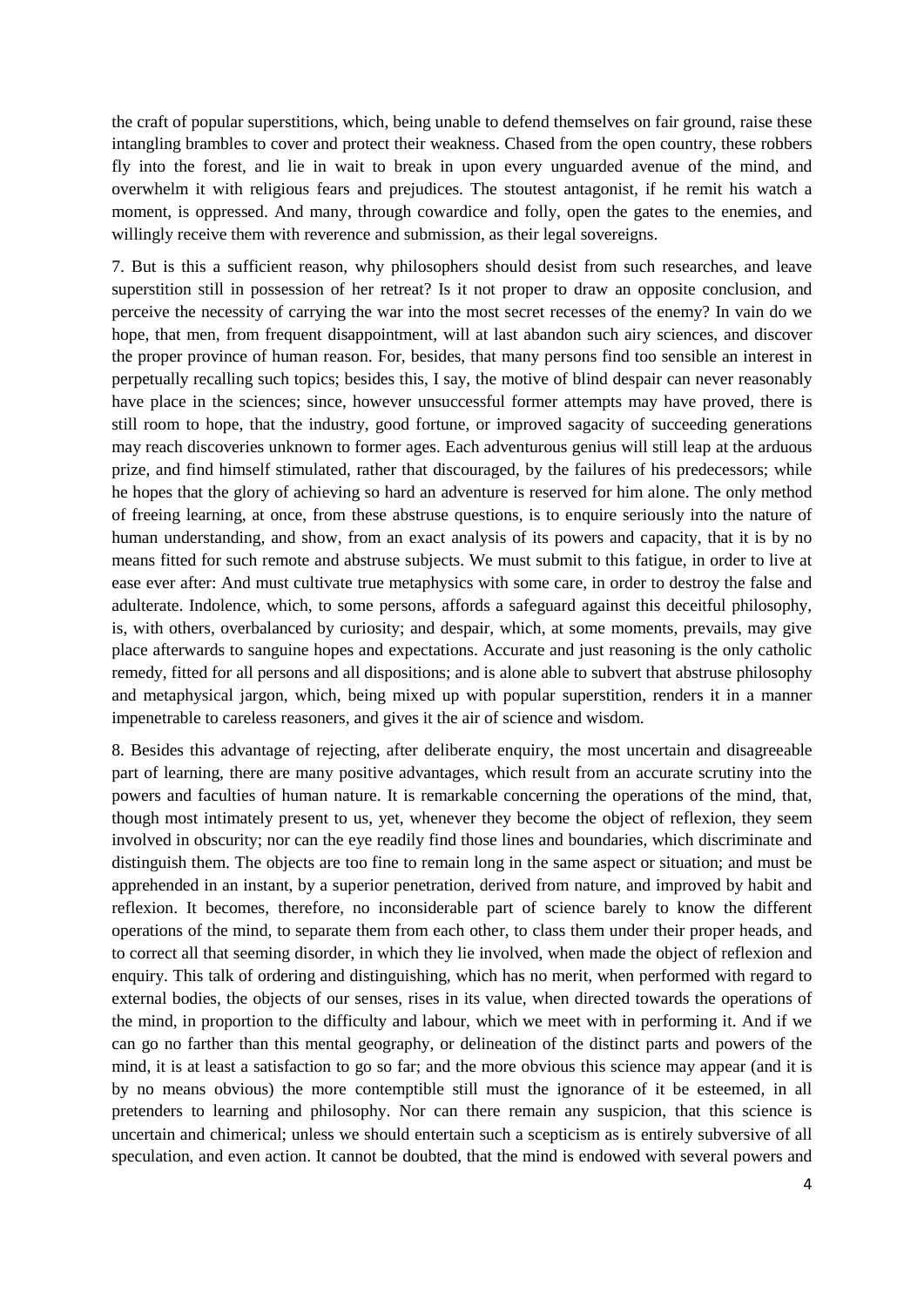faculties, that these powers are distinct from each other, that what is really distinct to the immediate perception may be distinguished by reflexion; and consequently, that there is a truth and falsehood in all propositions on this subject, and a truth and falsehood, which lie not beyond the compass of human understanding. There are many obvious distinctions of this kind, such as those between the will and understanding, the imagination and passions, which fall within the comprehension of every human creature; and the finer and more philosophical distinctions are no less real and certain, though more difficult to be comprehended. Some instances, especially late ones, of success in these enquiries, may give us a juster notion of the certainty and solidity of this branch of learning. And shall we esteem it worthy the labour of a philosopher to give us a true system of the planets, and adjust the position and order of those remote bodies; while we affect to overlook those, who, with so much success, delineate the parts of the mind, in which we are so intimately concerned?

9. But may we not hope, that philosophy, if cultivated with care, and encouraged by the attention of the public, may carry its researches still farther, and discover, at least in some degree, the secret springs and principles, by which the human mind is actuated in its operations? Astronomers had long contented themselves with proving, from the phaenomena, the true motions, order, and magnitude of the heavenly bodies: Till a philosopher, at last, arose, who seems, from the happiest reasoning, to have also determined the laws and forces, by which the revolutions of the planets are governed and directed. The like has been performed with regard to other parts of nature. And there is no reason to despair of equal success in our enquiries concerning the mental powers and economy, if prosecuted with equal capacity and caution. It is probable, that one operation and principle of the mind depends on another; which, again, may be resolved into one more general and universal: And how far these researches may possibly be carried, it will be difficult for us, before, or even after, a careful trial, exactly to determine. This is certain, that attempts of this kind are every day made even by those who philosophize the most negligently: And nothing can be more requisite than to enter upon the enterprize with thorough care and attention; that, if it lie within the compass of human understanding, it may at last be happily achieved; if not, it may, however, be rejected with some confidence and security. This last conclusion, surely, is not desirable; nor ought it to be embraced too rashly. For how much must we diminish from the beauty and value of this species of philosophy, upon such a supposition? Moralists have hitherto been accustomed, when they considered the vast multitude and diversity of those actions that excite our approbation or dislike, to search for some common principle, on which this variety of sentiments might depend. And though they have sometimes carried the matter too far, by their passion for some one general principle; it must, however, be confessed, that they are excusable in expecting to find some general principles, into which all the vices and virtues were justly to be resolved. The like has been the endeavour of critics, logicians, and even politicians: Nor have their attempts been wholly unsuccessful; though perhaps longer time, greater accuracy, and more ardent application may bring these sciences still nearer their perfection. To throw up at once all pretensions of this kind may justly be deemed more rash, precipitate, and dogmatical, than even the boldest and most affirmative philosophy, that has ever attempted to impose its crude dictates and principles on mankind.

10. What though these reasonings concerning human nature seem abstract, and of difficult comprehension? This affords no presumption of their falsehood. On the contrary, it seems impossible, that what has hitherto escaped so many wise and profound philosophers can be very obvious and easy. And whatever pains these researches may cost us, we may think ourselves sufficiently rewarded, not only in point of profit but of pleasure, if, by that means, we can make any addition to our stock of knowledge, in subjects of such unspeakable importance. But as, after all, the abstractedness of these speculations is no recommendation, but rather a disadvantage to them, and as this difficulty may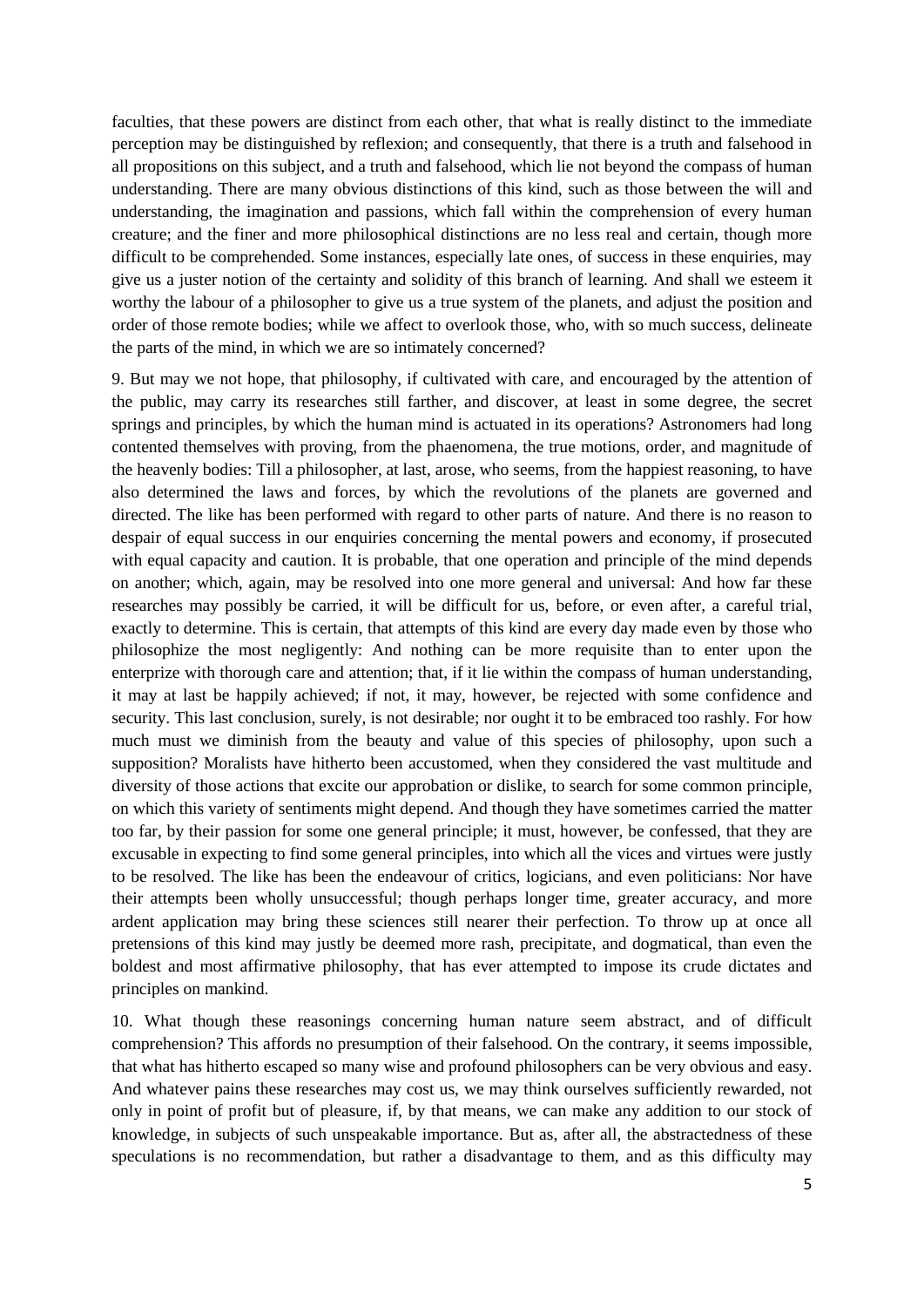perhaps be surmounted by care and art, and the avoiding of all unnecessary detail, we have, in the following enquiry, attempted to throw some light upon subjects, from which uncertainty has hitherto deterred the wise, and obscurity the ignorant. Happy, if we can unite the boundaries of the different species of philosophy, by reconciling profound enquiry with clearness, and truth with novelty! And still more happy, if, reasoning in this easy manner, we can undermine the foundations of an abstruse philosophy, which seems to have hitherto served only as a shelter to superstition, and a cover to absurdity and error!

## **Sect. II. Of the Origin of Ideas**

11. Every one will readily allow, that there is a considerable difference between the perceptions of the mind, when a man feels the pain of excessive heat, or the pleasure of moderate warmth, and when he afterwards recalls to his memory this sensation, or anticipates it by his imagination. These faculties may mimic or copy the perceptions of the senses; but they never can entirely reach the force and vivacity of the original sentiment. The utmost we say of them, even when they operate with greatest vigour, is, that they represent their object in so lively a manner, that we could almost say we feel or see it: But, except the mind be disordered by disease or madness, they never can arrive at such a pitch of vivacity, as to render these perceptions altogether undistinguishable. All the colours of poetry, however splendid, can never paint natural objects in such a manner as to make the description be taken for a real landskip. The most lively thought is still inferior to the dullest sensation. We may observe a like distinction to run through all the other perceptions of the mind. A man in a fit of anger, is actuated in a very different manner from one who only thinks of that emotion. If you tell me, that any person is in love, I easily understand your meaning, and form a just conception of his situation; but never can mistake that conception for the real disorders and agitations of the passion. When we reflect on our past sentiments and affections, our thought is a faithful mirror, and copies its objects truly; but the colours which it employs are faint and dull, in comparison of those in which our original perceptions were clothed. It requires no nice discernment or metaphysical head to mark the distinction between them.

12. Here therefore we may divide all the perceptions of the mind into two classes or species, which are distinguished by their different degrees of force and vivacity. The less forcible and lively are commonly denominated Thoughts or Ideas. The other species want a name in our language, and in most others; I suppose, because it was not requisite for any, but philosophical purposes, to rank them under a general term or appellation. Let us, therefore, use a little freedom, and call them Impressions; employing that word in a sense somewhat different from the usual. By the term impression, then, I mean all our more lively perceptions, when we hear, or see, or feel, or love, or hate, or desire, or will. And impressions are distinguished from ideas, which are the less lively perceptions, of which we are conscious, when we reflect on any of those sensations or movements above mentioned.

13. Nothing, at first view, may seem more unbounded than the thought of man, which not only escapes all human power and authority, but is not even restrained within the limits of nature and reality. To form monsters, and join incongruous shapes and appearances, costs the imagination no more trouble than to conceive the most natural and familiar objects. And while the body is confined to one planet, along which it creeps with pain and difficulty; the thought can in an instant transport us into the most distant regions of the universe; or even beyond the universe, into the unbounded chaos, where nature is supposed to lie in total confusion. What never was seen, or heard of, may yet be conceived; nor is any thing beyond the power of thought, except what implies an absolute contradiction. But though our thought seems to possess this unbounded liberty, we shall find, upon a nearer examination, that it is really confined within very narrow limits, and that all this creative power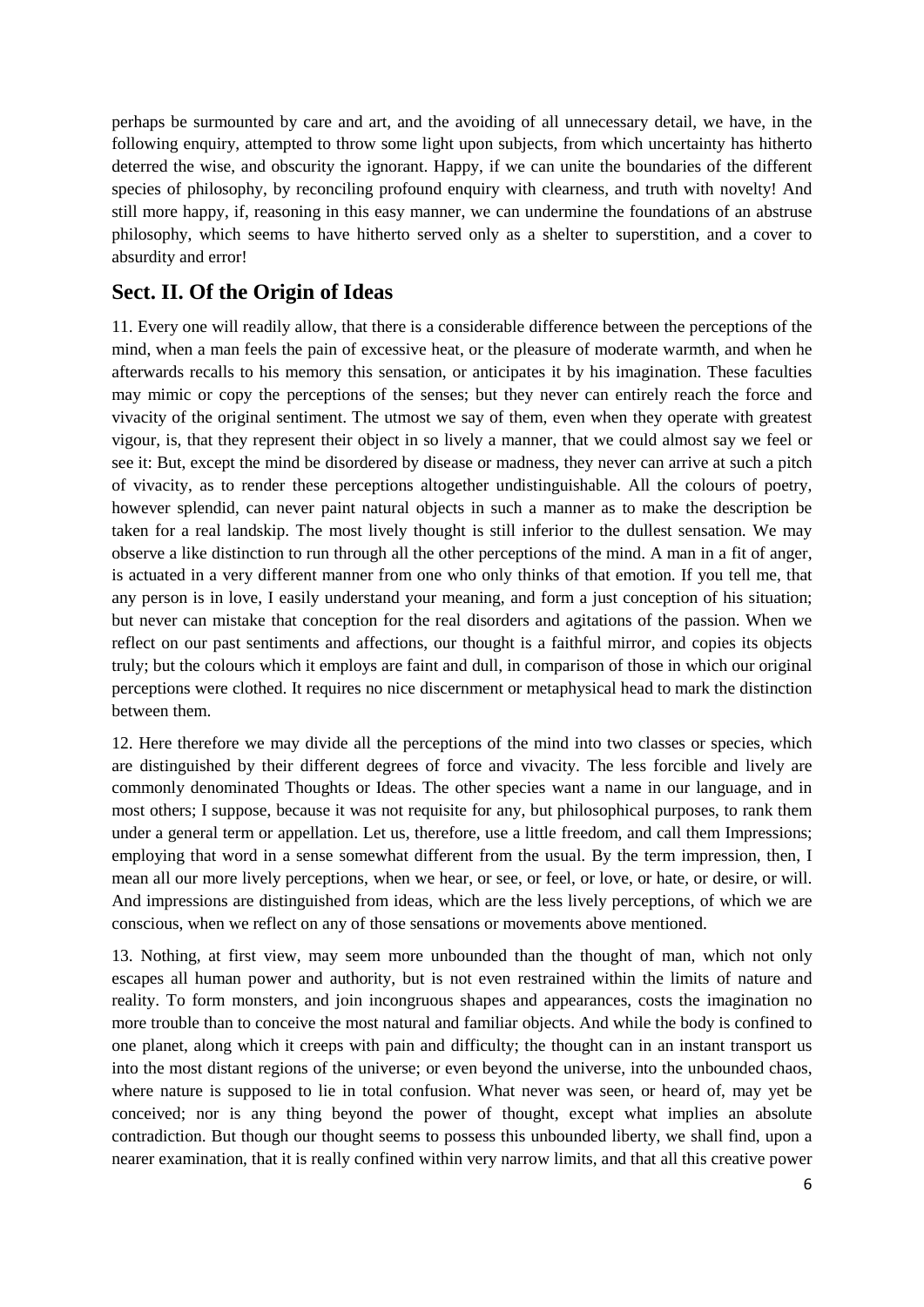of the mind amounts to no more than the faculty of compounding, transposing, augmenting, or diminishing the materials afforded us by the senses and experience. When we think of a golden mountain, we only join two consistent ideas, gold, and mountain, with which we were

formerly acquainted. A virtuous horse we can conceive; because, from our own feeling, we can conceive virtue; and this we may unite to the figure and shape of a horse, which is an animal familiar to us. In short, all the materials of thinking are derived either from our outward or inward sentiment: the mixture and composition of these belongs alone to the mind and will. Or, to express myself in philosophical language, all our ideas or more feeble perceptions are copies of our impressions or more lively ones.

14. To prove this, the two following arguments will, I hope, be sufficient. First, when we analyze our thoughts or ideas, however compounded or sublime, we always find that they resolve themselves into such simple ideas as were copied from a precedent feeling or sentiment. Even those ideas, which, at first view, seem the most wide of this origin, are found, upon a nearer scrutiny, to be derived from it. The idea of God, as meaning an infinitely intelligent, wise, and good Being, arises from reflecting on the operations of our own mind, and augmenting, without limit, those qualities of goodness and wisdom. We may prosecute this enquiry to what length we please; where we shall always find, that every idea which we examine is copied from a similar impression. Those who would assert that this position is not universally true nor without exception, have only one, and that an easy method of refuting it; by producing that idea, which, in their opinion, is not derived from this source. It will then be incumbent on us, if we would maintain our doctrine, to produce the impression, or lively perception, which corresponds to it.

15. Secondly. If it happen, from a defect of the organ, that a man is not susceptible of any species of sensation, we always find that he is as little susceptible of the correspondent ideas. A blind man cn form no notion of colours; a deaf man of sounds. Restore either of them that sense in which he is deficient; by opening this new inlet for his sensations, you also open an inlet for the ideas; and he finds no difficulty in conceiving these objects. The case is the same, if the object, proper for exciting any sensation, has never been applied to the organ. A Laplander or Negro has no notion of the relish

of wine. And though there are few or no instances of a like deficiency in the mind, where a person has never felt or is wholly incapable of a sentiment or passion that belongs to his species; yet we find the same observation to take place in a less degree. A man of mild manners can form no idea of inveterate revenge or cruelty; nor can a selfish heart easily conceive the heights of friendship and generosity. It is readily allowed, that other beings may possess many senses of which we can have no conception; because the ideas of them have never been introduced to us in the only manner by which an idea can have access to the mind, to wit, by the actual feeling and sensation.

16. There is, however, one contradictory phenomenon, which may prove that it is not absolutely impossible for ideas to arise, independentof their correspondent impressions. I believe it will readily beallowed, that the several distinct ideas of colour, which enter by the eye, or those of sound, which are conveyed by the ear, are really different from each other; though, at the same time, resembling. Now if this be true of different colours, it must be no less so of the different shades of the same colour; and each shade produces a distinct idea, independent of the rest. For if this should be denied, it is possible, by the continual gradation of shades, to run a colour insensibly into what is most remote from it; and if you will not allow any of the means to be different, you cannot, without absurdity, deny the extremes to be the same. Suppose, therefore, a person to have enjoyed his sight for thirty years, and to have become perfectly acquainted with colours of all kinds except one particular shade of blue, for instance, which it never has been his fortune to meet with. Let all the different shades of that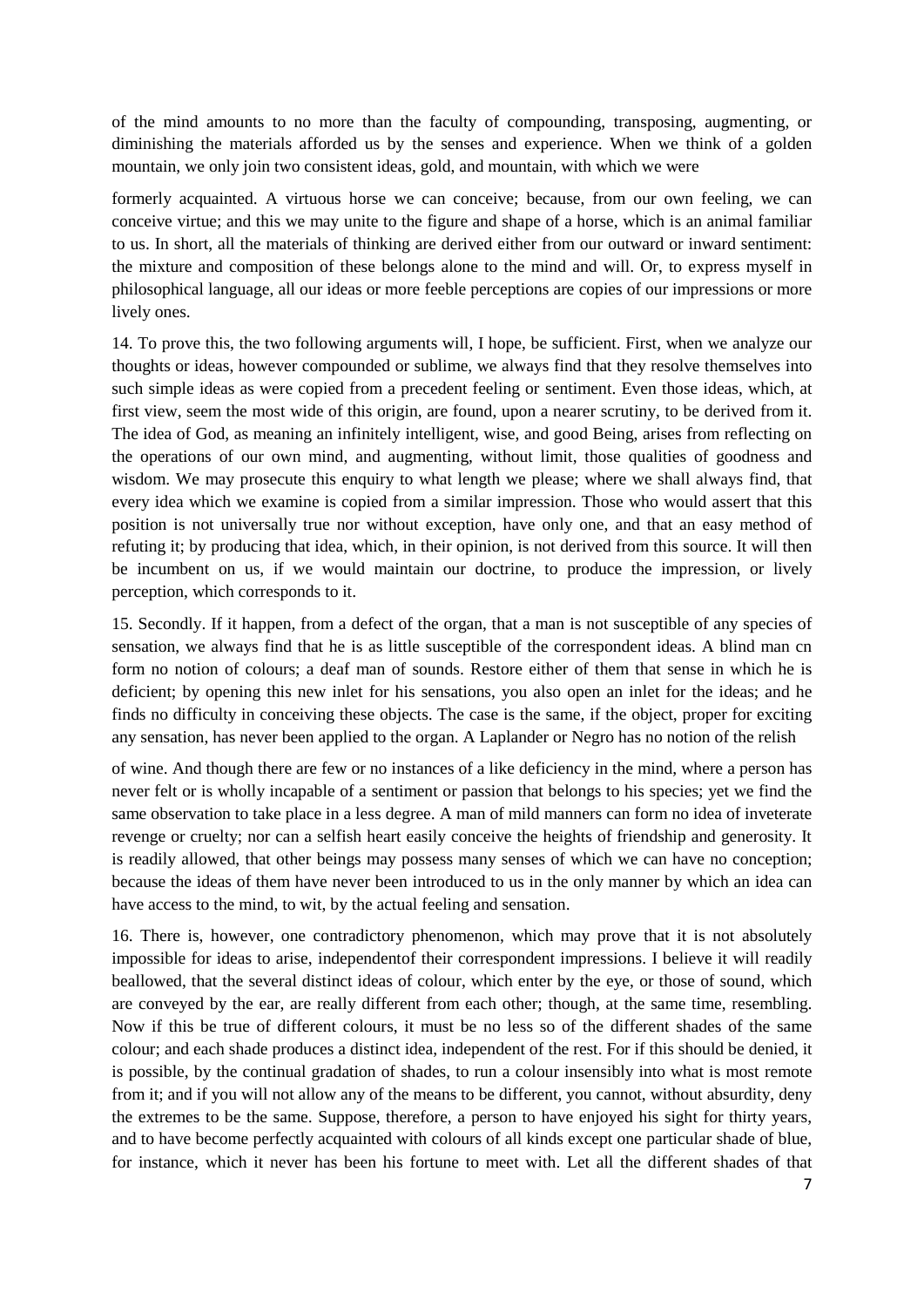colour, except that single one, be placed before him, descending gradually from the deepest to the lightest; it is plain that he will perceive a blank, where that shade is wanting, and will be sensible that there is a greater distance in that place between the contiguous colours than in any other. Now I ask, whether it be possible for him, from his own imagination, to supply this deficiency, and raise up to himself the idea of that particular shade, though it had never been conveyed to him by his senses? I believe there are few but will be of opinion that he can: and this may serve as a proof that the simple ideas are not always, in every instance, derived from the correspondent impressions; though this instance is so singular, that it is scarcely worth our observing, and does not merit that for it alone we should alter our general maxim.

17. Here, therefore, is a proposition, which not only seems, in itself, simple and intelligible; but, if a proper use were made of it, might render every dispute equally intelligible, and banish all that jargon, which has so long taken possession of metaphysical reasonings, and drawn disgrace upon them. All ideas, especially abstract ones, are naturally faint and obscure: the mind has but a slender hold of them: they are apt to be confounded with other resembling ideas; and when we have often employed any term, though without a distinct meaning, we are apt to imagine it has a determinate idea annexed to it. On the contrary, all impressions, that is, all sensations, either outward or inward, are strong and vivid: the limits between them are more exactly determined: nor is it easy to fall into any error or mistake with regard to them. When we entertain, therefore, any suspicion that a philosophical term is employed without any meaning or idea (as is but too frequent), we need but enquire, from what impression is that supposed idea derived? And if it be impossible to assign any, this will serve to confirm our suspicion. By bringing ideas into so clear a light we may reasonably hope to remove all dispute, which may arise, concerning their nature and reality.

## **Sect. III. Of the Association of Ideas**

18. IT is evident that there is a principle of connexion between the different thoughts or ideas of the mind, and that, in their appearance to the memory or imagination, they introduce each other with a certain degree of method and regularity. In our more serious thinking or discourse this is so observable that any particular thought, which breaks in upon the regular tract or chain of ideas, is immediately remarked and rejected. And even in our wildest and most wandering reveries, nay in our very dreams, we shall find, if we reflect, that the imagination ran not altogether at adventures, but that there was still a connexion upheld among the different ideas, which succeeded each other. Were the loosest and freest conversation to be transcribed, there would immediately be observed something which connected it in all its transitions. Or where this is wanting, the person who broke the thread of discourse might still inform you, that there had secretly revolved in his mind a succession of thought, which had gradually led him from the subject of conversation. Among different languages, even where we cannot suspect the least connexion or communication, it is found, that the words, expressive of ideas, the most compounded, do yet nearly correspond to each other: a certain proof that the simple ideas, comprehended in the compound ones, were bound together by some universal principle, which had anequal influence on all mankind.

19. Though it be too obvious to escape observation, that different ideas are connected together; I do not find that any philosopher has attempted to enumerate or class all the principles of association; a subject, however, that seems worthy of curiosity. To me, there appear to be only three principles of connexion among ideas, namely, Resemblance, Contiguity in time or place, and Cause or Effect. That these principles serve to connect ideas will not, I believe, be much doubted. A picture naturally leads our thoughts to the original: the mention of one apartment in a building naturally introduces an enquiry or discourse concerning the others: and if we think of a wound, we can scarcely forbear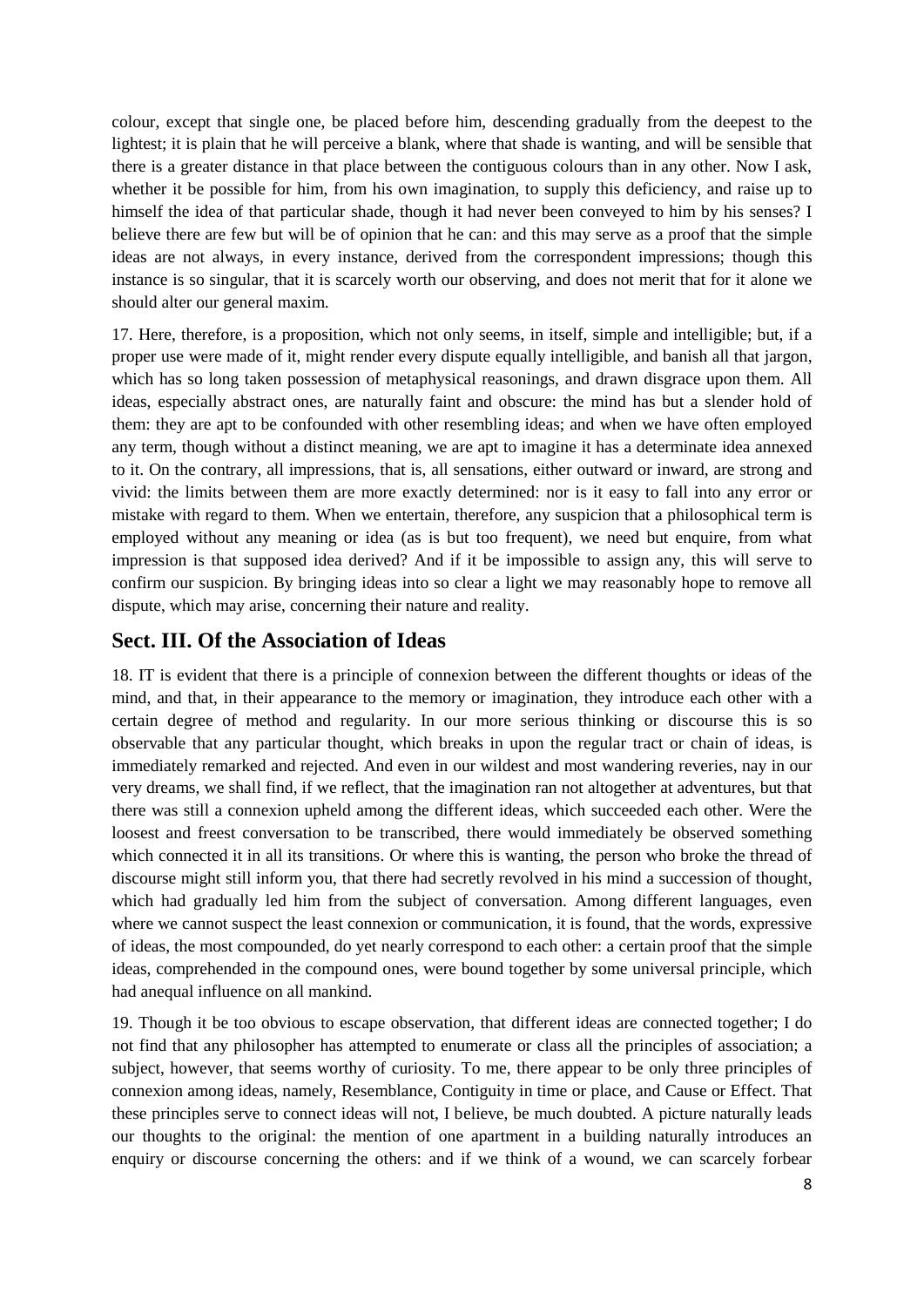reflecting on the pain which follows it. But that this enumeration is complete, and that there are no other principles of association except these, may be difficult to prove to the satisfaction of the reader, or even to a man's own satisfaction. All we can do, in such cases, is to run over several instances, and examine carefully the principle which binds the different thoughts to each other, never stopping till we render the principle as general as possible. The more instances we examine, and the more care we employ, the more assurance shall we acquire, that the enumeration, which we form from the whole, is complete and entire. For instance Contrast or Contrariety is also a connexion among Ideas: but it may, perhaps, be considered as a mixture of Causation and Resemblance. Where two objects are contrary, the one destroys the other; that is, the cause of its annihilation, and theidea of the annihilation of an object, implies the idea of its former existence

## **Sect. IV. Sceptical Doubts concerning the Operations of the Understanding**

#### PART I.

20. All the objects of human reason or enquiry may naturally be divided into two kinds, to wit, Relations of Ideas, and Matters of Fact. Of the first kind are the sciences of Geometry, Algebra, and Arithmetic; and in short, every affirmation which is either intuitively or demonstratively certain. That the square of the hypothenuse is equal to the square of the two sides, is a proposition which expresses a relation between these figures. That three times five is equal to the half of thirty, expresses a relation between these numbers. Propositions of this kind are discoverable by the mere operation of thought, without dependence on what is anywhere existent in the universe. Though there never were a circle or triangle in nature, the truths demonstrated by Euclid would for ever retain their certainty and evidence.

21. Matters of fact, which are the second objects of human reason, are not ascertained in the same manner; nor is our evidence of their truth, however great, of a like nature with the foregoing. The contrary of every matter of fact is still possible; because it can never imply a contradiction, and is conceived by the mind with the same facility and distinctness, as if ever so conformable to reality. That the sun will not rise tomorrow is no less intelligible a proposition, and implies no more contradiction than the affirmation, that it will rise. We should in vain, therefore, attempt to demonstrate its falsehood. Were it demonstratively false, it would imply a contradiction, and could never be distinctly conceived by the mind. It may, therefore, be a subject worthy of curiosity, to enquire what is the nature of that evidence which assures us of any real existence and matter of fact, beyond the present testimony of our senses, or the records of our memory. This part of philosophy, it is observable, has been little cultivated, either by the ancients or moderns; and therefore our doubts and errors, in the prosecution of so important an enquiry, may be the more excusable; while we march through such difficult paths without any guide or direction. They may even prove useful, by exciting curiosity, and destroying that implicit faith and security, which is the bane of all reasoning and free enquiry. The discovery of defects in the common philosophy, if any such there be, will not, I presume, be a discouragement, but rather an incitement, as is usual, to attempt something more full and satisfactory than has yet been proposed to the public.

22. All reasonings concerning matter of fact seem to be founded on the realtion of Cause and Effect. By means of that relation alone we can go beyond the evidence of our memory and senses. If you were to ask a man, why he believes any matter of fact, which is absent; for instance, that his friend is in the country, or in France; he would give you a reason; and this reason would be some other fact; as a letter received from him, or the knowledge of his former resolutions ad promises. A man finding a watch or any other machine in a desert island, would conclude that there had once been men in that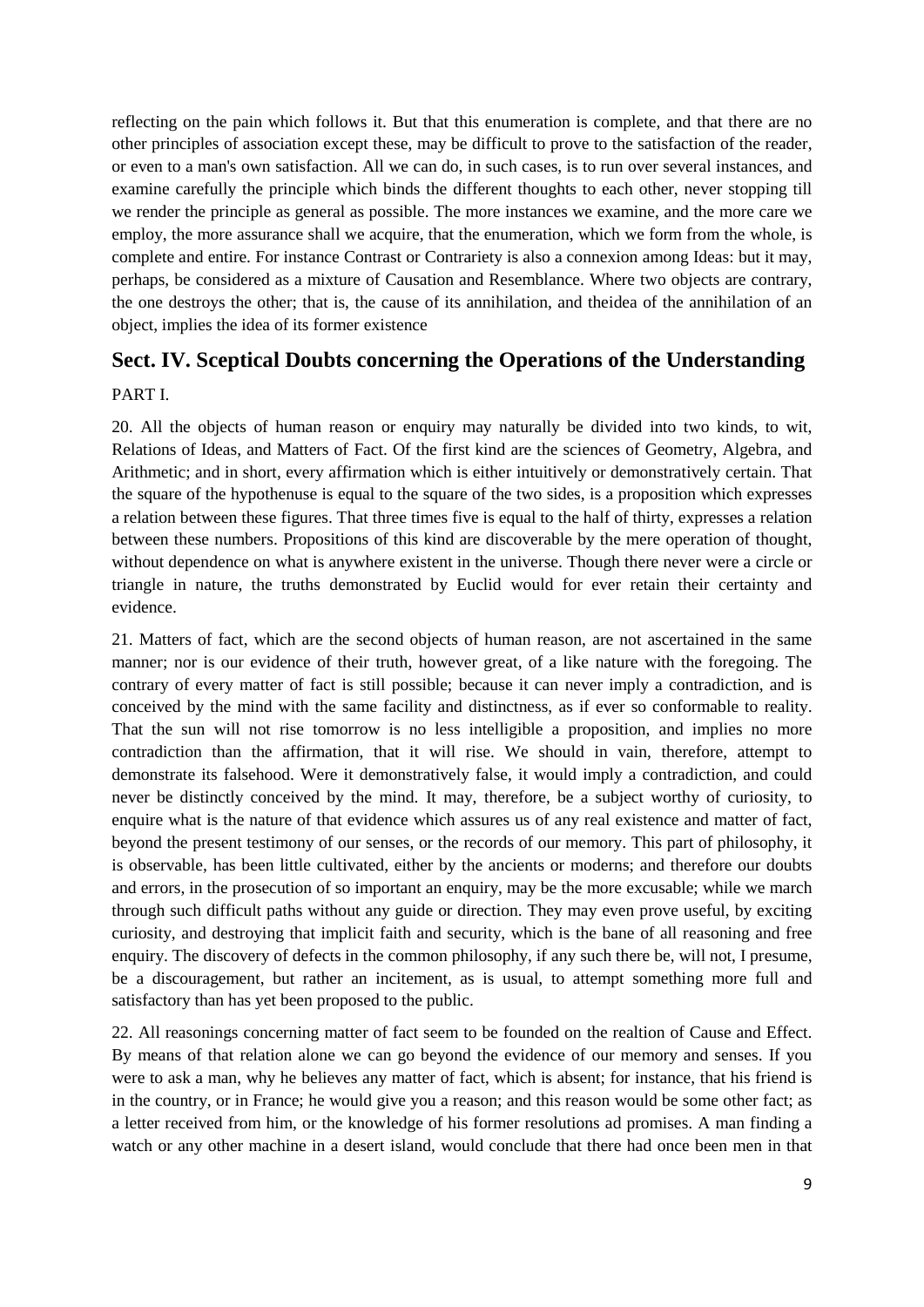island. All our reasonings concerning fact are of the same nature. And here it is constantly supposed that there is a connexion between the present fact and that which is inferred from it. Were there nothing to bind them together, the inference would be entirely precarious. The hearing of an articulate voice and rational discourse in the dark assures us of the presence of some person: Why? because these are the effects of the human make and fabric, and closely connected with it. If we anatomize all the other reasonings of this nature, we shall find that they are founded on the relation of cause and effect, and that this relation is either near or remote, direct or collateral. Heat and light are collateral effects of fire, and the one effect may justly be inferred from the other.

23. If we would satisfy ourselves, therefore, concerning the nature of that evidence, which assures us of matters of fact, we must enquire how we arrive at the knowledge of cause and effect. I shall venture to affirm, as a general proposition, which admits of no exception, that the knowledge of this relation is not, in any instance, attained by reasonings a priori; but arises entirely from experience, when we find that any particular objects are constantly conjoined with each other. Let an object be presented to a man of ever so strong natural reason and abilities; if that object be entirely new to him, he will not be able, by the most accurate examination of its sensible qualities, to discover any of its causes or effects. Adam, though his rational faculties be supposed, at the very first, entirely perfect, could not have inferred from the fluidity and transparency of water that it would suffocate him, or from the light and warmth of fire that it would consume him. No object ever discovers, by the qualities which appear to the senses, either the causes which produced it, or the effects which will arise from it; nor can our reason, unassisted by experience, ever draw any inference concerning real

existence and matter of fact.

24. This proposition, that causes and effects are discoverable, not by reason but by experience, will readily be admitted with regard to such objects, as we remember to have once been altogether unknown to us; since we must be conscious of the utter inability, which we then lay under, of foretelling what would arise from them. Present two smooth pieces of marble to a man who has no tincture of natural philosophy; he will never discover that they will adhere together in such a manner as to require great force to separate them in a direct line, while they make so small a resistance to a lateral pressure. Such events, as bear little analogy to the common course of nature, are also readily confessed to be known only by experience; nor does any man imagine that the explosion of gunpowder, or the attraction of a loadstone, could ever be discovered by arguments a priori. In like manner, when an effect is supposed to depend upon an intricate machinery or secret structure of parts, we make no difficulty in attributing all our knowledge of it to experience. Who will assert that he can give the ultimate reason, why milk or bread is proper nourishment for a man, not for a lion or a tiger?

But the same truth may not appear, at first sight, to have the same evidence with regard to events, which have become familiar to us from our first appearance in the world, which bear a close analogy to the whole course of nature, and which are supposed to depend on the simple qualities of objects, without any secret structure of parts. We are apt to imagine that we could discover these effects by the mere operation of our reason, without experience. We fancy, that were we brought on a sudden into this world, we could at first have inferred that one billiard-ball would communicate motion to another upon impulse; and that we needed not to have waited for the event, in order to pronounce with certainty concerning it. Such is the influence of custom, that, where it is strongest, it not only covers our natural ignorance, but even conceals itself, and seems not to takeplace, merely because it is found in the highest degree.

25. But to convince us that all the laws of nature, and all the operations of bodies without exception, are known only by experience, the following reflections may, perhaps, suffice. Were any object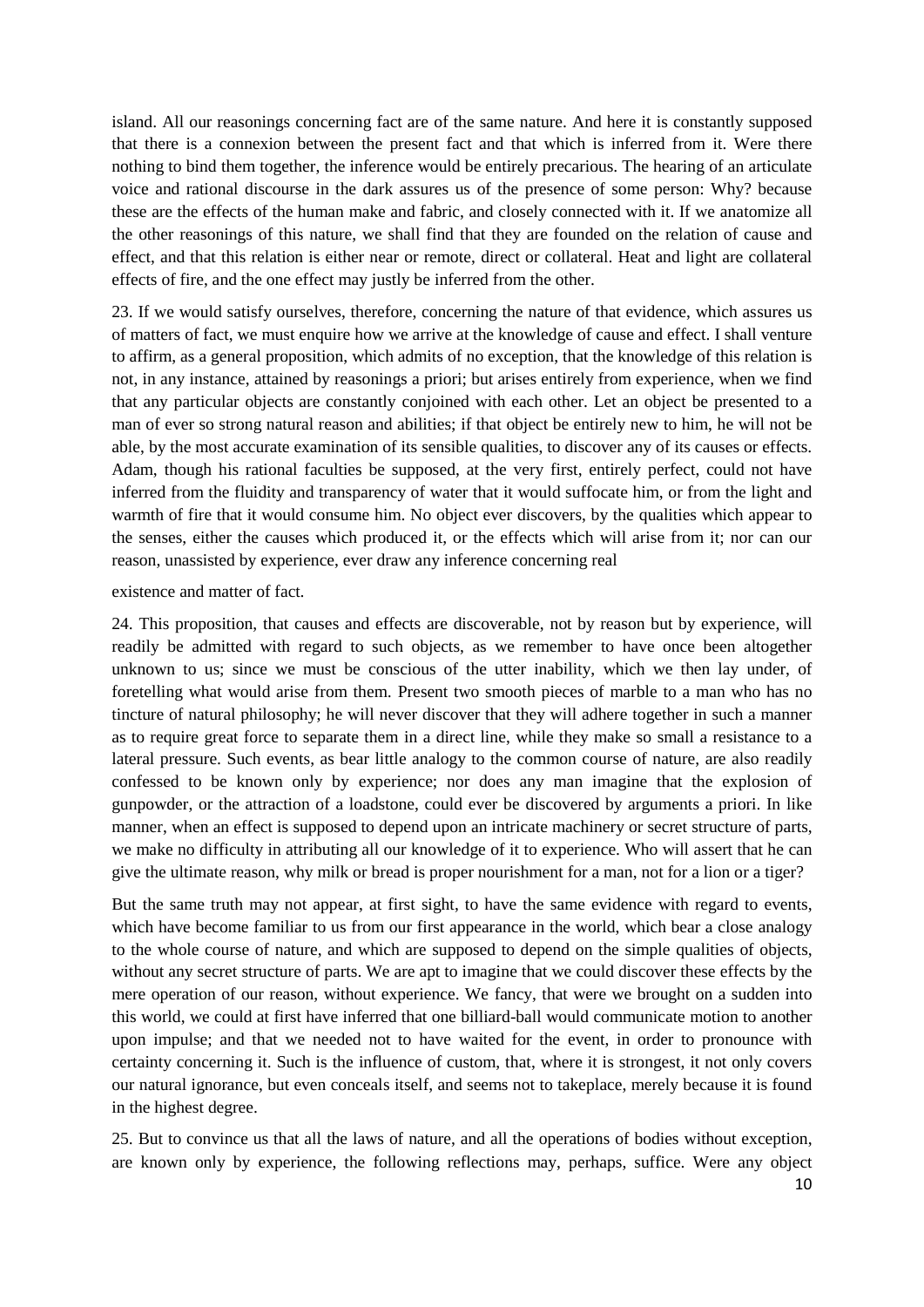presented to us, and were we required to pronounce concerning the effect, which will result from it, without consulting past observation; after what manner, I beseech you, must the mind proceed in this operation? It must invent or imagine some event, which it ascribes to the object as its effect; and it is plain that this invention must be entirely arbitrary. The mind can never possibly find the effect in the supposed cause, by the most accurate scrutiny and examination. For the effect is totally different from the cause, and consequently can never be discovered in it. Motion in the second billiard-ball is a quite distinct event from motion in the first; nor is there anything in the one to suggest the smallest hint of the other. A stone or piece of metal raised into the air, and left without any support, immediately falls: but to consider the matter a priori, is there anything we discover in this situation which can beget the dea of a downward, rather than an upward, or any other motion, in the stone or metal? And as the first imagination or invention of a particular effect, in all natural operations, is arbitrary, where we consult not experience; so must we also esteem the supposed tie or connexion between the cause and effect, which binds them together, and renders it impossible that any other effect could result from the operation of that cause. When I see, for instance, a billiard-ball moving in a straight linetowards another; even suppose motion in the second ball should by accident be suggested to me, as the result of their contact or impulse; may I not conceive, that a hundred different events might as well follow from that cause? May not both these balls remain at absolute rest? May not the first ball return in a straight line, or leap off from the second in any line or direction? All these suppositions are consistent and conceivable. Why then should we give the preference to one, which is no more consistent or conceivable than the rest? All our reasonings a priori will never be able to show us any foundation for this preference. In a word, then, every effect is a distinct event from its cause. It could not, therefore, be discovered in the cause, and the first invention or conception of it, a priori, must be entirely arbitrary. And even after it is suggested, the conjunction of it with the cause must appear equally arbitrary; since there are always many other effects, which, to reason, must seem fully as consistent and natural. In vain, therefore, should we pretend to determine any single event, or infer any cause or effect, without the assistance of observation and experience.

26. Hence we may discover the reason why no philosopher, who is rational and modest, has ever pretended to assign the ultimate cause of any natural operation, or to show distinctly the action of that power, which produces any single effect in the universe. It is confessed, that the utmost effort of human reason is to reduce the principles, productive of natural phenomena, to a greater simplicity, and to resolve the many particular effects into a few general causes, by means of reasonings from analogy, experience, and observation. But as to the causes of these general causes, we should in vain attempt their discovery; nor shall we ever be able to satisfy ourselves, by any particular explication of them. These ultimate springs and principles are totally shut up from human curiosity and enquiry. Elasticity, gravity, cohesion of parts, communication of motion by impulse; these are probably the ultimate causes and principles which we shall ever discover in nature; and we may esteem ourselves sufficiently happy, if, by accurate enquiry and reasoning, we can trace up the particular phenomena to, or near to, these general principles. The most perfect philosophy of the natural kind only staves off our ignorance a little longer: as perhaps the most perfect philosophy of the moral or metaphysical kind serves only to discover larger portions of it. Thus the observation of human blindness and weakness is the result of all philosophy, and meets us at every turn, in spite of our endeavours to elude or avoid it.

27. Nor is geometry, when taken into the assistance of natural philosophy, ever able to remedy this defect, or lead us into the knowledge of ultimate causes, by all that accuracy of reasoning for which it is so justly celebrated. Every part of mixed mathematics proceeds upon the supposition that certain laws are established by nature in her operations; and abstract reasonings are employed, either to assist experience in the discovery of these laws, or to determine their influence in particular instances,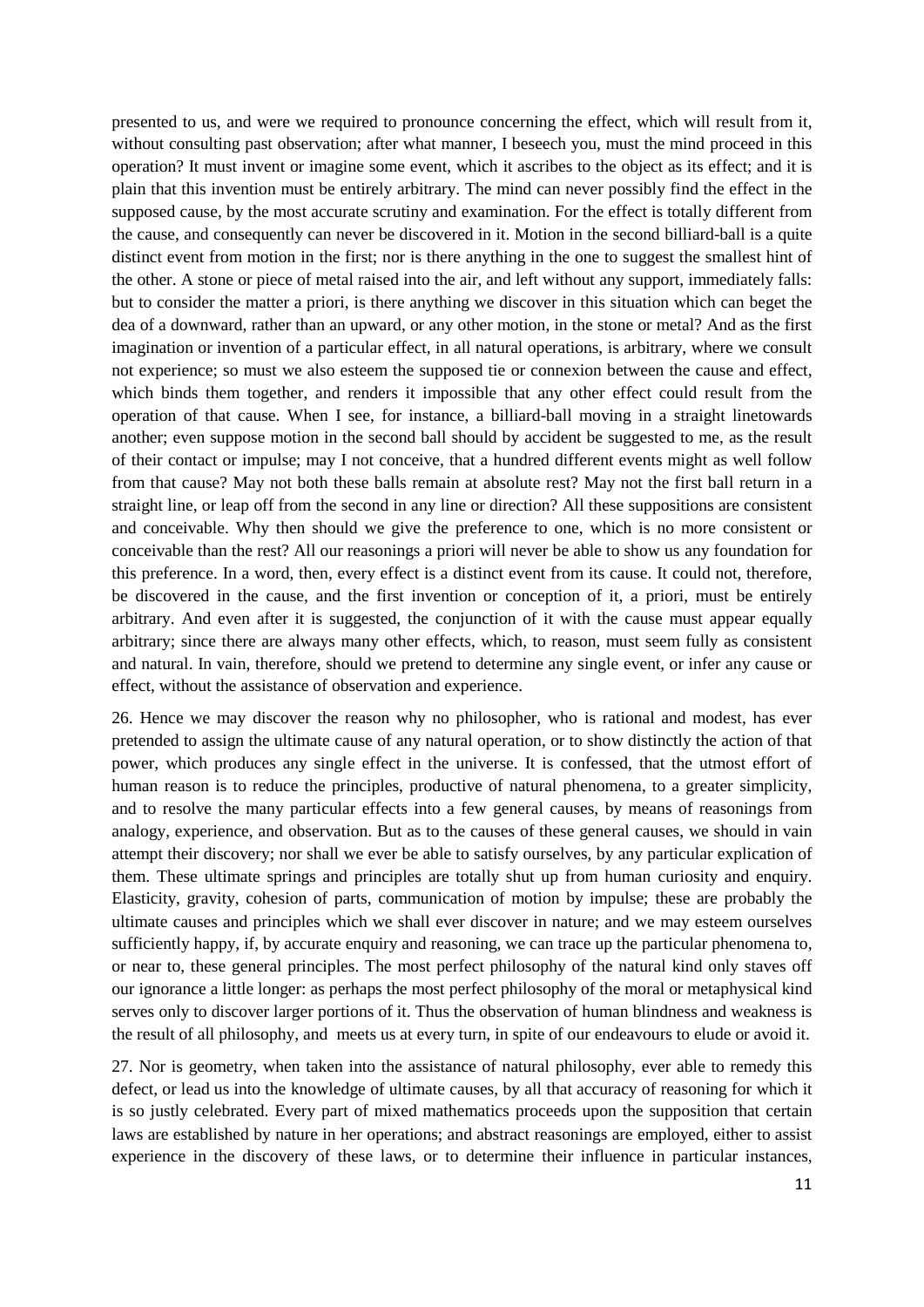where it depends upon any precise degree of distance and quantity. Thus, it is a law of motion, discovered by experience, that the moment or force of any body in motion is in the compound ratio or proportion of its solid contents and its velocity; and consequently, that a small force may remove the greatest obstacle or raise the greatest weight, if, by any contrivance or machinery, we can increase the velocity of that force, so as to make it an overmatch for its antagonist. Geometry assists us in the application of this law, by giving us the just dimensions of all the parts and figures which can enter into any species of machine; but still the discovery of the law itself is owing merely to experience, and all the abstract reasonings in the world could never lead us one step towards the knowledge of it. When we reason a priori, and consider merely any object or cause, as it appears to the mind, independent of all observation, it never could suggest to us the notion of any distinct object, such as its effect; much less, show us the inseparable and inviolable connexion between them. A man must be very sagacious who could discover by reasoning that crystal is the effect of heat, and ice of cold, without being previously acquainted with the operation of these qualities.

#### PART II.

28. But we have not yet attained any tolerable satisfaction with regard to the question first proposed. Each solution still gives rise to a new question as difficult as the foregoing, and leads us on to farther enquiries. When it is asked, What is the nature of all our reasonings concerning matter of fact? the proper answer seems to be, that they are founded on the relation of cause and effect. When again it is asked, What is the foundation of all our reasonings and conclusions concerning that relation? it may be replied in one word, Experience. But if we still carry on our sifting humour, and ask, What is the foundation of all conclusions from experience? this implies a new question, which may be of more difficult solution and explication. Philosophers, that give themselves airs of superior wisdom and sufficiency, have a hard task when they encounter persons of inquisitive dispositions, who push them from every corner to which they retreat, and who are sure at last to bring them to some dangerous dilemma. The best expedient to prevent this confusion, is to be modest in our pretensions; and even to discover the difficulty ourselves before it is objected to us. By this means, we may make a kind of merit of our very ignorance. I shall content myself, in this section, with an easy task, and shall pretend only to give a negative answer to the question here proposed. I say then, that, even after we have experience of the operations of cause and effect, our conclusions from that experience are not founded on reasoning, or any process of the understanding. This answer we must endeavour both to explain and to defend.

29. It must certainly be allowed, that nature has kept us at a great distance from all her secrets, and has afforded us only the knowledge of a few superficial qualities of objects; while she conceals from us those powers and principles on which the influence of those objects entirely depends. Our senses inform us of the colour, weight, and consistence of bread; but neither sense nor reason can ever inform us of those qualities which fit it for the nourishment and support of a human body. Sight or feeling conveys an idea of the actual motion of bodies; but as to that wonderful force or power, which would carry on a moving body for ever in a continued change of place, and which bodies never lose but by communicating it to others; of this we cannot form the most distant conception. But notwithstanding this ignorance of natural powers and principles, we always presume, when we see like sensible qualities, that they have like secret powers, and expect that effects, similar to those which we have experienced, will follow from them. If a body of like colour and consistence with that bread, which we have formerly eat, be presented to us, we make no scruple of repeating the experiment, and foresee, with certainty, like nourishment and support. Now this is aprocess of the mind or thought, of which I would willingly know the foundation. It is allowed on all h ands that there is no known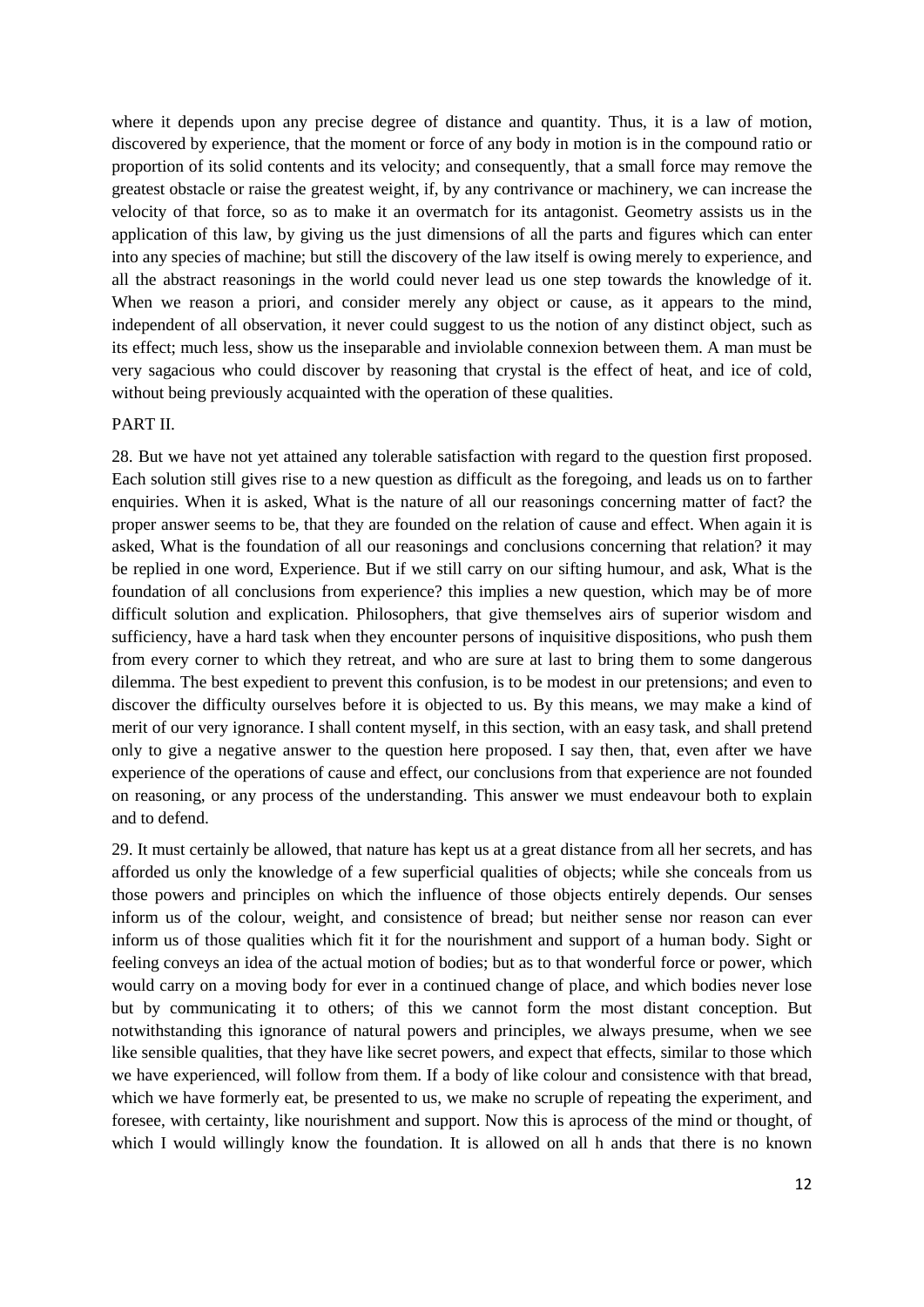connexion between the sensible qualities and the secret powers; and consequently, that the mind is not led to form such a conclusion concerning their constant and regular conjunction, by anything which it knows of their nature. As to past Experience, it can be allowed to give direct and certain information of those precise objects only, and that precise period of time, which fell under its cognizance: but why this experience should be extended to future times, and to other objects, which for aught we know, may be only in appearance similar; this is the main question on which I would insist. The bread, which I formerly eat, nourished me; that is, a body of such sensible qualities was, at that time, endued with such secret powers: but does it follow, that other bread must also nourish me at another time, and that like sensible qualities must always be attended with like secret powers? The consequence seems nowise necessary. At least, it must be acknowledged that there is here a consequence drawn by the mind; that there is a certain step taken; a process of thought, and an inference, which wants to be explained. These two propositions are far from being the same, I have found that such an object has always been attended with such an effect, and I foresee, that other objects, which are, in appearance, similar, will be attended with similar effects. I shall allow, if you please, that the one proposition may justly be inferred from the other: I know, in fact, that it always is inferred. But if you insist that the inference is made by a chain of reasoning, I desire you to produce that reasoning. The connexion between these propositions is not intuitive. There is required a medium, which may enable the mind to draw such an inference, if indeed it be drawn by reasoning and argument. What that medium is, I must confess, passes my comprehension; and it is incumbent on those to produce it, who assert that it really exists, and is the origin of all our conclusions concerning matter of fact.

30. This negative argument must certainly, in process of time, become altogether convincing, if many penetrating and able philosophers shall turn their enquiries this way and no one be ever able to discover any connecting proposition or intermediate step, which supports the understanding in this conclusion. But as the question is yet new, every reader may not trust so far to his own penetration, as to conclude, because an argument escapes his enquiry, that therefore it does not really exist. For this reason itmay be requisite to venture upon a more difficult task; and enumerating all the branches of human knowledge, endeavour to show that none of them can afford such an argument. All reasonings may be divided into two kinds, namely, demonstrative reasoning, or that concerning relations of ideas, and moral reasoning, or that concerning matter of fact and existence. That there are no demonstrative arguments in the case seems evident; since it implies no contradiction that the course of nature may change, and that an object, seemingly like those which we have experienced, may be attended with different or contrary effects. May I not clearly and distinctly conceive that a body, falling from the clouds, and which, in all other respects, resembles snow, has yet the taste of salt or feeling of fire? Is there any more intelligible proposition than to affirm, that all the trees will flourish in December and January, and decay in May and June? Now whatever is intelligible, and can be distinctly conceived, implies no contradiction, and can never be proved false by any demonstrative rgument or abstract reasoning a priori. If we be, therefore, engaged by arguments to put trust in past experience, and make it the standard of our future judgement, these arguments must be probable only, or such as regard matter of fact and real existence, according to the division above mentioned. But that there is no argument of this kind, must appear, if our explication of that species of reasoning be admitted as solid and satisfactory. We have said that all arguments concerning existence are founded on the relation of cause and effect; that our knowledge of that relation is derived entirely from experience; and that all our experimental conclusions proceed upon the supposition that the Fut ure will be conformable to the past. To endeavour, therefore, the proof of this last supposition by probable arguments, or arguments regarding existence, must be evidently going in a circle, and taking that for granted, which is the very point in question.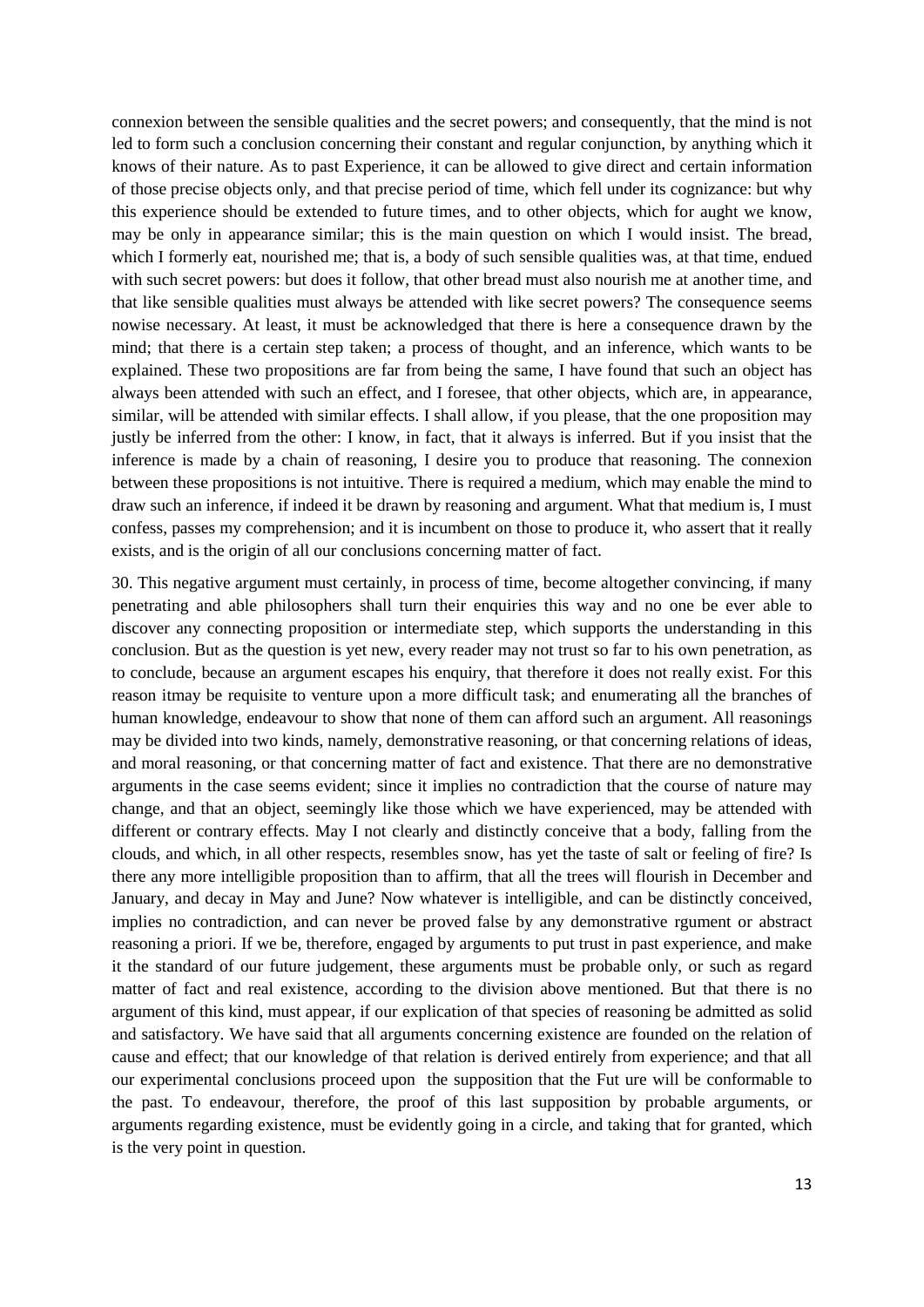31. In reality, all arguments from experience are founded on the similarity which we discover among natural objects, and by which we are induced to expect effects similar to those which we have found to follow from such objects. And though none but a fool or madman will ever pretend to dispute the authority of experience, or to reject that great guide of human life, it may surely be allowed a philosopher to have so much curiosity at least as to examine the principle of human nature, which gives this mighty authority to experience, and makes us draw advantage from that similarity which nature has placed among different objects. From causes which appear similar we expect similar effects. This is the sum of all our experimental conclusions. Now it seems evident that, if this conclusion were formed by reason, it would be as perfect at first, and upon one instance, as after ever so long a course of experience. But the case is far otherwise. Nothing so like as eggs; yet no one, on account of this appearing similarity, expects the same taste and relish in all of them. It is only after a long course of uniform experiments in any kind, that we attain a firm reliance and security with regard to a particular event. Now where is that process of reasoning which, from one instance, draws a conclusion, so different from that which it infers from a hundred instances that are nowise different from that single one? This question I propose as much for the sake of information, as with an intention of raising difficulties. I cannot find, I cannot imagine any such reasoning. But I keep my mind still open to instruction, if any one will vouchsafe to bestow it on me.

32. Should it be said that, from a number of uniform experiments, we infer a connexion between the sensible qualities and the secret powers; this, I must confess, seems the same difficulty, couched in different terms. The question still recurs, on what process of argument this inference is founded? Where is the medium, the interposing ideas, which join propositions so very wide of each other? It is confessed that the colour, consistence, and other sensible qualities of bread appear not, of themselves, to have any connexion with the secret powers of nourishment and support. For otherwise we could infer these secret powers from the first appearance of these sensible qualities, without the aid of experience; contrary to the sentiment of all philosophers, and contrary to plain matter of fact. Here, then, is our natural state of ignorance with regard to the powers and influence of all objects. How is this remedied by experience? It only shows us a number of uniform effects, resulting from certain objects, and teaches us that those particular objects, at that particular time, were endowed with such powers and forces. When a new object, endowed with similar sensible qualities, is produced, we expect similar powers and forces, and look for a like effect. From a body of like colour and consistence with bread we expect like nourishment and support. But this surely is a step or progress of the mind, which wants to be explained. When a man says, I have found, in all past instances, such sensible qualities conjoined with such secret powers; And when he says, Similar sensible qualities will always be conjoined with similar secret powers, he is not guilty of a tautology, nor are these propositions in any respect thesame. You say that the one proposition is an inference from the other. But you must confess that the I nference is not intuitive; neither is it demonstrative: Of what nature is it, then? To say it is experimental, is begging the question. For all inferences from experience suppose, as their foundation, that the future will resemble the past, and that similar powers will be conjoined with similar sensible qualities. If there be any suspicion that the course of nature may change, and that the past may be no rule for the future, all experience becomes useless, and can give rise to no inference or conclusion. It is impossible, therefore, that any arguments from experience can prove this resemblance of the past to the future; since all these arguments are founded on the supposition of that resemblance. Let the course of things be allowed hitherto ever so regular; that alone, without some new argument or inference, proves not that, for the future, it will continue so. In vain do you pretend to have learned the nature of bodies from your past experience. Their secret nature, and consequently all their effects and influence, may change, without any change in their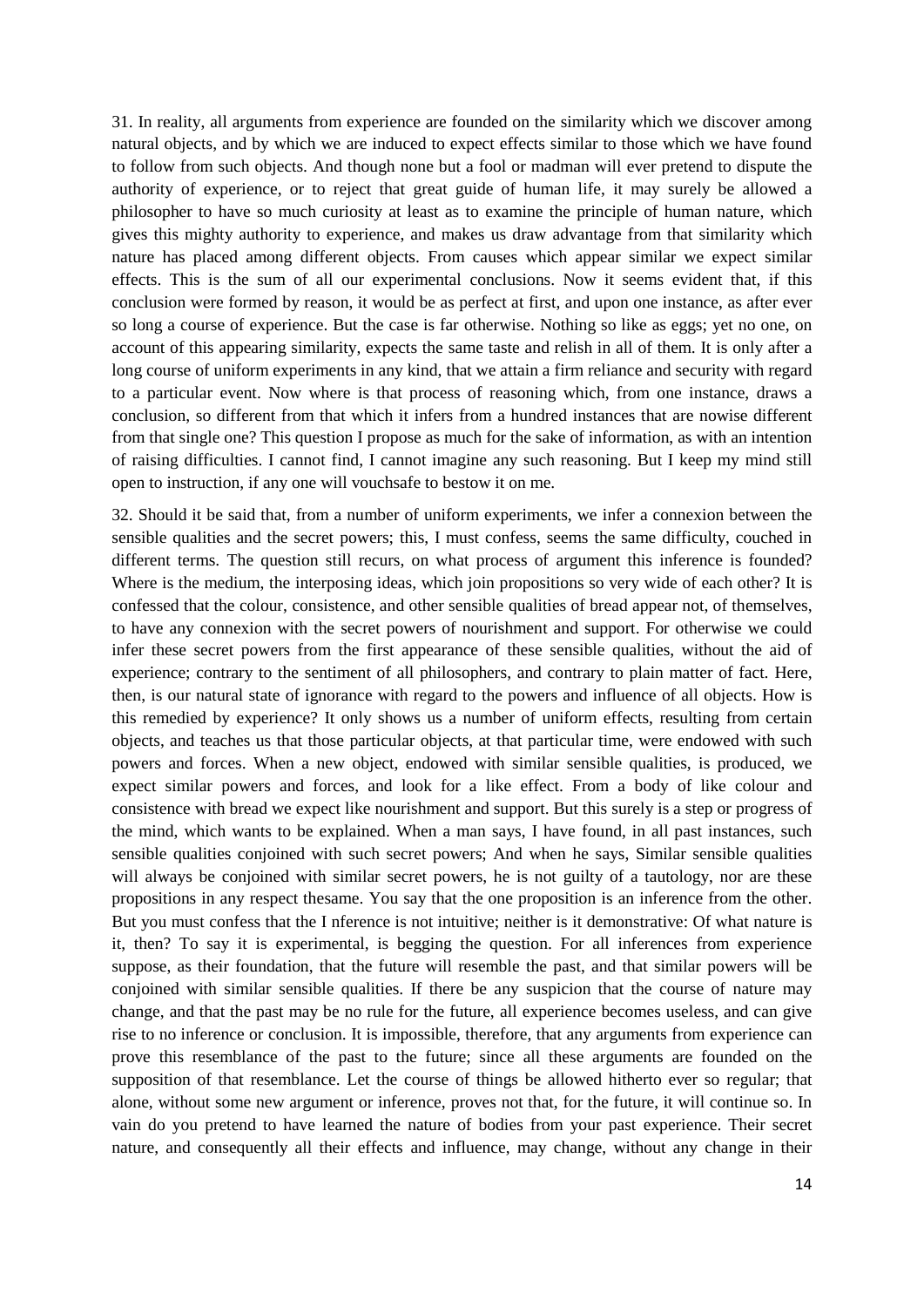sensible qualities. This happens sometimes, and with regard to some objects: Why may it not happen always, and with regard to all objects? What logic, what process of argument secures you against this supposition? My practice, you say, refutes my doubts. But you mistake the purport of my question. As an agent, I am quite satisfied in the point; but as a philosopher, who has some share of curiosity, I will not say scepticism, I want to learn the foundation of this inference. No reading, no enquiry has yet been able to remove my difficulty, or give me satisfaction in a matter of such importance. Can I do better than propose the difficulty to the public, even though, perhaps, I have small hopes of obtaining a solution? We shall at least, by this means, be sensible of our ignorance, if we do not augment our knowledge.

33. I must confess that a man is guilty of unpardonable arrogance who concludes, because an argument has escaped his own investigation, that therefore it does not really exist. I must also confess that, though all the learned, for several ages, should have employed themselves in fruitless search upon any subject, it may still, perhaps, be rash to conclude positively that the subject must, therefore, pass all human comprehension. Even though we examine all the sources of our knowledge, and conclude them unfit for such a subject, there may still remain a suspicon, that the enumeration is not complete, or the examination not accurate. But with regard to the present subject, there are some considerations which seem to remove all this accusation of arrogance or suspicion of

mistake. It is certain that the most ignorant and stupid peasants- nay infants, nay even brute beastsimprove by experience, and learn the qualities of natural objects, by observing the effects which result from them. When a child has felt the sensation of pain from touching the flame of a candle, he will be careful not to put his hand near any candle; but will expect a similar effect from a cause which is similar in its sensible qualities and appearance. If you assert, therefore, that the understanding of the child is led into this conclusion by any process of argument or ratiocination, I may justly require you to produce that argument; nor have you any pretence to refuse so equitable a demand. You cannot say that the argument is abstruse, and may possibly escape your enquiry; since you confess that it is obvious to the capacity of a mere infant. If you hesitate, therefore, a moment, or if, after reflection, you produce any intricate or profound argument, you, in a manner, give up the question, and confess that it is not reasoning which engages us to suppose the past resembling the future, and to expect similar effects from causes which are, to appearance, similar. This is the proposition which I intended to enforce in the present section. If I be right, I pretend not to have made any mighty discovery. And if I be wrong, I must acknowledge myself to be indeed a very backward scholar; since I cannot now discover an argument which, it seems, was perfectly familiar to me long before I was out of my cradle.

## **Sect. V. Sceptical Solution of these Doubts**

#### PART I.

34. The passion for philosophy, like that for religion, seems liable to this inconvenience, that, though it aims at the correction of our manners, and extirpation of our vices, it may only serve, by imprudent management. to foster a predominant inclination, and push the mind, with more determined resolution, towards that side which already draws too much, by the bias and propensity of the natural temper. It is certain that, while we aspire to the magnanimous firmness of the philosophic sage, and endeavour to confine our pleasures altogether within our own minds, we may, at last, render our philosophy like that of Epictetus, and other Stoics, only a more refined system of selfishness, and reason ourselves out of all virtue as well as social enjoyment. While we study with attention the vanity of human life, and turn all our thoughts towards the empty and transitory nature of riches and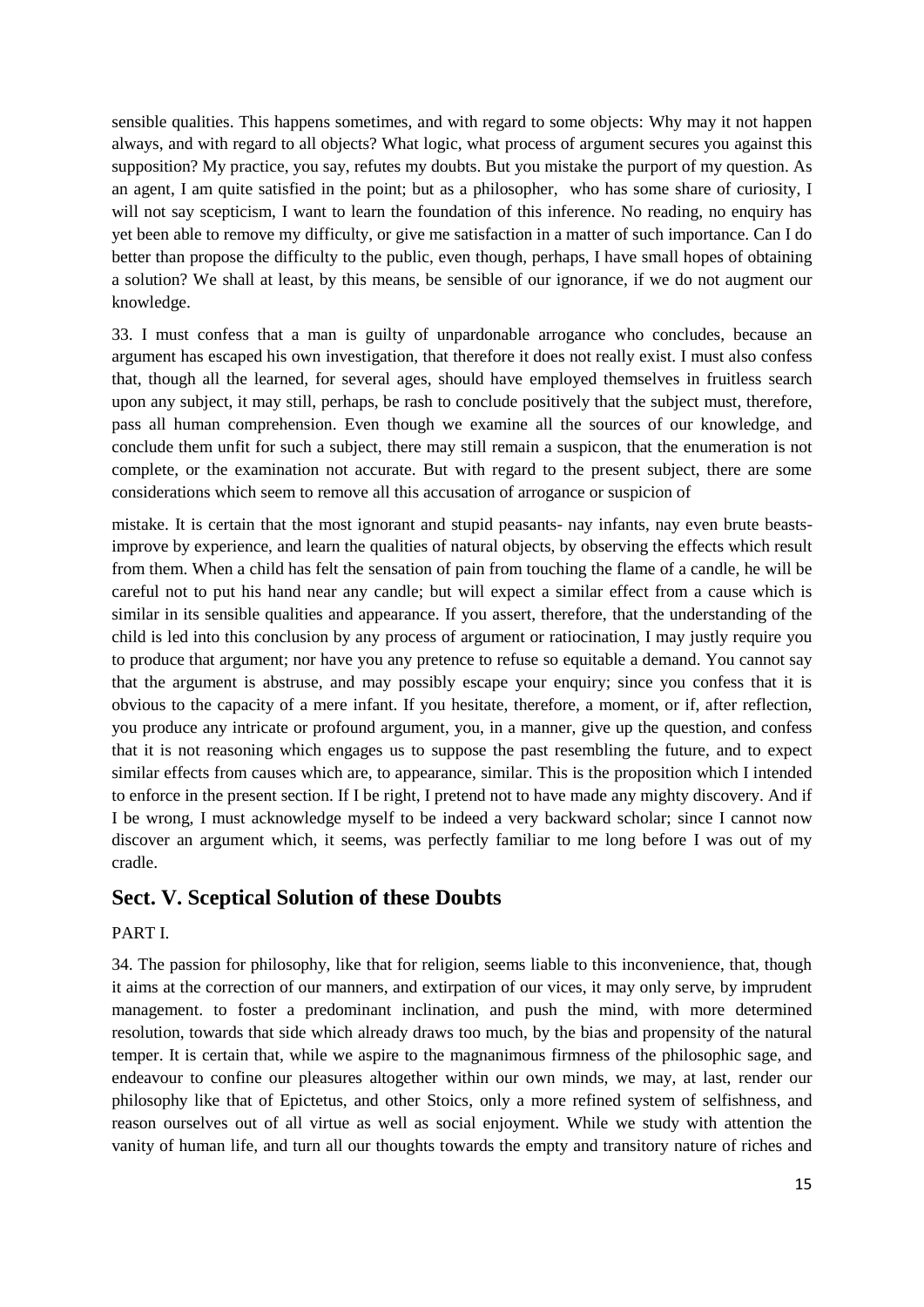honours, we are, perhaps, all the while flattering our natural indolence, which, hating the bustle of the world, and drudgery of business, seeks a pretence of reason to give itself a full and uncontrolled indulgence. There is, however, one species of philosophy which seems little liable to this inconvenience, and that because it strikes in with no disorderly passion of the human mind, nor can mingle itself with any natural affection or propensity; and that is the Academic or Sceptical philosophy. The academics always talk of doubt and suspense of judgement, of danger in hasty determinations, of confining to very narrow bounds the enquiries of the understanding, and of renouncing all speculations which lie not within the limits of common life and practice. Nothing, therefore, can be more contrary than such a philosophy to the supine indolence of the mind, its rash arrogance, its lofty pretensions, and its superstitious credulity. Every passion is mortified by it, except the love of truth; and that passion never is, nor can be, carried to too high a degree. It is surprising, therefore, that this philosophy, which, in almost every instance, must be harmless and innocent, should be the subject of so much groundless reproach and obloquy. But, perhaps, the very circumstance which renders it so innocent is what chiefly exposes it to the public hatred and resentment. By flattering no irregular passion, it gains few partizans: By opposing so many vices and follies, it raises to itself abundance of enemies, who stigmatize it as libertine, profane, and irreligious. Nor need we fear that this philosophy, while it endeavours to limit our enquiries to common life, should ever undermine the reasonings of common life, and carry its doubts so far as to destroy all action, as well as speculation. Nature will always maintain her rights, and prevail in the end over any abstract reasoning whatsoever. Though we should conclude, for instance, as in the foregoing section, that, in all reasonings from experience, there is a step taken by the mind which is not supported by any argument or process of the understanding; there is no danger that these reasonings, on which almost all knowledge depends, will ever be affected by such a discovery. If the mind be not engaged by argument to make this step, it must be induced by some other principle of equal weight and authority; and that principle will preserve its influence as long as human nature remains the same. What that principle is may well be worth the pains of enquiry.

35. Suppose a person, though endowed with the strongest faculties of reason and reflection, to be brought on a sudden into this world; he would, indeed, immediately observe a continual succession of objects, and one event following another; but he would not be able to discover anything farther. He would not, at first, by any reasoning, be able to reach the idea of cause and effect; since the particular powers, by which all natural operations are performed, never appear to the senses; nor is it reasonable to conclude, merely because one event, in one instance, precedes another, that therefore the one is the cause, the other the effect. Their conjunction may be arbitrary and casual. There may be no reason to infer the existence of one from the appearance of the other. And in a word, such a person, without more experience, could never employ his conjecture or reasoning concerning any matter of fact, or be assured of anything beyond what was immediately present to his memory and senses. Suppose, again, that he has acquired more experience, and has lived so long in the world as to have observed familiar objects or events to be constantly conjoined together; what is the consequence of this experience? He immediately infers the existence of one object from the appearance of the other. Yet he has not, by all his experience, acquired any idea or knowledge of the secret power by which the one object produces the other; nor is it, by any process of reasoning, he is engaged to draw this inference. But still he finds himself determined to draw it: And though he should be convinced that his understanding has no part in the operation, he would nevertheless continue in the same course of thinking. There is some other principle which determines him to form such a conclusion.

36. This principle is Custom or Habit. For wherever the repetition of any particular act or operation produces a propensity to renew the same act or operation, without being impelled by any reasoning or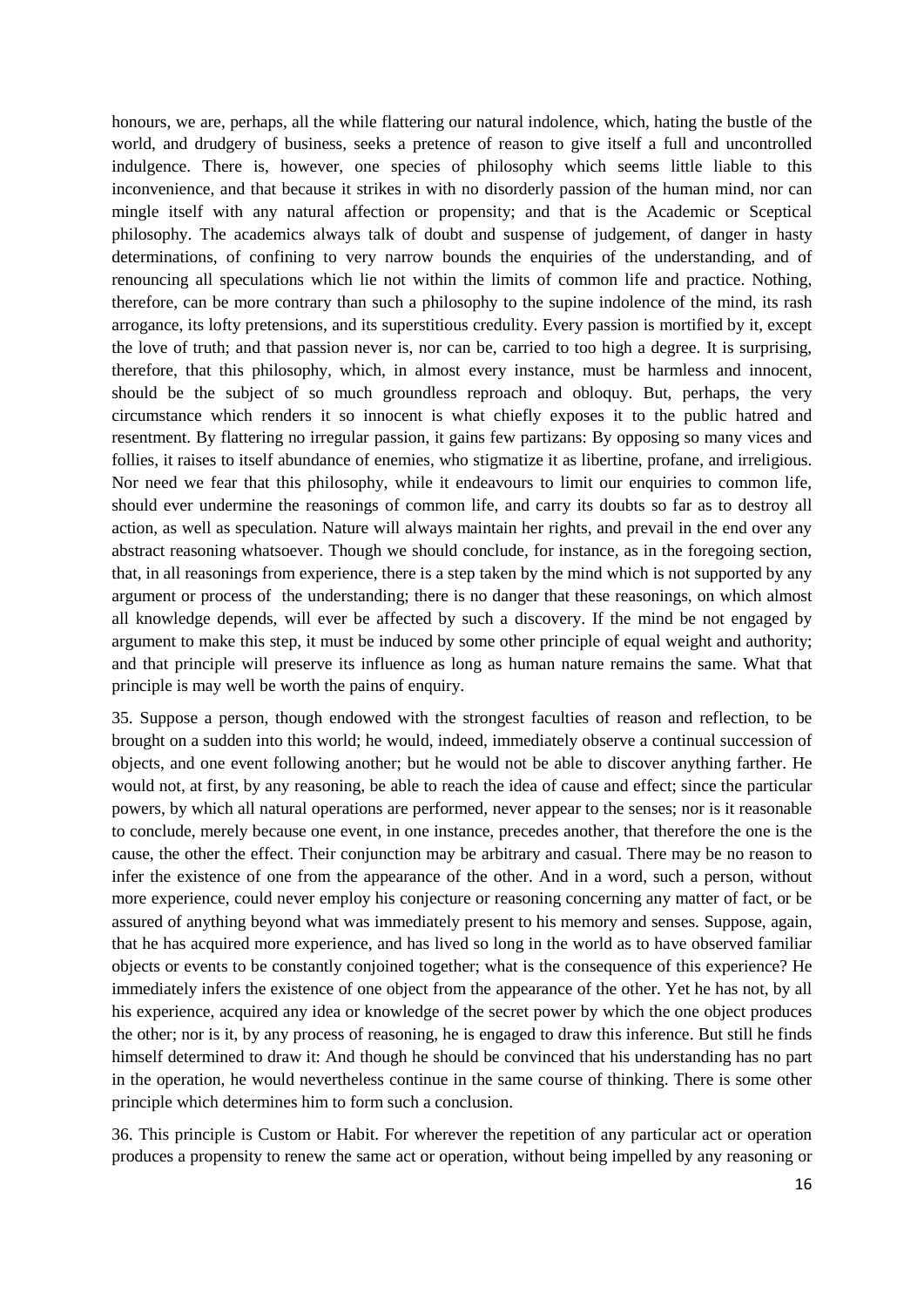process of the understanding, we always say, that this propensity is the effect of Custom. By employing that word, we pretend not to have given the ultimate reason of such a propensity. We only point out a principle of human nature, which is universally acknowledged, and which is well known by its effects. Perhaps we can push our enquiries no farther, or pretend to give the cause of this cause; but must rest contented with it as the ultimate principle, which we can assign, of all our conclusions from experience. It is sufficient satisfaction, that we can go so far, without repining at the narrowness of our faculties because they will carry us no farther. And it is certain we here advance a very intelligible proposition at least, if not a true one, when we assert that, after the constant conjunction of two objects- heat and flame, for instance, weight and solidity- we are determined by custom alone to expect the one from the appearance of the other. This hypothesis seems even the only one which explains the difficulty, why we draw, from a thousand instances, an inference which we are not able to draw from one instance, that is, in no respect, different from them. Reason is incapable of any such variation. The conclusions which it draws from considering one circle are the same which it would form upon surveying all the circles in the universe. But no man, having seen only one body move after being impelled by another, could infer that every other body will move after a like impulse. All inferences from experience, therefore, are effects of custom, not of reasoning.

Nothing is more useful than for writers, even, on moral, political, or physical subjects, to distinguish between reason and experience, and to suppose, that these species of argumentation are entirely different from each other. The former are taken for the mere result of our intellectual faculties, which, by considering priori the nature of things, and examining the effects, that must follow from their operation, establish particular principles of science and philosophy. The latter are supposed to be derived entirely from sense and observation, by which we learn what has actually resulted from the operation of particular objects, and are thence able to infer, what will, for the future, result from them. Thus, for instance, the limitations and restraints of civil government, and a legal constitution, may be defended, either from reason, which reflecting on the great frailty and corruption of human nature, teaches, that no man can safely be trusted with unlimited authority; or from experience and history, which inform us of the enormous abuses, that ambition, in every age and country, has been found to

make of so imprudent a confidence. The same distinction between reason and experience is maintained in all our deliberations concerning the conduct of life; while the experienced statesman, general, physician, or merchant is trusted and followed; and the unpractised novice, with whatever natural talents endowed, neglected and despised. Though it be allowed, that reason may form very plausible conjectures with regard to the consequences of such a particular conduct in such particular circumstances; it is still supposed imperfect, without the assistance of experience, which is alone able to give stability and certainty to the maxims, derived from study and reflection. But notwithstanding that this distinction be thus universally received, both in the active speculative scenes of life, I shall not scruple to pronounce, that it is, at bottom, erroneous, at least, superficial.

If we examine those arguments, which, in any of the sciences above mentioned, are supposed to be mere effects of reasoning and reflection, they will be found to terminate, at last, in some general principle or conclusion, for which we can assign no reason but observation and experience. The only difference between them and those maxims, which are vulgarly esteemed the result of pure experience, is, that the former cannot be established without some process of thought, and some reflection on what we have observed, in order to distinguish its circumstances, and trace its consequences: Whereas in the latter, the experienced event is exactly and fully familiar to that which we infer as the result of any particular situation. The history of a Tiberius or a Nero makes us dread a like tyranny, were our monarchs freed from the restraints of laws and senates: But the observation of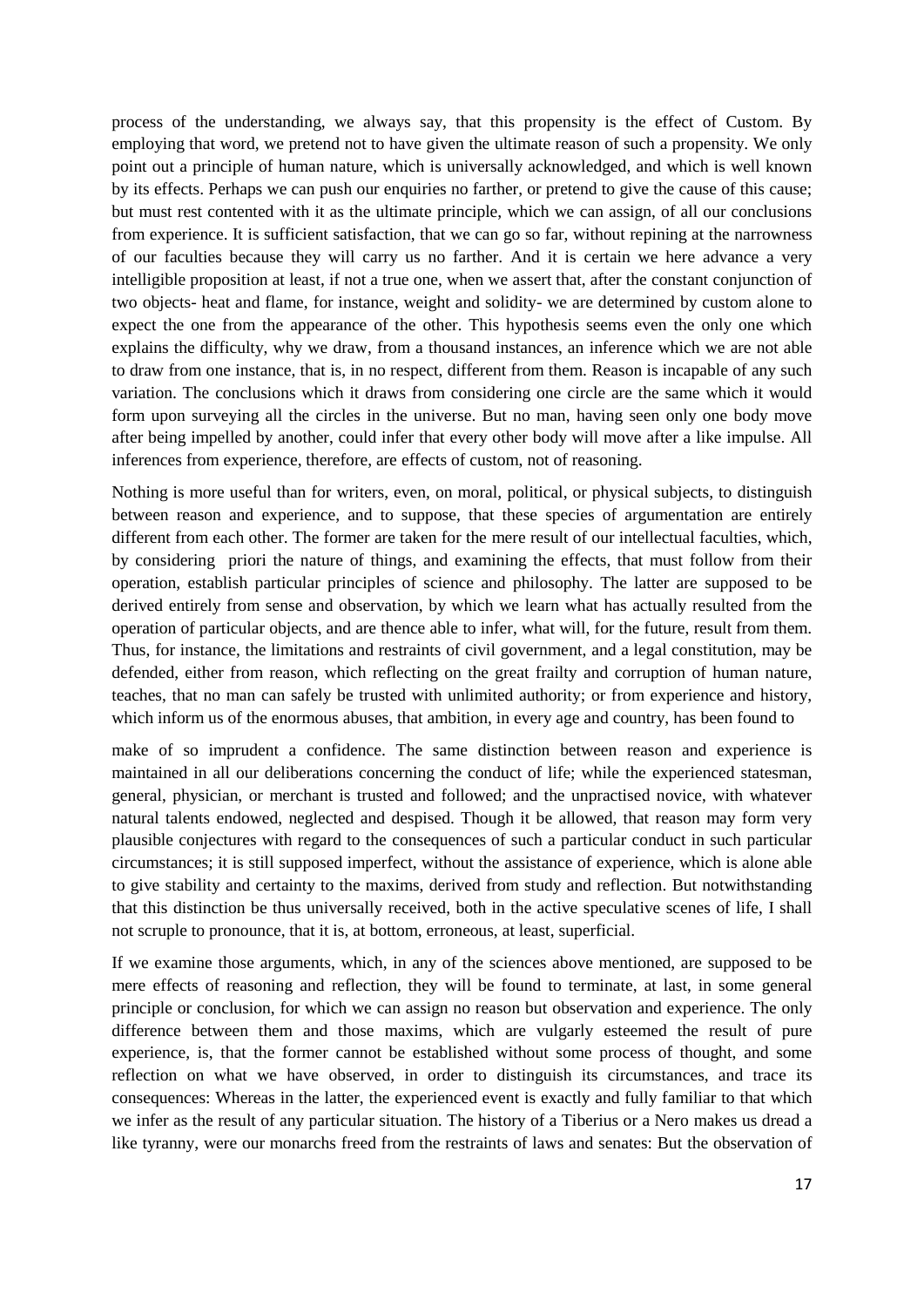any fraud or cruelty in private life is sufficient, with the aid of a little thought, to give us the same apprehension; while it serves as an instance of the general corruption of human nature, and shows us the danger which we must incur by reposing an entire confidence in mankind. In both cases, it is experience which is ultimately the foundation of our inference and conclusion. There is no man so young and unexperienced, as not to have formed, from observation, many general and just maxims concerning human affairs and the conduct of life; but it must be confessed, that, when a man comes to put these in practice, he will be extremely liable to error, till time and farther experience both enlarge these maxims, and teach him their proper use and application. In every situation or incident, there are many particular and seemingly minute circumstances, which the man of greatest talent is, at first, apt to overlook, though on them the justness of his conclusions, and consequently the prudence of his conduct, entirely depend. Not to mention, that, to a young beginner, the general observations and maxims occur not always on the proper occasions, nor can be immediately applied with due calmness and distinction. The truth is, an unexperienced reasoner could be no reasoner at all, were he absolutely unexperienced; a nd when we assign that character to anyone, we mean it only in a comparative sense, and suppose him possessed of experience, in a smaller and more imperfect degree. Custom, then, is the great guide of human life. It is that principle alone which renders our experience useful to us, and makes us expect, for the future, a similar train of events with those which have appeared in the past. Without the influence of custom, we should be entirely ignorant of every matter of fact beyond what is immediately present to the memory and senses. We should never know how to adjust means to ends, or to employ our natural powers in the production of any effect. There would be an end at once of all action, as well as of the chief part of speculation.

37. But here it may be proper to remark, that though our conclusions from experience carry us beyond our memory and senses, and assure us of matters of fact which happened in the most distant places and most remote ages, yet some fact must always be present to the senses or memory, from which we may first proceed in drawing these conclusions. A man, who should find in a desert country the remains of pompous buildings, would conclude that the country had, in ancient times, been cultivated by civilized inhabitants; but did nothing of this nature occur to him, he could never form such an inference. We learn the events of former ages from history; but then we must peruse the volumes in which this instruction is contained, and thence carry up our inferences from one testimony to another, till we arrive at the eyewitnesses and spectators of these distant events. In a word, if we proceed not upon some fact, present to the memory or senses, our reasonings would be merely hypothetical; and however the particular links might be connected with each other, the whole chain of inferences would have nothing to support it, nor could we ever, by its means, arrive at the knowledge of any real existence. If I ask why you believe any particular matter of fact, which you relate, you must tell me some reason; and this reason will be some other fact, connected with it. But as you cannot proceed after this manner, in infinitum, you must at last terminate in some fact, which is present to your memory or senses; or must allow that your belief is entirely without foundation.

38. What, then, is the conclusion of the whole matter? A simple one; though, it must be confessed, pretty remote from the common theories of philosophy. All belief of matter of fact or real existence is derived merely from some object, present to the memory or senses, and a customary conjunction between that and some other object. Or in other words; having found, in many instances, that any two kinds of objects- flame and heat, snow and cold- have always been conjoined together; if flame or snow be presented anew to the senses, the mind is carried by custom to expect heat or cold, and to believe that such a quality does exist, and will discover itself upon a nearer approach. This belief is the necessary result of placing the mind in such circumstances. It is an operation of the soul, when we are so situated, as unavoidable as to feel the passion of love, when we receive benefits; or hatred,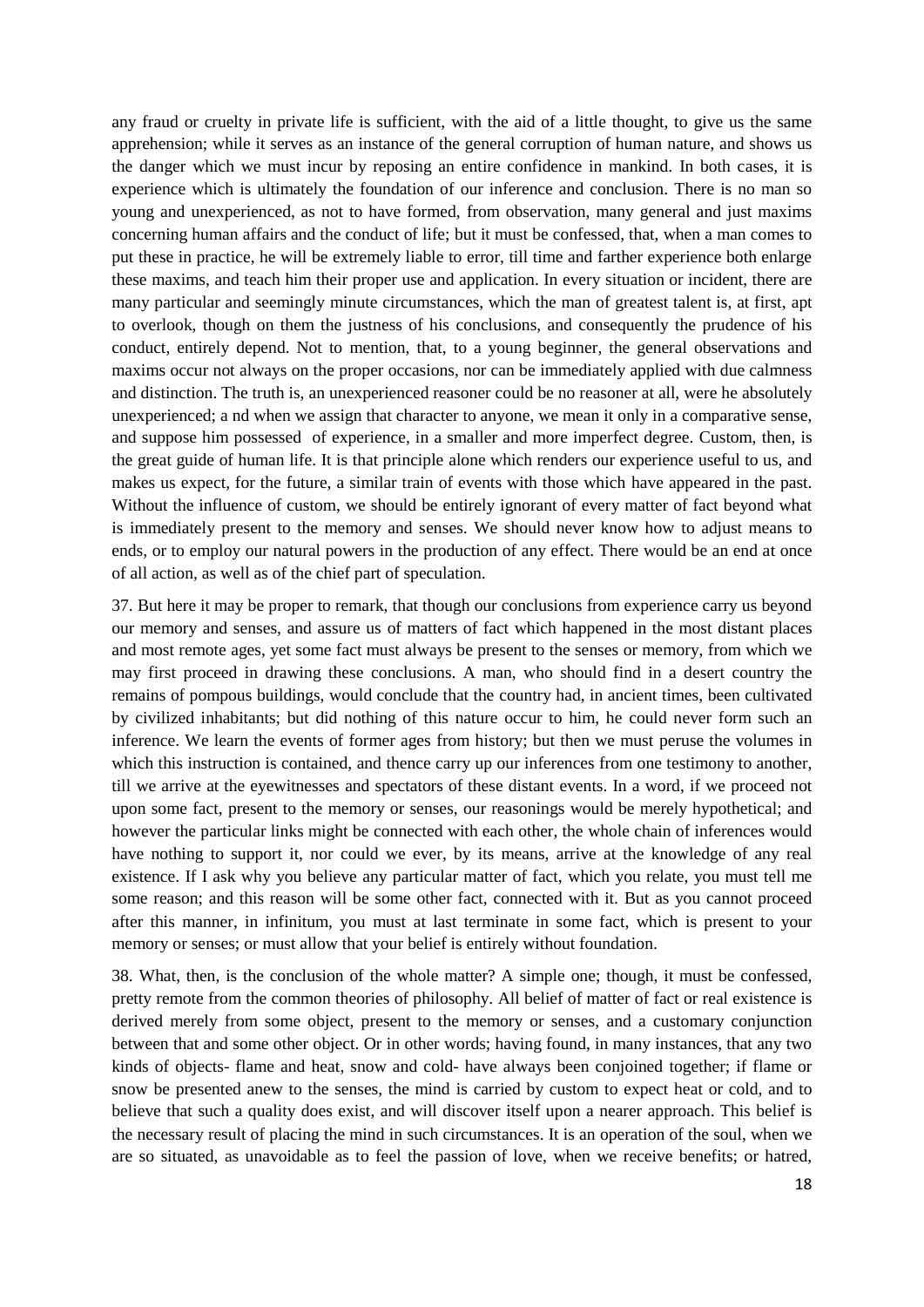when we meet with injuries. All these operations are a species of natural instincts, which no reasoning or process of the thought and understanding is able either to produce or to prevent. At this point, it would be very allowable for us to stop our philosophical researches. In most questions we can never make a single step further; and in all questions we must terminate here at last, after our most restless and curious enquiries. But still our curiositywill be pardonable, perhaps commendable, if it carry us on to still farther researches, and make us examine more accurately the nature of this belief, and of the customary conjunction, whence it is derived. By this means we may meet with some explications and analogies that will give satisfaction; at least to such as love the abstract sciences, and can be entertained with speculations, which, however accurate, may still retain a degree of doubt and uncertainty. As to readers of a different taste; the remaining part of this section is not calculated for them, and the following enquiries may well be understood, though it be neglected.

#### PART II.

39. Nothing is more free than the imagination of man; and though it cannot exceed that original stock of ideas furnished by the internal and external senses, it has unlimited power of mixing, compounding, separating, and dividing these ideas, in all the varieties of fiction and vision. It can feign a train of events, with all the appearance of reality, ascribe to them a particular time and place, conceive them as existent, and paint them out to itself with every circumstance, that belongs to any historical fact, which it believes with the greatest certainty. Wherein, therefore, consists the difference between such a fiction and belief? It lies not merely in any peculiar idea, which is annexed to such a conception as commands our assent, and which is wanting to every known fiction. For as the mind has authority over all its ideas, it could voluntarily annex this particular idea to any fiction, and consequently be able to believe whatever it pleases; contrary to what we find by daily experience. We can, in our conception, join the head of a man to the body of a horse; but it is not in our power to believe that such an animal has ever really existed. It follows, therefore, that the difference between fiction and belief lies in some sentiment or feeling, which is annexed to the latter, not to the former, and which depends not on the will, nor can be commanded at pleasure. It must be excited by nature, like all other sentiments; and must arise from the particular situation, in which the mind is placed at any particular juncture. Whenever any object is presented to the memory or senses, it immediately, by the force of custom, carries the imagination to conceive that object, which is usually conjoined to it; and this conception is attended with a feeling or sentiment, different from the loose reveries of the fancy. In this consists the whole nature of belief. For as there is no matter of fact which we believe so firmly that we cannot conceive the contrary, there would be no difference between the conception assented to and that which is rejected, were it not for some sentiment which distinguishes the one from the other. If I see a billiard-ball moving towards another, on a smooth table, I can easily conceive it to stop upon contact. This conception implies no contradiction; but still it feels very differently from that conception by which I represent to myself the impulse and the communication of motion from one ball to another.

40. Were we to attempt a definition of this sentiment, we should, perhaps, find it a very difficult, if not an impossible task; in the same manner as if we should endeavour to define the feeling of cold or passion of anger, to a creature who never had any experience of

these sentiments. Belief is the true and proper name of this feeling; and no one is ever at a loss to know the meaning of that term; because every man is every moment conscious of the sentiment represented by it. It may not, however, be improper to attempt a description of this sentiment; in hopes we may, by that means, arrive at some analogies, which may afford a more perfect explication of it. I say, then, that belief is nothing but a more vivid, lively, forcible, firm, steady conception of an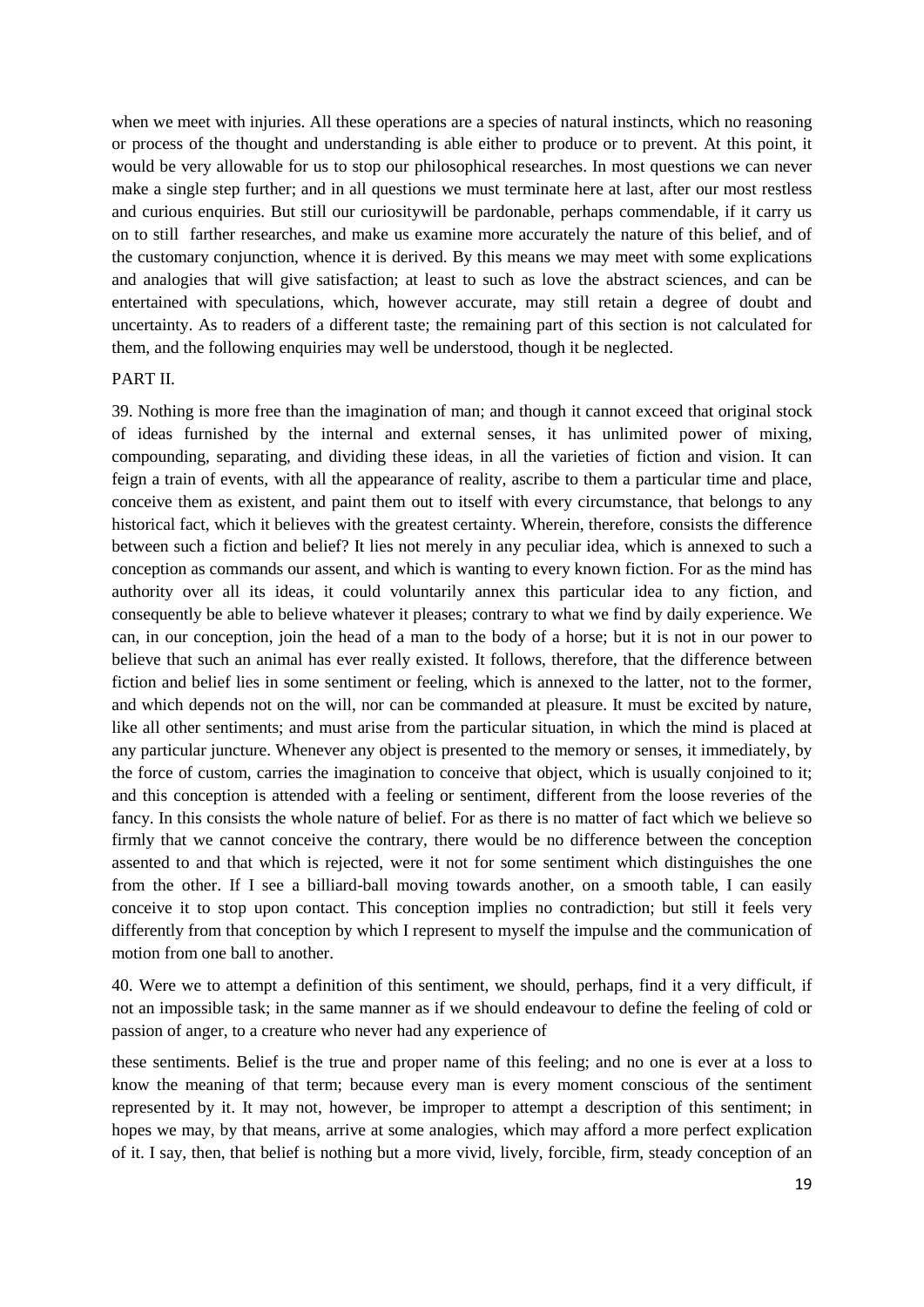object, than what the imagination alone is ever able to attain. This variety of terms, which may seem so unphilosophical, is intended only to express that act of the mind, which renders realities, or what is taken for such, more present to us than fictions, causes them to weigh more in the thought, and gives them a superior influence on the passions and imagination. Provided we agree about the thing, it is needless to dispute about the terms. The imagination has the command over all its ideas, and can join and mix and vary them, in all the ways possible. It may conceive fictitious objects with all the

circumstances of place and time. It may set them, in a manner, before our eyes, in their true colours, just as they might have existed. But as it is impossible that this faculty of imagination can ever, of itself, reach belief, it is evident that belief consists not in the peculiar nature or order of ideas, but in the manner of their conception, and in their feeling to the mind. I confess, that it is impossible perfectly to explain this feeling or manner of conception. We may make use of words which express something near it. But its true and proper name, as we observed before, is belief; which is a term that every one sufficiently understands in common life. And in philosophy, we can go no farther than assert, that belief is something felt by the mind, which distinguishes the ideas of the judgement from the fictions of the imagination. It gives them more weight and influence; makes them appear of greater importance; enforces them in the mind; and renders them the governing principle of our actions. I hear at present, for instance, a person's voice, with whom I am acquainted; and the sound comes as from the next room. This impression of my senses immediately conveys my thought to the person, together with all the surrounding objects. I paint them out to myself as existing at present, with the same qualities and relations, of which I formerly knew them possessed. These ideas take faster hold of my mind than ideas of an enchanted castle. They are very different to the feeling, and have a much greater influence of every kind, either to give pleasure or pain, joy or sorrow. Let us, then, take in the whole compass of this doctrine, and allow, that the sentiment of belief is nothing but a conception more intense and steady than what attends the mere fictions of the imagination, and that this manner of conception arises from a customary conjunction of the object with something present to the memory or senses: I believe hat it will not be difficult, upon these suppositions, to find other operations of the mind analogous to it, and to trace up these phenomena to principles still more general.

41. We have already observed that nature has established connexions among particular ideas, and that no sooner one idea occurs to our thoughts than it introduces its correlative, and carries our attention towards it, by a gentle and insensible movement. These principles of connexion or association we have reduced to three, namely, Resemblance, Contiguity and Causation; which are the only bonds that unite our thoughts together, and beget that regular train of reflection or discourse, which, in a greater or less degree, takes place among all mankind. Now here arises a question, on which the solution of the present difficulty will depend. Does it happen, in all these relations, that, when one of the objects is presented to the senses or memory, the mind is not only carried to the conception of the correlative, but reaches a steadier and stronger conception of it than what otherwise it would have been able to attain? This seems to be the case with that belief which arises from the relation of cause and effect. And if the case be the same with the other relations or principles of associations, this may be established as a general law, which takes place in all the operations of the mind. We may, therefore, observe, as the first experiment to our present purpose, that, upon the appearance of the picture of an absent friend, our idea of him is evidently enlivened by the resemblance, and that every passion, which that idea occasions, whether of joy or sorrow, acquires new force and vigour. In producing this effect, there concur both a relation and a present impression. Where the picture bears him no resemblance, at least was not intended for him, it never so much as conveys our thought to him: And where it is absent, as well as the person, though the mind may pass from the thought of the one to that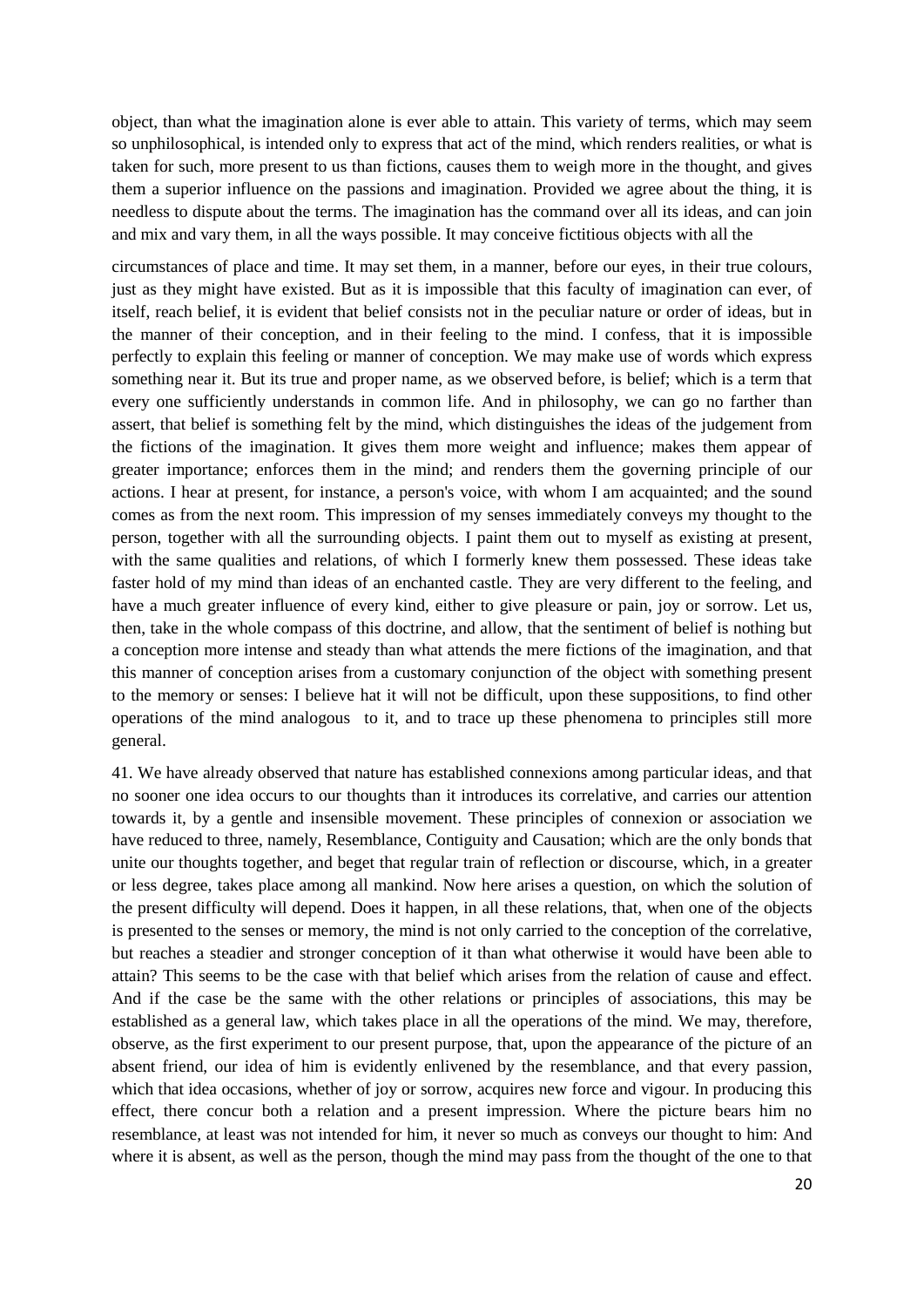of the other, it feels its idea to be rather weakened than enlivened by that transition. We take a pleasure in viewing the picture of a friend, when it is set before us; but when it is removed, rather choose to consider him directly than by reflection in an image, which is equally distant and obscure. The ceremonies of the Roman Catholic religion may be considered as instances of the same nature. The devotees of that superstition usually plead in excuse for the mummeries, with which they are upbraided, that they feel the good effect of those external motions, and postures, and actions, in enlivening their devotion and quickening their fervour, which otherwise would decay, if directed entirely to distant and immaterial objects. We shadow out the objects of our faith, say they, in sensible types and images, and render them more present to us by the immediate presence of these types, than it is possible for us to do merely by an intellectual view and contemplation. Sensible objects have always a greater influence on the fancy than any other; and this influence they readily convey to those ideas to which they are related, and which they resemble. I shall only infer from these practices, and this reasoning, that the effect of resemblance in enlivening the ideas is very common; and as in every case a resemblance and a present impression must concur, we are abundantly supplied with experiments to prove the reality of the foregoing principle.

42. We may add force to these experiments by others of a different kind, in considering the effects of contiguity as well as of resemblance. It is certain that distance diminishes the force of every idea, and that, upon our approach to any object, though it does not discover itself to our senses it operates upon the mind with an influence, which imitates an immediate impression. The thinking on any object readily transports the mind to what is contiguous; but it is only the actual presence of an object, that transports it with a superior vivacity. When I am a few miles from home, whatever relates to it touches me more nearly than when I am two hundred leagues distant; though even at that distance the reflecting on anything in the neighbourhood of my friends or family naturally produces an idea of them. But as in this latter case, both the objects of the mind are ideas; notwithstanding there is an easy transition between them; that transition alone is not able to give a superior vivacity to any of the ideas, for want of some immediate impression.

43. No one can doubt but causation has the same influence as the other two relations of resemblance and contiguity. Superstitious people are fond of the reliques of saints and holy men, for the same reason, that they seek after types or images, in order to enliven their devotion, and give them a more intimate and strong conception of those exemplary lives, which they desire to imitate. Now it is evident, that one of the best reliques, which a devotee could procure, would be the handywork of a saint; and if his cloaths and furniture are ever to be considered in this light, it is because they were once at his disposal, and were moved and affected by him; in which respect they are to be considered as imperfect effects, and as connected with him by a shorter chain of consequences than any of those, by which we learn the reality of his existence. Suppose, that the son of a friend, who had been long dead or absent, were presented to us; it is evident, that this object would instantly revive its correlative idea, and recal to our thoughts all past intimacies and familiarities, in more lively colours than they would otherwise have appeared to us. This is another phaenomenon, which seems to prove the principle above mentioned.

44. We may observe, that, in these phaenomena, the belief of the correlative object is always presupposed; without which the relation could have no effect. The influence of the picture supposes, that we believe our friend to have once existed. Continguity to home can never excite our ideas of home, unless we believe that it really exists. Now I assert, that this belief, where it reaches beyond the memory or senses, is of a similar nature, and arises from similar causes, with the transition of thought and vivacity of conception here explained. When I throw a piece of dry wood into a fire, my mind is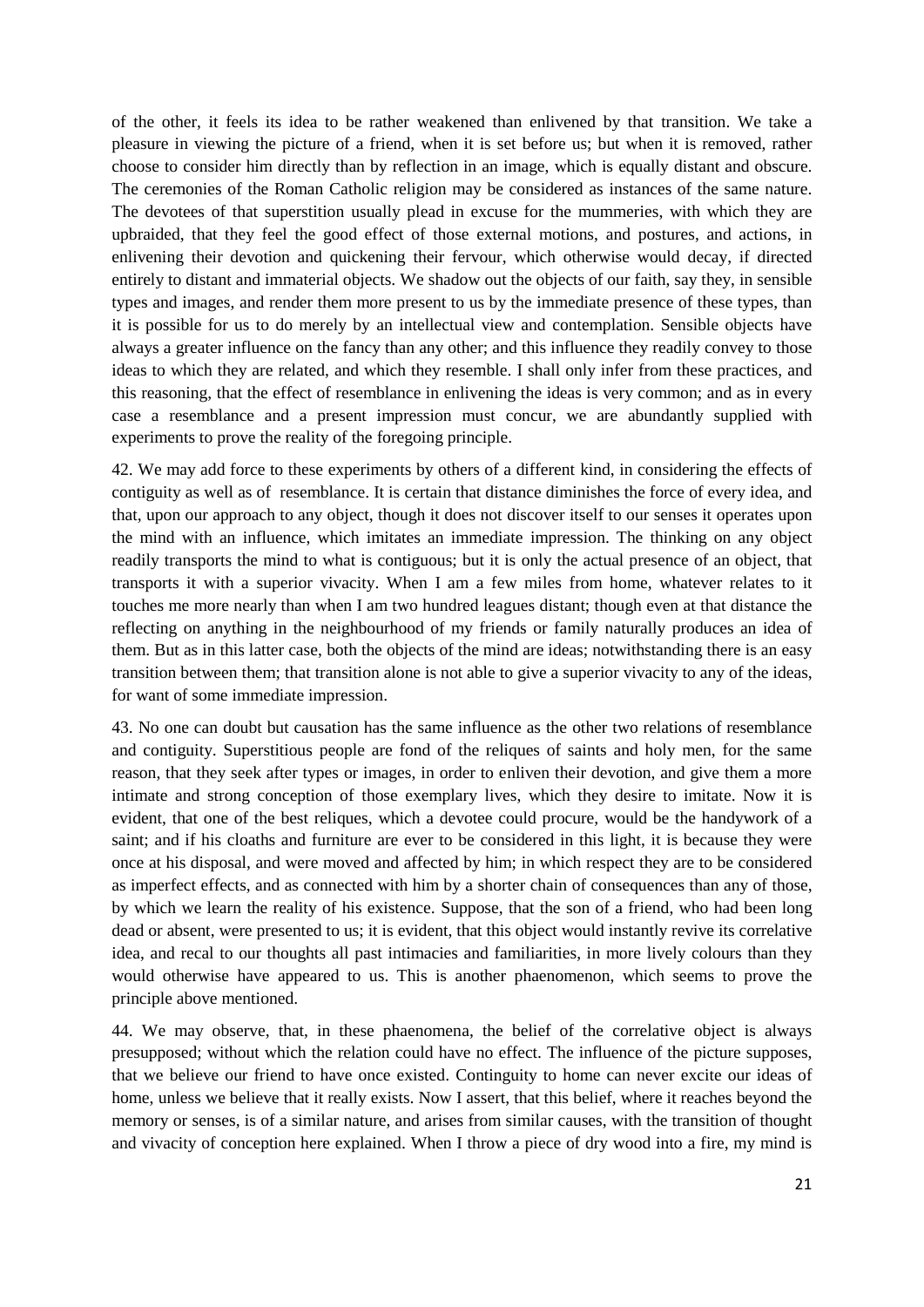immediately carried to conceive, that it augments, not extinguishes the flame. This transition of thought from the cause to the effect proceeds not from reason. It derives its origin altogether from custom and experience. And as it first begins from an object, present to the senses, it renders the idea or conception of flame more strong and lively than any loose, floating reverie of the imagination. That idea arises immediately. The thought moves instantly towards it, and conveys to it all that force of conception, which is derived from the impression present to the senses. When a sword is levelled at my breast, does not the idea of wound and pain strike me more strongly, than when a glass of wine is presented to me, even though by accident this idea should occur after the appearance of the latter object? But what is there in this whole matter to cause such a strong conception, except only a present object and a customary transition to the idea of another object, which we have been accustomed to conjoin with the former? This is the whole operation of the mind, in all our conclusions concerning matter of fact and existence; and it is a satisfaction to find some analogies, by which it may be explained. The transition from a present object does in all cases give strength and solidity to the related idea. Here, then, is a kind of pre-established harmony between the course of nature and the succession of our ideas; and though the powers and forces, by which the former is governed, be wholly unknown to us; yet our thoughts and conceptions have still, we find, gone on in the same train with the other works of nature. Custom is that principle, by which this correspondence has been effected; so necessary to the subsistence of our species, and the regulation of our conduct, in every circumstance and occurrence of human life. Had not the presence of an object, instantly excited the idea of those objects, commonly conjoined with it, all our knowledge must have been limited to the narrow sphere of our memory and senses; and we should never have been able to adjust means to ends, or employ our natural powers, either to the producing of good, or avoiding of evil. Those, who delight in the discovery and contemplation of final causes, have here ample subject to employ their wonder and admiration.

45. I shall add, for a further confirmation of the foregoing theory, that, as this operation of the mind, by which we infer like effects from like causes, and vice versa, is so essential to the subsistence of all human creatures, it is not probable, that it could be trusted to the fallacious deductions of our reason, which is slow in its operations; appears not, in any degree, during the first years of infancy; and at best is, in every age and period of human life, extremely liable to error and mistake. It is more conformable to the ordinary wisdom of nature to secure so necessary an act of the mind, by some instinct or mechanical tendency, which may be infallible in its operations, may discover itself at the first appearance of life and thought, and may be independent of all the laboured deductions of the understanding. As nature has taught us the use of our limbs, without giving us the knowledge of the muscles and nerves, by which they are actuated; so has she implanted in us an instinct, which carries forward the thought in a correspondent course to that which she has established among external objects; though we are ignorant of those powers and forces, on which this regular course and

## **Sect. VI. Of Probability**

46. THOUGH there be no such thing as Chance in the world; our ignorance of the real cause of any event has the same influence on the understanding, and begets a like species of belief or opinion. There is certainly a probability, which arises from a superiority of chances on any side; and according as this superiority encreases, and surpasses the opposite chances, the probability receives a proportionable encrease, and begets still a higher degree of belief or assent to that side, in which we discover the superiority. If a die were marked with one figure or number of spots on four sides, and with another figure or number of spots on the two remaining sides, it would be more probable, that the former would turn up than the latter; though, if it had a thousand sides marked in the same manner,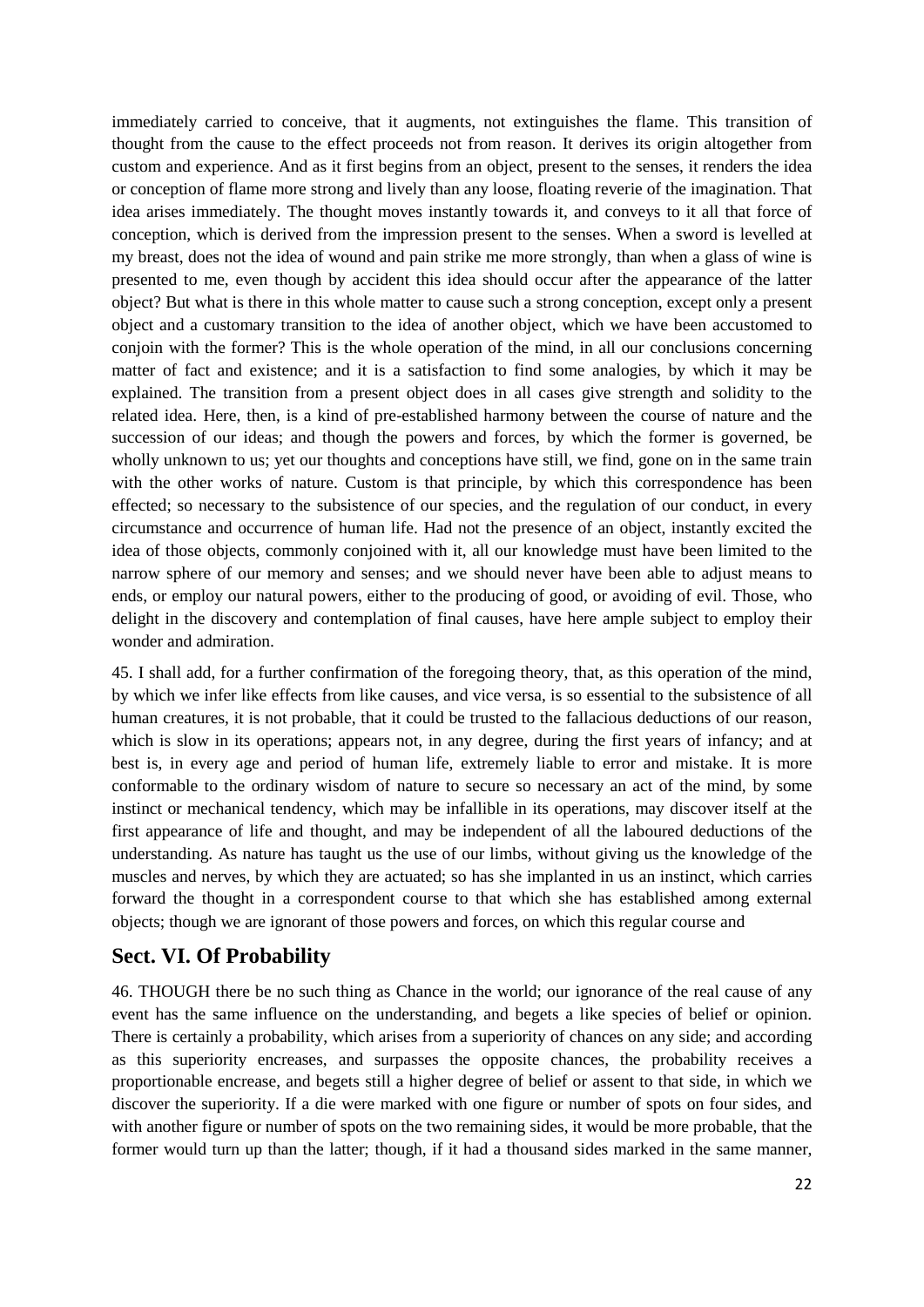and only one side different, the probability would be much higher, and our belief or expectation of the event more steady and secure. This process of the thought or reasoning may seem trivial and obvious; but to those who consider it more narrowly, it may, perhaps, afford matter for curious speculation. It seems evident, that, when the mind looks forward to discover the event, which may result from the throw of such a die, it considers the turning up of each particular side as alike probable; and this the very nature of chance, to render all the particular events, comprehended in it, entirely equal. But finding a greater number of sides concur in the one event than in the other, the mind is carried more frequently to that event, and meets it oftener, in revolving the various possibilities or chances, on which the ultimate result depends. This concurrence of several views in one particular event begets immediately, by an inexplicable contrivance of nature, the sentiment of belief, and gives that event the advantage over its antagonist, which is supported by a smaller number of views, and recurs less frequently to the mind. If we allow, that belief is nothing but a firmer and stronger conception of an object than what attends the mere fictions of the imagination, this operation may, perhaps, in some measure, be accounted for. The concurrence of these several views or glimpses imprints the idea more strongly on the imagination; gives it superior force and vigour; renders its influence on the passions and affections more sensible; and in a word, begets that reliance or security, which constitutes the nature of belief and opinion.

47. The case is the same with the probability of causes, as withthat of chance. There are some causes, which are entirely uniform and constant in producing a particular effect; and no instance has ever yet been found of any failure or irregularity in their operation. Fire has always burned, and water suffocated every human creature: The production of motion by impulse and gravity is an universal law, which has hitherto admitted of no exception. But there are other causes, which have been found more irregular and uncertain; nor has rhubarb always proved a purge, or opium a soporific to every one, who has taken these medicines. It is true, when any cause fails of producing its usual effect, philosophers ascribe not this to any irregularity in nature; but suppose, that some secret causes, in the particular structure of parts, have prevented the operation. Our reasonings, however, and conclusions concerning the event are the same as if this principle had no place. Being determined by custom to transfer the past to the future, in all our inferences; where the past has been entirely regular and uniform, we expect the event with the greatest assurance, and leave no room for any contrary supposition. But where different effects have been found to follow from causes, which are to appearance exactly similar, all these various effects must occur to the mind in transferring the past to the future, and enter into our consideration, when we determine the probability of the event. Though we give the preference to that which has been found most usual, and believe that this effect will exist, we must not overlook the other effects, but must assign to each of them a particular weight and authority, in proportion as we have found it to be more or less frequent. It is more probable, in almost every country of Europe, that there will be frost sometime in January, than that the weather will continue open throughout that whole month; though this probability varies according to the different climates, and approaches to a certainty in the more northern kingdoms. Here then it seems evident, that, when we transfer the past to the future, in order to determine the effect, which will result from any cause, we transfer all the different events, in the same proportion as they have appeared in the past, and conceive one to have existed a hundred times, for instance, another ten times, and another once. As a great number of views do here concur in one event, they fortify and confirm it to the imagination, beget that sentiment which we call belief, and give its object the preference above the contrary event, which is not supported by an equal number of experiments, and recurs not so frequently to the thought in transferring the past to the future. Let any one try to account for this operation of the mind upon any of the received systems of philosophy, and he will be sensible of the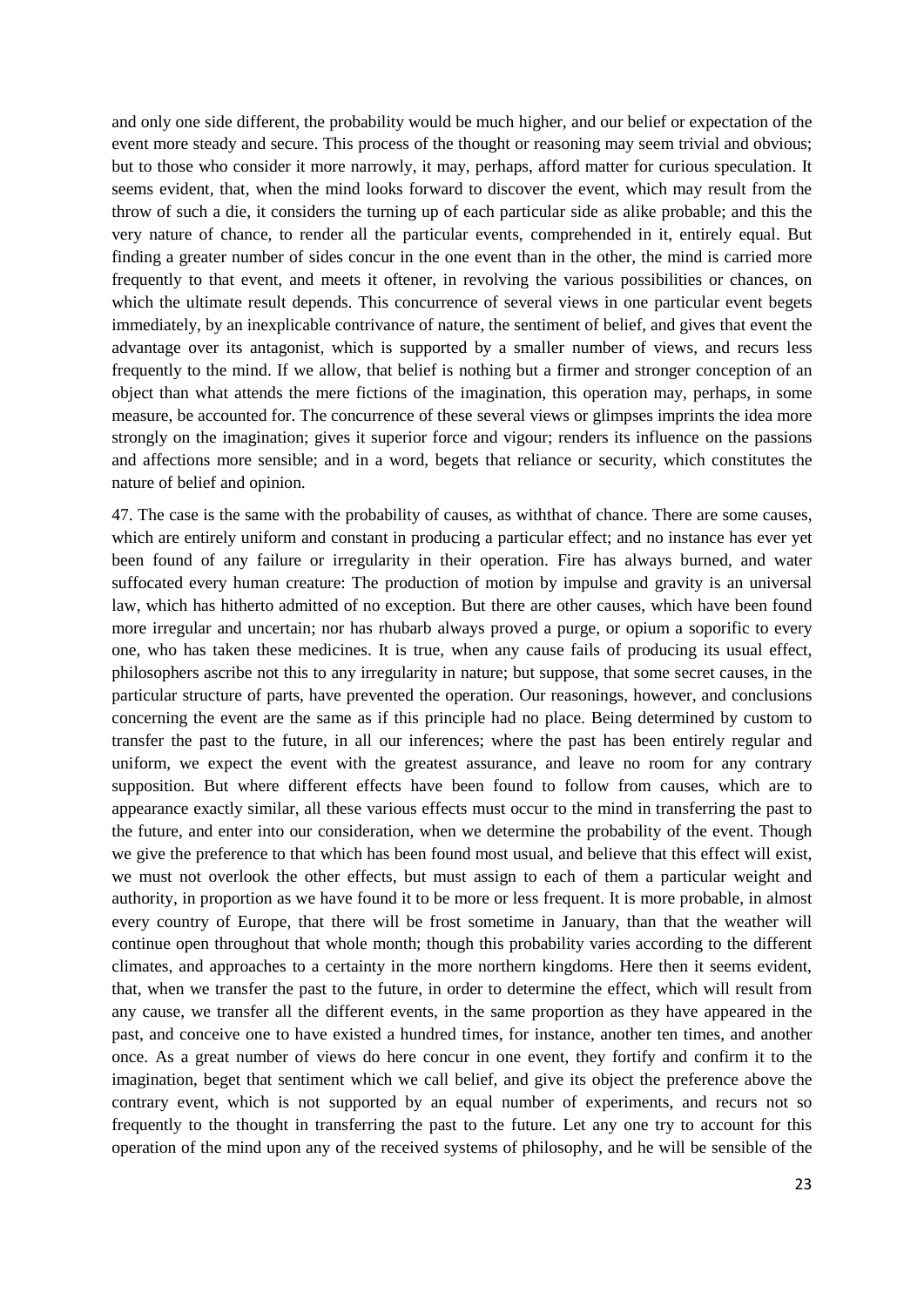difficulty. For my part, I shall think it sufficient, if the present hints excite the curiosity of philosophers, and make them sensible how defective all common theories are in treating of such curious and such sublime subjects.

### **Sect. VII. Of the Idea of necessary Connexion**

#### **PART I.**

48 THE great advantage of the mathematical sciences above themoral consists in this, that the ideas of the former, being sensible, are always clear and determinate, the smallest distinction between them is immediately perceptible, and the same terms are still expressive of the same ideas, without ambiguity or variation. An oval is never mistaken for a circle, nor an hyperbola for an ellipsis. The isosceles and scalenum are distinguished by boundaries more exact than vice and virtue, right and wrong. If any term be defined in geometry, the mind readily, of itself, substitutes, on all occasions, the definition for the term defined: Or even when no definition is employed, the object itself may be presented to the senses, and by that means be steadily and clearly apprehended. But the finer sentiments of the mind, the operations of the understanding, the various agitations of the passions, though really in themselves distinct, easily escape us, when surveyed by reflection; nor is it in our power to recal the original object, as often as we have occasion to contemplate it. Ambiguity, by this means, is gradually introduced into our reasonings: Similar objects are readily taken to be the same: And the conclusion becomes at last very wide of the premises. One may safely, however, affirm, that, if we consider these sciences in a proper light, their advantages and disadvantages nearly compensate each other, and reduce both of them to a state of equality. If the mind, with greater facility, retains the ideas of geometry clear and determinate, it must carry on a much longer and more intricate chain of reasoning, and compare ideas much wider of each other, in order to reach the abstruser truths of that science. And if moral ideas are apt, without extreme care, to fall into obscurity and confusion, the inferences are always much shorter in these disquisitions, and the intermediate steps, which lead to the conclusion, much fewer than in the sciences which treat of quantity and number. In reality, there is scarcely a proposition in Euclid so simple, as not to consist of more parts, than are to be found in any moral reasoning which runs not into chimera and conceit. Where we trace the principles of the human mind through a few steps, we may be very well satisfied with our progress; considering how soon nature throws a bar to all our enquiries concerning causes, and reduces us to an acknowledgment of our ignorance. The chief obstacle, therefore, to our improvement in the moral or metaphysical sciences is the obscurity of the ideas, and ambiguity of the terms. The principal difficulty in the mathematics is the length of inferences and compass of thought, requisite to the forming of any conclusion. And, perhaps, our progress in natural philosophy is chiefly retarded by the want of proper experiments and phaenomena, which are often discovered by chance, and cannot always be found, when requisite, even by the most diligent and prudent enquiry. As moral philosophy seems hitherto to have received less improvement than either geometry or physics, we may conclude, that, if there be any difference in this respect among these sciences, the difficulties, which obstruct the progress of the former, require superior care and capacity to be surmounted.

49. There are no ideas, which occur in metaphysics, more obscure and uncertain, than those of power, force, energy or necessary connexion, of which it is every moment necessary for us to treat in all our disquisitions. We shall, therefore, endeavour, in this section, to fix, if possible, the precise meaning of these terms, and thereby remove some part of that obscurity, which is so much complained of in this species of philosophy. It seems a proposition, which will not admit of much dispute, that all our ideas are nothing but copies of our impressions, or, in other words, that it is impossible for us to think of anything, which we have not antecedently felt, either by our external or internal senses. I have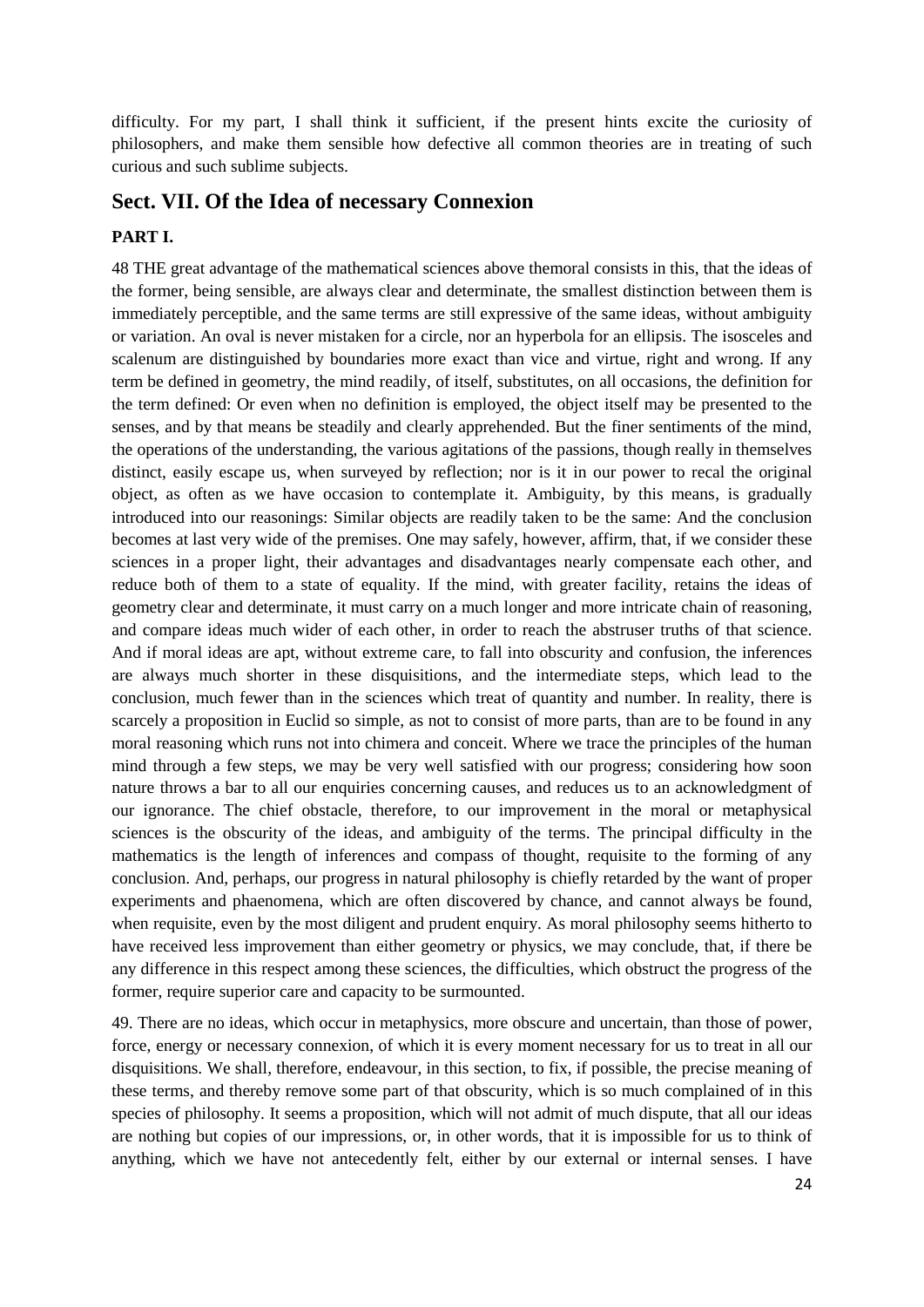endeavoured to explain and prove this proposition, and have expressed my hopes, that, by a proper application of it, men may reach a greater clearness and precision in philosophical reasonings, than what they have hitherto been able to attain. Complex ideas may, perhaps, be well known by definition, which is nothing but an enumeration of those parts or simple ideas, that compose them. But when we have pushed up definitions to the most simple ideas, and find still some ambiguity and obscurity; what resource are we then possessed of? By what invention can we throw light upon these ideas, and render them altogether precise and determinate to our intellectual view? Produce the impressions or original sentiments, from which the ideas are copied. These impressions are all strong and sensible. They admit not of ambiguity. They are not only placed in a full light themselves, but may throw light on their correspondent ideas, which lie in obscurity. And by this means, we may, perhaps, attain a new microscope or species of optics, by which, in the moral sciences, the most minute, and most simple ideas may be so enlarged as to fall readily under our apprehension, and be equally known with the grossest and most sensible ideas, that can be the object of our enquiry.

50. To be fully acquainted, therefore, with the idea of power or necessary connexion, let us examine its impression; and in order to find the impression with greater certainty, let us search for it in all the sources, from which it may possibly be derived. When we look about us towards external objects, and consider the operation of causes, we are never able, in a single instance, to discover any power or necessary connexion; any quality, which binds the effect to the cause, and renders the one an infallible consequence of the other. We only find, that the one does actually, in fact, follow the other. The impulse of one billiard-ball is attended with motion in the second. This is the whole that appears to the outward senses. The mind feels no sentiment or inward impression from this succession of objects: Consequently, there is not, in any single, particular instance of cause and effect, anything which can suggest the idea of power or necessary connexion. From the first appearance of an object, we never can conjecture what effect will result from it. But were the power or energy of any cause discoverable by the mind, we could foresee the effect, even without experience; and might, at first, pronounce with certainty concerning it, by mere dint of thought and reasoning. In reality, there is no part of matter, that does ever, by its sensible qualities, discover any power or energy, or give us ground to imagine, that it could produce any thing, or be followed by any other object, which we could denominate its effect. Solidity, extension, motion; these qualities are all complete in themselves, and never point out any other event which may result from them. The scenes of the universe are continually shifting, and one object follows another in an uninterrupted succession; but the power of force, which actuates the whole machine, is entirely concealed from us, and never discovers itself in any of the sensible qualities of body. We know, that, in fact, heat is a constant attendant of flame; but what is the connexion between them, we have no room so much as to conjecture or imagine. It is impossible, therefore, that the idea of power can be derived from the contemplation of bodies, in single instances of their operation; because no bodies ever discover any power, which can be the original of this idea.

51. Since, therefore, external objects as they appear to the senses, give us no idea of power or necessary connexion, by their operation in particular instances, let us see, whether this idea be derived from reflection on the operations of our own minds, and be copied from any internal impression. It may be said, that we are every moment conscious of internal power; while we feel, that, by the simple command of our will, we can move the organs of our body, or direct the faculties of our mind. An act of volition produces motion in our limbs, or raises a new idea in our imagination. This influence of the will we know by consciousness. Hence we acquire the idea of power or energy; and are certain, that we ourselves and all other intelligent beings are possessed of power. This idea, then, is an idea of reflection, since it arises from reflecting on the operations of our own mind, and on the command which is exercised by will, both over the organs of the body and faculties of the soul.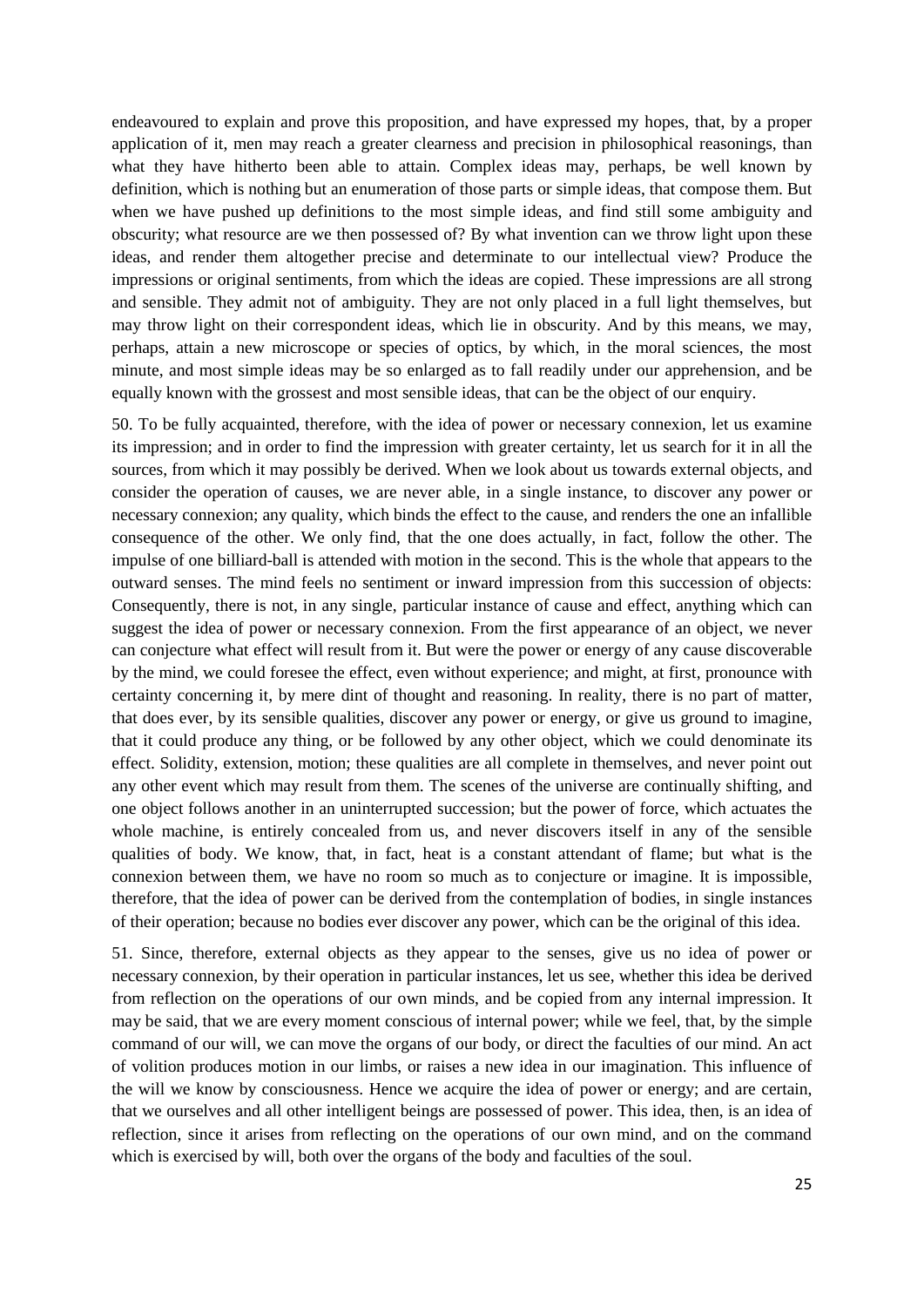52. We shall proceed to examine this pretension; and first with regard to the influence of volition over the organs of the body. This influence, we may observe, is a fact, which, like all other natural events, can be known only be experience, and can never be foreseen from any apparent energy or power in the cause, which connects it with the effect, and renders the one an infallible consequence of the other. The motion of our body follows upon the command of our will. Of this we are every moment conscious. But the means, by which this is effected; the energy, by which the will performs so extraordinary an operation; of this we are so far from being immediately conscious, that it must for ever escape our most diligent enquiry. For first; is there any principle in all nature more mysterious than the union of soul with body; by which a supposed spiritual substance acquires such an influence over a material one, that the most refined thought is able to actuate the grossest matter? Were we empowered, by a secret wish, to remove mountains, or control the planets in their orbit; this extensive authority would not be more extraordinary, nor more beyond our comprehension. But if by consciousness we perceived any power or energy in the will, we must know this power; we must know its connexion with the effect; we must know the secret union of soul and body, and the nature of both these substances; by which the one is able to operate, in so many instances, upon the other. Secondly, We are not able to move all the organs of the body with a like authority; though we cannot assign any reason besides experience, for so remarkable a difference between one and the other. Why has the will an influence over the tongue and fingers, not over the heart or liver? This question would never embarrass us, were we conscious of a power in the former case, not in the latter. We should then perceive, independent of experience, why the authority of will over the organs of the body is circumscribed within such particular limits. Being in that case fully acquainted with the power or force, by which it operates, we should also know, why its influence reaches precisely to such boundaries, and no farther. A man, suddenly struck with palsy in the leg or arm, or who had newly lost those members, frequently endeavours, at first to move them, and employ them in their usual offices. Here he is as much conscious of power to command such limbs, as a man in perfect health is conscious of power to actuate any member which remains in its natural state and condition. But consciousness never deceives. Consequently, neither in the one case nor in the other, are we ever conscious of any power. We learn the influence of our will from experience alone. And experience only teaches us, how one event constantly follows another; without instructing us in the secret connexion, which binds them together, and renders them inseparable. Thirdly, We learn from anatomy, that the immediate object of power in voluntary motion, is not the member itself which is moved, but certain muscles, and nerves, and animal spirits, and, perhaps, something still more minute and more unknown, through which the motion is successively propagated, ere it reach the member itself whose motion is the immediate object of volition. Can there be a more certain proof, that the power, by which this whole operation is performed, so far from being directly and fully known by an inward sentiment or consciousness, is, to the last degree, mysterious and unintelligible? Here the mind wills a certain event: Immediately another event, unknown to ourselves, and totally different from the one intended, is produced: This event produces another, equally unknown: Till at last, through a long succession, the desired event is produced. But if the original power were felt, it must be known: Were it known, its effect also must be known; since all power is relative to its effect. And vice versa, if the effect be not known, the power cannot be known nor felt. How indeed can we be conscious of a power to move our limbs, when we have no such power; but only that to move certain animal spirits, which, though they produce at last the motion of our limbs, yet operate in such a manner as is wholly beyond our comprehension? We may, therefore, conclude from the whole, I hope, without any temerity, though with assurance; that our idea of power is not copied from any sentiment or consciousness of power within ourselves, when we give rise to animal motion, or apply our limbs to their proper use and office. That their motion follows the command of the will is a matter of common experience, like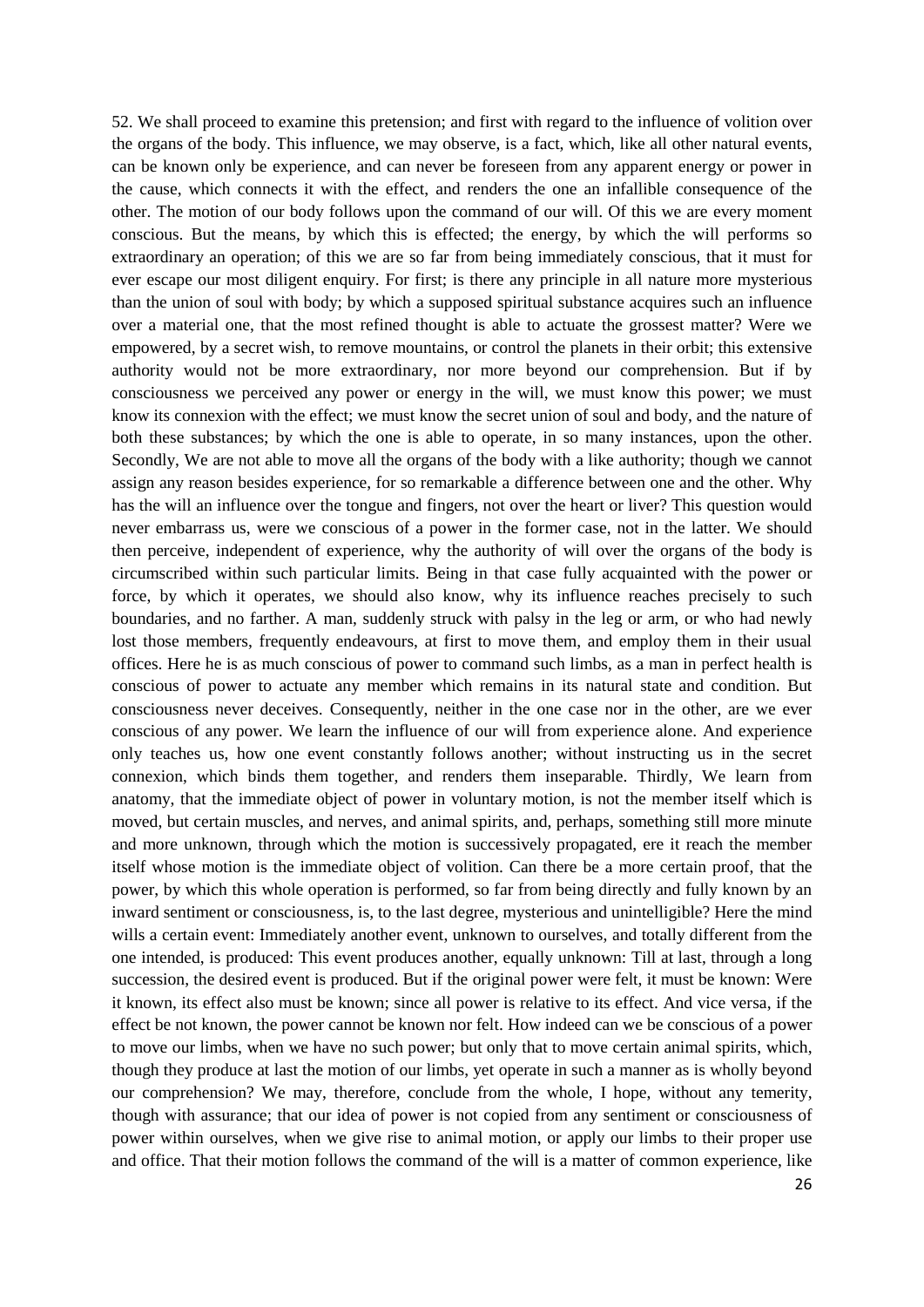other natural events: But the power or energy by which this is effected, like that in other natural events, is unknown and inconceivable.

It may be pretended, that the resistance which we meet with in bodies, obliging us frequently to exert our force, and call up all our power, this gives us the idea of force and power. It is this nisus, or strong endeavour, of which we are conscious, that is the original impression from which this idea is copied. But, first, we attribute power to a vast number of objects, where we never can suppose this resistance of exertion of force to take place; to the Supreme Being, who never meets with any resistance; to the mind in its command over its ideas and limbs, in common thinking and motion, where the effect follows immediately upon the will, without any exertion or summoning up of force; to inanimate matter, which is not capable of this sentiment. Secondly, This sentiment of an endeavour to overcome resistance has no known connexion with any event: What follows it, we know by experience; but could not know it a priori. It must, however, be confessed, that the animal nisus, which we experience, though it can afford no accurate precise idea of power, enters very much into that vulgar, inaccurate idea, which is formed of it.

53. Shall we then assert, that we are conscious of a power or energy in our own minds, when, by an act or command of our will, we raise up a new idea, fix the mind to the contemplation of it, turn it on all sides, and at last dismiss it for some other idea, when we think that we have surveyed it with sufficient accuracy? I believe the same arguments will prove, that even this command of the will gives us no real idea of force or energy. First, It must be allowed, that, when we know a power, we know that very circumstance in the cause, by which it is enabled to produce the effect: For these are supposed to be synonimous. We must, therefore, know both the cause and effect, and the relation between them. But do we pretend to be acquainted with the nature of the human soul and the nature of an idea, or the aptitude of the one to produce the other? This is a real creation; a production of something out of nothing: Which implies a power so great, that it may seem, at first sight, beyond the reach of any being, less than infinite. At least it must be owned, that such a power is not felt, nor known, nor even conceivable by the mind. We only feel the event, namely, the existence of an idea, consequent to a command of the will: But the manner, in which this operation is performed, the power by which it is produced, is entirely beyond our comprehension. Secondly, The command of the mind over itself is limited, as well as its command over the body; and these limits are not known by reason, or any acquaintance with the nature of cause and effect, but only by experience and observation, as in all other natural events and in the operation of external objects. Our authority over our sentiments and passions is much weaker than that over our ideas; and even the latter authority is circumscribed within very narrow boundaries. Will any one pretend to assign the ultimate reason of these boundaries, or show why the power is deficient in one case, not in another. Thirdly, This self-command is very different at different times. A man in health possesses more of it than one languishing with sickness. We are more master of our thoughts in the morning than in the evening: Fasting, than after a full meal. Can we give any reason for these variations, except experience? Where then is the power, of which we pretend to be conscious? Is there not here, either in a spiritual or material substance, or both, some secret mechanism or structure of parts, upon which the effect depends, and which, being entirely unknown to us, renders the power or energy of the will equally unknown and incomprehensible? Volition is surely an act of the mind, with which we are sufficiently acquainted. Reflect upon it. Consider it on all sides. Do you find anything in it like this creative power, by which it raises from nothing a new idea, and with a kind of Fiat, imitates the omnipotence of its Maker, if I may be allowed so to speak, who called forth into existence all the various scenes of nature? So far from being conscious of this energy in the will, it requires as certain experience as that of which we are possessed, to convince us that such extraordinary effects do ever result from a simple act of volition.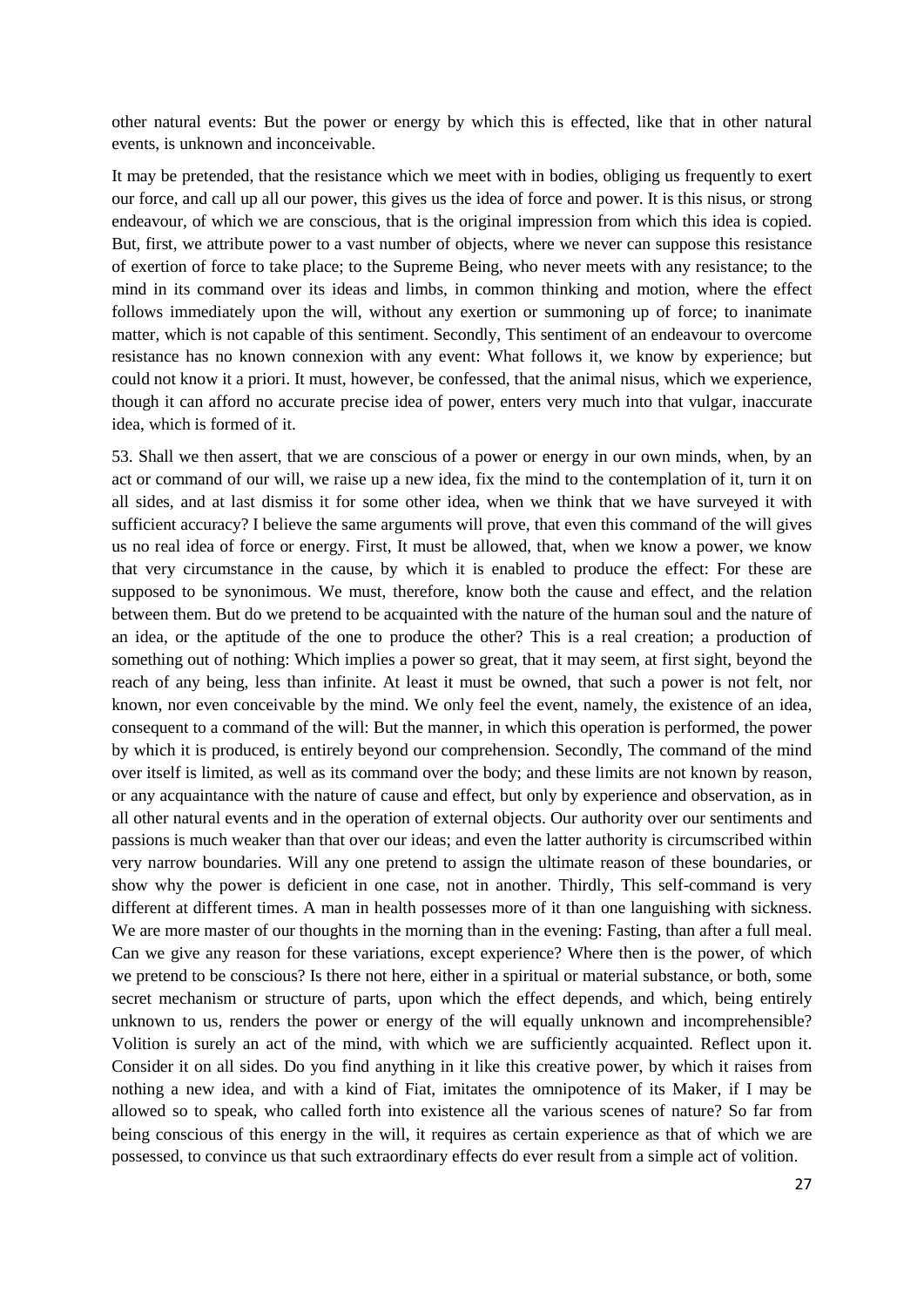54. The generality of mankind never find any difficulty in accounting for the more common and familiar operations of nature- such as the descent of heavy bodies, the growth of plants, the generation of animals, or the nourishment of bodies by food: But suppose that, in all these cases, they perceive the very force or energy of the cause, by which it is connected with its effect, and is for ever infallible in its operation. They acquire, by long habit, such a turn of mind, that, upon the appearance of the cause, they immediately expect with assurance its usual attendant, and hardly conceive it possible that any other event could result from it. It is only on the discovery of extraordinary phaenomena, such as earthquakes, pestilence, and prodigies of any kind, that they find themselves at a loss to assign a proper cause, and to explain the manner in which the effect is produced by it. It is usual for men, in such difficulties, to have recourse to some invisible intelligent principle as the immediate cause of that event which surprises them, and which, they think, cannot be accounted for from the common powers of nature. But philosophers, who carry their scrutiny a little farther, immediately perceive that, even in the most familiar events, the energy of the cause is as unintelligible as in the most unusual, and that we only learn by experience the frequent Conjunction of objects, without being ever able to comprehend anything like Connexion between them.

55. Here, then, many philosophers think themselves obliged by reason to have recourse, on all occasions, to the same principle, which the vulgar never appeal to but in cases that appear miraculous and supernatural. They acknowledge mind and intelligence to be, not only the ultimate and original cause of all things, but the immediate and sole cause of every event which appears in nature. They pretend that those objects which are commonly denominated causes, are in reality nothing but occasions; and that the true and direct principle of every effect is not any power or force in nature, but a volition of the Supreme Being, who wills that such particular objects should for ever be conjoined with each other. Instead of saying that one billiard-ball moves another by a force which it has derived from the author of nature, it is the Deity himself, they say, who, by a particular volition, moves the second ball, being determined to this operation by the impulse of the first ball, in consequence of those general laws which he has laid down to himself in the government of the universe. But philosophers advancing still in their inquiries, discover that, as we are totally ignorant of the power on which depends the mutual operation of bodies, we are no less ignorant of that power on which depends the operation of mind on body, or of body on mind; nor are we able, either from our senses or consciousness, to assign the ultimate principle in one case more than in the other. The same ignorance, therefore, reduces them to the same conclusion. They assert that the Deity is the immediate cause of the union between soul and body; and that they are not the organs of sense, which, being agitated by external objects, produce sensations in the mind; but that it is a particular volition of our omnipotent Maker, which excites such a sensation, in consequence of such a motion in the organ. In like manner, it is not any energy in the will that produces local motion in our members: It is God himself, who is pleased to second our will, in itself impotent, and to command that motion which we erroneously attribute to our own power and efficacy. Nor do philosophers stop at this conclusion. They sometimes extend the same inference to the mind itself, in its internal operations. Our mental vision or conception of ideas is nothing but a revelation made to us by our Maker. When we voluntarily turn our thoughts to any object, and raise up its image in the fancy, it is not the will which creates that idea: It is the universal Creator, who discovers it to the mind, and renders it present to us.

56. Thus, according to these philosophers, every thing is full of God. Not content with the principle, that nothing exists but by his will, that nothing possesses any power but by his concession: They rob nature, and all created beings, of every power, in order to render their dependence on the Deity still more sensible and immediate. They consider not that, by this theory, they diminish, instead of magnifying, the grandeur of those attributes, which they affect so much to celebrate. It argues surely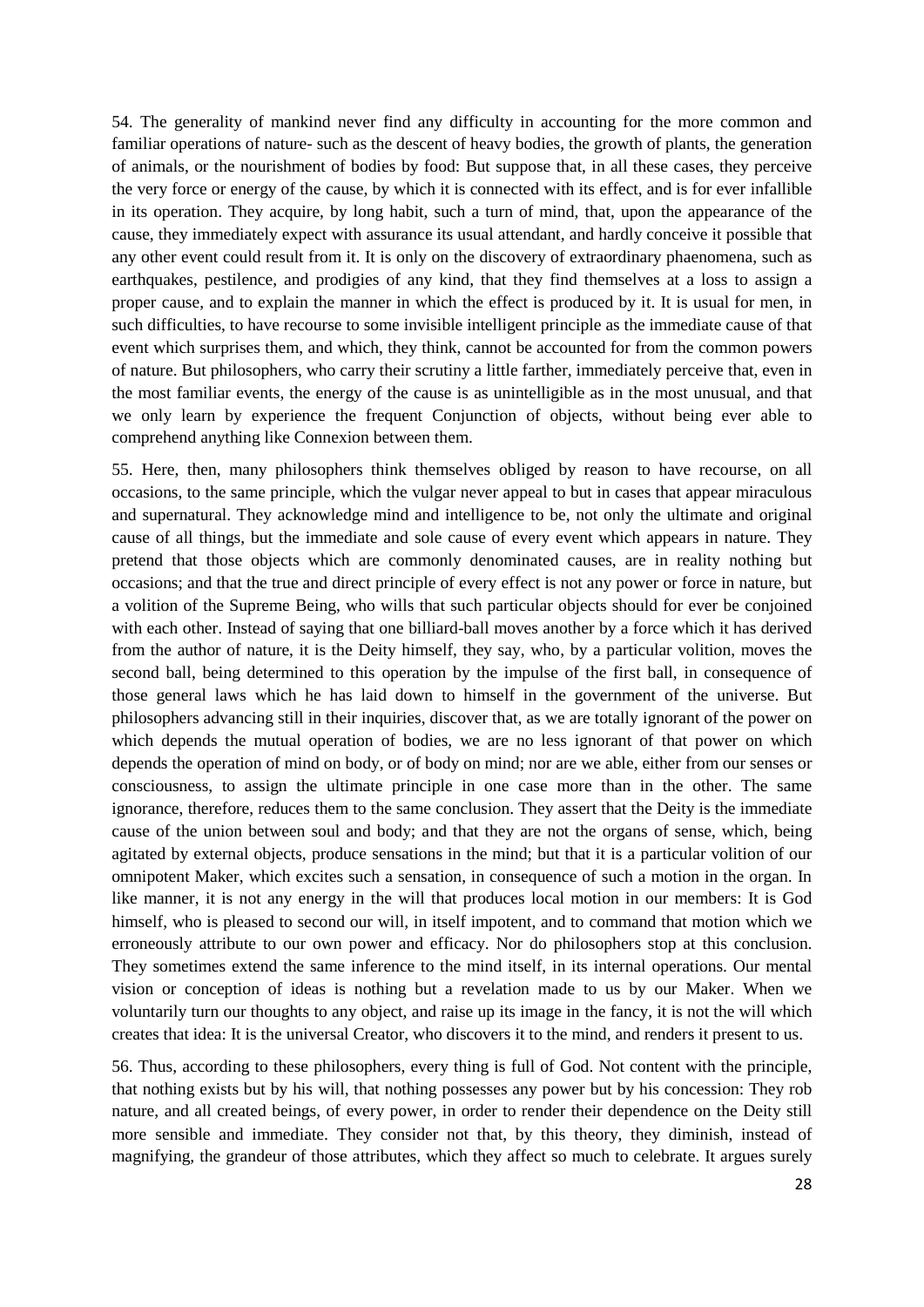more power in the Deity to delegate a certain degree of power to inferior creatures than to produce every thing by his own immediate volition. It argues more wisdom to contrive at first the fabric of the world with such perfect foresight that, of itself, and by its proper operation, it may serve all the purposes of providence, than if the great Creator were obliged every moment to adjust its parts, and animate by his breath all the wheels of that stupendous machine. But if we would have a more philosophical confutation of this theory, perhaps the two following reflections may suffice.

57. First, it seems to me that this theory of the universal energy and operation of the Supreme Being is too bold ever to carry conviction with it to a man, sufficiently apprized of the weakness of human reason, and the narrow limits to which it is confined in all its operations. Though the chain of arguments which conduct to it were ever so logical, there must arise a strong suspicion, if not an absolute assurance, that it has carried us quite beyond the reach of our faculties, when it leads to conclusions so extraordinary, and so remote from common life and experience. We are got into fairy land, long ere we have reached the last steps of our theory; and there we have no reason to trust our common methods of argument, or to think that our usual analogies and probabilities have any authority. Our line is too short to fathom such immense abysses. And however we may flatter ourselves that we are guided, in every step which we take, by a kind of verisimilitude and experience, we may be assured that this fancied experience has no authority when we thus apply it to subjects that lie entirely out of the sphere of experience. But on this we shall have occasion to touch afterwards.

Secondly, I cannot perceive any force in the arguments on which this theory is founded. We are ignorant, it is true, of the manner in which bodies operate on each other: Their force or energy is entirely incomprehensible: But are we not equally ignorant of the manner or force by which a mind, even the supreme mind, operates either on itself or on body? Whence, I beseech you, do we acquire any idea of it? We have no sentiment or consciousness of this power in ourselves. We have no idea of the Supreme Being but what we learn from reflection on our own faculties. Were our ignorance, therefore, a good reason for rejecting anything, we should be led into that principle of denying all energy in the Supreme Being as much as in the grossest matter. We surely comprehend as little the operations of one as of the other. Is it more difficult to conceive that motion may arise from impulse than that it may arise from volition? All we know is our profound ignorance in both cases.

I need not examine at length the vis inertiae which is so much talked of in the new philosophy, and which is ascribed to matter. We find by experience, that a body at rest or in motion continues for ever in its present state, till put from it by some new cause; and that a body impelled takes as much motion from the impelling body as it acquires itself. These are facts. When we call this a vis inertiae, we only mark these facts, without pretending to have any idea of the inert power; in the same manner as, when we talk of gravity, we mean certain effects, without comprehending that active power. It was never the meaning of Sir Isaac Newton to rob second causes of all force or energy; though some of his followers have endeavoured to establish that theory upon his authority. On the contrary, that great philosopher had recourse to an etherial active fluid to explain his universal attraction; though he was so cautious and modest as to allow, that it was a mere hypothesis, not to be insisted on, without more experiments. I must confess, that there is something in the fate of opinions a little extraordinary. Descartes insinuated that doctrine of the universal and sole efficacy of the Deity, without insisting on it. Malebranche and other Cartesians made it the foundation of all their philosophy. It had, however, no authority in England. Locke, Clarke, and Cudworth, never so much as take notice of it, but suppose all along, that matter has a real, though subordinate and derived power. By what means has it become so prevalent among our modern metaphysicians?

#### **PART II.**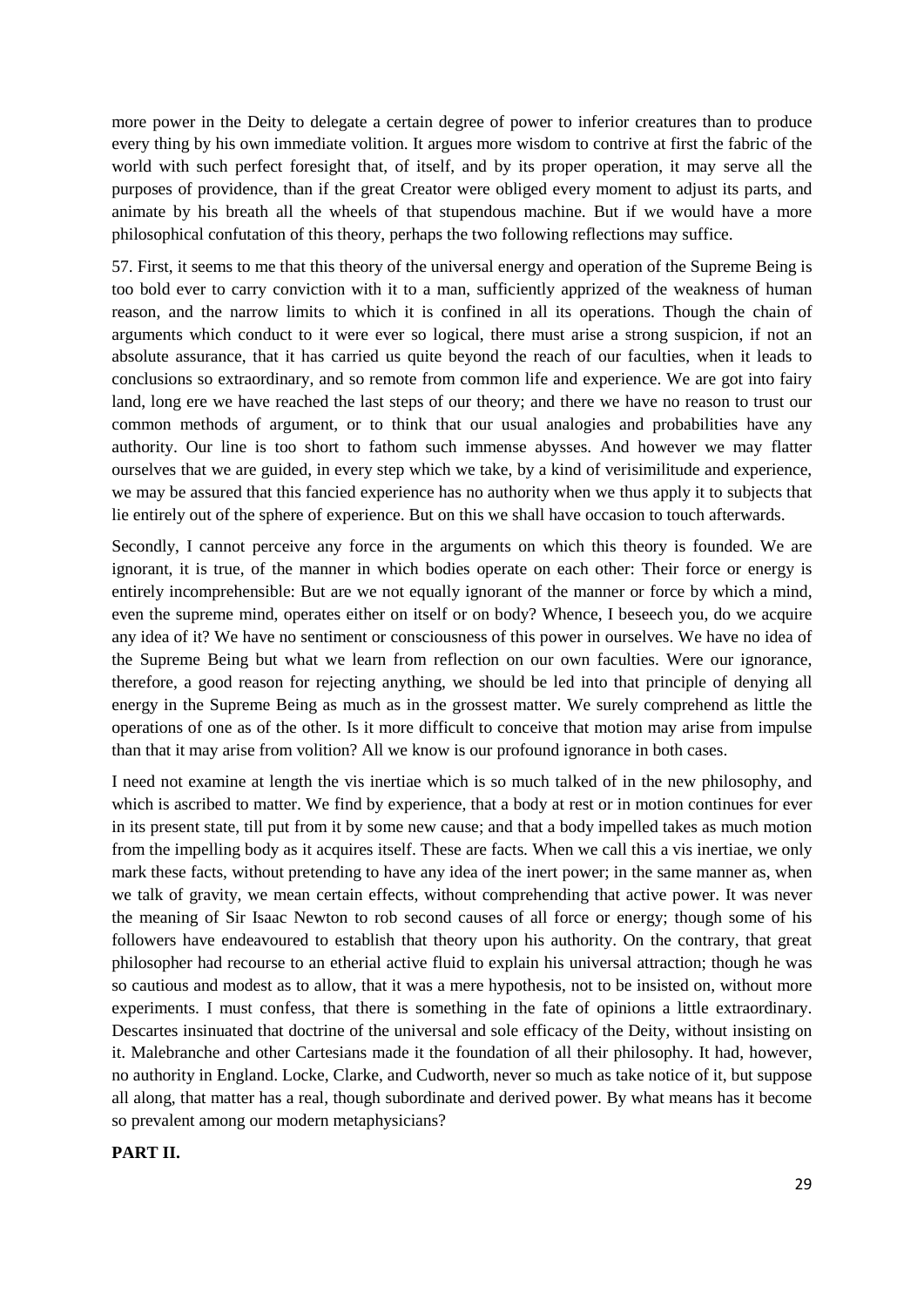58. But to hasten to a conclusion of this argument, which is already drawn out to too great a length: We have sought in vain for an idea of power or necessary connexion in all the sources from which we could suppose it to be derived. It appears that, in single instances of the operation of bodies, we never can, by our utmost scrutiny, discover anything but one event following another, without being able to comprehend any force or power by which the cause operates, or any connexion between it and its supposed effect. The same difficulty occurs in contemplating the operations of mind on bodywhere we observe the motion of the latter to follow upon the volition of the former, but are not able to observe or conceive the tie which binds together the motion and volition, or the energy by which the mind produces this effect. The authority of the will over its own faculties and ideas is not a whit more comprehensible: So that, upon the whole, there appears not, throughout all nature, any one instance of connexion which is conceivable by us. All events seem entirely loose and separate. One event follows another; but we never can observe any tie between them. They seem conjoined, but never connected. And as we can have no idea of any thing which never appeared to our outward sense or inward sentiment, the necessary conclusion seems to be that we have no idea of connexion or power at all, and that these words are absolutely without any meaning, when employed either in philosophical reasonings or common life.

59. But there still remains one method of avoiding this conclusion, and one source which we have not yet examined. When any natural object or event is presented, it is impossible for us, by any sagacity or penetration, to discover, or even conjecture, without experience, what event will result from it, or to carry our foresight beyond that object which is immediately present to the memory and senses. Even after one instance or experiment where we have observed a particular event to follow upon another, we are not entitled to form a general rule, or foretell what will happen in like cases; it being justly esteemed an unpardonable temerity to judge of the whole course of nature from one single experiment, however accurate or certain. But when one particular species of event has always, in all instances, been conjoined with another, we make no any scruple of foretelling one upon the appearance of the other, and of employing that reasoning, which can alone assure us of any matter of fact or existence. We then call the one object, Cause; the other, Effect. We suppose that there is some connexion between them; some power in the one, by which it infallibly produces the other, and operates with the greatest certainty and strongest necessity. It appears, then, that this idea of a necessary connexion among events arises from a number of similar instances which occur of the constant conjunction of these events; nor can that idea ever be suggested by any one of these instances, surveyed in all possible lights and positions. But there is nothing in a number of instances, different from every single instance, which is supposed to be exactly similar; except only, that after a repetition of similar instances, the mind is carried by habit, upon the appearance of one event, to expect its usual attendant, and to believe that it will exist. This connexion, therefore, which we feel in the mind, this customary transition of the imagination from one object to its usual attendant, is the sentiment or impression from which we form the idea of power or necessary connexion. Nothing farther is in the case. Contemplate the subject on all sides; you will never find any other origin of that idea. This is the sole difference between one instance, from which we can never receive the idea of connexion, and a number of similar instances, by which it is suggested. The first time a man saw the communication of motion by impulse, as by the shock of two billiard balls, he could not pronounce that the one event was connected: but only that it was conjoined with the other. After he has observed several instances of this nature, he then pronounces them to be connected. What alteration has happened to give rise to this new idea of connexion? Nothing but that he now feels these events to be connected in his imagination, and can readily foretell the existence of one from the appearance of the other. When we say, therefore, that one object is connected with another, we mean only that they have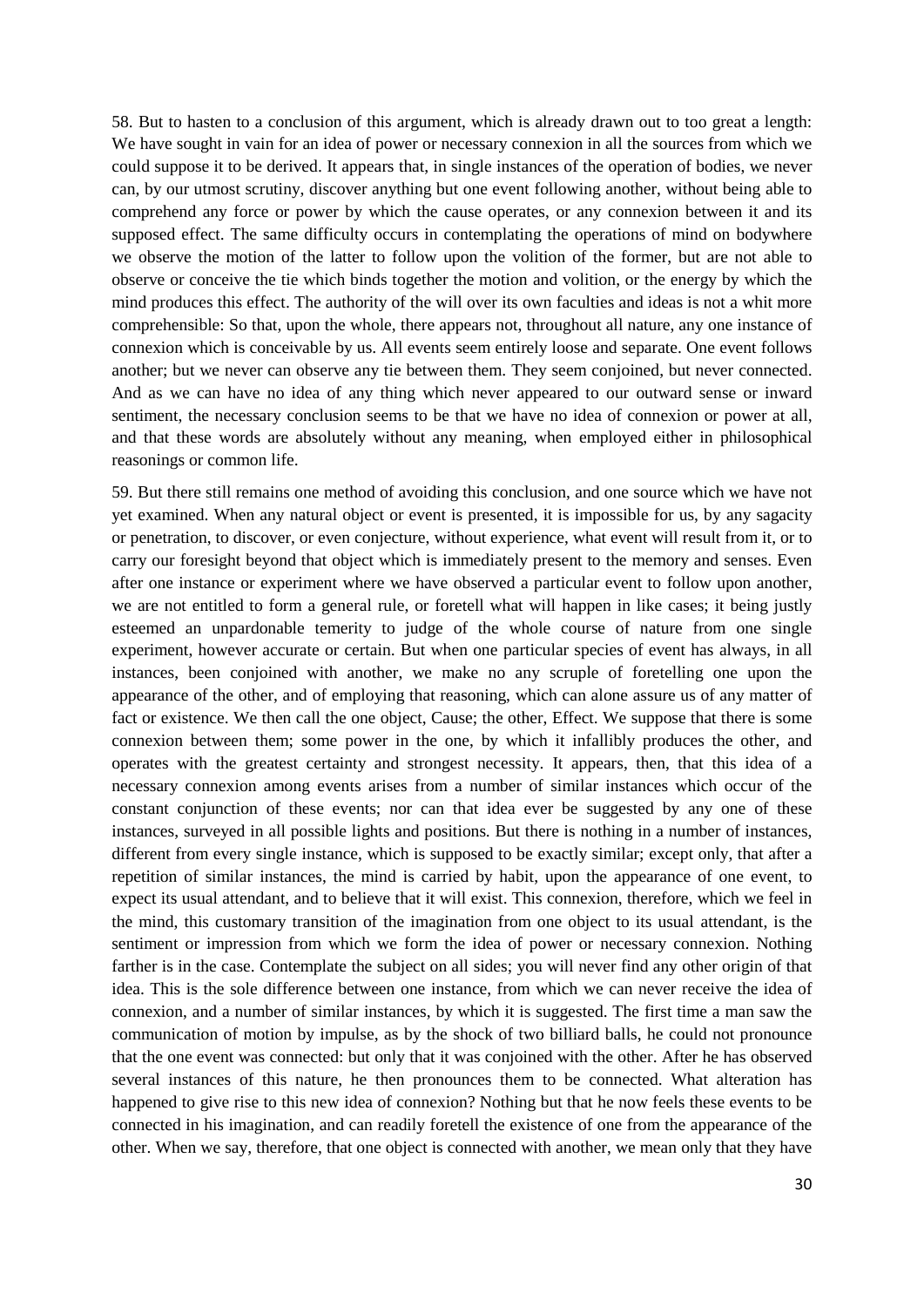acquired a connexion in our thought, and give rise to this inference, by which they become proofs of each other's existence: A conclusion which is somewhat extraordinary, but which seems founded on sufficient evidence. Nor will its evidence be weakened by any general diffidence of the understanding, or sceptical suspicion concerning every conclusion which is new and extraordinary. No conclusions can be more agreeable to scepticism than such as make discoveries concerning the weakness and narrow limits of human reason and capacity.

60. And what stronger instance can be produced of the surprisingignorance and weakness of the understanding than the present? For surely, if there be any relation among objects which it imports to us to know perfectly, it is that of cause and effect. On this are founded all our reasonings concerning matter of fact or existence. By means of it alone we attain any assurance concerning objects which are removed from the present testimony of our memory and senses. The only immediate utility of all sciences, is to teach us, how to control and regulate future events by their causes. Our thoughts and enquiries are, therefore, every moment, employed about this relation: Yet so imperfect are the ideas which we form concerning it, that it is impossible to give any just definition of cause, except what is drawn from something extraneous and foreign to it. Similar objects are always conjoined with similar. Of this we have experience. Suitably to this experience, therefore, we may define a cause to be an object, followed by another, and where all the objects similar to the first are followed by objects similar to the second. Or in other words where, if the first object had not been, the second never had existed. The appearance of a cause always conveys the mind, by a customary transition, to the idea of the effect. Of this also we have experience. We may, therefore, suitably to this experience, form another definition of cause, and call it, an object followed by another, and whose appearance always conveys the thought to that other. But though both these definitions be drawn from circumstances foreign to the cause, we cannot remedy this inconvenience, or attain any more perfect definition, which may point out that circumstance in the cause, which gives it a connexion with its effect. We have no idea of this connexion, nor even any distinct notion what it is we desire to know, when we endeavour at a conception of it. We say, for instance, that the vibration of this string is the cause of this particular sound. But what do we mean by that affirmation? We either mean that this vibration is followed by this sound, and that all similar vibrations have been followed by similar sounds: Or, that this vibration is followed by this sound, and that upon the appearance of one the mind anticipates the senses, and forms immediately an idea of the other. We may consider the relation of cause and effect in either of these two lights; but beyond these, we have no idea of it.

According to these explications and definitions, the idea of power is relative as much as that of cause; and both have a reference to an effect, or some other event constantly conjoined with the former. When we consider the unknown circumstance of an object, by which the degree or quantity of its effect is fixed and determined, we call that its power: And accordingly, it is allowed by all philosophers, that the effect is the measure of the power. But if they had any idea of power, as it is in itself, why could not they Measure it in itself? The dispute whether the force of a body in motion be as its velocity, or the square of its velocity; this dispute, I say, need not be decided by comparing its effects in equal or unequal times; but by a direct mensuration and comparison. As to the frequent use of the words, Force, Power, Energy, &c., which every where occur in common conversation, as well as in philosophy; that is no proof, that we are acquainted, in any instance, with the connecting principle between cause and effect, or can account ultimately for the production of one thing to another. These words, as commonly used, have very loose meanings annexed to them; and their ideas are very uncertain and confused. No animal can put external bodies in motion without the sentiment of a nisus or endeavour; and every animal has a sentiment or feeling from the stroke or blow of an external object that is in motion. These sensations, which are merely animal, and from which we can a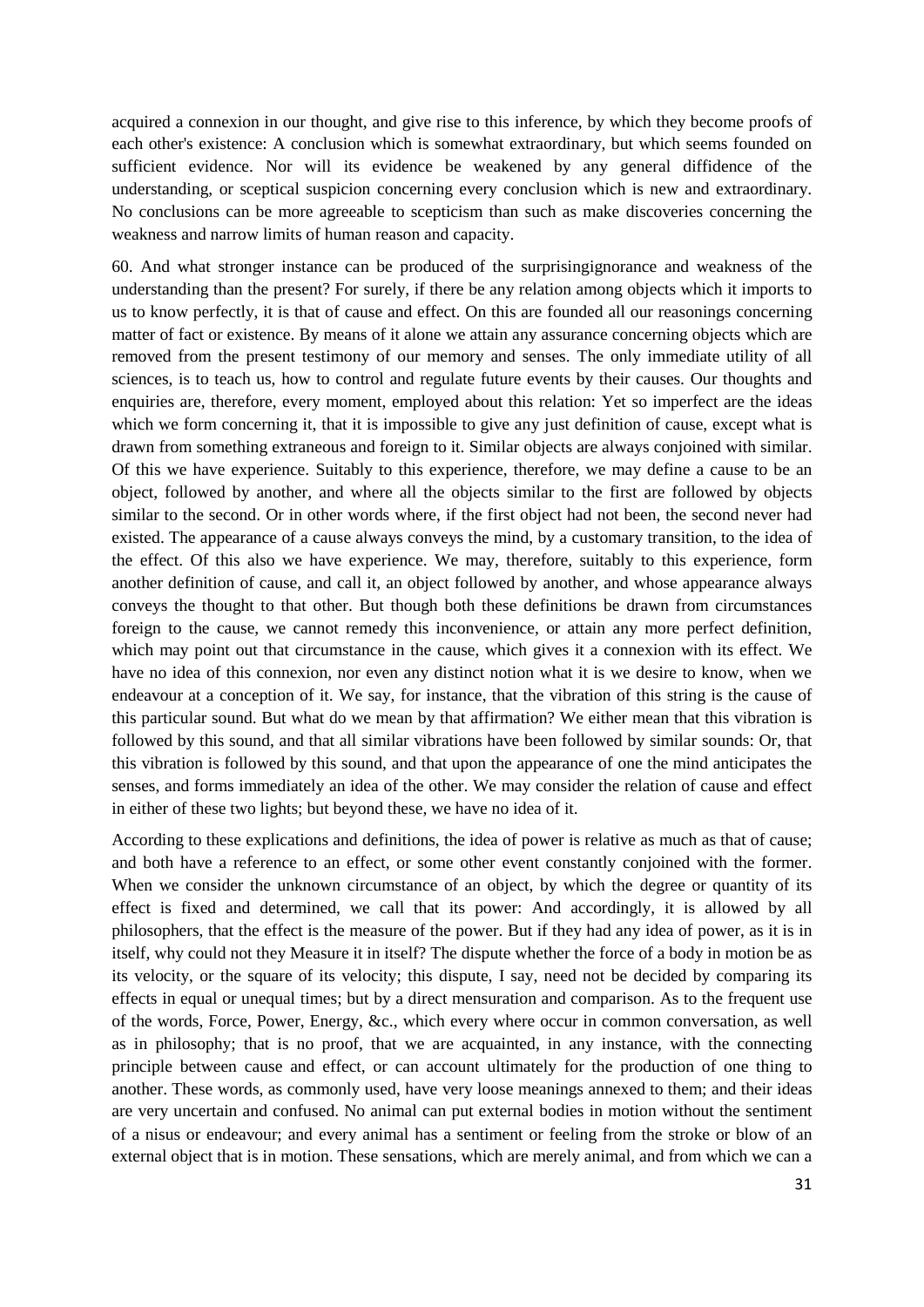priori draw no inference, we are apt to transfer to inanimate objects, and to suppose, that they have some such feelings, whenever they transfer or receive motion. With regard to energies, which are exerted, without our annexing to them any idea of communicated motion, we consider only the constant experienced conjunction of the events; and as we feel a customary connexion between the ideas, we transfer that feeling to the objects; as nothing is more usual than to apply to external bodies every internal sensation, which they occasion.

61. To recapitulate, therefore, the reasonings of this section: Every idea is copied from some preceding impression or sentiment; and where we cannot find any impression, we may be certain that there is no idea. In all single instances of the operation of bodies or minds, there is nothing that produces any impression, nor consequently can suggest any idea of power or necessary connexion. But when many uniform instances appear, and the same object is always followed by the same event; we then begin to entertain the notion of cause and connexion. We then feel a new sentiment or impression, to wit, a customary connexion in the thought or imagination between one object and its usual attendant; and this sentiment is the original of that idea which we seek for. For as this idea arises from a number of similar instances, and not from any single instance, it must arise from that circumstance, in which the number of instances differ from every individual instance. But this customary connexion or transition of the imagination is the only circumstance in which they differ. In every other particular they are alike. The first instance which we saw of motion communicated by the shock of two billiard balls (to return to this obvious illustration) is exactly similar to any instance that may, at present, occur to us; except only, that we could not, at first, infer one event from the other; which we are enabled to do at present, after so long a course of uniform experience. I know not whether the reader will readily apprehend this reasoning. I am afraid that, should I multiply words about it, or throw it into a greater variety of lights, it would only become more obscure and intricate. In all abstract reasonings there is one point of view which, if we can happily hit, we shall go farther towards illustrating the subject than by all the eloquence and copious expression in the world. This point of view we should endeavour to reach, and reserve the flowers of rhetoric for subjects which are more adapted to them.

## **Sect. VIII. Of Liberty and Necessity**

#### PART I.

62. It might reasonably be expected in questions which have been canvassed and disputed with great eagerness, since the first origin of science and philosophy, that the meaning of all the terms, at least, should have been agreed upon among the disputants; and our enquiries, in the course of two thousand years, been able to pass from words to the true and real subject of the controversy. For how easy may it seem to give exact definitions of the terms employed in reasoning, and make these definitions, not the mere sound of words, the object of future scrutiny and examination? But if we consider the matter more narrowly, we shall be apt to draw a quite opposite conclusion. From this circumstance alone, that a controversy has been long kept on foot, and remains still undecided, we may presume that there is some ambiguity in the expression, and that the disputants affix different ideas to the terms employed in the controversy. For as the faculties of the mind are supposed to be naturally alike in every individual; otherwise nothing could be more fruitless than to reason or dispute together; it were impossible, if men affix the same ideas to their terms, that they could so long form different opinions of the same subject; especially when they communicate their views, and each party turn themselves on all sides, in search of arguments which may give them the victory over their antagonists. It is true, if men attempt the discussion of questions which lie entirely beyond the reach of human capacity, such as those concerning the origin of worlds, or the economy of the intellectual system or region of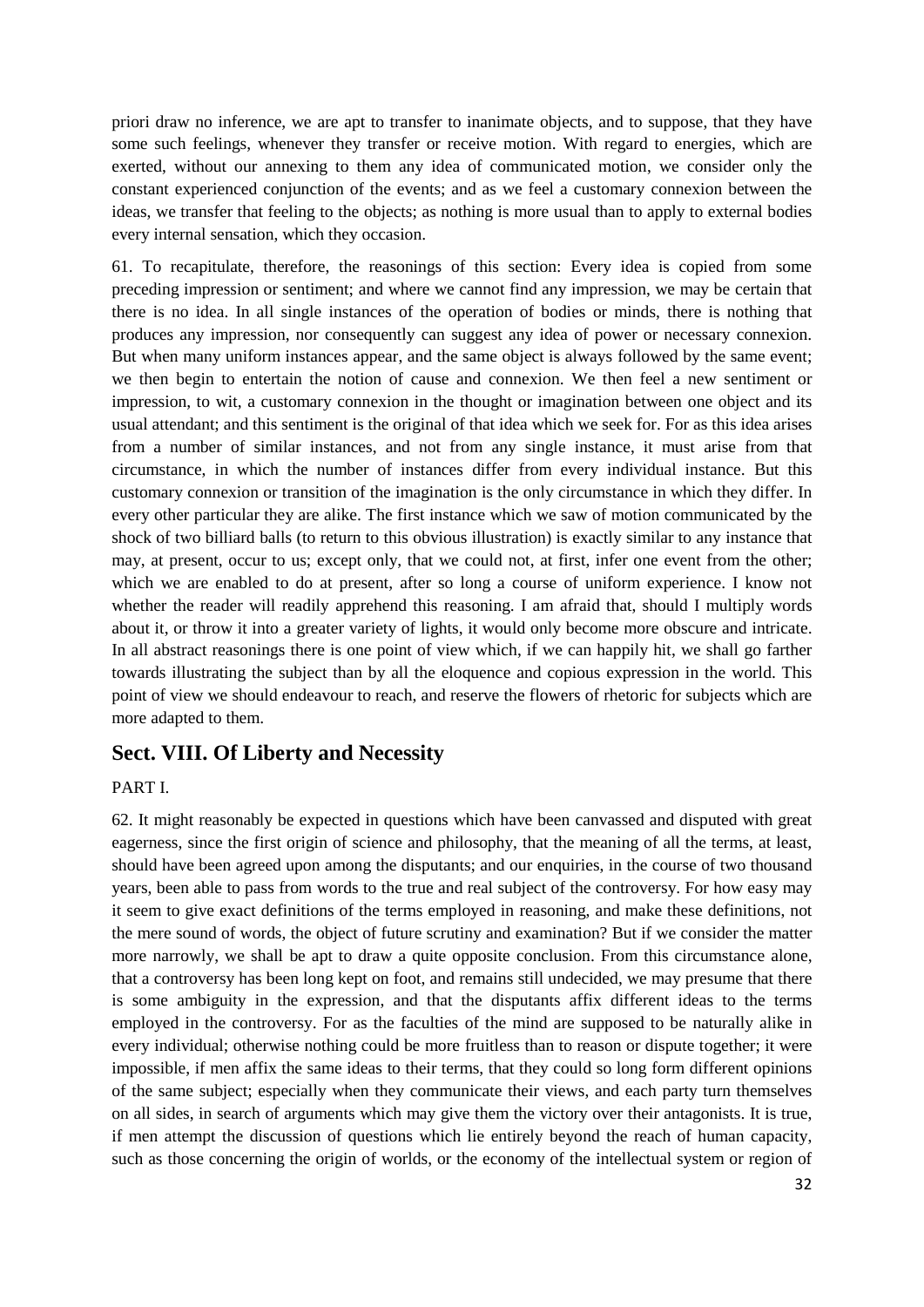spirits, they may long beat the air in their fruitless contests, and never arrive at any determinate conclusion. But if the question regard any subject of common life and experience, nothing, one would think, could preserve the dispute so long undecided but some ambiguous expressions, which keep the antagonists still at a distance, and hinder them from grappling with each other.

63. This has been the case in the long disputed question concerning liberty and necessity; and to so remarkable a degree that, if I be not much mistaken, we shall find, that all mankind, both learned and ignorant, have always been of the same opinion with regard to this subject, and that a few intelligible definitions would immediately have put an end to the whole controversy. I own that this dispute has been so much canvassed on all hands, and has led philosophers into such a labyrinth of obscure sophistry, that it is no wonder, if a sensible reader indulge his ease so far as to turn a deaf ear to the proposal of such a question, from which he can expect neither instruction or entertainment. But the state of the argument here proposed may, perhaps, serve to renew his attention; as it has more novelty, promises at least some decision of the controversy, and will not much disturb his ease by any intricate or obscure reasoning. I hope, therefore, to make it appear that all men have ever agreed in the doctrine both of necessity and of liberty, according to any reasonable sense, which can be put on these terms; and that the whole controversy has hitherto turned merely upon words. We shall begin with examining the doctrine of necessity.

64. It is universally allowed that matter, in all its operations, is actuated by a necessary force, and that every natural effect is so precisely determined by the energy of its cause that no other effect, in such particular circumstances, could possibly have resulted from it. The degree and direction of every motion is, by the laws of nature, prescribed with such exactness that a living creature may as soon arise from the shock of two bodies in motion in any other degree or direction than what is actually produced by it. Would we, therefore, form a just and precise idea of necessity, we must consider whence that idea arises when we apply it to the operation of bodies. It seems evident that, if all the scenes of nature were continually shifted in such a manner that no two events bore any resemblance to each other, but every object was entirely new, without any similitude to whatever had been seen before, we should never, in that case, have attained the least idea of necessity, or of a connexion among these objects. We might say, upon such a supposition, that one object or event has followed another; not that one was produced by the other. The relation of cause and effect must be utterly unknown to mankind. Inference and reasoning concerning the operations of nature would, from that moment, be at an end; and the memory and senses remain the only canals, by which the knowledge of any real existence could possibly have access to the mind. Our idea, therefore, of necessity and causation arises entirely from the uniformity observable in the operations of nature, where similar objects are constantly conjoined together, and the mind is determined by custom to infer the one from the appearance of the other. These two circumstances form the whole of that necessity, which we ascribe to matter. Beyond the constant conjunction of similar objects, and the consequent inference from one to the other, we have no notion of any necessity or connexion. If it appear, therefore, that all mankind have ever allowed, without any doubt or hesitation, that these two circumstances take place in the voluntary actions of men, and in the operations of mind; it must follow, that all mankind have ever agreed in the doctrine of necessity, and that they have hitherto disputed, merely for not understanding each other.

65. As to the first circumstance, the constant and regular conjunction of similar events, we may possibly satisfy ourselves by the following considerations. It is universally acknowledged that there is a great uniformity among the actions of men, in all nations and ages, and that human nature remains still the same, in its principles and operations. The same motives always produce the same actions: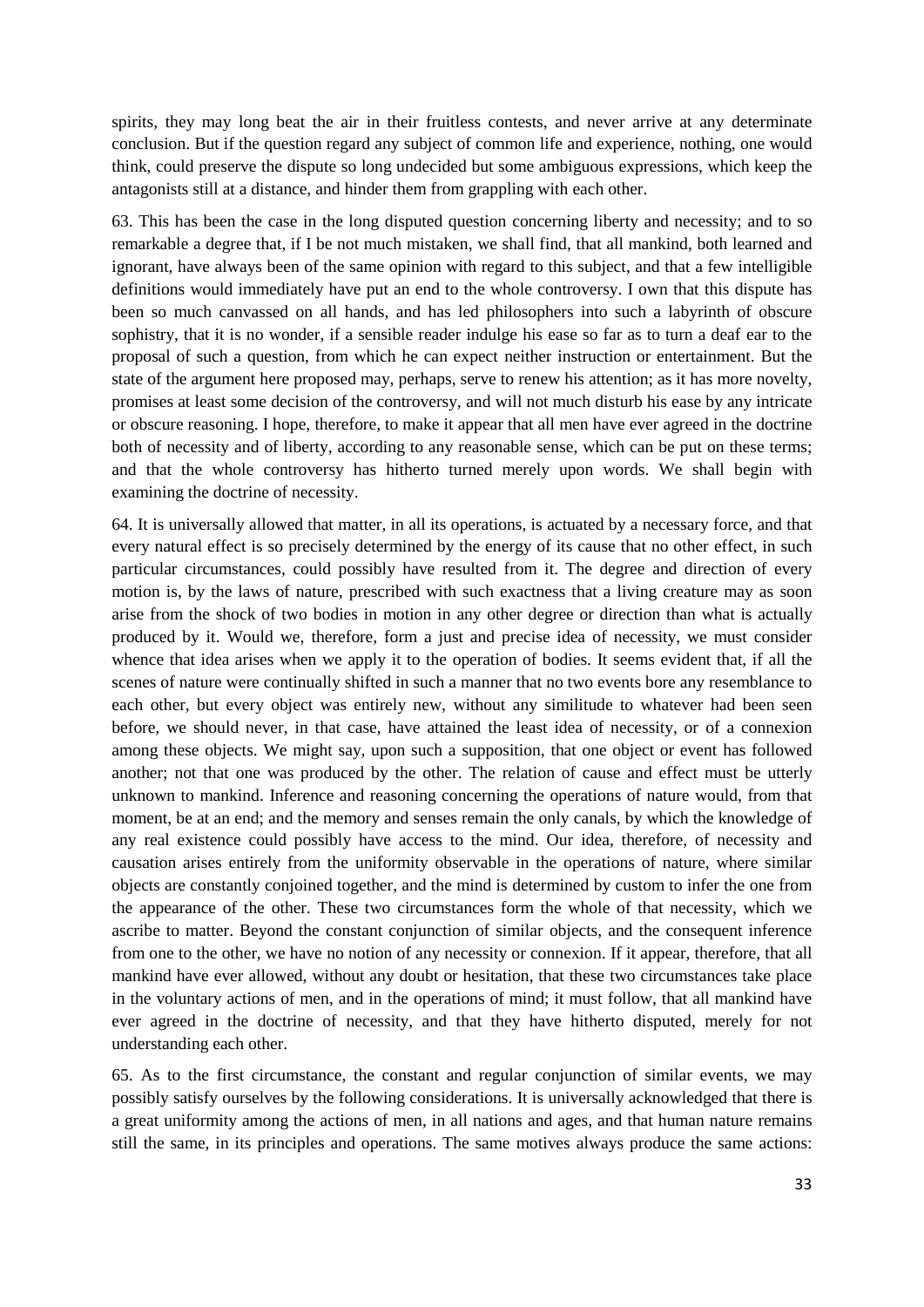The same events follow from the same causes. Ambition, avarice, self-love, vanity, friendship, generosity, public spirit: these passions, mixed in various degrees, and distributed through society, have been, from the beginning of the world, and still are, the source of all the actions and enterprises, which have ever been observed among mankind. Would you know the sentiments, inclinations, and course of life of the Greeks and Romans? Study well the temper and actions of the French and English: You cannot be much mistaken in transferring to the former most of the observations which you have made with regard to the latter. Mankind are so much the same, in all times and places, that history informs us of nothing new or strange in this particular. Its chief use is only to discover the constant and universal principles of human nature, by showing men in all varieties of circumstances and situations, and furnishing us with materials from which we may form our observations and become acquainted with the regular springs of human action and behaviour. These records of wars, intrigues, factions, and revolutions, are so many collections of experiments, by which the politician or moral philosopher fixes the principles of his science, in the same manner as the physician or natural philosopher becomes acquainted with the nature of plants, minerals, and other external objects, by the experiments which he forms concerning them. Nor are the earth, water, and other elements, examined by Aristotle, and Hippocrates, more like to those which at present lie under our observation than the men described by Polybius and Tacitus are to those who now govern the world. Should a traveller, returning from a far country, bring us an account of men, wholly different from any with whom we were ever acquainted; men, who were entirely divested of avarice, ambition, or revenge; who knew no pleasure but friendship, generosity, and public spirit; we should immediately, from these circumstances, detect the falsehood, and prove him a liar, with the same certainty as if he had stuffed his narration with stories of centaurs and dragons, miracles and prodigies. And if we would explode any forgery in history, we cannot make use of a more convincing argument, than to prove, that the actions ascribed to any person are directly contrary to the course of nature, and that no human motives, in such circumstances, could ever induce him to such a conduct. The veracity of Quintus Curtius is as much to be suspected when he describes the supernatural courage of Alexander, by which he was hurried on singly to attack multitudes, as when he describes his supernatural force and activity, by which he was able to resist them. So readily and universally do we acknowledge a uniformity in human motives and actions as well as in the operations of body. Hence likewise the benefit of that experience, acquired by long life and a variety of business and company, in order to instruct us in the principles of human nature, and regulate our future conduct, as well as speculation. By means of this guide, we mount up to the knowledge of men's inclinations and motives, from their actions, expressions, and even gestures; and again descend to the interpretation of their actions from our knowledge of their motives and inclinations. The general observations treasured up by a course of experience, give us the clue of human nature, and teach us to unravel all its intricacies. Pretexts and appearances no longer deceive us. Public declarations pass for the specious colouring of a cause. And though virtue and honour be allowed their proper weight and authority, that perfect disinterestedness, so often pretended to, is never expected in multitudes and parties; seldom in their leaders; and scarcely even in individuals of any rank or station. But were there no uniformity in human actions, and were every experiment which we could form of this kind irregular and anomalous, it were impossible to collect any general observations concerning mankind; and no experience, however accurately digested by reflection, would ever serve to any purpose. Why is the aged husband-man more skilful in his calling than the young beginner but because there is a certain uniformity in the operation of the sun, rain, and earth towards the production of vegetables; and experience teaches the old practitioner the rules by which this operation is governed and directed.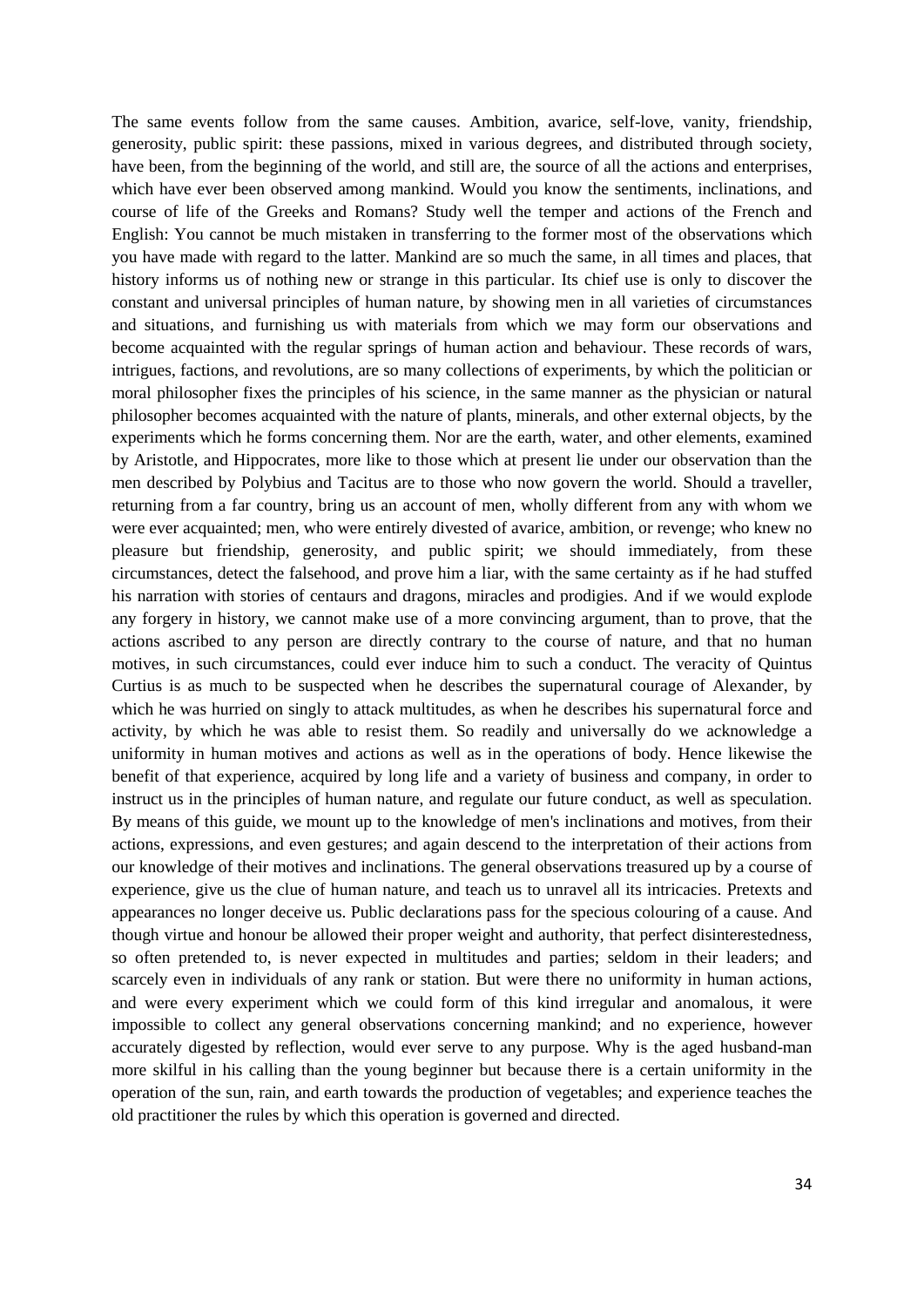66. We must not, however, expect that this uniformity of human actions should be carried to such a length as that all men, in the same circumstances, will always act precisely in the same manner, without making any allowance for the diversity of characters, prejudices, and opinions. Such a uniformity in every particular, is found in no part of nature. On the contrary, from observing the variety of conduct in different men, we are enabled to form a greater variety of maxims, which still suppose a degree of uniformity and regularity. Are the manners of men different in different ages and countries? We learn thence the great force of custom and education, which mould the human mind from its infancy and form it into a fixed and established character. Is the behaviour and conduct of the one sex very unlike that of the other? Is it thence we become acquainted with the different characters which nature has impressed upon the sexes, and which she preserves with constancy and regularity? Are the actions of the same person much diversified in the different periods of his life, from infancy to old age? This affords room for many general observations concerning the gradual change of our sentiments and inclinations, and the different maxims which prevail in the different ages of human creatures. Even the characters, which are peculiar to each individual, have a uniformity in their influence; otherwise our acquaintance with the persons and our observation of their conduct could never teach us their dispositions, or serve to direct our behaviour with regard to them.

67. I grant it possible to find some actions, which seem to have no regular connexion with any known motives, and are exceptions to all the measures of conduct which have ever been established for the government of men. But if we would willingly know what judgement should be formed of such irregular and extraordinary actions, we may consider the sentiments commonly entertained with regard to those irregular events which appear in the course of nature, and the operations of external objects. All causes are not conjoined to their usual effects with like uniformity. An artificer, who handles only dead matter, may be disappointed of his aim, as well as the politician, who directs the conduct of sensible and intelligent agents. The vulgar, who take things according to their first appearance, attribute the uncertainty of events to such an uncertainty in the causes as makes the latter often fail of their usual influence; though they meet with no impediment in their operation. But philosophers, observing that, almost in every part of nature, there is contained a vast variety of springs and principles, which are hid, by reason of their minuteness or remoteness, find, that it is at least possible the contrariety of events may not proceed from any contingency in the cause, but from the secret operation of contrary causes. This possibility is converted into certainty by farther observation, when they remark that, upon an exact scrutiny, a contrariety of effects always betrays a contrariety of causes, and proceeds from their mutual opposition. A peasant can give no better reason for the stopping of any clock or watch than to say that it does not commonly go right: But an artist easily perceives that the same force in the spring or pendulum has always the same influence on the wheels; but fails of its usual effect, perhaps by reason of a grain of dust, which puts a stop to the whole movement. From the observation of several parallel instances, philosophers form a maxim that the connexion between all causes and effects is equally necessary, and that its seeming uncertainty in some instances proceeds from the secret opposition of contrary causes. Thus, for instance, in the human body, when the usual symptoms of health or sickness disappoint our expectation; when medicines operate not with their wonted powers; when irregular events follow from any particular cause; the philosopher and physician are not surprised at the matter, nor are ever tempted to deny, in general, the necessity and uniformity of those principles by which the animal economy is conducted. They know that a human body is a mighty complicated machine: That many secret powers lurk in it, which are altogether beyond our comprehension: That to us it must often appear very uncertain in its operations: And that therefore the irregular events, which outwardly discover themselves, can be no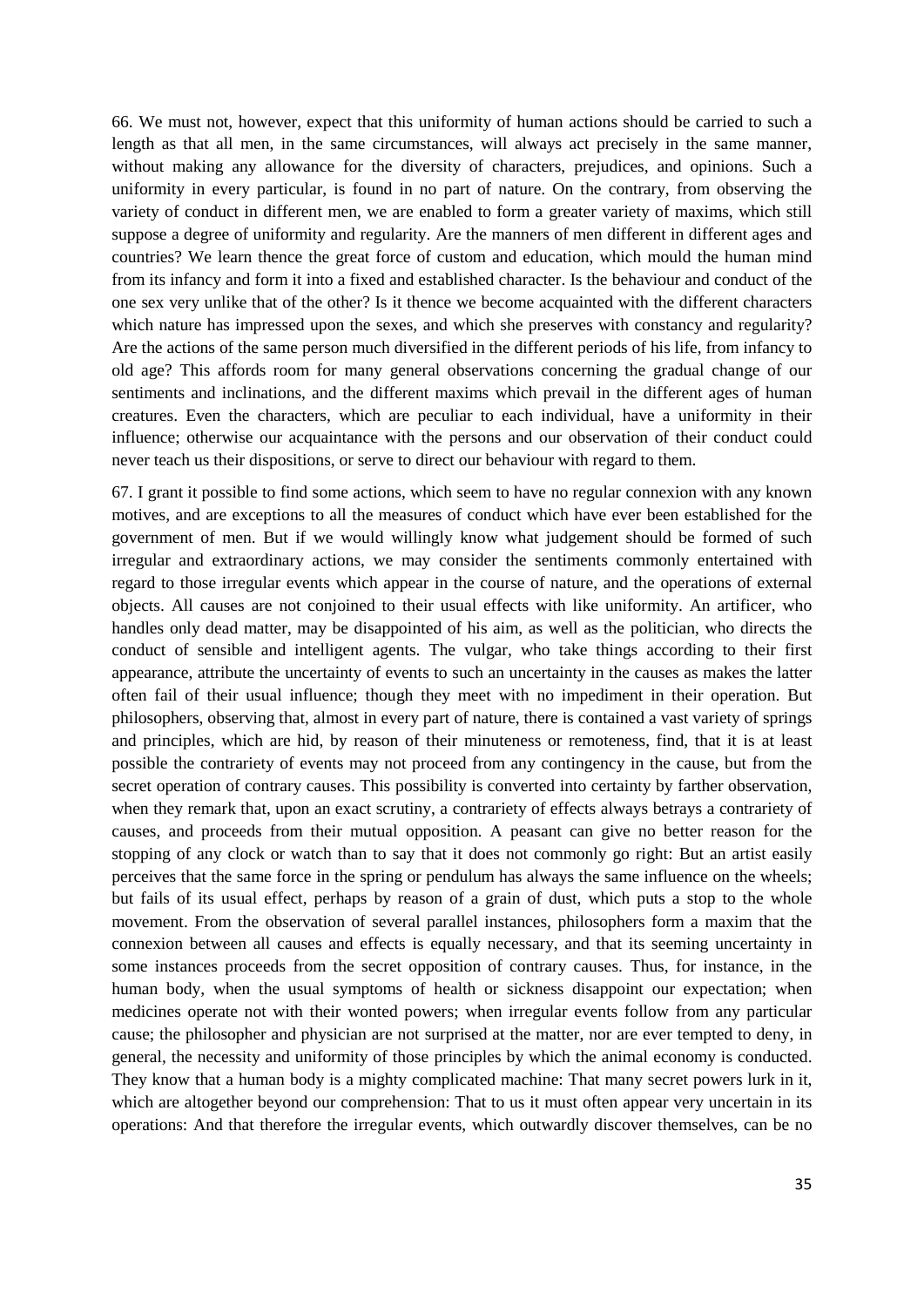proof that the laws of nature are not observed with the greatest regularity in its internal operations and government.

68. The philosopher, if he be consistent, must apply the same reasoning to the actions and volitions of intelligent agents. The most irregular and unexpected resolutions of men may frequently be accounted for by those who know every particular circumstance of their character and situation. A person of an obliging disposition gives a peevish answer: But he has the toothache, or has not dined. A stupid fellow discovers an uncommon alacrity in his carriage: But he has met with a sudden piece of good fortune. Or even when an action, as sometimes happens, cannot be particularly accounted for, either by the person himself or by others; we know, in general, that the characters of men are, to a certain degree, inconstant and irregular. This is, in a manner, the constant character of human nature; though it be applicable, in a more particular manner, to some persons who have no fixed rule for their conduct, but proceed in a continued course of caprice and inconstancy. The internal principles and motives may operate in a uniform manner, notwithstanding these seeming irregularities; in the same manner as the winds, rain, clouds, and other variations of the weather are supposed to be governed by steady principles; though not easily discoverable by human sagacity and enquiry.

69. Thus it appears, not only that the conjunction between motives and voluntary actions is as regular and uniform as that between the cause and effect in any part of nature; but also that this regular conjunction has been universally acknowledged among mankind, and has never been the subject of dispute, either in philosophy or common life. Now, as it is from past experience that we draw all inferences concerning the future, and as we conclude that objects will always be conjoined together which we find to have always been conjoined; it may seem superfluous to prove that this experienced uniformity in human actions is a source whence we draw inferences concerning them. But in order to throw the argument into a greater variety of lights we shall also insist, though briefly, on this latter topic. The mutual dependence of men is so great in all societies that scarce any human action is entirely complete in itself, or is performed without some reference to the actions of others, which are requisite to make it answer fully the intention of the agent. The poorest artificer, who labours alone, expects at least the protection of the magistrate, to ensure him the enjoyment of the fruits of his labour. He also expects that, when he carries his goods to market, and offers them at a reasonable price, he shall find purchasers, and shall be able, by the money he acquires, to engage others to supply him with those commodities which are requisite for his subsistence. In proportion as men extend their dealings, and render their intercourse with others more complicated, they always comprehend, in their schemes of life, a greater variety of voluntary actions, which they expect, from the proper motives, to co-operate with their own. In all these conclusions they take their measures from past experience, in the same manner as in their reasonings concerning external objects; and firmly believe that men, as well as all the elements, are to continue, in their operations, the same that they have ever found them. A manufacturer reckons upon the labour of his servants for the execution of any work as much as upon the tools which he employs, and would be equally surprised were his expectations disappointed. In short, this experimental inference and reasoning concerning the actions of others enters so much into human life that no man, while awake, is ever a moment without employing it. Have we not reason, therefore, to affirm that all mankind have always agreed in the doctrine of necessity according to the foregoing definition and explication of it?

70. Nor have philosophers ever entertained a different opinion from the people in this particular. For, not to mention that almost every action of their life supposes that opinion, there are even few of the speculative parts of learning to which it is not essential. What would become of history, had we not a dependence on the veracity of the historian according to the experience which we have had of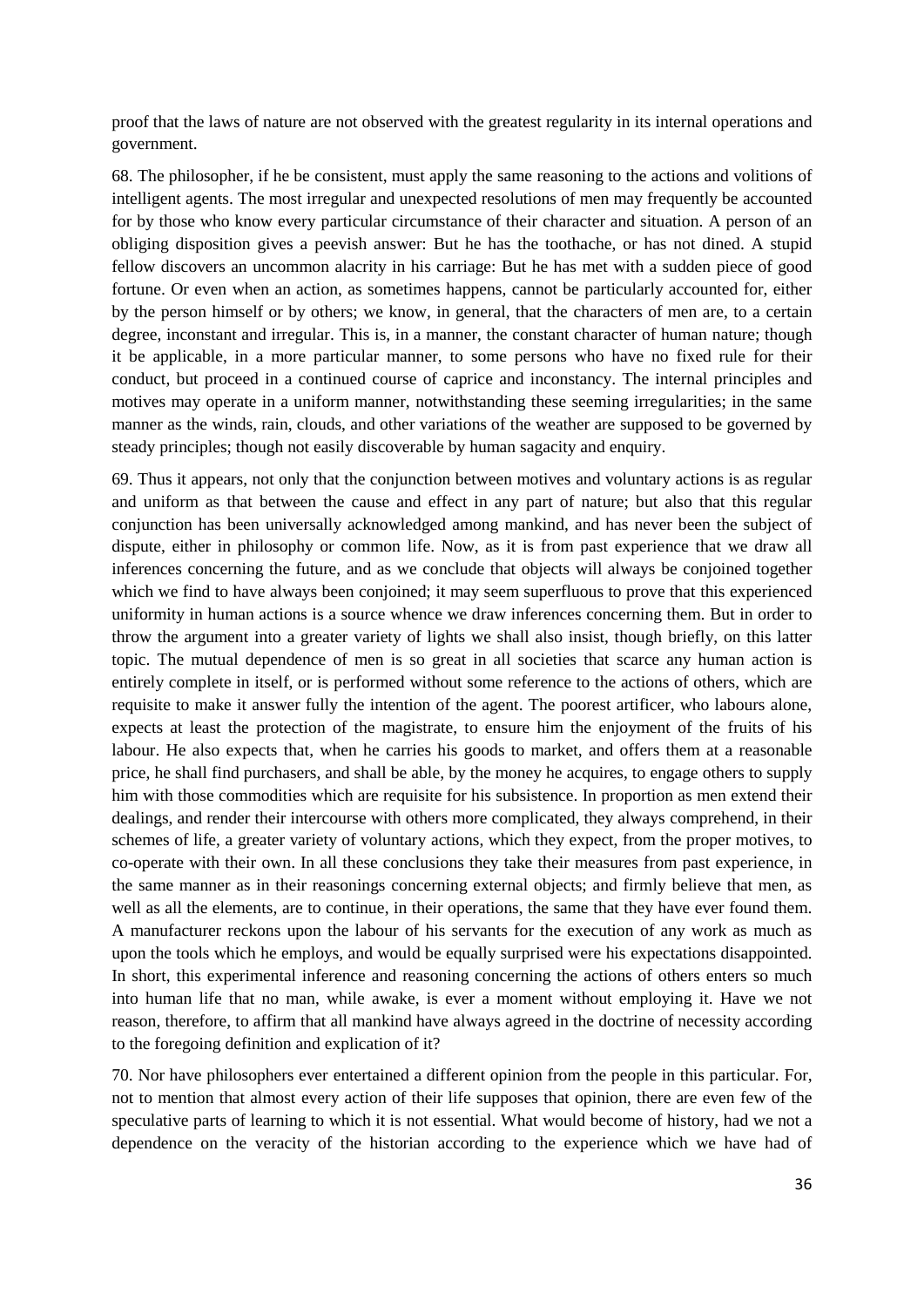mankind? How could politics be a science, if laws and forms of government had not a uniform influence upon society? Where would be the foundation of morals, if particular characters had no certain or determinate power to produce particular sentiments, and if these sentiments had no constant operation on actions? And with what pretence could we employ our criticism upon any poet or polite author, if we could not pronounce the conduct and sentiments of his actors either natural or unnatural to such characters, and in such circumstances? It seems almost impossible, therefore, to engage either in science or action of any kind without acknowledging the doctrine of necessity, and this inference from motive to voluntary actions, from characters to conduct. And indeed, when we consider how aptly natural and moral evidence link together, and form only one chain of argument, we shall make no scruple to allow that they are of the same nature, and derived from the same principles. A prisoner who has neither money nor interest, discovers the impossibility of his escape, as well when he considers the obstinacy of the gaoler, as the walls and bars with which he is surrounded; and, in all attempts for his freedom, chooses rather to work upon the stone and iron of the one, than upon the inflexible nature of the other. The same prisoner, when conducted to the scaffold, foresees his death as certainly from the constancy and fidelity of his guards, as from the operation of the axe or wheel. His mind runs along a certain train of ideas: The refusal of the soldiers to consent to his escape; the action of the executioner; the separation of the head and body; bleeding, convulsive motions, and death. Here is a connected chain of natural causes and voluntary actions; but the mind feels no difference between them in passing from one link to another: Nor is less certain of the future event than if it were connected with the objects present to the memory or senses, by a train of causes, cemented together by what we are pleased to call a physical necessity. The same experienced union has the same effect on the mind, whether the united objects be motives, volition, and actions; or figure and motion. We may change the name of things; but their nature and their operation on the understanding never change. Were a man, whom I know to be honest and opulent, and with whom I live in intimate friendship, to come into my house, where I am surrounded with my servants, I rest assured that he is not to stab me before he leaves it in order to rob me of my silver standish; and I no more suspect this event than the falling of the house itself, which is new, and solidly built and founded.- But he may have been seized with a sudden and unknown frenzy.- So may a sudden earthquake arise, and shake and tumble my house about my ears. I shall therefore change the suppositions. I shall say that I know with certainty that he is not to put his hand into the fire and hold it there till it be consumed: And this event, I think I can foretell with the same assurance, as that, if he throw himself out at the window, and meet with no obstruction, he will not remain a moment suspended in the air. No suspicion of an unknown frenzy can give the least possibility to the former event, which is so contrary to all the known principles of human nature. A man who at noon leaves his purse full of gold on the pavement at Charing Cross, may as well expect that it will fly away like a feather, as that he will find it untouched an hour after. Above one half of human reasonings contain inferences of a similar nature, attended with more or less degrees of certainty proportioned to our experience of the usual conduct of mankind in such particular situations.

71. I have frequently considered, what could possibly be the reason why all mankind, though they have ever, without hesitation, acknowledged the doctrine of necessity in their whole practice and reasoning, have yet discovered such a reluctance to acknowledge it in words, and have rather shown a propensity, in all ages, to profess the contrary opinion. The matter, I think, may be accounted for after the following manner. If we examine the operations of body, and the production of effects from their causes, we shall find that all our faculties can never carry us farther in our knowledge of this relation than barely to observe that particular objects are constantly conjoined together, and that the mind is carried, by a customary transition, from the appearance of one to the belief of the other. But though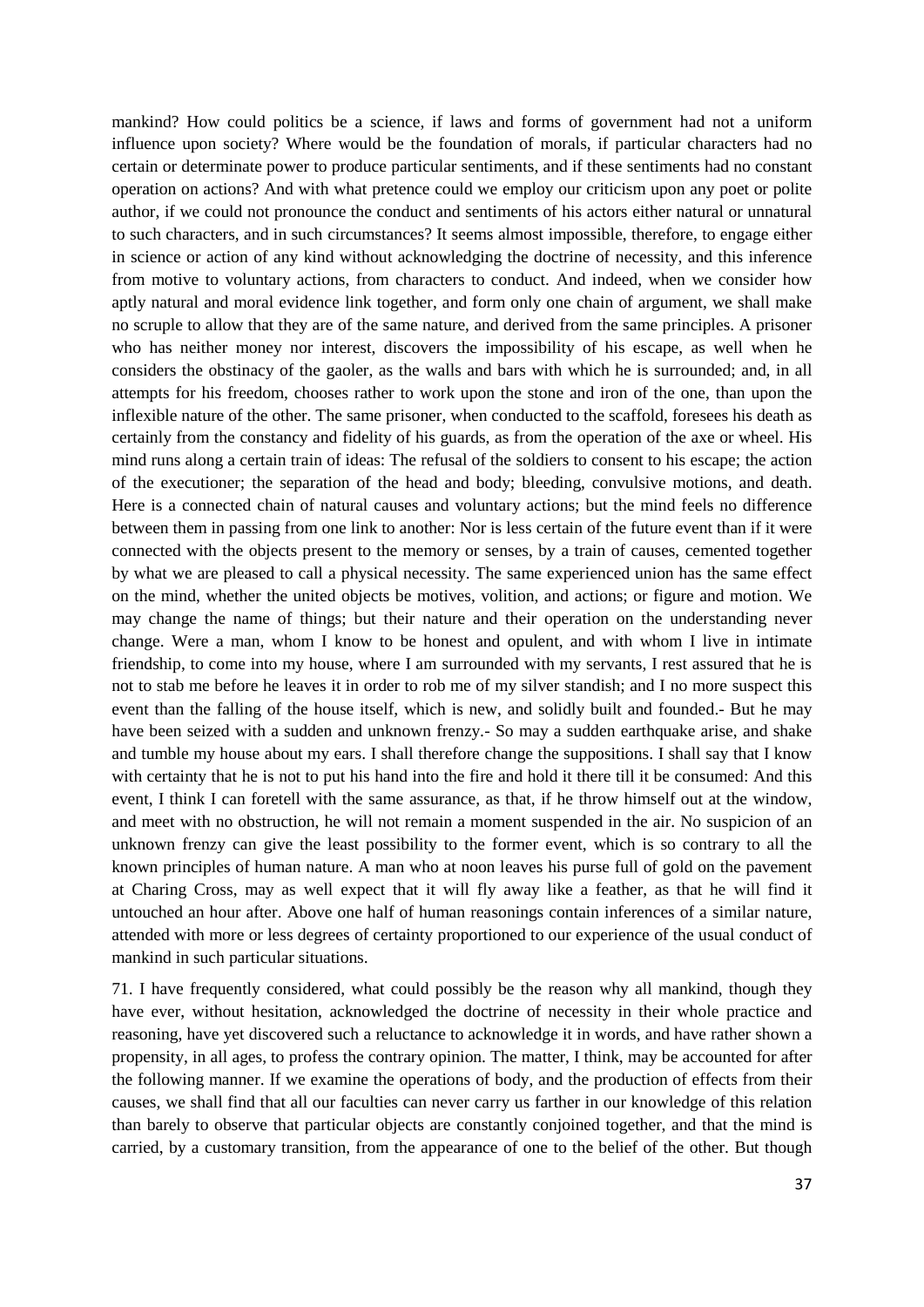this conclusion concerning human ignorance be the result of the strictest scrutiny of this subject, men still entertain a strong propensity to believe that they penetrate farther into the powers of nature, and perceive something like a necessary connexion between the cause and the effect. When again they turn their reflections towards the operations of their own minds, and feel no such connexion of the motive and the action; they are thence apt to suppose, that there is a difference between the effects which result from material force, and those which arise from thought and intelligence. But being once convinced that we know nothing farther of causation of any kind than merely the constant conjunction of objects, and the consequent inference of the mind from one to another, and finding that these two circumstances are universally allowed to have place in voluntary actions; we may be more easily led to own the same necessity common to all causes. And though this reasoning may contradict the systems of many philosophers, in ascribing necessity to the determinations of the will, we shall find, upon reflection, that they dissent from it in words only, not in their real sentiment. Necessity, according to the sense in which it is here taken, has never yet been rejected, nor can ever, I think, be rejected by any philosopher. It may only, perhaps, be pretended that the mind can perceive, in the operations of matter, some farther connexion between the cause and effect; and connexion that has not place in voluntary actions of intelligent beings. Now whether it be so or not, can only appear upon examination; and it is incumbent on these philosophers to make good their assertion, by defining or describing that necessity, and pointing it out to us in the operations of material causes.

72. It would seem, indeed, that men begin at the wrong end of this question concerning liberty and necessity, when they enter upon it by examining the faculties of the soul, the influence of the understanding, and the operations of the will. Let them first discuss a more simple question, namely, the operations of body and of brute unintelligent matter; and try whether they can there form any idea of causation and necessity, except that of a constant conjunction of objects, and subsequent inference of the mind from one to another. If these circumstances form, in reality, the whole of that necessity, which we conceive in matter, and if these circumstances be also universally acknowledged to take place in the operations of the mind, the dispute is at an end; at least, must be owned to be thenceforth merely verbal. But as long as we will rashly suppose, that we have some farther idea of necessity and causation in the operations of external objects; at the same time, that we can find nothing farther in the voluntary actions of the mind; there is no possibility of bringing the question to any determinate issue, while we proceed upon so erroneous a supposition. The only method of undeceiving us is to mount up higher; to examine the narrow extent of science when applied to material causes; and to convince ourselves that all we know of them is the constant conjunction and inference above mentioned. We may, perhaps, find that it is with difficulty we are induced to fix such narrow limits to human understanding: But we can afterwards find no difficulty when we come to apply this doctrine to the actions of the will. For as it is evident that these have a regular conjunction with motives and circumstances and characters, and as we always draw inferences from one to the other, we must be obliged to acknowledge in words that necessity, which we have already avowed, in every deliberation of our lives, and in every step of our conduct and behaviour.

The prevalence of the doctrine of liberty may be accounted for, from another cause, viz. a false sensation or seeming experience which we have, or may have, of liberty or indifference, in many of our actions. The necessity of any action, whether of matter or of mind, is not, properly speaking, a quality in the agent, but in any thinking or intelligent being, who may consider the action; and it consists chiefly in the determination of his thoughts to infer the existence of that action from some preceding objects; as liberty, when opposed to necessity, is nothing but the want of that determination, and a certain looseness or indifference, which we feel, in passing, or not passing, from the idea of one object to that of any succeeding one. Now we may observe, that, though, in reflecting on human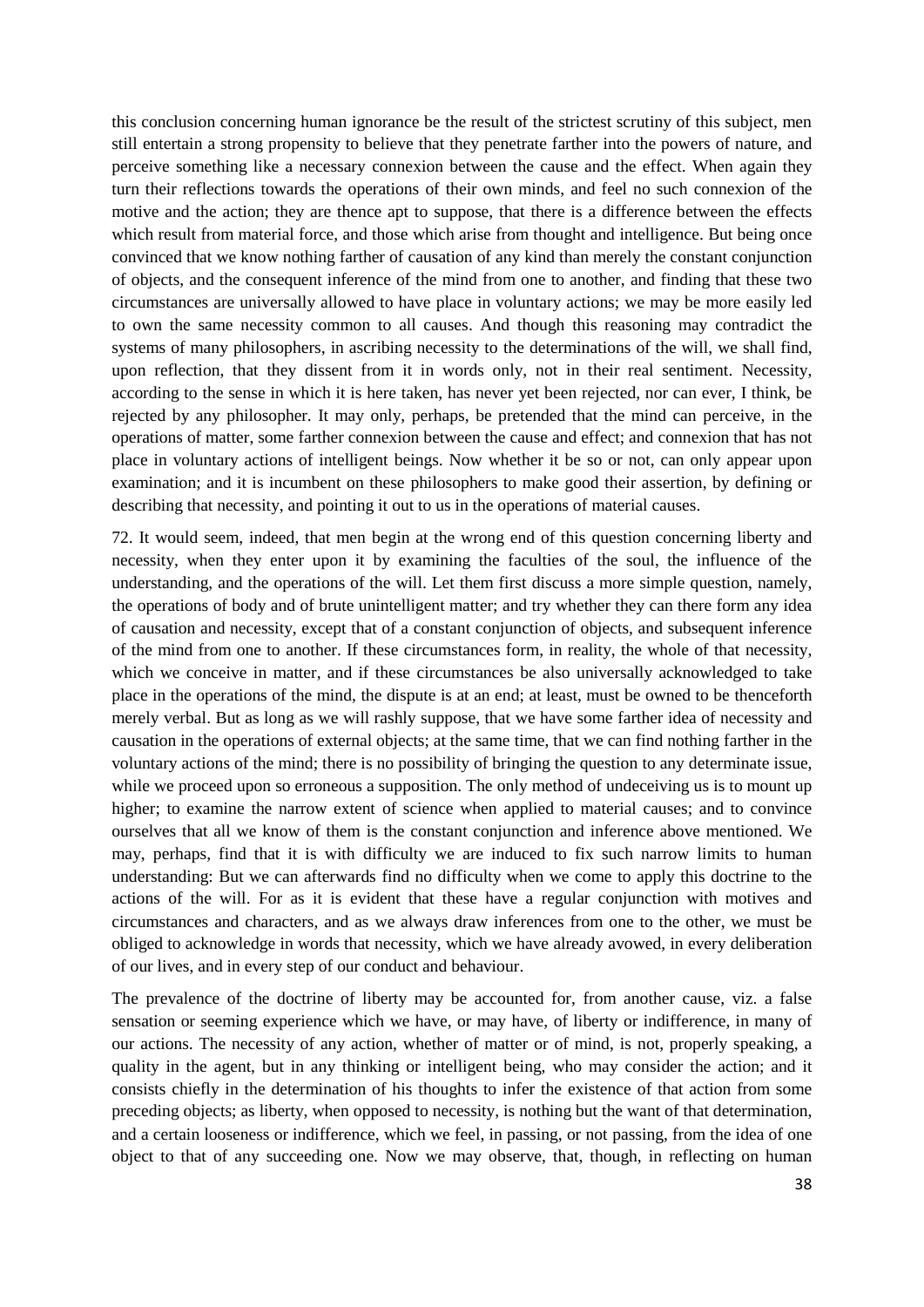actions, we seldom feel such a looseness, or indifference, but are commonly able to infer them with considerable certainty from their motives, and from the dispositions of the agent; yet it frequently happens, that, in performing the actions themselves, we are sensible of something like it: And as all resembling objects are readily taken for each other, this has been employed as a demonstrative and even intuitive proof of human liberty. We feel, that our actions are subject to our will, on most occasions; and imagine we feel, that the will itself is subject to nothing, because, when by a denial of it we are provoked to try, we feel, that it moves easily every way, and produces an image of itself (or a Velleity, as it is called in the schools) even on that side, on which it did not settle. This image, or faint motion, we persuade ourselves, could, at that time, have been compleated into the thing itself; because, should that be denied, we find, upon a second trial, that, at present, it can. We consider not, that the fantastical desire of shewing liberty, is here the motive of our actions. And it seems certain, that, however we may imagine we feel a liberty within ourselves, a spectator can commonly infer our actions from our motives and character; and even where he cannot, he concludes in general, that he might, were he perfectly acquainted with every circumstance of our situation and temper, and the most secret springs of our complexion and disposition. Now this is the very essence of necessity, according to the foregoing doctrine.

73. But to proceed in this reconciling project with regard to the question of liberty and necessity; the most contentious question of metaphysics, the most contentious science; it will not require many words to prove, that all mankind have ever agreed in the doctrine of liberty as well as in that of necessity, and that the whole dispute, in this respect also, has been hitherto merely verbal. For what is meant by liberty, when applied to voluntary actions? We cannot surely mean that actions have so little connexion with motives, inclinations, and circumstances, that one does not follow with a certain degree of uniformity from the other, and that one affords no inference by which we can conclude the existence of the other. For these are plain and acknowledged matters of fact. By liberty, then, we can only mean a power of acting or not acting, according to the determinations of the will; that is, if we choose to remain at rest, we may; if we choose to move, we also may. Now this hypothetical liberty is universally allowed to belong to every one who is not a prisoner and in chains. Here, then, is no subject of dispute.

74. Whatever definition we may give of liberty, we should be careful to observe two requisite circumstances; first, that it be consistent with plain matter of fact; secondly, that it be consistent with itself. If we observe these circumstances, and render our definition intelligible, I am persuaded that all mankind will be found of one opinion with regard to it. It is universally allowed that nothing exists without a cause of its existence, and that chance, when strictly examined, is a mere negative word, and means not any real power which has anywhere a being in nature. But it is pretended that some causes are necessary, some not necessary. Here then is the advantage of definitions. Let any one define a cause, without comprehending, as a part of the definition, a necessary connexion with its effect; and let him show distinctly the origin of the idea, expressed by the definition; and I shall readily give up the whole controversy. But if the foregoing explication of the matter be received, this must be absolutely impracticable. Had not objects a regular conjunction with each other, we should never have entertained any notion of cause and effect; and this regular conjunction produces that inference of the understanding, which is the only connexion, that we can have any comprehension of. Whoever attempts a definition of cause, exclusive of these circumstances, will be obliged either to employ unintelligible terms or such as are synonymous to the term which he endeavours to define. And if the definition above mentioned be admitted; liberty, when opposed to necessity, not to constraint, is the same thing with chance; which is universally allowed to have no existence. Thus, if a cause be defined, that which produces any thing; it is easy to observe, that producing is synonimous to causing.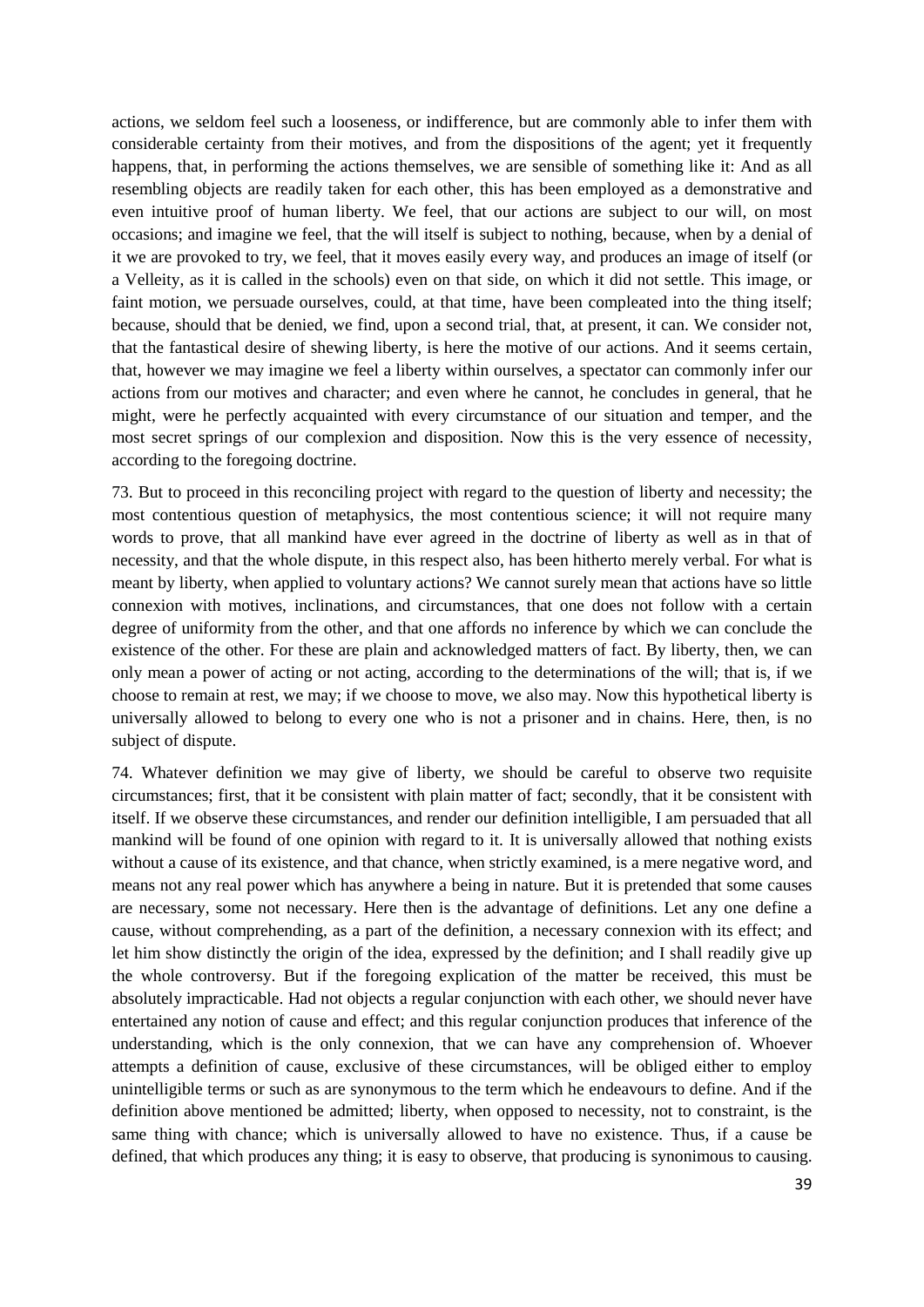In like manner, if a cause be defined, that by which any thing exists; this is liable to the same objection. For what is meant by these words, by which? Had it been said, that a cause is that after which any thing constantly exists; we should have understood the terms. For this is, indeed, all we know of the matter. And this constancy forms the very essence of necessity, nor have we any other idea of it.

#### PART II.

75. There is no method of reasoning more common, and yet none more blameable, than, in philosophical disputes, to endeavour the refutation of any hypothesis, by a pretence of its dangerous consequences to religion and morality. When any opinion leads to absurdities, it is certainly false; but it is not certain that an opinion is false, because it is of dangerous consequence. Such topics, therefore, ought entirely to be forborne; as serving nothing to the discovery of truth, but only to make the person of an antagonist odious. This I observe in general, without pretending to draw any advantage from it. I frankly submit to an examination of this kind, and shall venture to affirm that the doctrines, both of necessity and of liberty, as above explained, are not only consistent with morality, but are absolutely essential to its support. Necessity may be defined two ways, conformably to the two definitions of cause, of which it makes an essential part. It consists either in the constant conjunction of like objects or in the inference of the understanding from one object to another. Now necessity, in both these senses, (which, indeed, are at bottom the same) has universally, though tacitly, in the schools, in the pulpit, and in common life, been allowed to belong to the will of man; and no one has ever pretended to deny that we can draw inferences concerning human actions, and that those inferences are founded on the experienced union of like actions, with like motives, inclinations, and circumstances. The only particular in which any one can differ, is, that either, perhaps, he will refuse to give the name of necessity to this property of human actions: But as long as the meaning is understood, I hope the word can do no harm: Or that he will maintain it possible to discover something farther in the operations of matter. But this, it must be acknowledged, can be of no consequence to morality or religion, whatever it may be to natural philosophy or metaphysics. We may here be mistaken in asserting that there is no idea of any other necessity or connexion in the actions of body: But surely we ascribe nothing to the actions of the mind, but what everyone does, and must readily allow of. We change no circumstance in the received orthodox system with regard to the will, but only in that with regard to material objects and causes. Nothing, therefore, can be more innocent, at least, than this doctrine.

76. All laws being founded on rewards and punishments, it is supposed as a fundamental principle, that these motives have a regular and uniform influence on the mind, and both produce the good and prevent the evil actions. We may give to this influence what name we please; but as it is usually conjoined with the action, it must be esteemed a cause, and be looked upon as an instance of that necessity, which we would here establish. The only proper object of hatred or vengeance is a person or creature, endowed with thought and consciousness; and when any criminal or injurious actions excite that passion, it is only by their relation to the person, or connexion with him. Actions are, by their very nature, temporary and perishing; and where they proceed not from some cause in the character and disposition of the person who performed them, they can neither redound to his honour, if good; nor infamy if evil. The actions themselves may be blameable; they may be contrary to all the rules of morality and religion: But the person is not answerable for them; and as they proceeded from nothing in him that is durable and constant, and leave nothing of that nature behind them, it is impossible he can, upon their account, become the object of punishment or vengeance. According to the principle, therefore, which denies necessity, and consequently causes, a man is as pure and untainted, after having committed the most horrid crime, as at the first moment of his birth, nor is his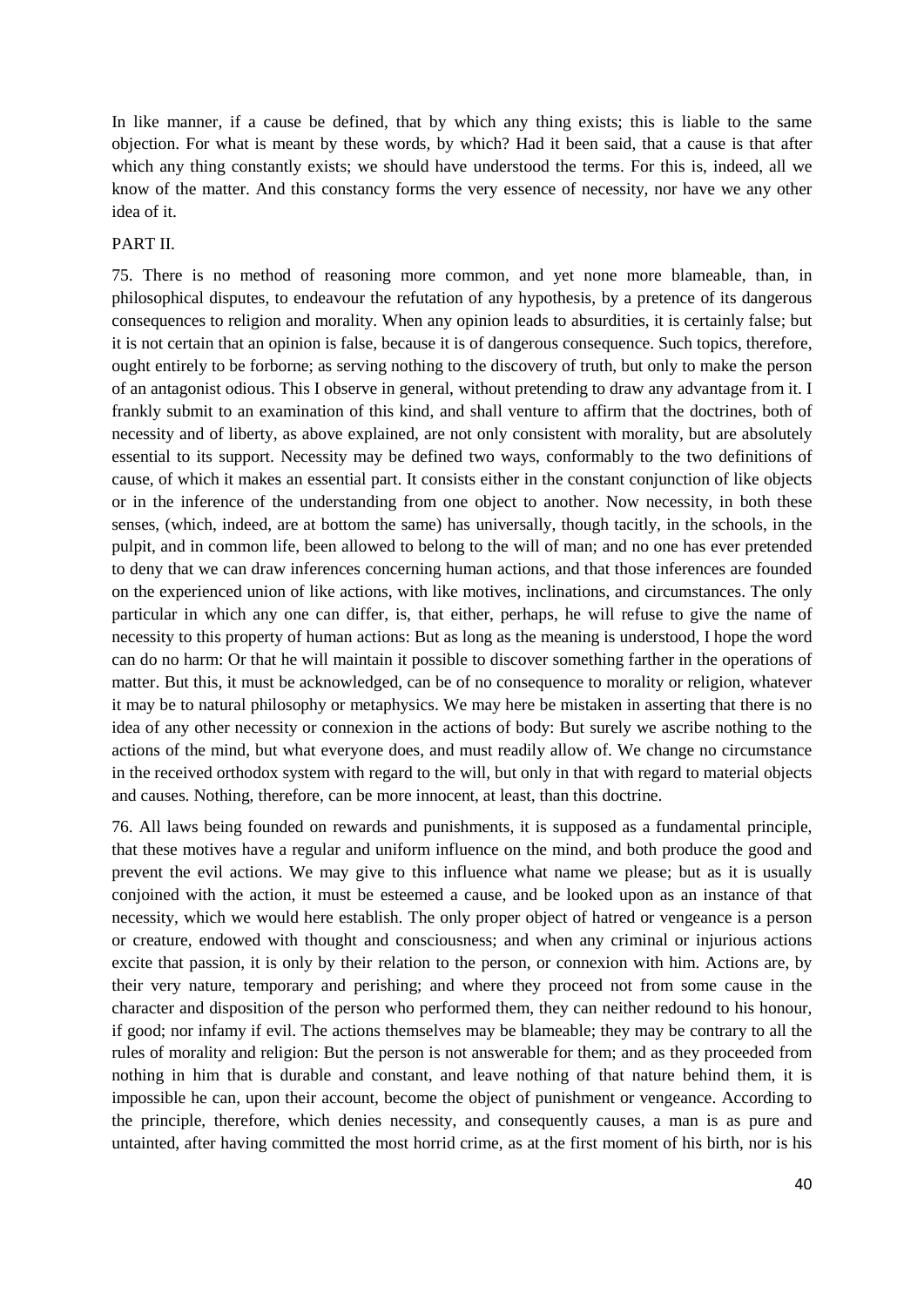character anywise concerned in his actions, since they are not derived from it, and the wickedness of the one can never be used as a proof of the depravity of the other. Men are not blamed for such actions as they perform ignorantly and casually, whatever may be the consequences. Why? but because the principles of these actions are only momentary, and terminate in them alone. Men are less blamed for such actions as they perform hastily and unpremeditately than for such as proceed from deliberation. For what reason? but because a hasty temper, though a constant cause or principle in the mind, operates only by intervals, and infects not the whole character. Again, repentance wipes off every crime, if attended with a reformation of life and manners. How is this to be accounted for? but by asserting that actions render a person criminal merely as they are proofs of criminal principles in the mind; and when, by an alteration of these principles, they cease to be just proofs, they likewise cease to be criminal. But, except upon the doctrine of necessity, they never were just proofs, and consequently never were criminal.

77. It will be equally easy to prove, and from the same arguments, that liberty, according to that definition above mentioned, in which all men agree is also essential to morality, and that no human actions, where it is wanting, are susceptible of any moral qualities, or can be the objects either of approbation or dislike. For as actions are objects of our moral sentiment, so far only as they are indications of the internal character, passions, and affections; it is impossible that they can give rise either to praise or blame, where they proceed not from these principles, but are derived altogether from external violence.

78. I pretend not to have obviated or removed all objections to this theory, with regard to necessity and liberty. I can foresee other objections, derived from topics which have not here been treated of. It may be said, for instance, that, if voluntary actions be subjected to the same laws of necessity with the operations of matter, there is a continued chain of necessary causes, preordained and pre-determined, reaching from the original cause of all to every single volition of every human creature. No contingency anywhere in the universe; no indifference; no liberty. While we act, we are, at the same time, acted upon. The ultimate Author of all our volitions is the Creator of the world, who first bestowed motion on this immense machine, and placed all beings in that particular position, whence every subsequent event, by an inevitable necessity, must result. Human actions, therefore, either can have no moral turpitude at all, as proceeding from so good a cause; or if they have any turpitude, they must involve our Creator in the same guilt, while he is acknowledged to be their ultimate cause and author. For as a man, who fired a mine, is answerable for all the consequences whether the train he employed be long or short; so wherever a continued chain of necessary causes is fixed, that Being, either finite or infinite, who produces the first, is likewise the author of all the rest, and must both bear the blame and acquire the praise which belong to them. Our clear and unalterable ideas of morality establish this rule, upon unquestionable reasons, when we examine the consequences of any human action; and these reasons must still have greater force when applied to the volitions and intentions of a Being infinitely wise and powerful. Ignorance or importence may be pleaded for so limited a creature as man; but those imperfections have no place in our Creator. He foresaw, he ordained, he intended all those actions of men, which we so rashly pronounce criminal. And we must therefore conclude, either that they are not criminal, or that the Deity, not man, is accountable for them. But as either of these positions is absurd and impious, it follows, that the doctrine from which they are deduced cannot possibly be true, as being liable to all the same objections. An absurd consequence, if necessary, proves the original doctrine to be absurd; in the same manner as criminal actions render criminal the original cause, if the connexion between them be necessary and evitable. This objection consists of two parts, which we shall examine separately; First, that, if human actions can be traced up, by a necessary chain, to the Deity, they can never be criminal; on account of the infinite perfection of that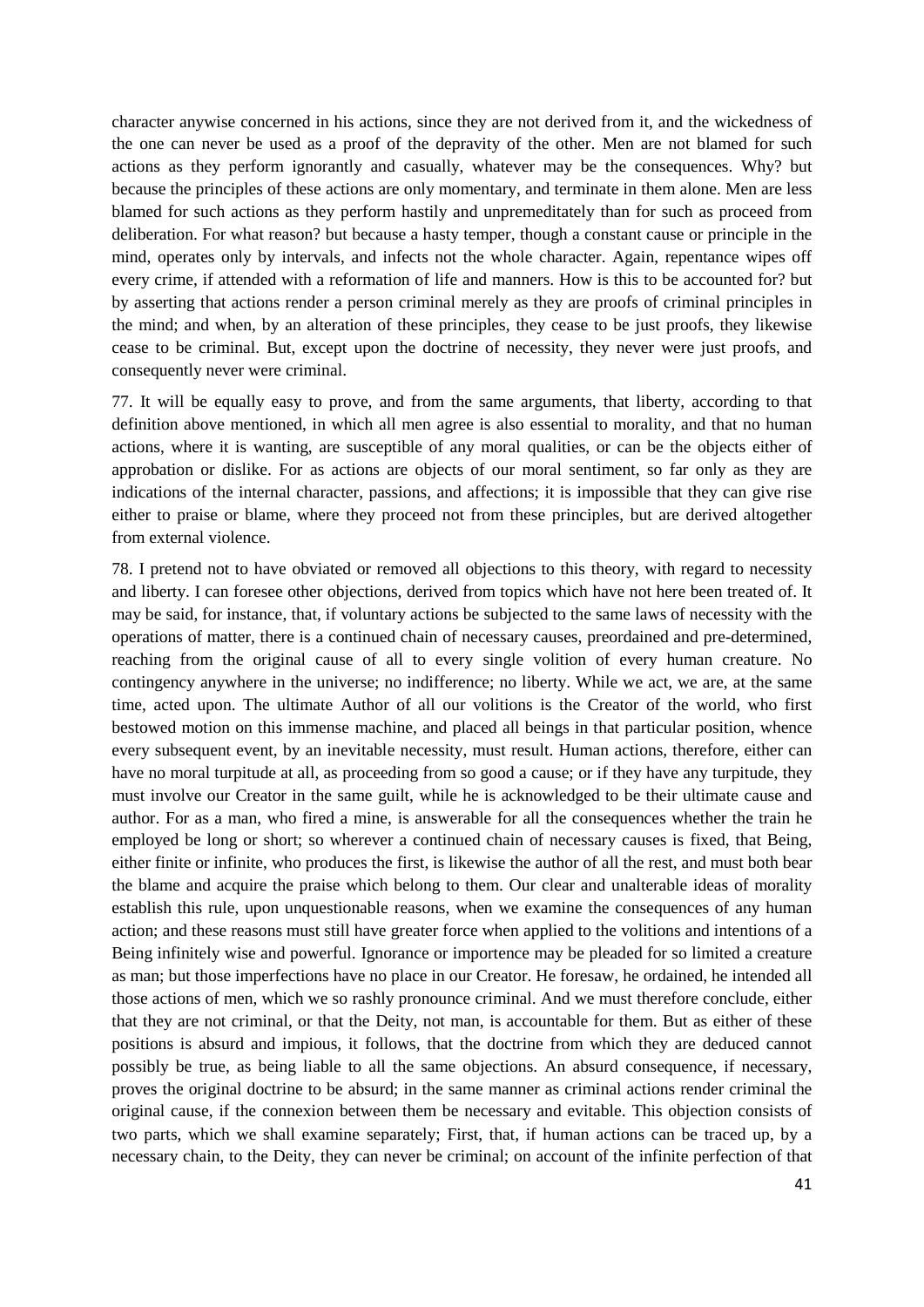Being from whom they are derived, and who can intend nothing but what is altogether good and laudable. Or, Secondly, if they be criminal, we must retract the attribute of perfection, which we ascribe to the Deity, and must acknowledge him to be the ultimate author of guilt and moral turpitude in all his creatures.

79. The answer to the first objection seems obvious and convincing. There are many philosophers who, after an exact scrutiny of all the phenomena of nature, conclude, that the WHOLE, considered as one system, is, in every period of its existence, ordered with perfect benevolence; and that the utmost possible happiness will, in the end, result to all created beings, without any mixture of positive or absolute ill or misery. Every physical ill, say they, makes an essential part of this benevolent system, and could not possibly be removed, even by the Deity himself, considered as a wise agent, without giving entrance to greater ill, or excluding greater good, which will result from it. From this theory, some philosophers, and the ancient Stoics among the rest, derived a topic of consolation under all afflictions, while they taught their pupils that those ills under which they laboured were, in reality, goods to the universe; and that to an enlarged view, which could comprehend the whole system of nature, every event became an object of joy and exultation. But though this topic be specious and sublime, it was soon found in practice weak and ineffectual. You would surely more irritate than appease a man lying under the racking pains of the gout by preaching up to him the rectitude of those general laws, which produced the malignant humours in his body, and led them through the proper canals, to the sinews and nerves, where they now excite such acute torments. These enlarged views may, for a moment, please the imagination of a speculative man, who is placed in ease and security; but neither can they dwell with constancy on his mind, even though undisturbed by the emotions of pain or passion; much less can they maintain their ground when attacked by such powerful antagonists. The affections take a narrower and more natural survey of their object; and by an economy, more suitable to the infirmity of human minds, regard alone the beings around us, and are actuated by such events as appear good or ill to the private system.

80. The case is the same with moral as with physical ill. It cannot reasonably be supposed, that those remote considerations, which are found of so little efficacy with regard to one, will have a more powerful influence with regard to the other. The mind of man is so formed by nature that, upon the appearance of certain characters, dispositions, and actions, it immediately feels the sentiment of approbation or blame; nor are there any emotions more essential to its frame and constitution. The characters which engage our approbation are chiefly such as contribute to the peace and security of human society; as the characters which excite blame are chiefly such as tend to public detriment and disturbance: Whence it may reasonably be presumed, that the moral sentiments arise, either mediately or immediately, from a reflection of these opposite interests. What though philosophical meditations establish a different opinion or conjecture; that everything is right with regard to the WHOLE, and that the qualities, which disturb society, are, in the main, as beneficial, and are as suitable to the primary intention of nature as those which more directly promote its happiness and welfare? Are such remote and uncertain speculations able to counterbalance the sentiments which arise from the natural and immediate view of the objects? A man who is robbed of a considerable sum; does he find his vexation for the loss anywise diminished by these sublime reflections? Why then should his moral resentment against the crime be supposed incompatible with them? Or why should not the acknowledgement of a real distinction between vice and virtue be reconcileable to all speculative systems of philosophy, as well as that of a real distinction between personal beauty and deformity? Both these distinctions are founded in the natural sentiments of the human mind: And these sentiments are not to be controuled or altered by any philosophical theory or speculation whatsoever.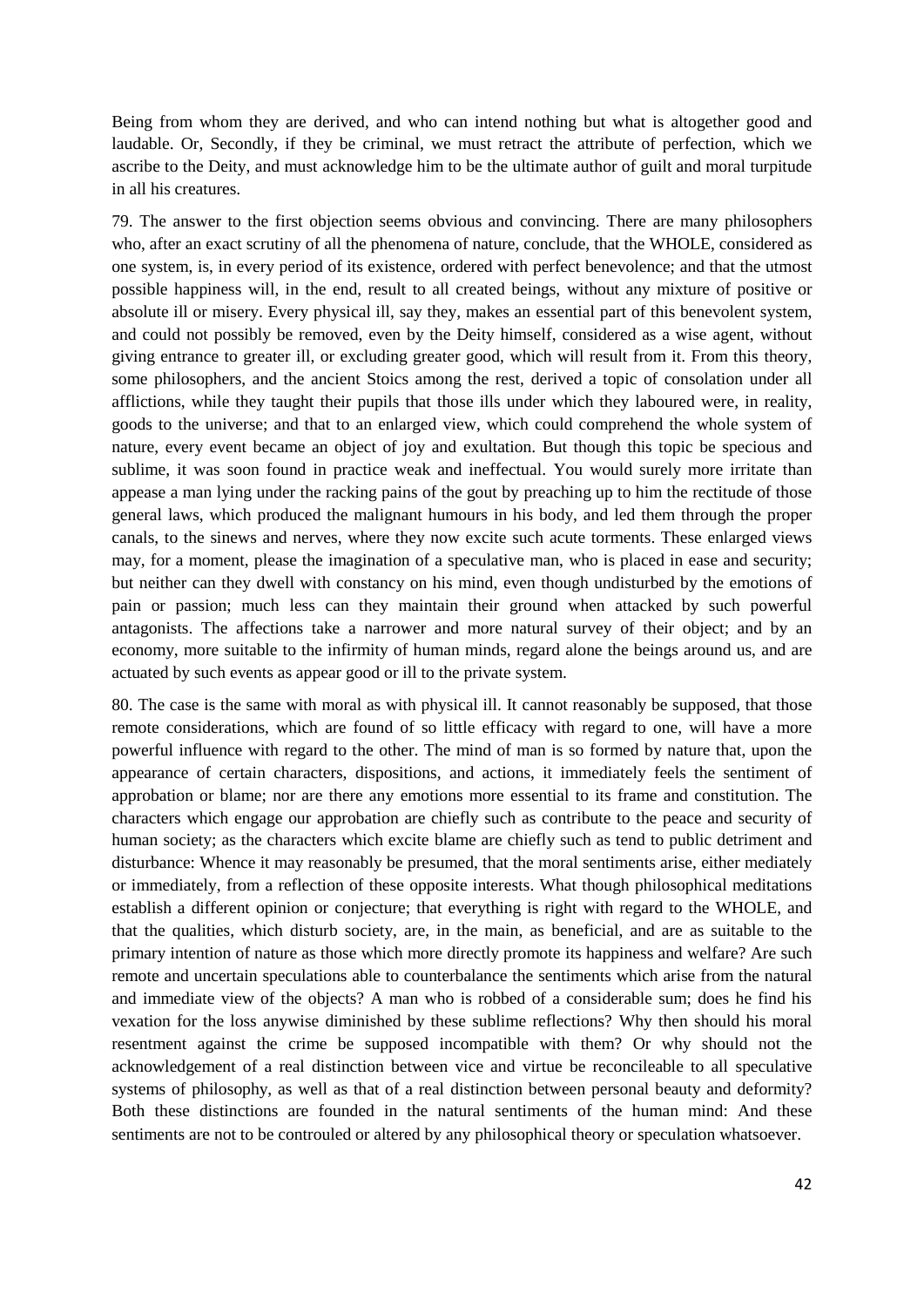81. The second objection admits not of so easy and satisfactory an answer; nor is it possible to explain distinctly, how the Deity can be the mediate cause of all the actions of men, without being the author of sin and moral turpitude. These are mysteries, which mere natural and unassisted reason is very unfit to handle; and whatever system she embraces, she must find herself involved in inextricable difficulties, and even contradictions, at every step which she takes with regard to such subjects. To reconcile the indifference and contingency of human actions with prescience; or to defend absolute decrees, and yet free the Deity from being the author of sin, has been found hitherto to exceed all the power of philosophy. Happy, if she be thence sensible of her temerity, when she pries into these sublime mysteries; and leaving a scene so full of obscurities and perplexities, return, with suitable modesty, to her true and proper province, the examination of common life; where she will find difficulties enough to employ her enquiries, without launching into so boundless an ocean of doubt, uncertainty, and contradiction!

## **Sect. IX. Of the Reason of Animals**

82. ALL our reasonings concerning matter of fact are founded on a species of Analogy, which leads us to expect from any cause the same events, which we have observed to result from similar causes. Where the causes are entirely similar, the analogy is perfect, and the inference, drawn from it, is regarded as certain and conclusive: nor does any man ever entertain a doubt where he sees a piece of iron, that it will have weight and cohesion of parts; as in all other instances, which have ever fallen under his observation. But where the objects have not so exact a similarity, the analogy is less perfect, and the inference is less conclusive; though still it has some force, in proportion to the degree of similarity and resemblance. The anatomical observations, formed upon one animal, are, by this species of reasoning, extended to all animals; and it is certain, that when the circulation of the blood, for instance, is clearly proved to have place in one creature, as a frog, or fish, it forms a strong presumption, that the same principle has place in all. These analogical observations may be carried farther, even to this science, of which we are now treating; and any theory, by which we explain the operations of the understanding, or the origin and connexion of the passions in man, will acquire additional authority, if we find, that the same theory is requisite to explain the same phenomena in all other animals. We shall make trial of this, with regard to the hypothesis, by which we have, in the foregoing discourse, endeavoured to account for all experimental reasonings; and it is hoped, that this new point of view will serve to confirm all our former observations.

83. First, It seems evident, that animals as well as men learn many things from experience, and infer, that the same events will always follow from the same causes. By this principle they become acquainted with the more obvious properties of external objects, and gradually, from their birth, treasure up a knowledge of the nature of fire, water, earth, stones, heights, depths, &c., and of the effects which result from their operation. The ignorance and inexperience of the young are here plainly distinguishable from the cunning and sagacity of the old, who have learned, by long observation, to avoid what hurt them, and to pursue what gave ease or pleasure. A horse, that has been accustomed to the field, becomes acquainted with the proper height which he can leap, and will never attempt what exceeds his force and ability. An old greyhound will trust the more fatiguing part of the chace to the younger, and will place himself so as to meet the hare in her doubles; nor are the conjectures, which he forms on this occasion, founded in any thing but his observation and experience. This is still more evident from the effects of discipline and education on animals, who, by the proper application of rewards and punishments, may be taught any course of action, and most contrary to their natural instincts and propensities. Is it not experience which renders a dog apprehensive of pain, when you menace him, or lift up the whip to beat him? Is is not even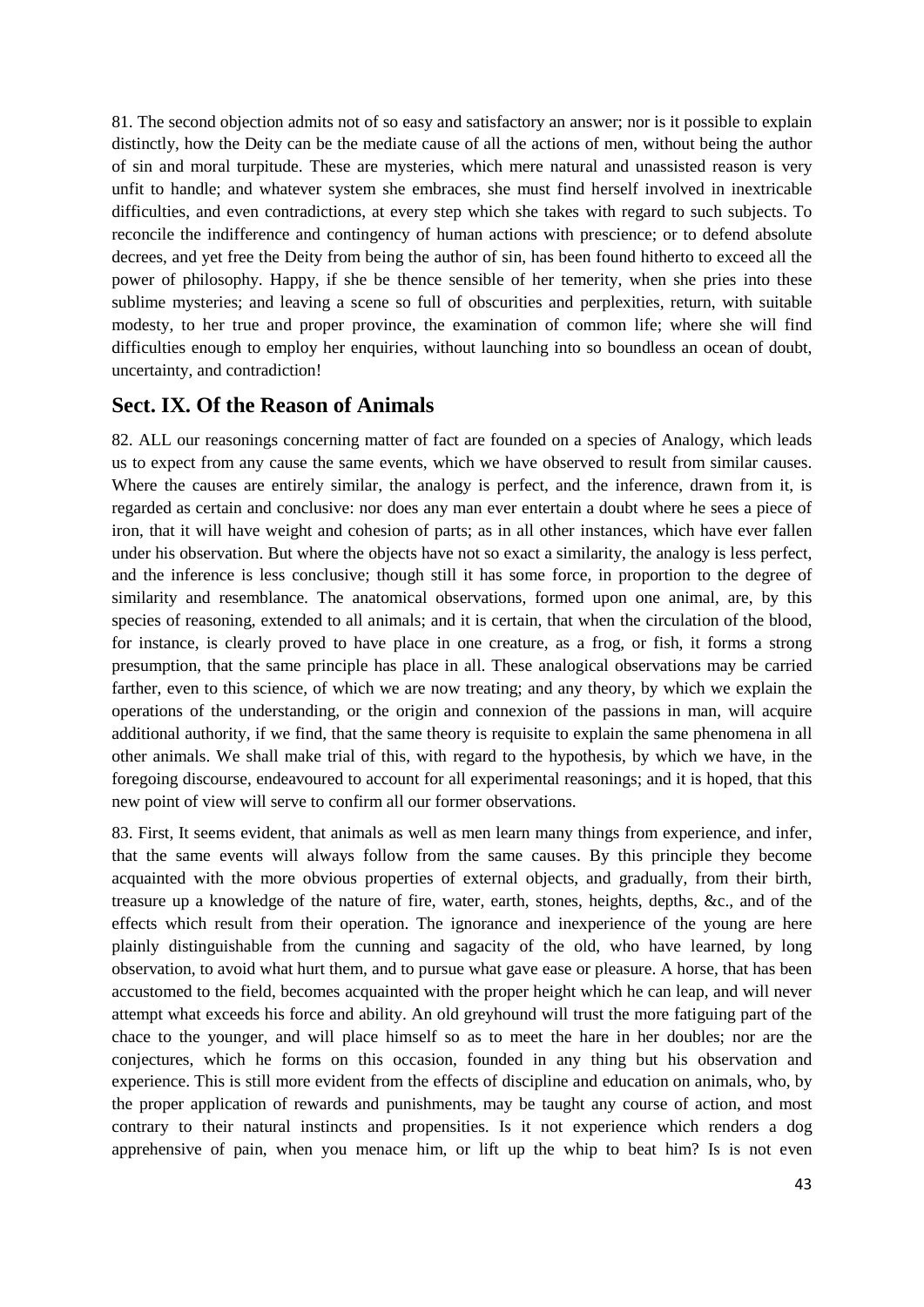experience, which makes him answer to his name, and infer, from such an arbitrary sound, that you mean him rather than any of his fellows, and intend to call him, when you pronounce it in a certain manner, and with a certain tone and accent? In all these cases, we may observe, that the animal infers some fact beyond what immediately strikes his senses; and that this inference is altogether founded on past experience, while the creature expects from the present object the same consequences, which it has always found in its observation to result from similar objects.

84. Secondly, It is impossible, that this inference of the animal can be founded on any process of argument or reasoning, by which he concludes, that like events must follow like objects, and that the course of nature will always be regular in its operations. For if there be in reality any arguments of this nature, they surely lie too abstruse for the observation of such imperfect understandings; since it may well employ the utmost care and attention of a philosophic genius to discover and observe them. Animals, therefore, are not guided in these inferences by reasoning: Neither are children: Neither are the generality of mankind, in their ordinary actions and conclusions: Neither are philosophers themselves, who, in all the active parts of life, are, in the main, the same with the vulgar, and are governed by the same maxims. Nature must have provided some other principle, of more ready, and more general use and application; nor can an operation of such immense consequence in life, as that of inferring effects from causes, be trusted to the uncertain process of reasoning and argumentation. Were this doubtful with regard to men, it seems to admit of no question with regard to the brute creation; and the conclusion being once firmly established in the one, we have a strong presumption, from all the rules of analogy, that it ought to be universally admitted, without any exception or reserve. It is custom alone, which engages animals, from every object, that strikes their senses, to infer its usual attendant, and carries their imagination, from the appearance of the one, to conceive the other, in that particular manner, which we denominate belief. No other explication can be given of this operation, in all the higher, as well as lower classes of sensitive beings, which fall under our notice and observation.

Since all reasonings concerning facts or causes is derived merely from custom, it may be asked how it happens, that men so much surpass animals in reasoning, and one man so much surpasses another? Has not the same custom the same influence on all? We shall here endeavour briefly to explain the great difference in human understandings: After which the reason of the difference between men and animals will easily be comprehended.

1. When we have lived any time, and have been accustomed to the uniformity of nature, we acquire a general habit, by which we always transfer the known to the unknown, and conceive the latter to resemble the former. By means of this general habitual principle, we regard even one experiment as the foundation of reasoning, and expect a similar event with some degree of certainty, where the experiment has been made accurately, and free from all foreign circumstances. It is therefore considered as a matter of great importance to observe the consequences of things; and as one man may very much surpass another in attention and memory and observation, this will make a very great difference in their reasoning.

2. Where there is a complication of causes to produce any effect, one mind may be much larger than another, and better able to comprehend the whole system of objects, and to infer justly their consequences.

3. One man is able to carry on a chain of consequences to a greater length than another.

4. Few men can think long without running into a confusion of ideas, and mistaking one for another; and there are various degrees of this infirmity.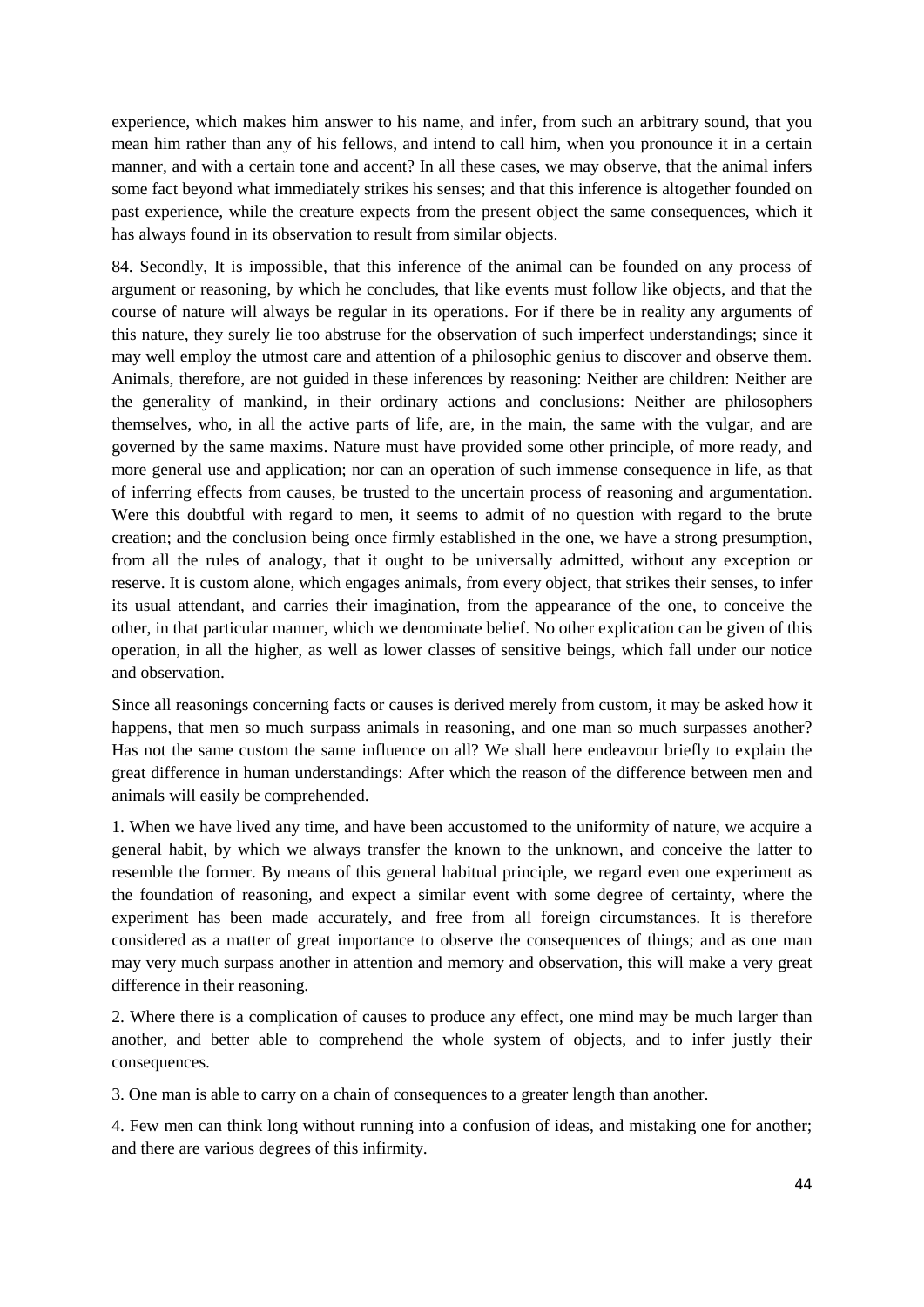5. The circumstance, on which the effect depends, is frequently involved in other circumstances, which are foreign and extrinsic. The separation of it often requires great attention, accuracy, and subtilty.

6. The forming of general maxims from particular observation is a very nice operation; and nothing is more usual, from haste or a narrowness of mind, which sees not on all sides, than to commit mistakes in this particular.

7. When we reason from analogies, the man, who has the greater

experience or the greater promptitude of suggesting analogies, will be the better reasoner.

8. Byasses from prejudice, education, passion, party, &c. hang more upon one mind than another.

9. After we have acquired a confidence in human testimony, books and conversation enlarge much more the sphere of one man's experience and thought than those of another. It would be easy to discover many other circumstances that make a difference in the understandings of men.

85. But though animals learn many parts of their knowledge from observation, there are also many parts of it, which they derive from the original hand of nature; which much exceed the share of capacity they possess on ordinary occasions; and in which they improve, little or nothing, by the longest practice and experience. These we denominate Instincts, and are so apt to admire as something very extraordinary, and inexplicable by all the disquisitions of human understanding. But our wonder will, perhaps, cease or diminish, when we consider, that the experimental reasoning itself, which we possess in common with beasts, and on which the whole conduct of life depends, is nothing but a species of instinct or mechanical power, that acts in us unknown to ourselves; and in its chief operations, is not directed by any such relations or comparisons of ideas, as are the proper objects of our intellectual faculties. Though the instinct be different, yet still it is an instinct, which teaches a man to avoid the fire; as much as that, which teaches a bird, with such exactness, the art of incubation, and the whole economy and order of its nursery.

## **Sect. X. Of Miracles**

## PART I.

86. There is, in Dr. Tillotson's writings, an argument against the real presence, which is as concise, and elegant, and strong as any argument can possibly be supposed against a doctrine, so little worthy of a serious refutation. It is acknowledged on all hands, says that learned prelate, that the authority, either of the scripture or of radition, is founded merely in the testimony of the apostles, who were eyewitnesses to those miracles of our Saviour, by which he proved his divine mission. Our evidence, then, for the truth of the Christian religion is less than the evidence for the truth of our senses; because, even in the first authors of our religion, it was no greater; and it is evident it must diminish in passing from them to their disciples; nor can any one rest such confidence in their testimony, as in the immediate object of his senses. But a weaker evidence can never destroy a stronger; and therefore, were the doctrine of the real presence ever so clearly revealed in scripture, it were directly contrary to the rules of just reasoning to give our assent to it. It contradicts sense, though both the scripture and tradition, on which it is supposed to be built, carry not such evidence with them as sense; when they are considered merely as external evidences, and are not brought home to every one's breast, by the immediate operation of the Holy Spirit. Nothing is so convenient as a decisive argument of this kind, which must at least silence the most arrogant bigotry and superstition, and free us from their impertinent solicitations. I flatter myself, that I have discovered an argument of a like nature, which, if just, will, with the wise and learned, be an everlasting check to all kinds of superstitious delusion, and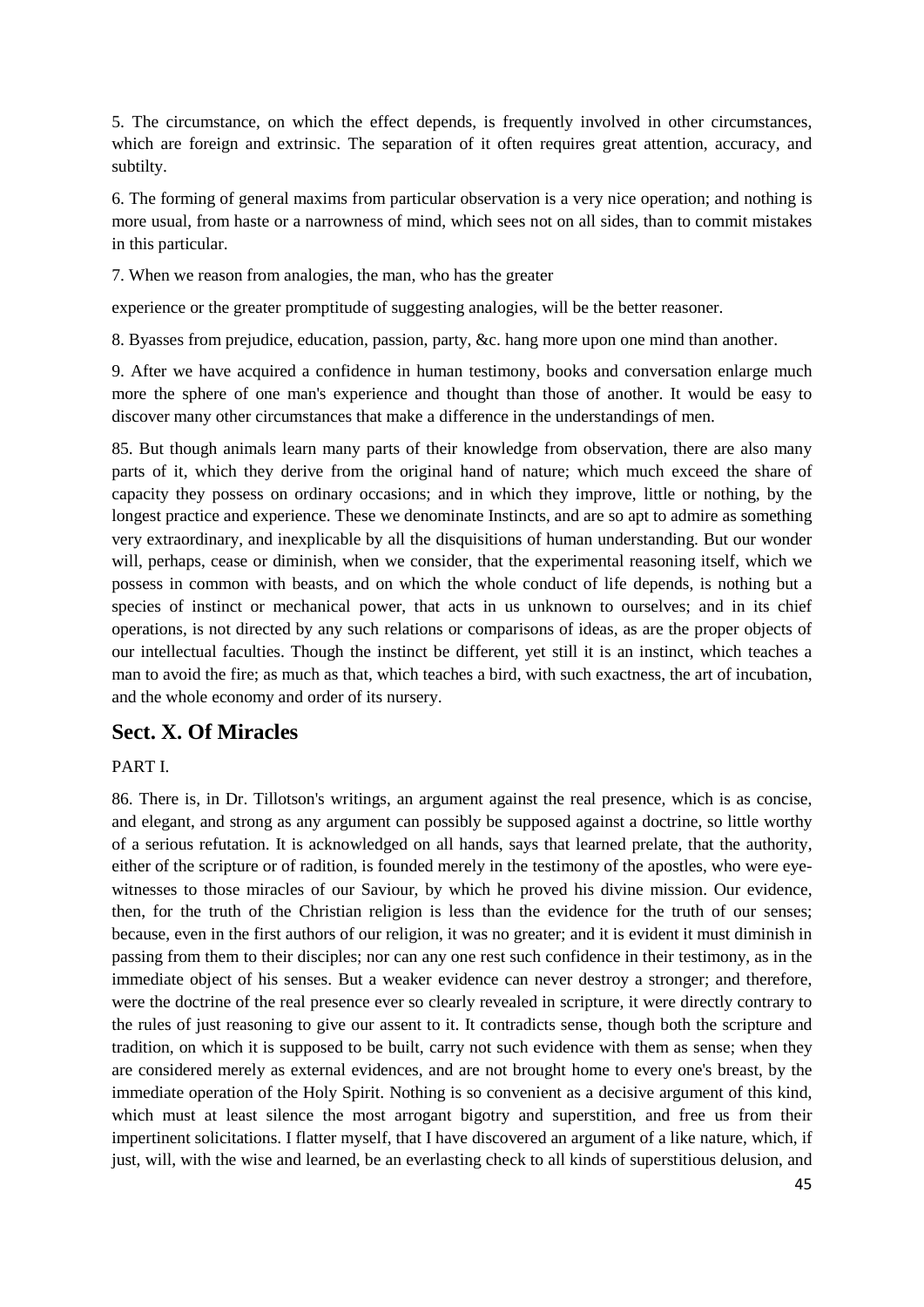consequently, will be useful as long as the world endures. For so long, I presume, will the accounts of miracles and prodigies be found in all history, sacred and profane.

87. Though experience be our only guide in reasoning concerningmatters of fact; it must be acknowledged, that this guide is not altogether infallible, but in some cases is apt to lead us into errors. One, who in our climate, should expect better weather in any week of June than in one of December, would reason justly, and conformably to experience; but it is certain, that he may happen, in the event, to find himself mistaken. However, we may observe, that, in such a case, he would have no cause to complain of experience; because it commonly informs us beforehand of the uncertainty, by that contrariety of events, which we may learn from a diligent observation. All effects follow not with like certainty from their supposed causes. Some events are found, in all countries and all ages, to have been constantly conjoined together: Others are found to have been more variable, and sometimes to disappoint our expectations; so that, in our reasonings concerning matter of fact, there are all imaginable degrees of assurance, from the highest certainty to the lowest species of moral evidence. A wise man, therefore, proportions his belief to the evidence. In such conclusions as are founded on an infallible experience, he expects the event with the last degree of assurance, and regards his past experience as a full proof of the future existence of that event. In other cases, he proceeds with more caution: He weighs the opposite experiments: He considers which side is supported by the greater number of experiments: to that side he inclines, with doubt and hesitation; and when at last he fixes his judgement, the evidence exceeds not what we properly call probability. All probability, then, supposes an opposition of experiments and observations, where the one side is found to overbalance the other, and to produce a degree of evidence, proportioned to the superiority. A hundred instances or experiments on one side, and fifty on another, afford a doubtful expectation of any event; though a hundred uniform experiments, with only one that is contradictory, reasonably beget a pretty strong degree of assurance. In all cases, we must balance the opposite experiments, where they are opposite, and deduct the smaller number from the greater, in order to know the exact force of the superior evidence.

88. To apply these principles to a particular instance; we may observe that there is no species of reasoning more common, more useful, and even necessary to human life, than that which is derived from the testimony of men, and the reports of eye-witnesses and spectators. This species of reasoning, perhaps, one may deny to be founded on the relation of cause and effect. I shall not dispute about a word. It will be sufficient to observe that our assurance in any argument of this kind is derived from no other principle than our observation of the veracity of human testimony, and of the usual conformity of facts to the reports of witnesses. It being a general maxim, that no objects have any discoverable connexion together, and that all the inferences, which we can draw from one to another, are founded merely on our experience of their constant and regular conjunction; it is evident that we ought not to make an exception to this maxim in favour of human testimony, whose connexion with any event seems, in itself, as little necessary as any other. Were not the memory tenacious to a certain degree; had not men commonly an inclination to truth and a principle of probity; were they not sensible to shame, when detected in a falsehood: Were not these, I say, discovered by experience to be qualities, inherent in human nature, we should never repose the least confidence in human testimony. A man delirious, or noted for falsehood and villany, has no manner of authority with us. And as the evidence, derived from witnesses and human testimony, is founded on past experience, so it varies with the experience, and is regarded either as a proof or a probability, according as the conjunction between any particular kind of report and any kind of object has been found to be constant or variable. There are a number of circumstances to be taken into consideration in all judgements of this kind; and the ultimate standard, by which we determine all disputes, that may arise concerning them, is always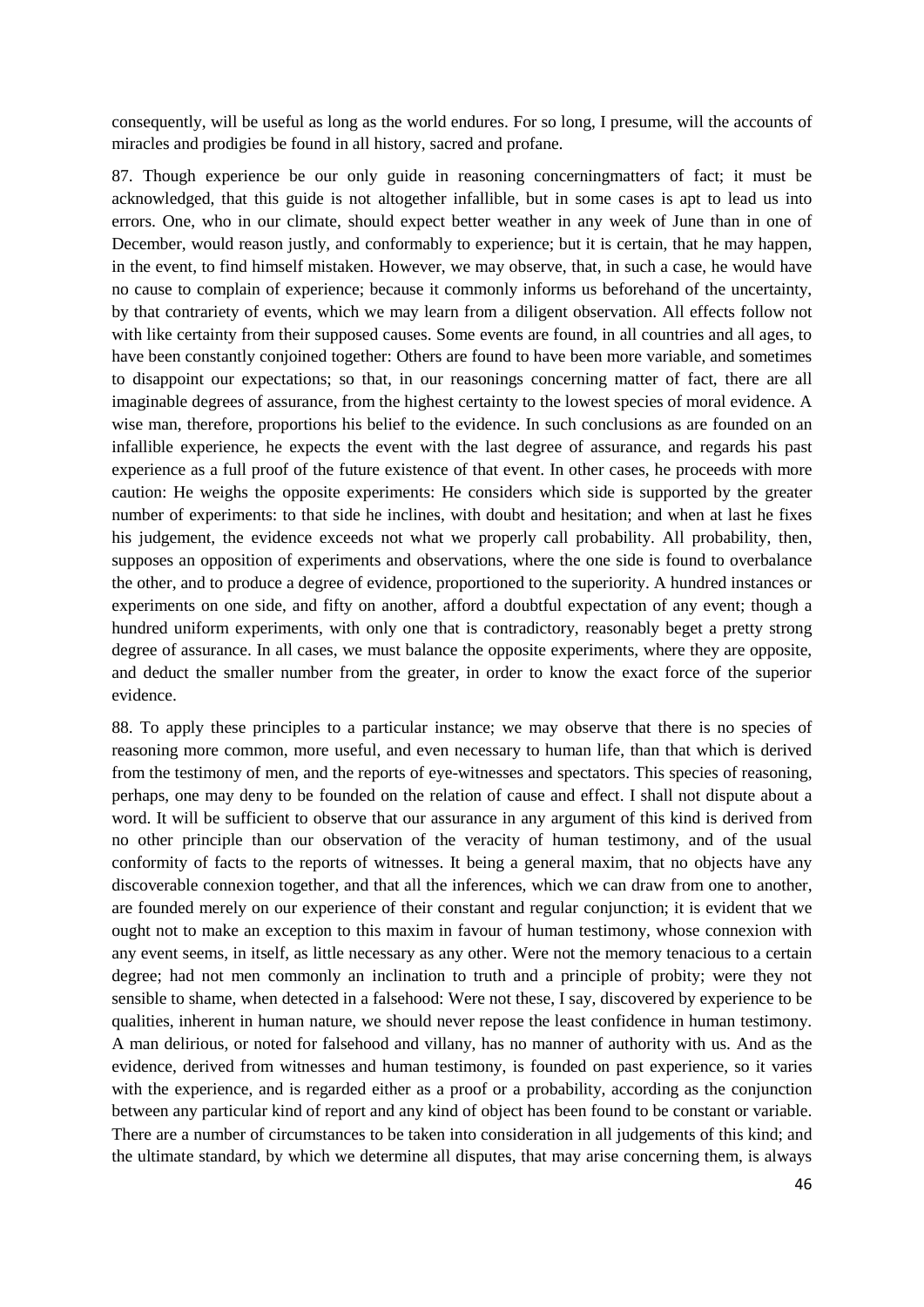derived from experience and observation. Where this experience is not entirely uniform on any side, it is attended with an unavoidable contrariety in our judgements, and with the same opposition and mutual destruction of argument as in every other kind of evidence. We frequently hesitate concerning the reports of others. We balance the opposite circumstances, which cause any doubt or uncertainty; and when we discover a superiority on any side, we incline to it; but still with a diminution of assurance, in proportion to the force of its antagonist.

89. This contrariety of evidence, in the present case, may be derived from several different causes; from the opposition of contrary testimony; from the character or number of the witnesses; from the manner of their delivering their testimony; or from the union of all these circumstances. We entertain a suspicion concerning any matter of fact, when the witnesses contradict each other; when they are but few, or of a doubtful character; when they have an interest in what they affirm; when they deliver their testimony with hesitation, or on the contrary, with too violent asseverations. There are many other particulars of the same kind, which may diminish or destroy the force of any argument, derived from human testimony. Suppose, for instance, that the fact, which the testimony endeavours to establish, partakes of the extraordinary and the marvellous; in that case, the evidence, resulting from the testimony, admits of a diminution, greater or less, in proportion as the fact is more or less unusual. The reason why we place any credit in witnesses and historians, is not derived from any connexion, which we perceive a priori, between testimony and reality, but because we are accustomed to find a conformity between them. But when the fact attested is such a one as has seldom fallen under our observation, here is a contest of two opposite experiences; of which the one destroys the other, as far as its force goes, and the superior can only operate on the mind by the force, which remains. The very same principle of experience, which gives us a certain degree of assurance in the testimony of witnesses, gives us also, in this case, another degree of assurance against the fact, which they endeavour to establish; from which contradiction there necessarily arises a counterpoize, and mutual destruction of belief and authority. I should not believe such a story were it told me by Cato, was a proverbial saying in Rome, even during the lifetime of that philosophical patriot. The incredibility of a fact, it was allowed, might invalidate so great an authority.

Plutarch, Marcus Cato. The Indian prince, who refused to believe the first relations concerning the effects of frost, reasoned justly; and it naturally required very strong testimony to engage his assent to facts, that arose from a state of nature, with which he was unacquainted, and which bore so little analogy to those events, of which he had had constant and uniform experience. Though they were not contrary tohis experience, they were not conformable to it. No Indian, it is evident, could have experience that water did not freeze in cold climates. This is placing nature in a situation quite unknown to him; and it is impossible for him to tell a priori what will result from it. It is making a new experiment, the consequence of which is always uncertain. One may sometimes conjecture from analogy what will follow; but still this is but conjecture. And it must be confessed, that, in the present case of freezing, the event follows contrary to the rules of analogy, and is such as a rational Indian would not look for. The operations of cold upon water are not gradual, according to the degrees of cold; but whenever it comes to the freezing point, the water passes in a moment, from the utmost liquidity to perfect hardness. Such an event, therefore, may be denominated extraordinary, and requires a pretty strong testimony to render it credible to people in a war climate: But still it is not miraculous, nor contrary to uniform experience of the course of nature in cases where all the circumstances are the same. The inhabitants of Sumatra have always seen water fluid in their own climate, and the freezing of their rivers ought to be deemed a prodigy: But they never saw water in Muscovy during the winter; and therefore they cannot reasonably be positive what would there be the consequence.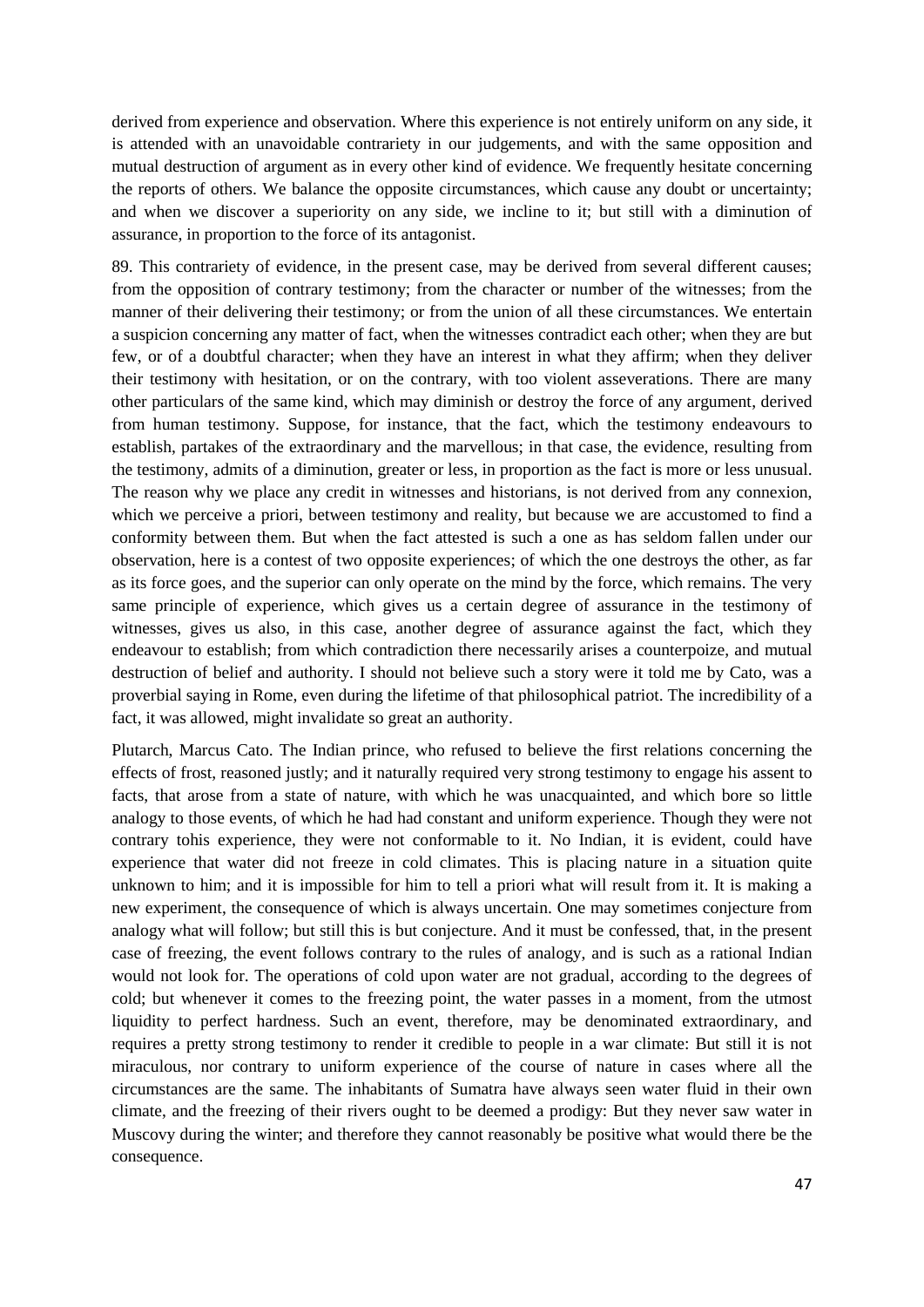90. But in order to encrease the probability against the testimony of witnesses, let us suppose, that the fact, which they affirm, instead of being only marvellous, is really miraculous; and suppose also, that the testimony considered apart and in itself, amounts to an entire proof; in that case, there is proof against proof, of which the strongest must prevail, but still with a diminution of its force, in proportion to that of its antagonist. A miracle is a violation of the laws of nature; and as a firm and unalterable experience has established these laws, the proof against a miracle, from the very nature of the fact, is as entire as any argument from experience can possibly be imagined. Why is it more than probable, that all men must die; that lead cannot, of itself, remain suspended in the air; that fire consumes wood, and is extinguished by water; unless it be, that these events are found agreeable to the laws of nature, and there is required a violation of these laws, or in other words, a miracle to prevent them? Nothing is esteemed a miracle, if it ever happen in the common course of nature. It is no miracle that a man, seemingly in good health, should die on a sudden: because such a kind of death, though more unusual than any other, has yet been frequently observed to happen. But it is a miracle, that a dead man should come to life; because that has never been observed in any age or country. There must, therefore, be a uniform experience against every miraculous event, otherwise the event would not merit that appellation. And as a uniform experience amounts to a proof, there is here a direct and full proof, from the nature of the fact, against the existence of any miracle; nor can such a proof be destroyed, or the miracle rendered credible, but by an opposite proof, which is superior.

Sometimes an event may not, in itself, seem to be contrary to the laws of nature, and yet, if it were real, it might, by reason of some circumstances, be denominated a miracle; because, in fact, it is contrary to these laws. Thus if a person, claiming a divine authority, should command a sick person to be well, a healthful man to fall down dead, the clouds to pour rain, the winds to blow, in short, should order many natural events, which immediately follow upon his command; these might justly be esteemed miracles, because they are really, in this case, contrary to the laws of nature. For if any suspicion remain, that the event and command concurred by accident, there is no miracle and no transgression of the laws of nature. If this suspicion be removed, there is evidently a miracle, and a transgression of these laws; because nothing can be more contrary to nature than that the voice or command of a man should have such an influence. A miracle may be accurately defined, a transgression of a law of nature by a particular volition of the Deity, or by the interposition of some invisible agent. A miracle may either be discoverable by men or not. This alters not its nature and essence. The raising of a house or ship into the air is a visible miracle. The raising of a feather, when the wind wants ever so little of a force requisite for that purpose, is as real a miracle, though not so sensible with regard to us.

91. The plain consequence is (and it is a general maxim worthy of our attention), "That no testimony is sufficient to establish a miracle, unless the testimony be of such a kind, that its falsehood would be more miraculous, than the fact, which it endeavours to establish; and even in that case there is a mutual destruction of arguments, and the superior only gives us an assurance suitable to that degree of force, which remains, after deducting the inferior." When anyone tells me, that he saw a dead man restored to life, I immediately consider with myself, whether it be more probable, that this person should either deceive or be deceived, or that the fact, which he relates, should really have happened. I weigh the one miracle against the other; and according to the superiority, which I discover, I pronounce my decision, and always reject the greater miracle. If the falsehood of his testimony would be more miraculous, than the event which he relates; then, and not till then, can he pretend to command my belief or opinion.

PART II.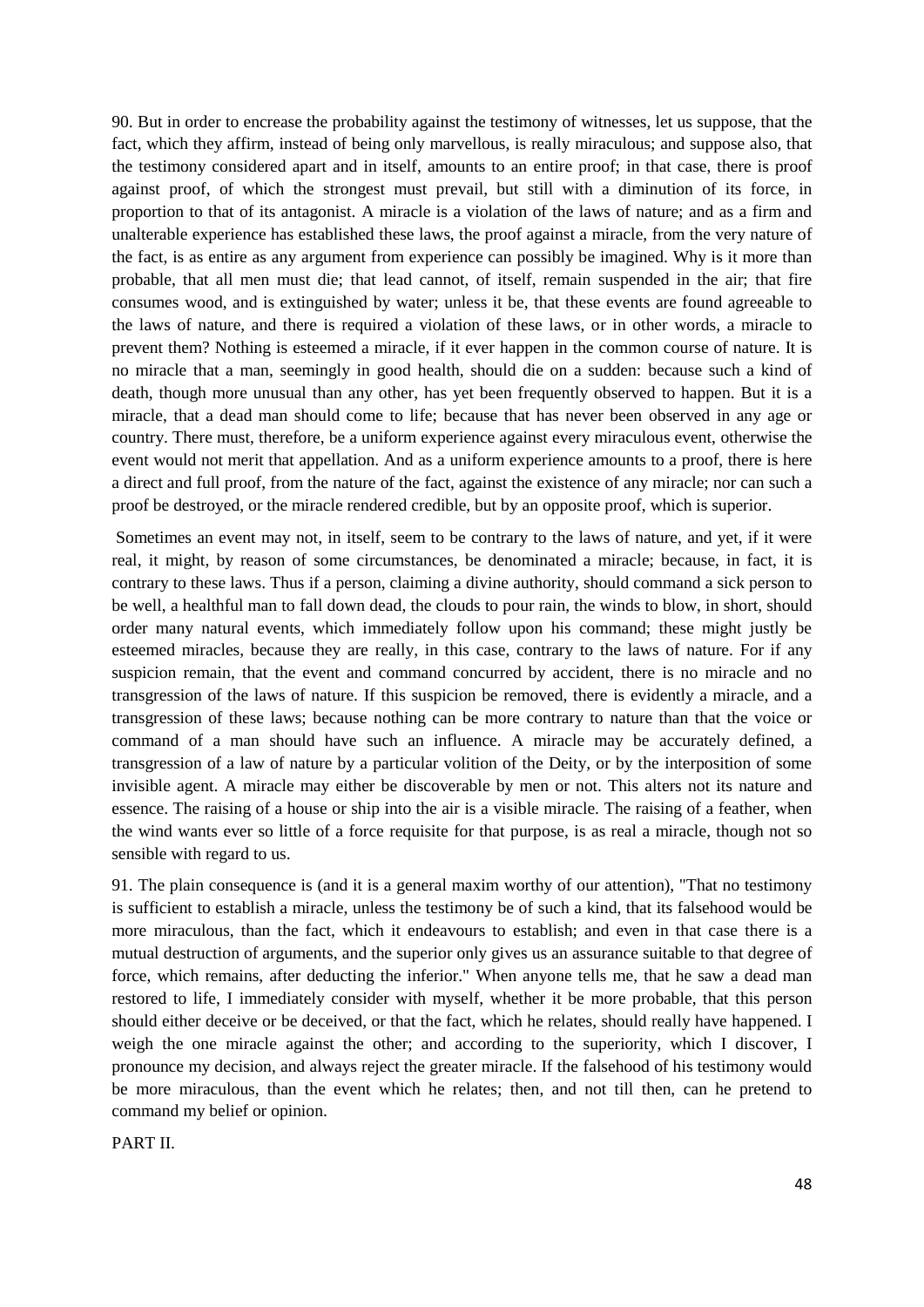92. In the foregoing reasoning we have supposed that the testimony, upon which a miracle is founded, may possibly amount to an entire proof, and that the falsehood of that testimony would be a real prodigy: But it is easy to shew that we have been a great deal too liberal in our concession, and that there never was a miraculous event established on so full an evidence. For first, there is not to be found, in all history, any miracle attested by a sufficient number of men, of such unquestioned goodsense, education, and learning, as to secure us against all delusion in themselves; of such undoubted integrity, as to place them beyond all suspicion of any design to deceive others; of such credit and reputation in the eyes of mankind, as to have a great deal to lose in case of their being detected in any falsehood; and at the same time, attesting facts performed in such a public manner and in so celebrated a part of the world, as to render the detection unavoidable: All which circumstances are requisite to give us a full assurance in the testimony of men.

93. Secondly. We may observe in human nature a principle which, if strictly examined, will be found to diminish extremely the assurance, which we might, from human testimony, have, in any kind of prodigy. The maxim, by which we commonly conduct ourselves in our reasonings, is, that the objects, of which we have no experience, resemble those, of which we have; that what we have found to be most usual is always most probable; and that where there is an opposition of arguments, we ought to give the preference to such as are founded on the greatest number of past observations. But though, in proceeding by this rule, we readily reject any fact which is unusual and incredible in an ordinary degree; yet in advancing farther, the mind observes not always the same rule; but when anything is affirmed utterly absurd and miraculous, it rather the more readily admits of such a fact, upon account of that very circumstance, which ought to destroy all its authority. The passion of surprise and wonder, arising from miracles, being an agreeable emotion, gives a sensible tendency towards the belief of those events, from which it is derived. And this goes so far, that even those who cannot enjoy this pleasure immediately, nor can believe those miraculous events, of which they are informed, yet love to partake of the satisfaction at second-hand or by rebound, and place a pride and delight in exciting the admiration of others. With what greediness are the miraculous accounts of travellers received, their descriptions of sea and land monsters, their relations of wonderful adventures, strange men, and uncouth manners? But if the spirit of religion join itself to the love of wonder, there is an end of common sense; and human testimony, in these circumstances, loses all pretensions to authority. A religionist may be an enthusiast, and imagine he sees what has no reality: he may know his narrative to be false, and yet persevere in it, with the best intentions in the world, for the sake of promoting so holy a cause: or even where this delusion has not place, vanity, excited by so strong a temptation, operates on him more powerfully than on the rest of mankind in any other circumstances; and self-interest with equal force. His auditors may not have, and commonly have not, sufficient judgement to canvass his evidence: what judgement they have, they renounce by principle, in these sublime and mysterious subjects: or if they were ever so willing to employ it, passion and a heated imagination disturb the regularity of its operations. Their credulity increases his impudence: and his impudence overpowers their credulity. Eloquence, when at its highest pitch, leaves little room for reason or reflection; but addressing itself entirely to the fancy or the affections, captivates the willing hearers, and subdues their understanding. Happily, this pitch it seldom attains. But what a Tully or a Demosthenes could scarcely effect over a Roman or Athenian audience, every Capuchin, every itinerant or stationary teacher can perform over the generality of mankind, and in a higher degree, by touching such gross and vulgar passions. The many instances of forged miracles, and prophecies, and supernatural events, which, in all ages, have either been detected by contrary evidence, or which detect themselves by their absurdity, prove sufficiently the strong propensity of mankind to the extraordinary and the marvellous, and ought reasonably to beget a suspicion against all relations of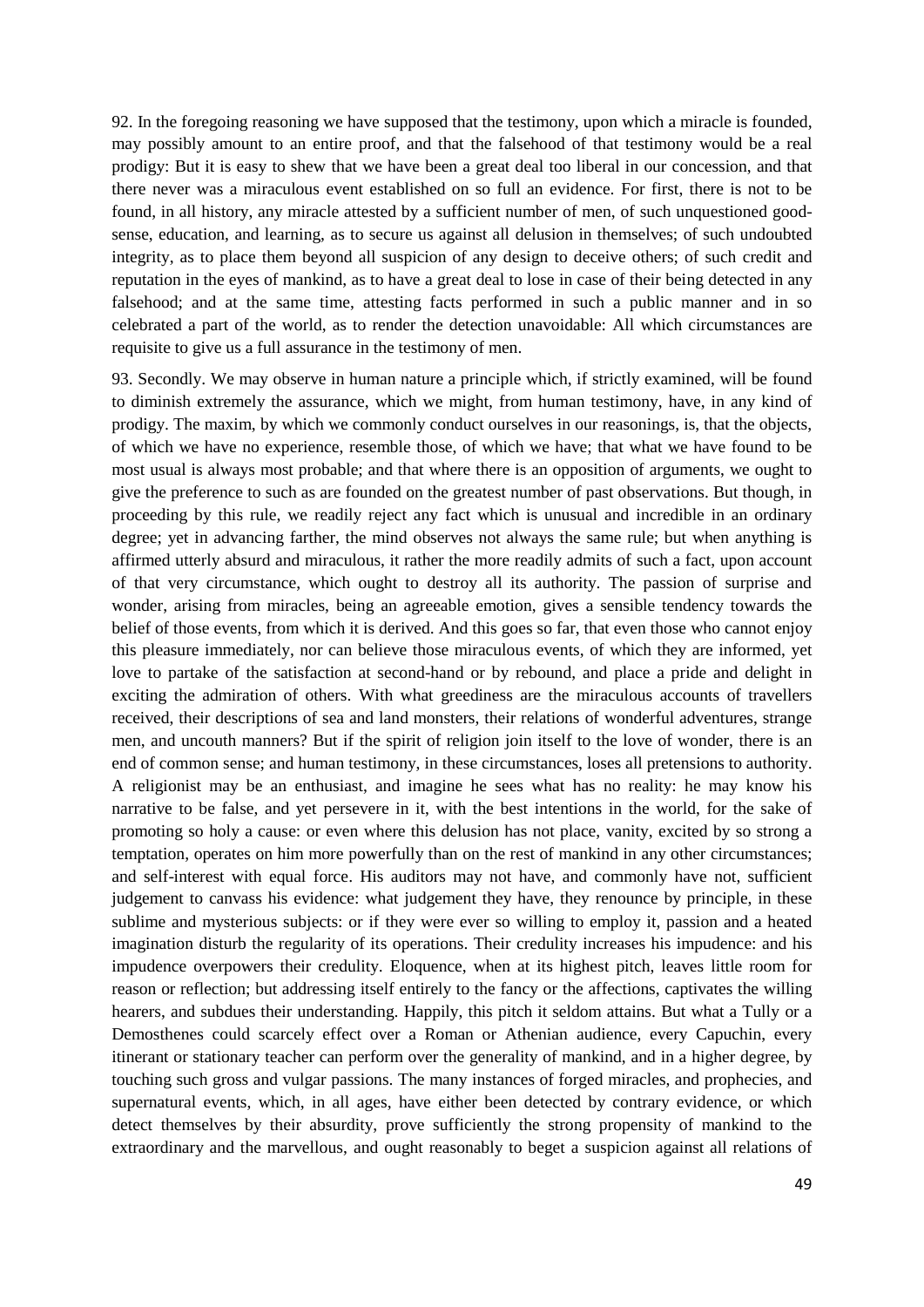this kind. This is our natural way of thinking, even with regard to the most common and most credible events. For instance: There is no kind of report which rises so easily, and spreads so quickly, especially in country places and provincial towns, as those concerning marriages; insomuch that two young persons of equal condition never see each other twice, but the whole neighbourhood immediately join them together. The pleasure of telling a piece of news so interesting, of propagating it, and of being the first reporters of it, spreads the intelligence. And this is so well known, that no man of sense gives attention to these reports, till he find them confirmed by some greater evidence. Do not the same passions, and others still stronger, incline the generality of mankind to believe and report, with the greatest vehemence and assurance, all religious miracles?

94. Thirdly. It forms a strong presumption against all supernatural and miraculous relations, that they are observed chiefly to abound among ignorant and barbarous nations; or if a civilized people has ever given admission to any of them, that people will be found to have received them from ignorant and barbarous ancestors, who transmitted them with that inviolable sanction and authority, which always attend received opinions. When we peruse the first histories of all nations, we are apt to imagine ourselves transported into some new world; where the whole frame of nature is disjointed, and every element performs its operations in a different manner, from what it does at present. Battles, revolutions, pestilence, famine and death, are never the effect of those natural causes, which we experience. Prodigies, omens, oracles, judgements, quite obscure the few natural events, that are intermingled with them. But as the former grow thinner every page, in proportion as we advance nearer the enlightened ages, we soon learn, that there is nothing mysterious or supernatural in the case, but that all proceeds from the usual propensity of mankind towards the marvellous, and that, though this inclination may at intervals receive a check from sense and learning, it can never be thoroughly extirpated from human nature. It is strange, a judicious reader is apt to say, upon the perusal of these wonderful historians, that such prodigious events never happen in our days. But it is nothing strange, I hope, that men should lie in all ages. You must surely have seen instances enough of that frailty. You have yourself heard many such marvellous relations started, which, being treated with scorn by all the wise and judicious, have at last been abandoned even by the vulgar. Be assured, that those renowned lies, which have spread and flourished to such a monstrous height, arose from like beginnings; but being sown in a more proper soil, shot up at last into prodigies almost equal to those which they relate. It was a wise policy in that false prophet, Alexander, who though now forgotten, was once so famous, to lay the first scene of his impostures in Paphlagonia, where, as Lucian tells us, the people were extremely ignorant and stupid, and ready to swallow even the grossest delusion. People at a distance, who are weak enough to think the matter at all worth enquiry, have no opportunity of receiving better information. The stories come magnified to them by a hundred circumstances. Fools are industrious in propagating the imposture; while the wise and learned are contented, in general, to deride its absurdity, without informing themselves of the particular facts, by which it may be distinctly refuted. And thus the impostor above mentioned was enabled to proceed, from his ignorant Paphlagonians, to the enlisting of votaries, even among the Grecian philosophers, and men of the most eminent rank and distinction in Rome: nay, could engage the attention of that sage emperor Marcus Aurelius; so far as to make him trust the success of a military expedition to his delusive prophecies. The advantages are so great, of starting an imposture among an ignorant people, that, even though the delusion should be too gross to impose on the generality of them (which, though seldom, is sometimes the case) it has a much better chance for succeeding in remote countries, than if the first scene had been laid in a city renowned for arts and knowledge. The most ignorant and barbarous of these barbarians carry the report abroad. None of their countrymen have a large correspondence, or sufficient credit and authority to contradict and beat down the delusion. Men's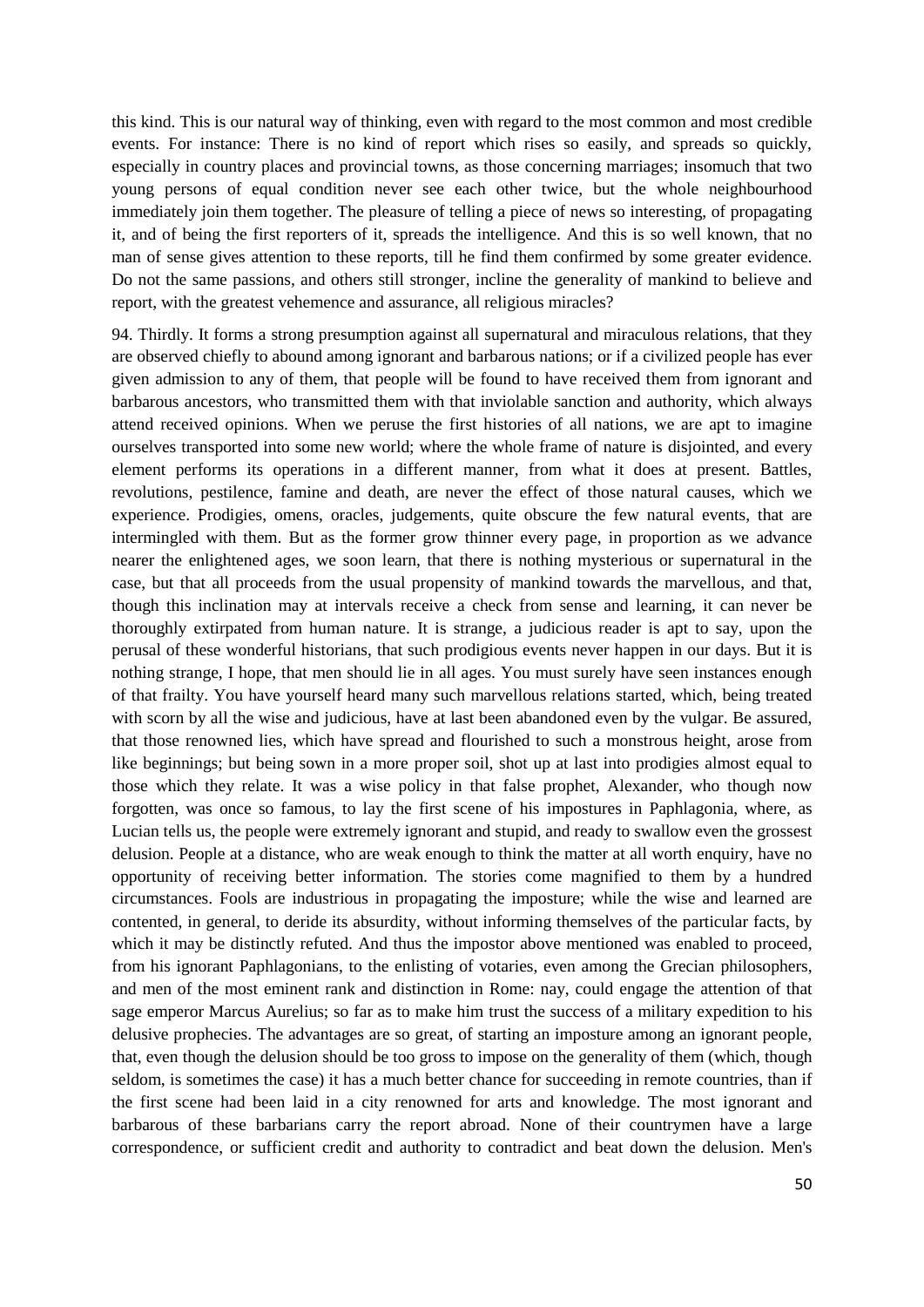inclination to the marvellous has full opportunity to display itself. And thus a story, which is universally exploded in the place where it was first started, shall pass for certain at a thousand miles distance. But had Alexander fixed his residence at Athens, the philosophers of that renowned mart of learning had immediately spread, throughout the whole Roman empire, their sense of the matter; which, being supported by so great authority, and displayed by all the force of reason and eloquence, had entirely opened the eyes of mankind. It is true; Lucian, passing by chance through Paphlagonia, had an opportunity of performing this good office. But, though much to be wished, it does not always happen, that every Alexander meets with a Lucian, ready to expose and detect his impostures.

95. I may add as a fourth reason, which diminishes the authority of prodigies, that there is no testimony for any, even those which have not been expressly detected, that is not opposed by an infinite number of witnesses; so that not only the miracle destroys the credit of testimony, but the testimony destroys itself. To make this the better understood, let us consider, that, in matters of religion, whatever is different is contrary; and that it is impossible the religions of ancient Rome, of Turkey, of Siam, and of China should, all of them, be established on any solid foundation. Every miracle, therefore, pretended to have been wrought in any of these religions (and all of them abound in miracles), as its direct scope is to establish the particular system to which it is attributed; so has it the same force, though more indirectly, to overthrow every other system. In destroying a rival system, it likewise destroys the credit of those miracles, on which that system was established; so that all the prodigies of different religions are to be regarded as contrary facts, and the evidences of these prodigies, whether weak or strong, as opposite to each other. According to this method of reasoning, when we believe any miracle of Mahomet or his successors, we have for our warrant the testimony of a few barbarous Arabians: And on the other hand, we are to regard the authority of Titus Livius, Plutarch, Tacitus, and, in short, of all the authors and witnesses, Grecian, Chinese, and Roman Catholic, who have related any miracle in their particular religion; I say, we are to regard their testimony in the same light as if they had mentioned that Mahometan miracle, and had in express terms contradicted it, with the same certainty as they have for the miracle they relate. This argument may appear over subtile and refined; but is not in reality different from the reasoning of a judge, who supposes that the credit of two witnesses, maintaining a crime against any one, is destroyed by the testimony of two others, who affirm him to have been two hundred leagues distant, at the same instant when the crime is said to have been committed. 96. One of the best attested miracles in all profane history, is that which Tacitus reports of Vespasian, who cured a blind man in Alexandria, by means of his spittle, and a lame man by the mere touch of his foot; in obedience to a vision of the god Serapis, who had enjoined them to have recourse to the Emperor, for these miraculous cures. The story may be seen in that fine historian where every circumstance seems to add weight to the testimony, and might be displayed at large with all the force of argument and eloquence, if any one were now concerned to enforce the evidence of that exploded and idolatrous superstition. The gravity, solidity, age, and probity of so great an emperor, who, through the whole course of his life, conversed in a familiar manner with his friends and courtiers, and never affected those extraordinary airs of divinity assumed by Alexander and Demetrius. The historian, a contemporary writer, noted for candour and veracity, and withal, the greatest and most penetrating genius, perhaps, of all antiquity; and so free from any tendency to credulity, that he even lies under the contrary imputation, of atheism and profaneness: The persons, from whose authority he related the miracle, of established character for judgement and veracity, as we may well presume; eye-witnesses of the fact, and confirming their testimony, after the Flavian family was despoiled of the empire, and could no longer give any reward, as the price of a lie. Utrumque, qui interfuere, nunc quoque memorant, postquam nullum mendacio pretium. To which if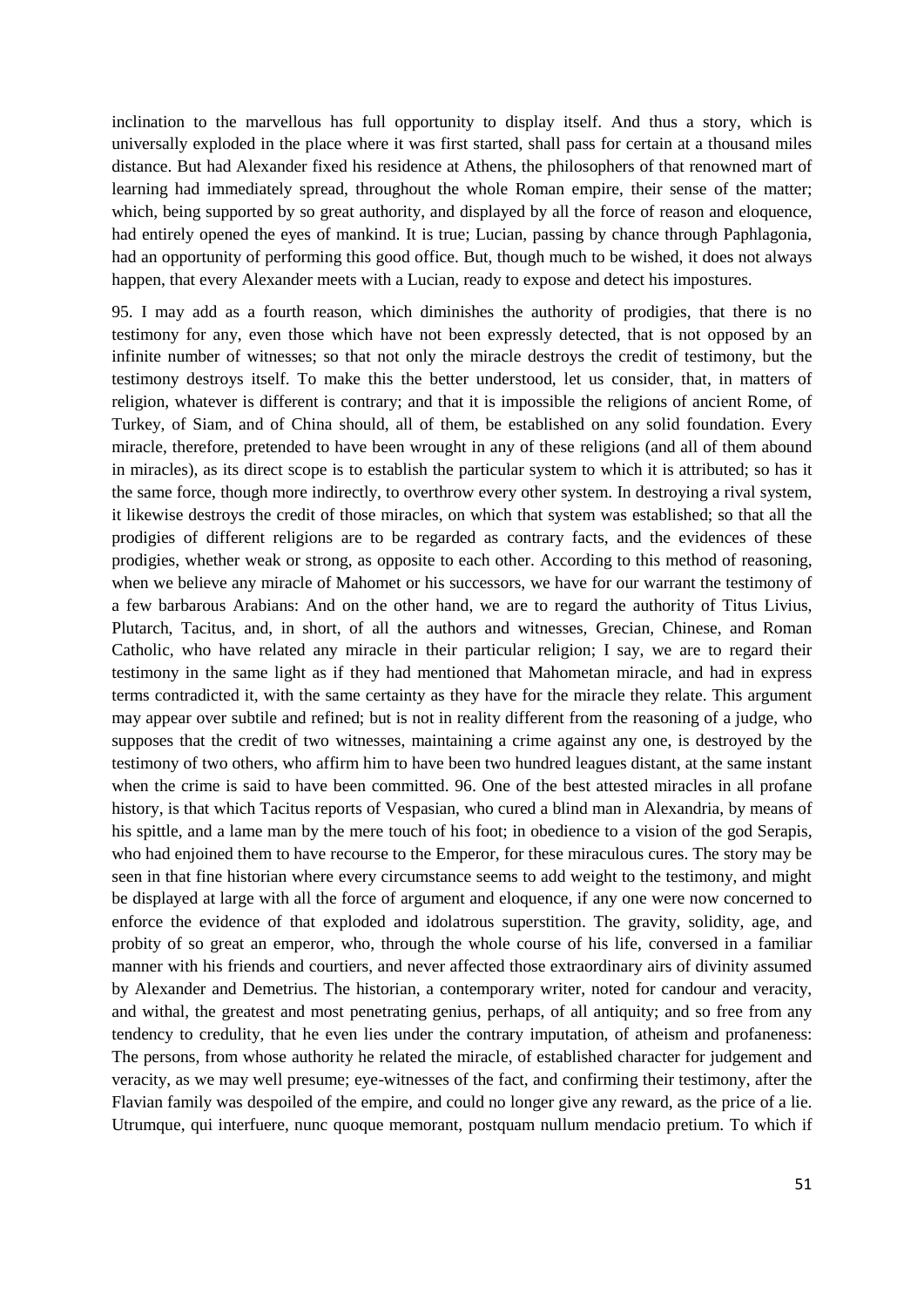we add the public nature of the facts, as related, it will appear, that no evidence can well be supposed stronger for so gross and so palpable a falsehood.

There is also a memorable story related by Cardinal de Retz, which may well deserve our consideration. When that intriguing politician fled into Spain, to avoid the persecution of his enemies, he passed through Saragossa, the capital of Aragon, where he was shewn, in the cathedral, a man, who had served seven years as a doorkeeper, and was well known to every body in town, that had ever paid his devotions at that church. He had been seen, for so long a time, wanting a leg; but recovered that limb by the rubbing of holy oil upon the stump; and the cardinal assures us that he saw him with two legs. This miracle was vouched by all the canons of the church; and the whole company in town were appealed to for a confirmation of the fact; whom the cardinal found, by their zealous devotion, to be thorough believers of the miracle. Here the relater was also contemporary to the supposed prodigy, of an incredulous and libertine character, as well as of great genius; the miracle of so singular a nature as could scarcely admit of a counterfeit, and the witnesses very numerous, and all of them, in a manner, spectators of the fact, to which they gave their testimony. And what adds mightily to the force of the evidence, and may double our surprise on this occasion, is, that the cardinal himself, who relates the story, seems not to give any credit to it, and consequently cannot be suspected of any concurrence in the holy fraud. He considered justly, that it was not requisite, in order to reject a fact of this nature, to be able accurately to disprove the testimony, and to trace its falsehood, through all the circumstances of knavery and credulity which produced it. He knew, that, as this was commonly altogether impossible at any small distance of time and place; so was it extremely difficult, even where one was immediately present, by reason of the bigotry, ignorance, cunning, and roguery of a great part of mankind. He therefore concluded, like a just reasoner, that such an evidence carried falsehood upon the very face of it, and that a miracle, supported by any human testimony, was more properly a subject of derision than of argument. There surely never was a greater number of miracles ascribed to one person, than those, which were lately said to have been wrought in France upon the tomb of Abbe Paris, the famous Jansenist, with whose sanctity the people were so long deluded. The curing of the sick, giving hearing to the deaf, and sight to the blind, were every where talked of as the usual effects of that holy sepulchre. But what is more extraordinary; many of the miracles were immediately proved upon the spot, before judges of unquestioned integrity, attested by witnesses of credit and distinction, in a learned age, and on the most eminent theatre that is now in the world. Nor is this all: a relation of them was published and dispersed every where; nor were the Jesuits, though a learned body, supported by the civil magistrate, and determined enemies to those opinions, in whose favour the miracles were said to have been wrought, ever able distinctly to refute or detect them. Where shall we find such a number of circumstances, agreeing to the corroboration of one fact? And what have we to oppose to such a cloud of witnesses, but the absolute impossibility or miraculous nature of the events, which they relate? And this surely, in the eyes of all reasonable people, will alone be regarded as a sufficient refutation.

97. Is the consequence just, because some human testimony has the utmost force and authority in some cases, when it relates the battle of Philippi or Pharsalia for instance; that therefore all kinds of testimony must, in all cases, have equal force and authority? Suppose that the Caesarean and Pompeian factions had, each of them, claimed the victory in these battles, and that the historians of each party had uniformly ascribed the advantage to their own side; how could mankind, at this distance, have been able to determine between them? The contrariety is equally strong between the miracles related by Herodotus or Plutarch, and those delivered by Mariana, Bede, or any monkish historian. The wise lend a very academic faith to every report which favours the passion of the reporter; whether it magnifies his country, his family, or himself, or in any other way strikes in with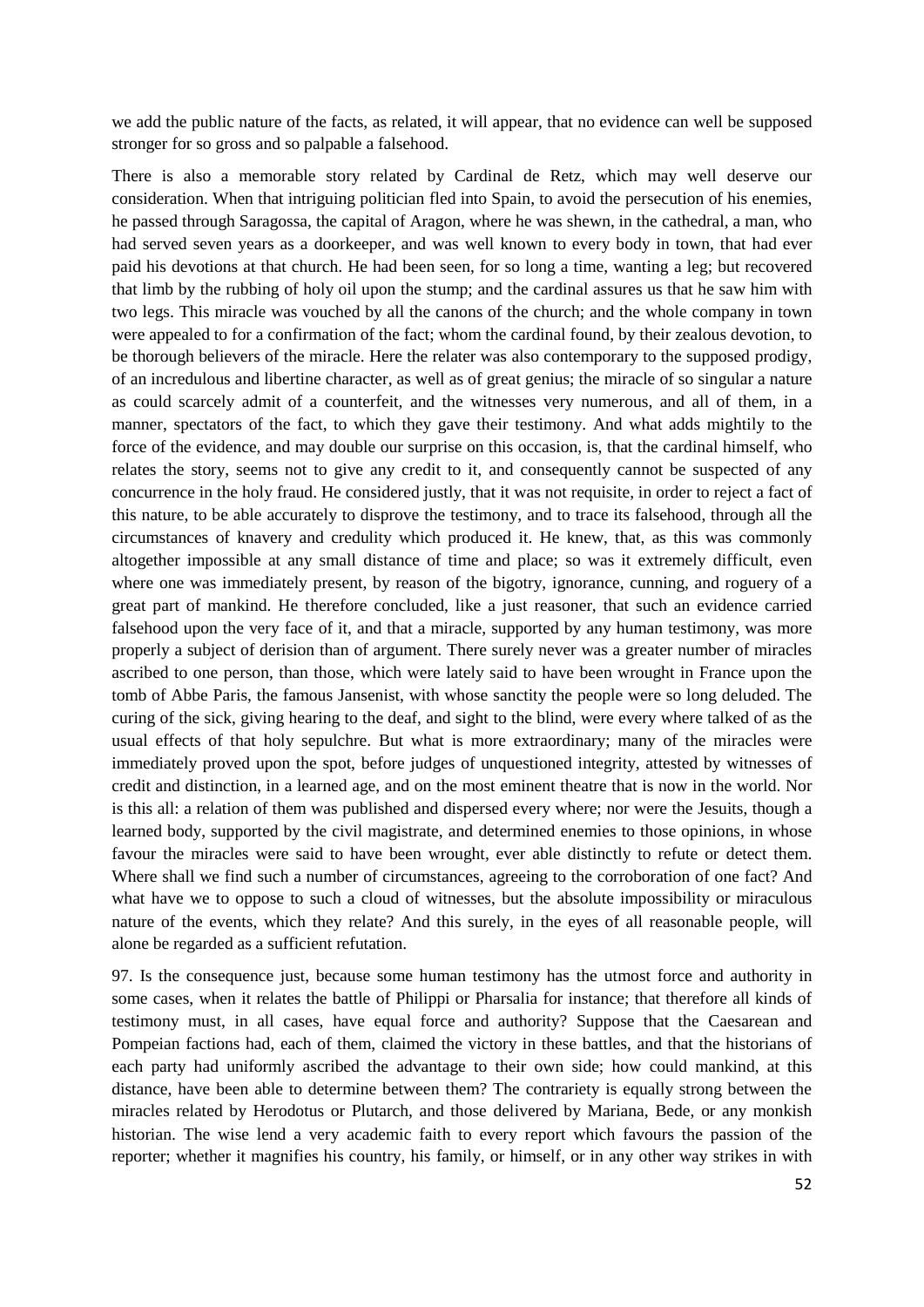his natural inclinations and propensities. But what greater temptation than to appear a missionary, a prophet, an ambassador from heaven? Who would not encounter many dangers and difficulties, in order to attain so sublime a character? Or if, by the help of vanity and a heated imagination, a man has first made a convert of himself, and entered seriously into the delusion I who ever scruples to make use of pious frauds, in support of so holy and meritorious a cause? The smallest spark may here kindle into the greatest flame; because the materials are always prepared for it.

Lucretius. How many stories of this nature have in all ages, been detected and exploded in their infancy? How many more have been celebrated for a time, and have afterwards sunk into neglect and oblivion? Where such reports, therefore, fly about, the solution of the phenomenon is obvious; and we in conformity to regular experience and observation, when we account for it by the known and natural principles of credulity and delusion. And shall we, rather than have a recourse to so natural a solution, allow of a miraculous violation of the most established laws of nature? I need not mention the difficulty of detecting a falsehood in any private or even public history, at the place, where it is said to happen; much more when the scene is removed to ever so small a distance. Even a court of judicature, with all the authority, accuracy, and judgement, which they can employ, find themselves often at a loss to distinguish between truth and falsehood in the most recent actions. But the matter never comes to any issue, if trusted to the common method of altercations and debate and flying rumours; especially when men's passions have taken part on either side. In the infancy of new religions, the wise and learned commonly esteem the matter too inconsiderable to deserve their attention or regard. And when afterwards they would willingly detect the cheat, in order to undeceive the deluded multitude, the season is now past, and the records and witnesses, which might clear up the matter, have perished beyond recovery. No means of detection remain, but those which must be drawn from the very testimony itself of the reporters: and these, though always sufficient with the judicious and knowing, are commonly too fine to fall under the comprehension of the vulgar.

98. Upon the whole, then, it appears, that no testimony for any kind of miracle has ever amounted to a probability, much less to a proof; and that, even supposing it amounted to a proof, it would be opposed by another proof, derived from the very nature of the fact, which it would endeavour to establish. It is experience only, which gives authority to human testimony; and it is the same experience, which assures us of the laws of nature. When, therefore, these two kinds of experience are contrary, we have nothing to do but substract the one from the other, and embrace an opinion, either on one side or the other, with that assurance which arises from the remainder. But according to the principle here explained, this substraction, with regard to all popular religions, amounts to an entire annihilation; and therefore we may establish it as a maxim, that no human testimony can have such force as to prove a miracle, and make it a just foundation for any such system of religion.

99. I beg the limitations here made may be remarked, when I say, that a miracle can never be proved, so as to be the foundation of a system of religion. For I own, that otherwise, there may possibly be miracles, or violations of the usual course of nature, of such a kind as to admit of proof from human testimony; though, perhaps, it will be impossible to find any such in all the records of history. Thus, suppose all authors, in all languages, agree, that, from the first of January 1600, there was a total darkness over the whole earth for eight days: suppose that the tradition of this extraordinary event is still strong and lively among the people: that all travellers, who return from foreign countries, bring us accounts of the same tradition, without the least variation or contradiction: it is evident, that our present philosophers, instead of doubting the fact, ought to receive it as certain, and ought to search for the causes whence it might be derived. The decay, corruption, and dissolution of nature, is an event rendered probable by so many analogies, that any phenomenon, which seems to have a tendency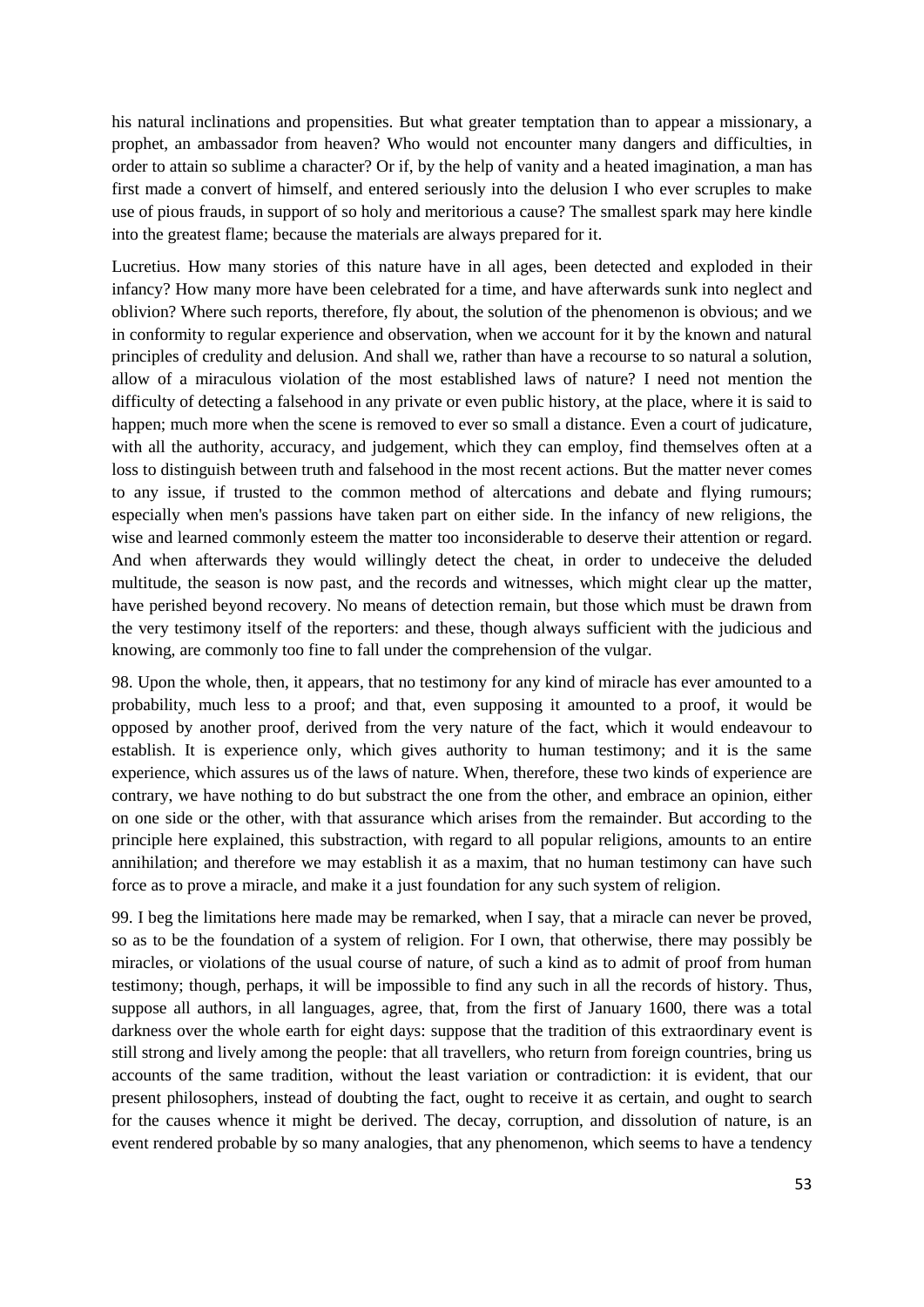towards that catastrophe, comes within the reach of human testimony, if that testimony be very extensive and uniform. But suppose, that all the historians who treat of England, should agree, that, on the first of January 1600, Queen Elizabeth died; that both before and after her death she was seen by her physicians and the whole court, as is usual with persons of her rank; that her successor was acknowledged and proclaimed by the parliament; and that, after being interred a month, she again appeared, resumed the throne, and governed England for three years: I must confess that I should be surprised at the concurrence of so many odd circumstances, but should not have the least inclination to believe so miraculous an event. I should not doubt of her pretended death, and of those other public circumstances that followed it: I should only assert it to have been pretended, and that it neither was, nor possibly could be real. You would in vain object to me the difficulty, and almost impossibility of deceiving the world in an affair of such consequence; the wisdom and solid judgement of that renowned queen; with the little or no advantage which she could reap from so poor an artifice: All this might astonish me; but I would still reply, that the knavery and folly of men are such common phenomena, that I should rather believe the most extraordinary events to arise from their concurrence, than admit of so signal a violation of the laws of nature. But should this miracle be ascribed to any new system of religion; men, in all ages, have been so much imposed on by ridiculous stories of that kind, that this very circumstance would be a full proof of a cheat, and sufficient, with all men of sense, not only to make them reject the fact, but even reject it without farther examination. Though the Being to whom the miracle is ascribed, be, in this case, Almighty, it does not, upon that account, become a whit more probable; since it is impossible for us to know the attributes or actions of such a Being, otherwise than from the experience which we have of his productions, in the usual course of nature. This still reduces us to past observation, and obliges us to compare the instances of the violation of truth in the testimony of men, with those of the violation of the laws of nature by miracles, in order to judge which of them is most likely and probable. As the violations of truth are more common in the testimony concerning religious miracles, than in that concerning any other matter of fact; this must diminish very much the authority of the former testimony, and make us form a general resolution, never to lend any attention to it, with whatever specious pretence it may be covered. Lord Bacon seems to have embraced the same principles of reasoning. "We ought," says he, "to make a collection or particular history of all monsters and prodigious births or productions, and in a word of everything new, rare, and extraordinary in nature. But this must be done with the most severe scrutiny, lest we depart from truth. Above all, every relation must be considered as suspicious, which depends in any degree upon religion, as the prodigies of Livy: And no less so, everything that is to be found in the writers of naturalmagic or alchemy, or such authors, who seem, all of them, to have anunconquerable appetite for falsehood and fable."

100. I am the better pleased with the method of reasoning here delivered, as I think it may serve to confound those dangerous friends or disguised enemies to the Christian Religion, who have undertaken to defend it by the principles of human reason. Our most holy religion is founded on Faith, not on reason; and it is a sure method of exposing it to put it to such a trial as it is, by no means, fitted to endure. To make this more evident, let us examine those miracles, related in scripture; and not to lose ourselves in too wide a field, let us confine ourselves to such as we find in the Pentateuch, which we shall examine, according to the principles of these pretended Christians, not as the word or testimony of God himself, but as the production of a mere human writer and historian. Here then we are first to consider a book, presented to us by a barbarous and ignorant people, written in an age when they were still more barbarous, and in all probability long after the facts which it relates, corroborated by no concurring testimony, and resembling those fabulous accounts, which every nation gives of its origin. Upon reading this book, we find it full of prodigies and miracles. It gives an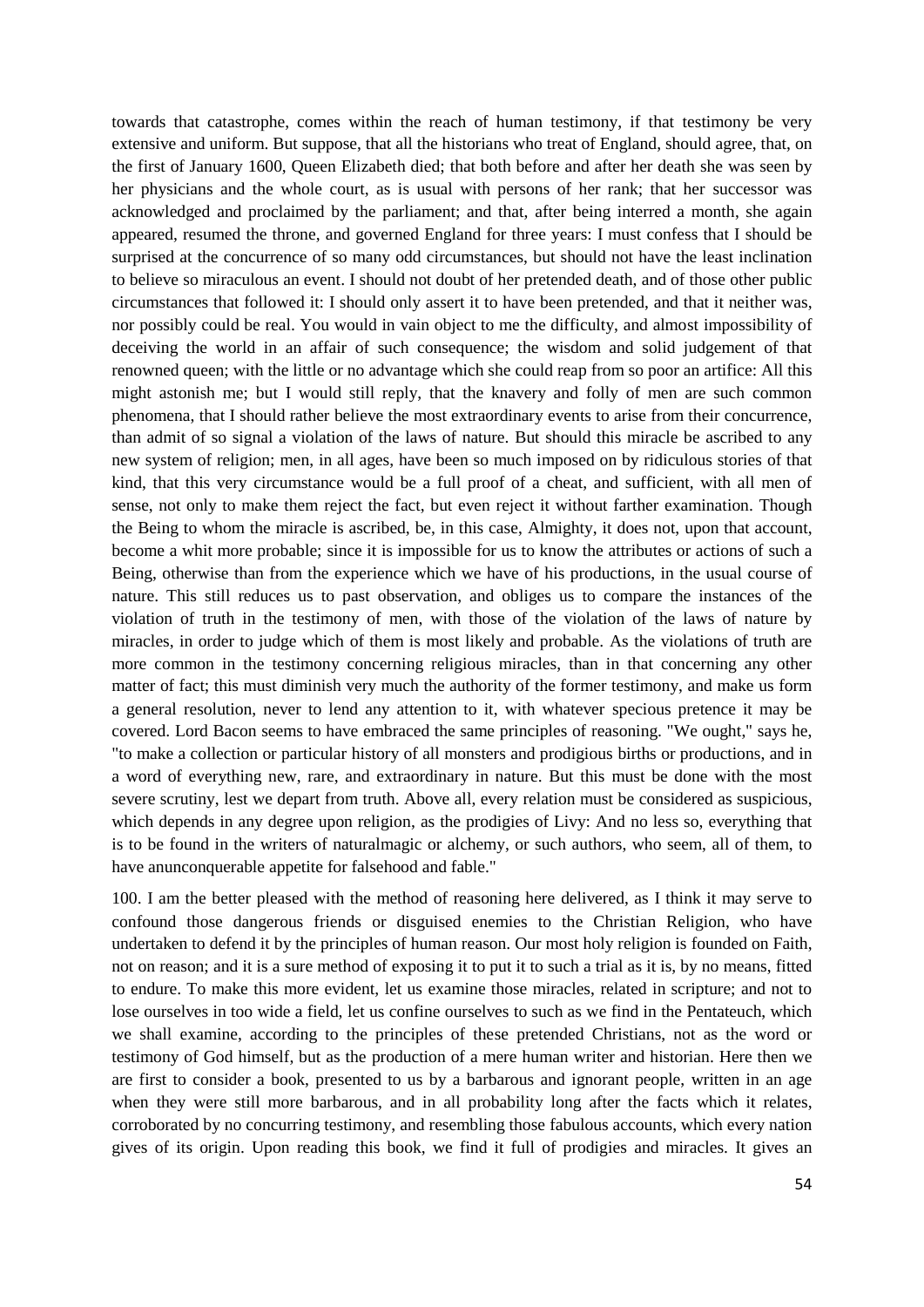account of a state of the world and of human nature entirely different from the present: Of our fall from that state: Of the age of man, extended to near a thousand years: Of the destruction of the world by a deluge: Of the arbitrary choice of one people, as the favourites of heaven; and that people the countrymen of the author: Of their deliverance from bondage by prodigies the most astonishing imaginable: I desire anyone to lay his hand upon his heart, and after a serious consideration declare, whether he thinks that the falsehood of such a book, supported by such a testimony, would be more extraordinary and miraculous than all the miracles it relates; which is, however, necessary to make it be received, according to the measures of probability above established.

101. What we have said of miracles may be applied, without any variation, to prophecies; and indeed, all prophecies are real miracles, and as such only, can be admitted as proofs of any revelation. If it did not exceed the capacity of human nature to foretell future events, it would be absurd to employ any prophecy as an argument for a divine mission or authority from heaven. So that, upon the whole, we may conclude, that the Christian Religion not only was at first attended with miracles, but even at this day cannot be believed by any reasonable person without one. Mere reason is insufficient to convince us of its veracity: And whoever is moved by Faith to assent to it, is conscious of a continued miracle in his own person, which subverts all the principles of his understanding, and gives him a determination to believe what is most contrary to custom and experience.

## **Sect. XI. Of a particular Providence and of a future State**

102. I was lately engaged in conversation with a friend who loves sceptical paradoxes; where, though he advanced many principles, of which I can by no means approve, yet as they seem to be curious, and to bear some relation to the chain of reasoning carried on throughout this enquiry, I shall here copy them from my memory as accurately as I can, in order to submit them to the judgement of the reader. Our conversation began with my admiring the singular good fortune of philosophy, which, as it requires entire liberty above all other privileges, and chiefly flourishes from the free opposition of sentiments and argumentation, received its first birth in an age and country of freedom and toleration, and was never cramped, even in its most extravagant principles, by any creeds, concessions, or penal statutes. For, except the banishment of Protagoras, and the death of Socrates, which last event proceeded partly from other motives, there are scarcely any instances to be met with, in ancient history, of this bigotted jealousy, with which the present age is so much infested. Epicurus lived at Athens to an advanced age, in peace and tranquillity: Epicureans were even admitted to receive the sacerdotal character, and to officiate at the altar, in the most sacred rites of the established religion: And the public encouragement of pensions and salaries was afforded equally, by the wisest of all the Roman emperors, to the professors of every sect of philosophy. How requisite such kind of treatment was to philosophy, in her early youth, will easily be conceived, if we reflect, that, even at present, when she may be supposed more hardy and robust, she bears with much difficulty the inclemency of the seasons, and those harsh winds of calumny and persecution, which blow upon her.

You admire, says my friend, as the singular good fortune of philosophy, what seems to result from the natural course of things, and to be unavoidable in every age and nation. This pertinacious bigotry, of which you complain, as so fatal to philosophy, is really her offspring, who, after allying with superstition, separates himself entirely from the interest of his parent, and becomes her most inveterate enemy and persecutor. Speculative dogmas of religion, the present occasions of such furious dispute, could not possibly be conceived or admitted in the early ages of the world; when mankind, being wholly illiterate, formed an idea of religion more suitable to their weak apprehension, and composed their sacred tenets of such tales chiefly as were the objects of traditional belief, more than of argument or disputation. After the first alarm, therefore, was over, which arose from the new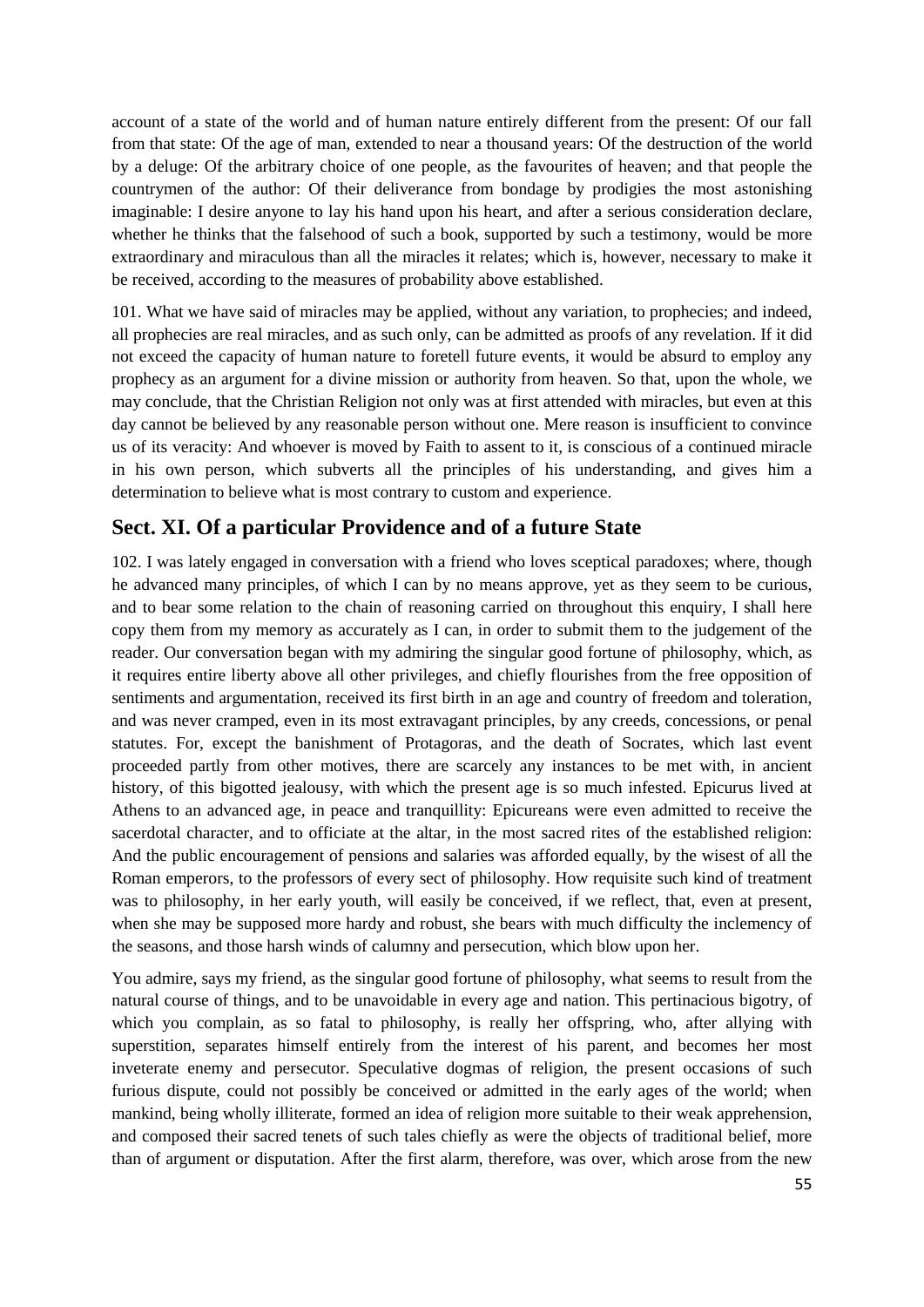paradoxes and principles of the philosophers; these teachers seem ever after, during the ages of antiquity, to have lived in great harmony with the established superstition, and to have made a fair partition of mankind between them; the former claiming all the learned and wise, the latter possessing all the vulgar and illiterate.

103. It seems then, say I, that you leave politics entirely out of the question, and never suppose, that a wise magistrate can justly be jealous of certain tenets of philosophy, such as those of Epicurus, which, denying a divine existence, and consequently a providence and a future state, seem to loosen, in a great measure, the ties of morality, and may be supposed, for that reason, pernicious to the peace of civil society. I know, replied he, that in fact these persecutions never, in any age, proceeded from calm reason, or from experience of the pernicious consequences of philosophy; but arose entirely from passion and prejudice. But what if I should advance farther, and assert, that if Epicurus had been accused before the people, by any of the sycophants or informers of those days, he could easily have defended his cause, and proved his principles of philosophy to be as salutary as those of his adversaries, who endeavoured, with such zeal, to expose him to the public hatred and jealousy? I wish, said I, you would try your eloquence upon so extraordinary a topic, and make a speech for Epicurus, which might satisfy, not the mob of Athens, if you will allow that ancient and polite city to have contained any mob, but the more philosophical part of his audience, such as might be supposed capable of comprehending his arguments. The matter would not be difficult, upon such conditions, replied he: And if you please, I shall suppose myself Epicurus for a moment, and make you stand for the Athenian people, and shall deliver you such an harangue as will fill all the urn with white beans, and leave not a black one to gratify the malice of my adversaries. Very well: Pray proceed upon these suppositions.

104. I come hither, O ye Athenians, to justify in your assembly what I maintained in my school, and I find myself impeached by furious antagonists, instead of reasoning with calm and dispassionate enquirers. Your deliberations, which of right should be directed to questions of public good, and the interest of the commonwealth, are diverted to the disquisitions of speculative philosophy; and these magnificent, but perhaps fruitless enquiries, take place of your more familiar but more useful occupations. But so far as in me lies, I will prevent this abuse. We shall not here dispute concerning the origin and government of worlds. We shall only enquire how far such questions concern the public interest. And if I can persuade you, that they are entirely indifferent to the peace of society and security of government, I hope that you will presently send us back to our schools, there to examine, at leisure, the question the most sublime, but at the same time, the most speculative of all philosophy. The religious philosophers, not satisfied with the tradition of your forefathers, and doctrine of your priests (in which I willingly acquiesce), indulge a rash curiosity, in trying how far they can establish religion upon the principles of reason; and they thereby excite, instead of satisfying, the doubts, which naturally arise from a diligent and scrutinous enquiry. They paint, in the most magnificent colours, the order, beauty, and wise arrangement of the universe; and then ask, if such a glorious display of intelligence could proceed from the fortuitous concourse of atoms, or if chance could produce what the greatest genius can never sufficiently admire. I shall not examine the justness of this argument. I shall allow it to be as solid as my antagonists and accusers can desire. It is sufficient, if I can prove, from this very reasoning, that the question is entirely speculative, and that, when, in my philosophical disquisitions, I deny a providence and a future state, I undermine not the foundations of society, but advance principles, which they themselves, upon their own topics, if they argue consistently, must allow to be solid and satisfactory.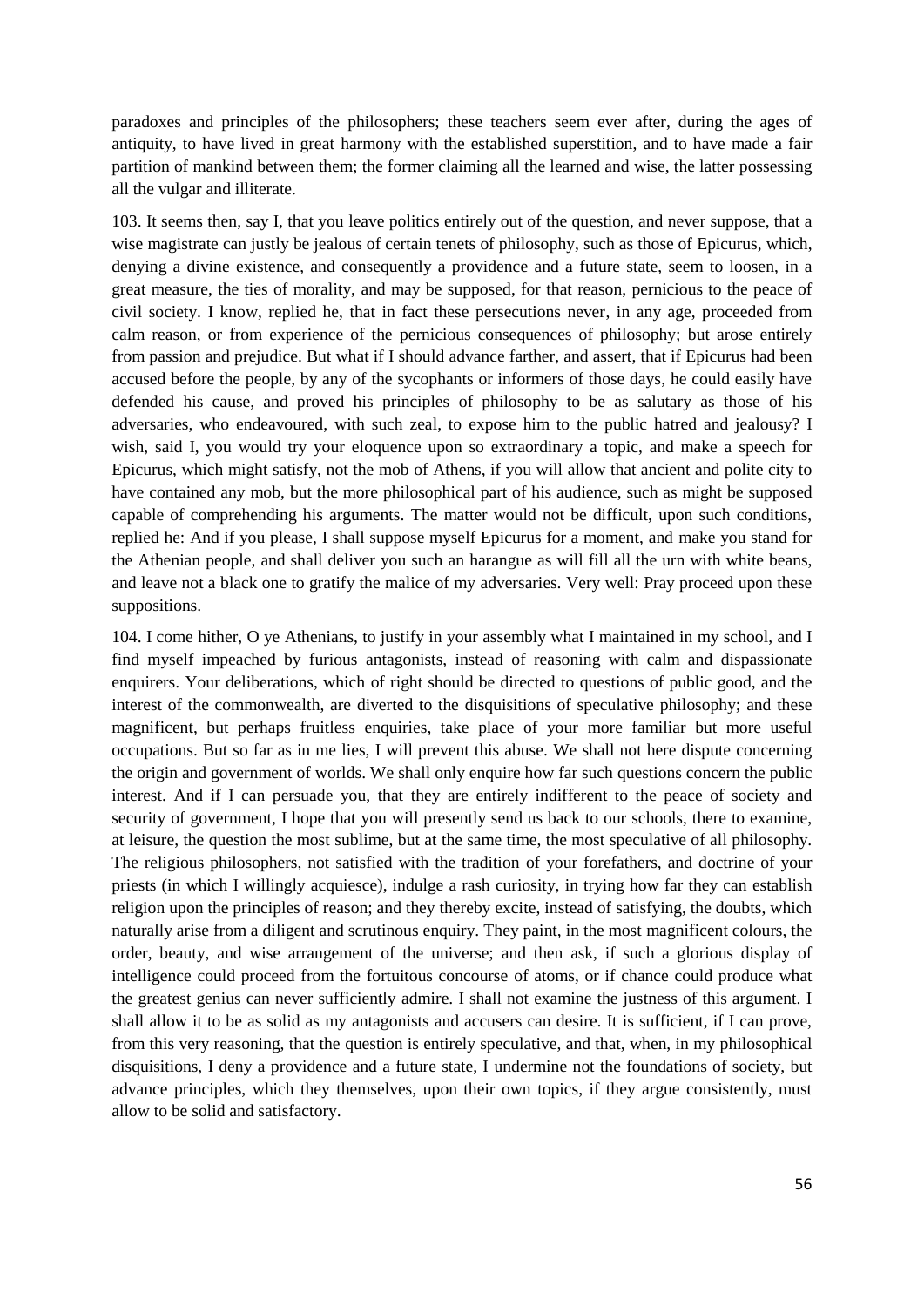105. You then, who are my accusers, have acknowledged, that the chief or sole argument for a divine existence (which I never questioned) is derived from the order of nature; where there appear such marks of intelligence and design, that you think it extravagant to assign for its cause, either chance, or the blind and unguided force of matter. You allow, that this is an argument drawn from effects to causes. From the order of the work, you infer, that there must have been project and forethought in the workman. If you cannot make out this point, you allow, that your conclusion fails; and you pretend not to establish the conclusion in a greater latitude than the phenomena of nature will justify. These are your concessions. I desire you to mark the consequences. When we infer any particular cause from an effect, we must proportion the one to the other, and can never be allowed to ascribe to the cause any qualities, but what are exactly sufficient to produce the effect. A body of ten ounces raised in any scale may serve as a proof, that the counterbalancing weight exceeds ten ounces; but can never afford a reason that it exceeds a hundred, If the cause, assigned for any effect, be not sufficient to produce it, we must either reject that cause, or add to it such qualities as will give it a just proportion to the effect. But if we ascribe to it farther qualities, or affirm it capable of producing other effects, we can only indulge the licence of conjecture, and arbitrarily suppose the existence of qualities and energies, without reason or authority. The same rule holds, whether the cause assigned be brute unconscious matter, or a rational intelligent being. If the cause be known only by the effect, we never ought to ascribe to it any qualities, beyond what are precisely requisite to produce the effect: Nor can we, by any rules of just reasoning, return back from the cause, and infer other effects from it, beyond those by which alone it is known to us. No one, merely from the sight of one of Zeuxis's pictures, could know, that he was also a statuary or architect, and was an artist no less skilful in stone and marble than in colours. The talents and taste, displayed in the particular work before us; these we may safely conclude the workman to be possessed of. The cause must be proportioned to the effect; and if we exactly and precisely proportion it, we shall never find in it any qualities, that point farther, or afford an inference concerning any other design or performance. Such qualities must be somewhat beyond what is merely requisite for producing the effect, which we examine.

106. Allowing, therefore, the gods to be the authors of the existence or order of the universe; it follows, that they possess that precise degree of power, intelligence, and benevolence, which appears in their workmanship; but nothing farther can ever be proved, except we call in the assistance of exaggeration and flattery to supply the defects of argument and reasoning. So far as the traces of any attributes, at present, appear, so far may we conclude these attributes to exist. The supposition of farther attributes is mere hypothesis; much more the supposition, that, in distant regions of space or periods of time, there has been, or will be, a more magnificent display of these attributes, and a scheme of administration more suitable to such imaginary virtues. We can never be allowed to mount up from the universe, the effect, to Jupiter, the cause; and then descend downwards, to infer any new effect from that cause; as if the present effects alone were not entirely worthy of the glorious attributes, which we ascribe to that deity. The knowledge of the cause being derived solely from the effect, they must be exactly adjusted to each other; and the one can never refer to anything further, or be the foundation of any new inference and conclusion. You find certain phenomena in nature. You seek a cause or author. You imagine that you have found him. You afterwards become so enamoured of this offspring of your brain, that you imagine it impossible, but he must produce something greater and more perfect than the present scene of things, which is so full of ill and disorder. You forget, that this superlative intelligence and benevolence are entirely imaginary, or at least, without any foundation in reason; and that you have no ground to ascribe to him any qualities, but what you see he has actually exerted and displayed in his productions. Let your gods, therefore, O philosophers, be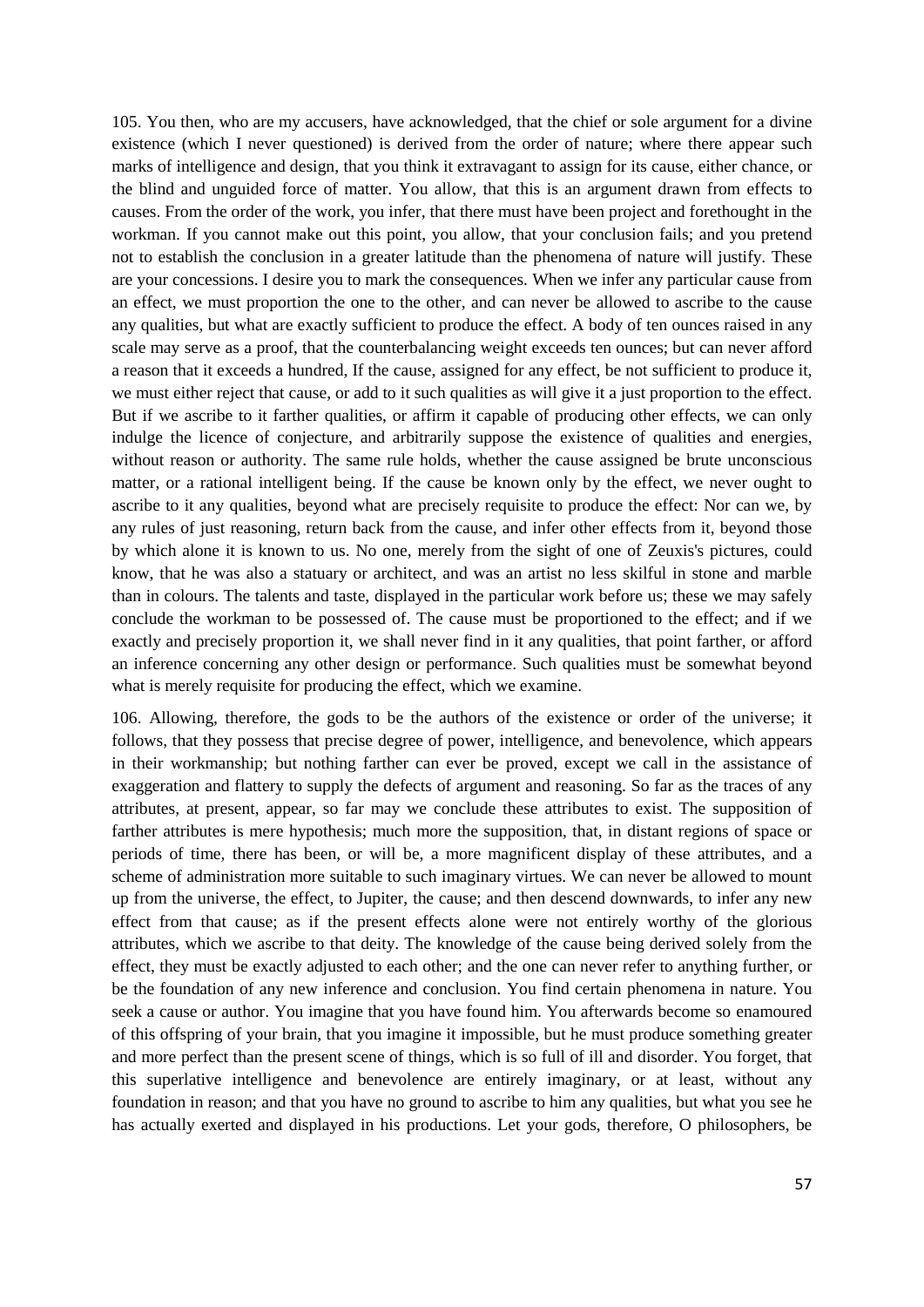suited to the present appearances of nature: and presume not to alter these appearances by arbitrary suppositions, in order to suit them to the attributes, which you so fondly ascribe to your deities.

107. When priests and poets, supported by your authority, O Athenians, talk of a golden or silver age, which preceded the present state of vice and miscry, I hear them with attention and with reverence. But when philosophers, who pretend to neglect authority, and to cultivate reason, hold the same discourse, I pay them not, I own, the same obsequious submission and pious deference. I ask; who carried them into the celestial regions, who admitted them into the councils of the gods, who opened to them the book of fate, that they thus rashly affirm, that their deities have executed, or will execute, any purpose beyond what has actually appeared? If they tell me, that they have mounted on the steps or by the gradual ascent of reason, and by drawing inferences from effects to causes, I still insist, that they have aided the ascent of reason by the wings of imagination; otherwise they could not thus change their manner of inference, and argue from causes to effects; presuming, that a more perfect production than the present world would be more suitable to such perfect beings as the gods, and forgetting that they have no reason to ascribe to these celestial beings any perfection or any attribute, but what can be found in the present world. Hence all the fruitless industry to account for the ill appearances of nature, and save the honour of the gods; while we must acknowledge the reality of that evil and disorder, with which the world so much abounds. The obstinate and intractable qualities of matter, we are told, or the observance of general laws, or some such reason, is the sole cause, which controlled the power and benevolence of Jupiter, and obliged him to create mankind and every sensible creature so imperfect and so unhappy. These attributes then, are, it seems, beforehand, taken for granted, in their greatest latitude. And upon that supposition, I own that such conjectures may, perhaps, be admitted as plausible solutions of the ill phenomena. But still I ask; Why take these attributes for granted, or why ascribe to the cause any qualities but what actually appear in the effect? Why torture your brain to justify the course of nature upon suppositions, which, for aught you know, may be entirely imaginary, and of which there are to be found no traces in the course of nature? The religious hypothesis, therefore, must be considered only as a particular method of accounting for the visible phenomena of the universe: but no just reasoner will ever presume to infer from it any single fact, and alter or add to the phenomena, in any single particular. If you think, that the appearances of things prove such causes, it is allowable for you to draw an inference concerning the existence of these causes. In such complicated and sublime subjects, every one should be indulged in the liberty of conjecture and argument. But here you ought to rest. If you come backward, and arguing from your inferred causes, conclude, that any other fact has existed, or will exist, in the course of nature, which may serve as a fuller display of particular attributes; I must admonish you, that you have departed from the method of reasoning, attached to the present subject, and have certainly added something to the attributes of the cause, beyond what appears in the effect; otherwise you could never, with tolerable sense or propriety, add anything to the effect, in order to render it more worthy of the cause.

108. Where, then, is the odiousness of that doctrine, which Iteach in my school, or rather, which I examine in my gardens? Or what do you find in this whole question, wherein the security of good morals, or the peace and order of society, is in the least concerned? I deny a providence, you say, and supreme governor of the world, who guides the course of events, and punishes the vicious with infamy and disappointment, and rewards the virtuous with honour and success, in all their undertakings. But surely, I deny not the course itself of events, which lies open to every one's inquiry and examination. I acknowledge, that, in the present order of things, virtue is attended with more peace of mind than vice, and meets with a more favourable reception from the world. I am sensible, that, according to the past experience of mankind, friendship is the chief joy of human life, and moderation the only source of tranquillity and happiness. I never balance between the virtuous and the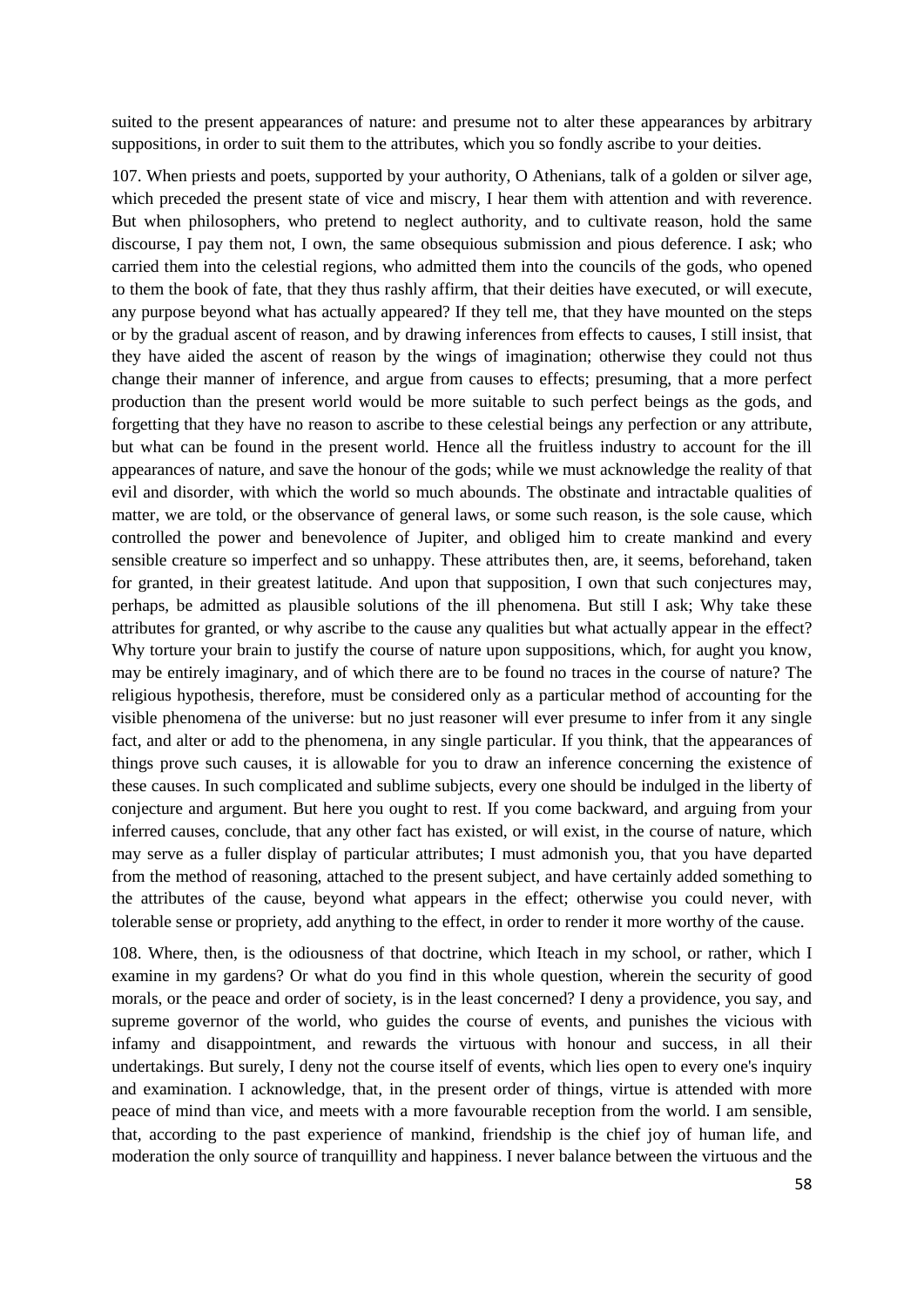vicious course of life; but am sensible, that, to a well-disposed mind, every advantage is on the side of the former. And what can you say more, allowing all your suppositions and reasonings? You tell me, indeed, that this disposition of things proceeds from intelligence and design. But whatever it proceeds from, the disposition itself, on which depends our happiness or misery, and consequently our conduct and deportment in life is still the same. It is still open for me, as well as you, to regulate my behaviour, by my experience of past events. And if you affirm, that, while a divine providence is allowed, and a supreme distributive justice in the universe, I ought to expect some more particular reward of the good, and punishment of the bad, beyond the ordinary course of events; I here find the same fallacy, which I have before endeavoured to detect. You persist in imagining, that, if we grant that divine existence, for which you so earnestly contend, you may safely infer consequences from it, and add something to the experienced order of nature, by arguing from the attributes which you ascribe to your gods. You seem not to remember, that all your reasonings on this subject can only be drawn from effects to causes; and that every argument, deducted from causes to effects, must of necessity be a gross sophism; since it is impossible for you to know anything of the cause, but what you have antecedently, not inferred, but discovered to the full, in the effect.

109. But what must a philosopher think of those vain reasoners, who, instead of regarding the present scene of things as the sole object of their contemplation, so far reverse the whole course of nature, as to render this life merely a passage to something farther; a porch, which leads to a greater, and vastly different building; a prologue, which serves only to introduce the piece, and give it more grace and propriety? Whence, do you think, can such philosophers derive their idea of the gods? From their own conceit and imagination surely. For if they derived it from the present phenomena, it would never point to anything farther, but must be exactly adjusted to them. That the divinity may possibly be endowed with attributes, which we have never seen exerted; may be governed by principles of action, which we cannot discover to be satisfied: all this will freely be allowed. But still this is mere possibility and hypothesis. We never can have reason to in infer any attributes, or any principles of action in him, but so far as we know them to have been exerted and satisfied. Are there any marks of a distributive justice in the world? If you answer in the affirmative, I conclude, that, since justice here exerts itself, it is satisfied. If you reply in the negative, I conclude that you have then no reason to ascribe justice, in our sense of it, to the gods. If you hold a medium between affirmation and negation, by saying, that the justice of the gods, at present, exerts itself in part, but not in its full extent; I answer, that you have no reason to give it any particular extent, but only so far as you see it, at present, exert itself.

110. Thus I bring the dispute, O Athenians, to a short issue with my antagonists. The course of nature lies open to my contemplation as well as to theirs. The experienced train of events is the great standard, by which we all regulate our conduct. Nothing else can be appealed to in the field, or in the senate. Nothing else ought ever to be heard of in the school, or in the closet. In vain would our limited understanding break through those boundaries, which are too narrow for our fond imagination. While we argue from the course of nature, and infer a particular intelligent cause, which first bestowed, and still preserves order in the universe, we embrace a principle, which is both uncertain and useless. It is uncertain; because the subject lies entirely beyond the reach of human experience. It is useless; because our knowledge of this cause being derived entirely from the course of nature, we can never, according to the rules of just reasoning, return back from the cause with any new inference, or making additions to the common and experienced course of nature, establish any new principles of conduct and behaviour.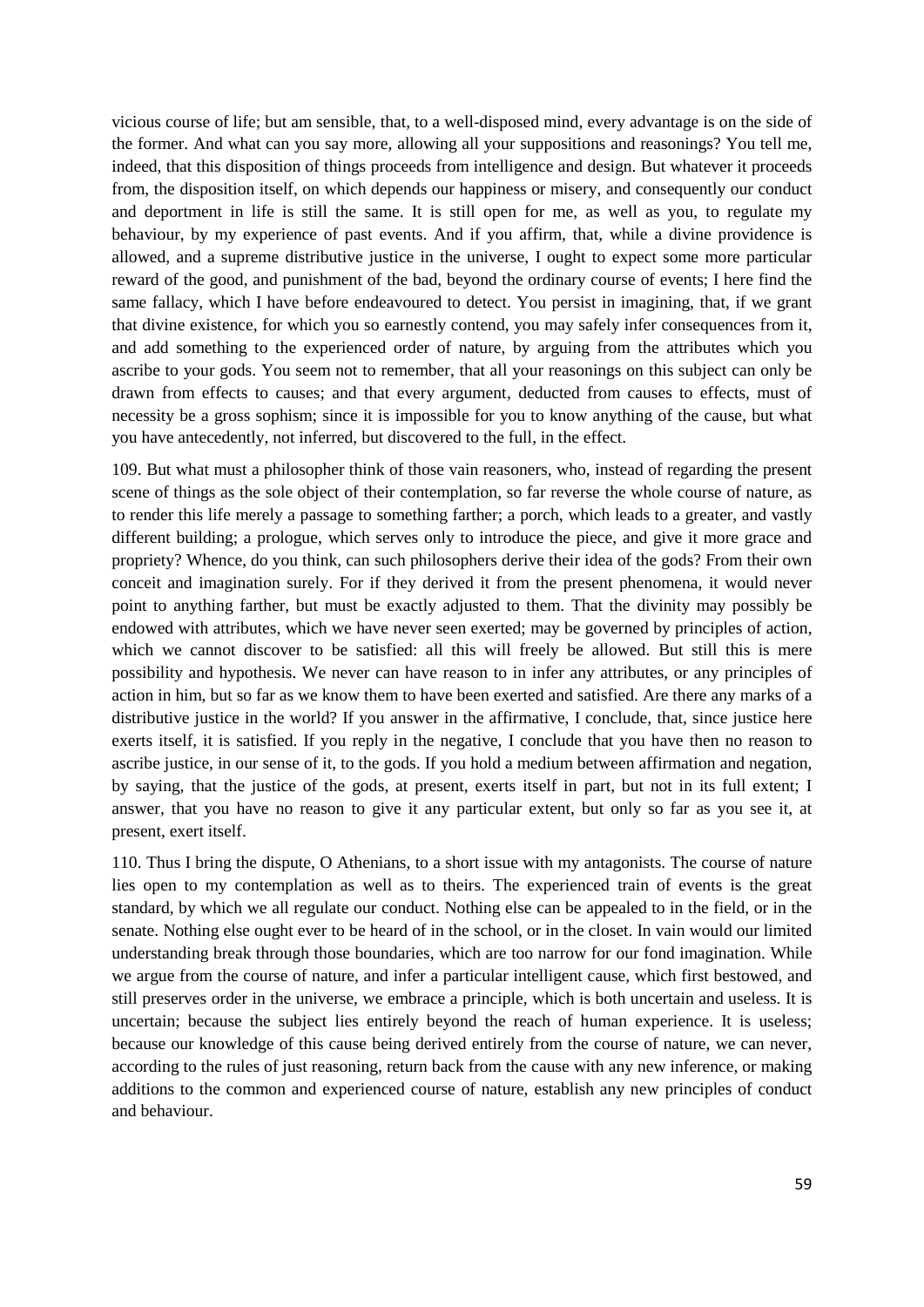111. I observe (said I, finding he had finished his harangue) that you neglect not the artifice of the demagogues of old; and as you were pleased to make me stand for the people, you insinuate yourself into my favour by embracing those principles, to which, you know, I have always expressed a particular attachment. But allowing you to make experience (as indeed I think you ought) the only standard of our judgement concerning this, and all other questions of fact; I doubt not but, from the very same experience, to which you appeal, it may be possible to refute this reasoning, which you have put into the mouth of Epicurus. If you saw, for instance, a half-finished building, surrounded with heaps of brick and stone and mortar, and all the instruments of masonry; could you not infer from the effect that it was a work of design and contrivance? And could you not return again, from this inferred cause, to infer new additions to the effect, and conclude, that the building would soon be finished, and receive all the further improvements, which art could bestow upon it? If you saw upon the sea-shore the print of one human foot, you would conclude, that a man had passed that way, and that he had also left the traces of the other foot, though effaced by the rolling of the sands or inundation of the waters. Why then do you refuse to admit the same method of reasoning with regard to the order of nature? Consider the world and the present life only as an imperfect building, from which you can infer a superior intelligence; and arguing from that superior intelligence, which can leave nothing imperfect; why may you not infer a more finished scheme or plan, which will receive its completion in some distant point of space or time? Are not these methods of reasoning exactly similar? And under what pretence can you embrace the one, while you reject the other?

112. The infinite difference of the subjects, replied he, is a sufficient foundation for this difference in my conclusions. In works of human art and contrivance, it is allowable to advance from the effect to the cause, and returning back from the cause, to form new inferences concerning the effect, and examine the alterations, which it has probably undergone, or may still undergo. But what is the foundation of this method of reasoning? Plainly this; that man is a being, whom we know by experience, whose motives and designs we are acquainted with, and whose projects and inclinations have a certain connexion and coherence, according to the laws which nature has established for the government of such a creature. When, therefore, we find, that any work has proceeded from the skill and industry of man; as we are otherwise acquainted with the nature of the animal, we can draw a hundred inferences concerning what may be expected from him; and these inferences will all be founded in experience and observation. But did we know man only from the single work or production which we examine, it were impossible for us to argue in this manner; because our knowledge of all the qualities, which we ascribe to him, being in that case derived from the production, it is impossible they could point to anything farther, or be the foundation of any new inference. The print of a foot in the sand can only prove, when considered alone, that there was some figure adapted to it, by which it was produced: but the print of a human foot proves likewise, from our other experience, that there was probably another foot, which also left its impression, though effaced by time or other accidents. Here we mount from the effect to the cause; and descending again from the cause, infer alterations in the effect; but this is not a continuation of the same simple chain of reasoning. We comprehend in this case a hundred other experiences and observations, concerning the usual figure and members of that species of animal, without which this method of argument must be considered as fallacious and sophistical.

113. The case is not the same with our reasonings from the works of nature. The Deity is known to us only by his productions, and is a single being in the universe, not comprehended under any species or genus, from whose experienced attributes or qualities, we can, by analogy, infer any attribute or quality in him. As the universe shews wisdom and goodness, we infer wisdom and goodness. As it shews a particular degree of these perfections, we infer a particular degree of them, precisely adapted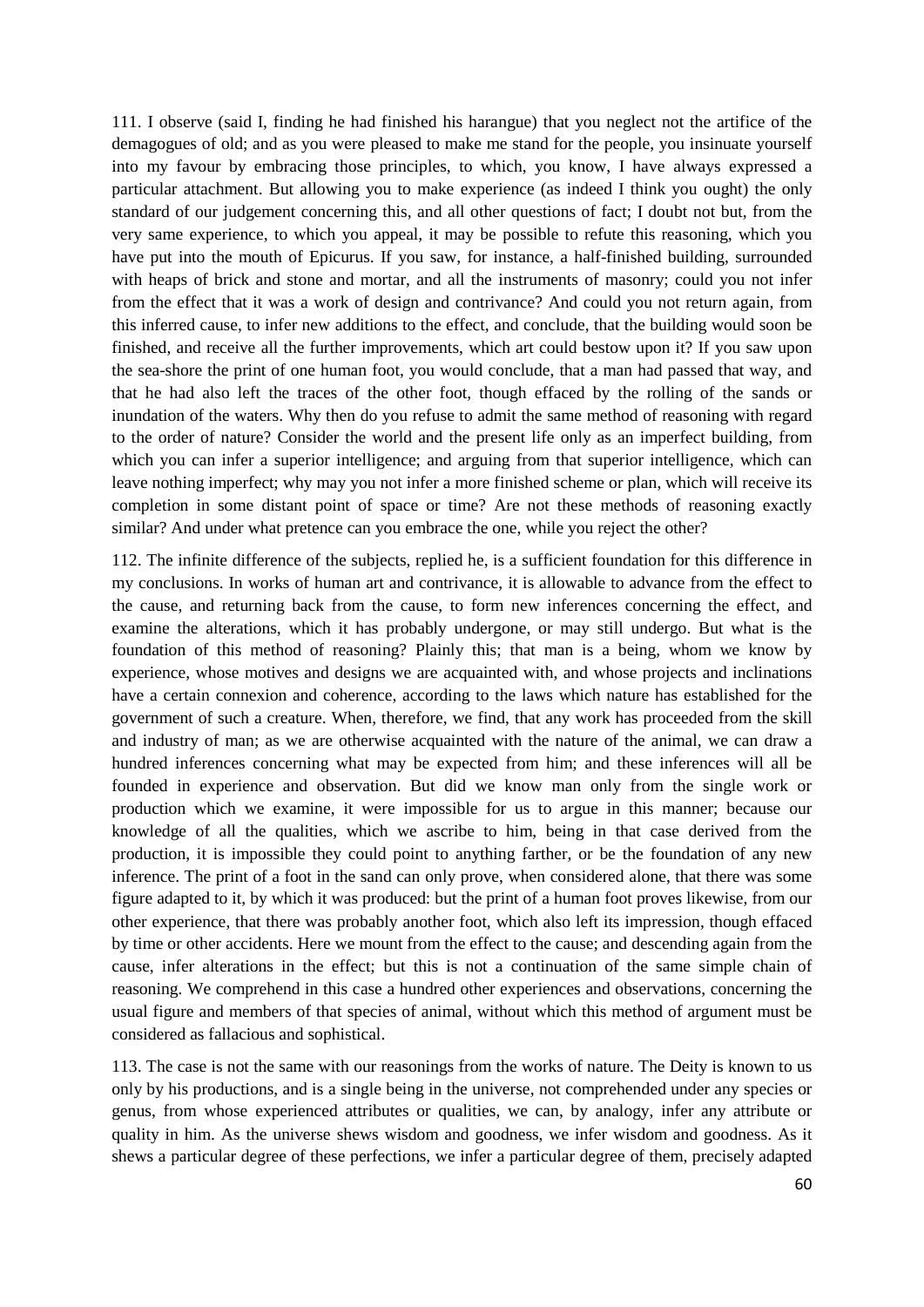to the effect which we examine. But farther attributes or farther degrees of the same attributes, we can never be authorised to infer or suppose, by any rules of just reasoning. Now, without some such licence of supposition, it is impossible for us to argue from the cause, or infer any alteration in the effect, beyond what has immediately fallen under our observation. Greater good produced by this Being must still prove a greater degree of goodness: a more impartial distribution of rewards and punishments must proceed from a greater regard to justice and equity. Every supposed addition to the works of nature makes an addition to the attributes of the Author of nature; and consequently, being entirely unsupported by any reason or argument, can never be admitted but as mere conjecture and hypothesis.

In general, it may, I think, be established as a maxim, that where any cause is known only by its particular effects, it must be impossible to infer any new effects from that cause; since the qualities, which are requisite to produce these new effects along with the former, must either be different, or superior, or of more extensive operation, than those which simply produced the effect, whence alone the cause is supposed to be known to us. We can never, therefore, have any reason to suppose the existence of these qualities. To say, that the new effects proceed only from a continuation of the same energy, which is already known from the first effects, will not remove the difficulty. For even granting this to be the case (which can seldom be supposed), the very continuation and exertion of a like energy (for it is impossible it can be absolutely the same), I say, this exertion of a like energy, in a different period of space and time, is a very arbitrary supposition, and what there cannot possibly be any traces of in the effects, from which all our knowledge of the cause is originally derived. Let the inferred cause be exactly proportioned (as it should be) to the known effect; and it is impossible that it can possess any qualities, from which new or different effects can be inferred. The great source of our mistake in this subject, and of the unbounded licence of conjecture, which we indulge, is, that we tacitly consider ourselves, as in the place of the Supreme Being, and conclude, that he will, on every occasion, observe the same conduct, which we ourselves, in his situation, would have embraced as reasonable and eligible. But, besides that the ordinary course of nature may convince us, that almost everything is regulated by principles and maxims very different from ours; besides this, I say, it must evidently appear contrary to all rules of analogy to reason, from the intentions and projects of men, to those of a Being so different, and so much superior. In human nature, there is a certain experienced coherence of designs and inclinations; so that when, from any fact, we have discovered one intention of any man, it may often be reasonable, from experience, to infer another, and draw a long chain of conclusions concerning his past or future conduct. But this method of reasoning can never have place with regard to a Being, so remote and incomprehensible, who bears much less analogy to any other being in the universe than the sun to a waxen taper, and who discovers himself only by some faint traces or outlines, beyond which we have no authority to ascribe to him any attribute or perfection. What we imagine to be a superior perfection, may really be a defect. Or were it ever so much a perfection, the ascribing of it to the Supreme Being, where it appears not to have been really exerted, to the full, in his works, savours more of flattery and panegyric, than of just reasoning and sound philosophy. All the philosophy, therefore, in the world, and all the religion, which is nothing but a species of philosophy, will never be able to carry us beyond the usual course of experience, or give us measures of conduct and behaviour different from those which are furnished by reflections on common life. No new fact can ever be inferred from the religious hypothesis; no event foreseen or foretold; no reward or punishment expected or dreaded, beyond what is already known by practice and observation. So that my apology for Epicurus will still appear solid and satisfactory; nor have the political interests of society any connexion with the philosophical disputes concerning metaphysics and religion.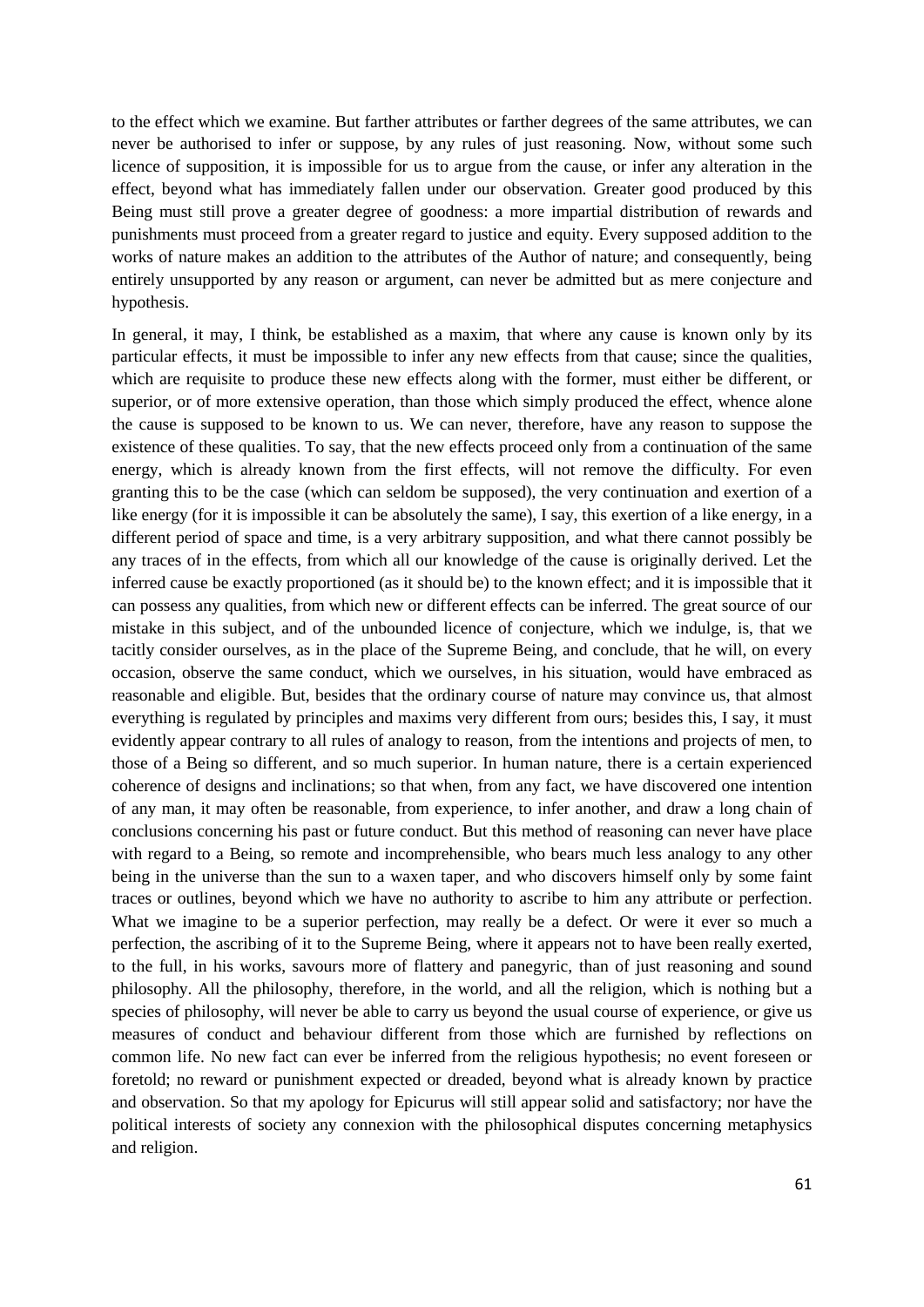114. There is still one circumstance, replied I, which you seem to have overlooked. Though I should allow your premises, I must deny your conclusion. You conclude, that religious doctrines and reasonings can have no influence on life, because they ought to have no influence; never considering, that men reason not in the same manner you do, but draw many consequences from the belief of a divine Existence, and suppose that the Deity will inflict punishments on vice, and bestow rewards on virtue, beyond what appear in the ordinary course of nature. Whether this reasoning of theirs be just or not, is no matter. Its influence on their life and conduct must still be the same. And, those, who attempt to disabuse them of such prejudices, may, for aught I know, be good reasoners, but I cannot allow them to be good citizens and politicians; since they free men from one restraint upon their passions, and make the infringement of the laws of society, in one respect, more easy and secure. After all, I may, perhaps, agree to your general conclusion in favour of liberty, though upon different premises from those, on which you endeavour to found it. I think, that the state ought to tolerate every principle of philosophy; nor is there an instance, that any government has suffered in its political interests by such indulgence. There is no enthusiasm among philosophers; their doctrines are not very alluring to the people; and no restraint can be put upon their reasonings, but what must be of dangerous consequence to the sciences, and even to the state, by paving the way for persecution and oppression in points, where the generality of mankind are more deeply interested and concerned.

115. But there occurs to me (continued I) with regard to your main topic, a difficulty, which I shall just propose to you without insisting on it; lest it lead into reasonings of too nice and delicate a nature. In a word, I much doubt whether it be possible for a cause to be known only by its effect (as you have all along supposed) or to be of so singular and particular a nature as to have no parallel and no similarity with any other cause or object, that has ever fallen under our observation. It is only when two species of objects are found to be constantly conjoined, that we can infer the one from the other; and were an effect presented, which was entirely singular, and could not be comprehended under any known species, I do not see that we could form any conjecture or inference at all concerning its cause. If experience and observation and analogy be, indeed, the only guides which we can reasonably follow in inferences of this nature; both the effect and cause must bear a similarity and resemblance to other effects and causes, which we know, and which we have found, in many instances, to be conjoined with each other. I leave it to your own reflection to pursue the consequences of this principle. I shall just observe, that, as the antagonists of Epicurus always suppose the universe, an effect quite singular and unparalleled, to be the proof of a Deity, a cause no less singular and unparalleled; your reasonings, upon that supposition, seem, at least, to merit our attention. There is, I own, some difficulty, how we can ever return from the cause to the effect, and, reasoning from our ideas of the former, infer any alteration on the latter, or any addition to it.

## **Sect. XII. Of the academical or sceptical Philosophy**

#### PART I.

116. There is not a greater number of philosophical reasonings, displayed upon any subject, than those, which prove the existence of a Deity, and refute the fallacies of Atheists; and yet the most religious philosophers still dispute whether any man can be so blinded as to be a speculative atheist. How shall we reconcile these contradictions? The knights-errant, who wandered about to clear the world of dragons and giants, never entertained the least doubt with regard to the existence of these monsters. The Sceptic is another enemy of religion, who naturally provokes the indignation of all divines and graver philosophers; though it is certain, that no man ever met with any such absurd creature, or conversed with a man, who had no opinion or principle concerning any subject, either of action or speculation. This begets a very natural question; What is meant by a sceptic? And how far it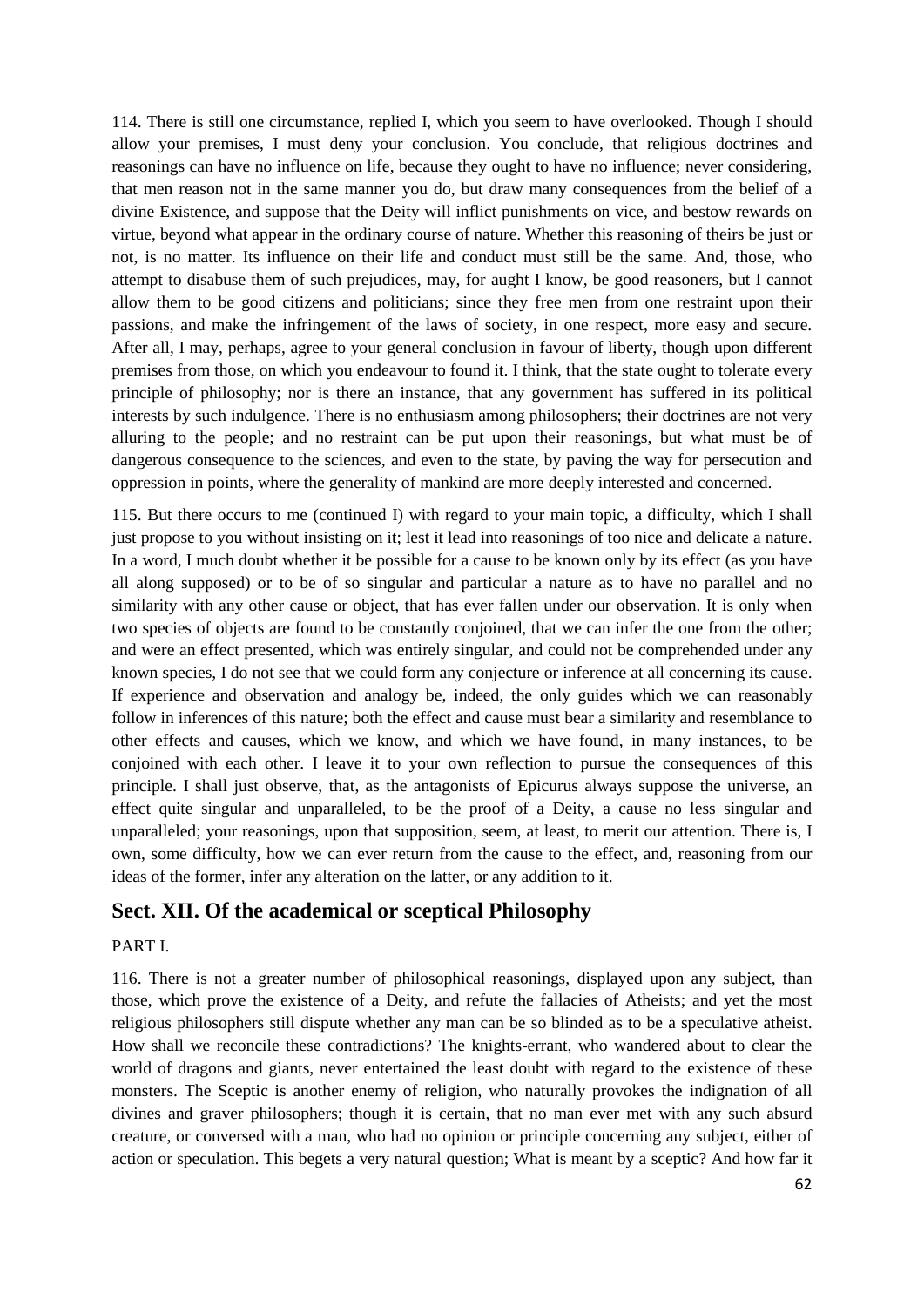is possible to push these philosophical principles of doubt and uncertainty? There is a species of scepticism, antecedent to all study and philosophy, which is much inculcated by Des Cartes and others, as a sovereign preservative against error and precipitate judgement. It recommends an universal doubt, not only of all our former opinions and principles, but also of our very faculties; of whose veracity, say they, we must assure ourselves, by a chain of reasoning, deduced from some original principle, which cannot possibly be fallacious or deceitful. But neither is there any such original principle which has a prerogative above others, that are self-evident and convincing: or if there were, could we advance a step beyond it, but by the use of those very faculties, of which we are supposed to be already diffident. The Cartesian doubt, therefore, were it ever possible to be attained by any human creature (as it plainly is not) would be entirely incurable; and no reasoning could ever bring us to a state of assurance and conviction upon any subject. It must, however, be confessed, that this species of scepticism, when more moderate, may be understood in a very reasonable sense, and is a necessary preparative to the study of philosophy, by preserving a proper impartiality in our judgements, and weaning our mind from all those prejudices, which we may have imbibed from education or rash opinion. To begin with clear and self-evident principles, to advance by timorous and sure steps, to review frequently our conclusions, and examine accurately all their consequences; though by these means we shall make both a slow and a short progress in our systems; are the only methods, by which we can ever hope to reach truth, and attain a proper stability and certainty in our determinations.

117. There is another species of scepticism, consequent to science and enquiry, when men are supposed to have discovered, either the absolute fallaciousness of their mental faculties, or their unfitness to reach any fixed determination in all those curious subjects of speculation, about which they are commonly employed. Even our very senses are brought into dispute, by a certain species of philosophers; and the maxims of common life are subjected to the same doubt as the most profound principles or conclusions of metaphysics and theology. As these paradoxical tenets (if they may be called tenets) are to be met with in some philosophers, and the refutation of them in several, they naturally excite our curiosity, and make us enquire into the arguments, on which they may be founded. I need not insist upon the more trite topics, employed by the sceptics in all ages, against the evidence of sense; such as those which are derived from the imperfection and fallaciousness of our organs, on numberless occasions; the crooked appearance of an oar in water; the various aspects of objects, according to their different distances; the double images which arise from the pressing one eye; with many other appearances of a like nature. These sceptical topics, indeed, are only sufficient to prove, that the senses alone are not implicitly to be depended on; but that we must correct their evidence by reason, and by considerations, derived from the nature of the medium, the distance of the object, and the disposition of the organ, in order to render them, within their sphere, the proper criteria of truth and falsehood. There are other more profound arguments against the senses, which admit not of so easy a solution.

118. It seems evident, that men are carried, by a natural instinct or prepossession, to repose faith in their senses; and that, without any reasoning, or even almost before the use of reason, we always suppose an external universe, which depends not on our perception, but would exist, though we and every sensible creature were absent or annihilated. Even the animal creation are governed by a like opinion, and preserve this belief of external objects, in all their thoughts, designs, and actions. It seems also evident, that, when men follow this blind and powerful instinct of nature, they always suppose the very images, presented by the senses, to be the external objects, and never entertain any suspicion, that the one are nothing but representations of the other. This very table which we see white, and which we feel hard, is believed to exist, independent of our perception, and to be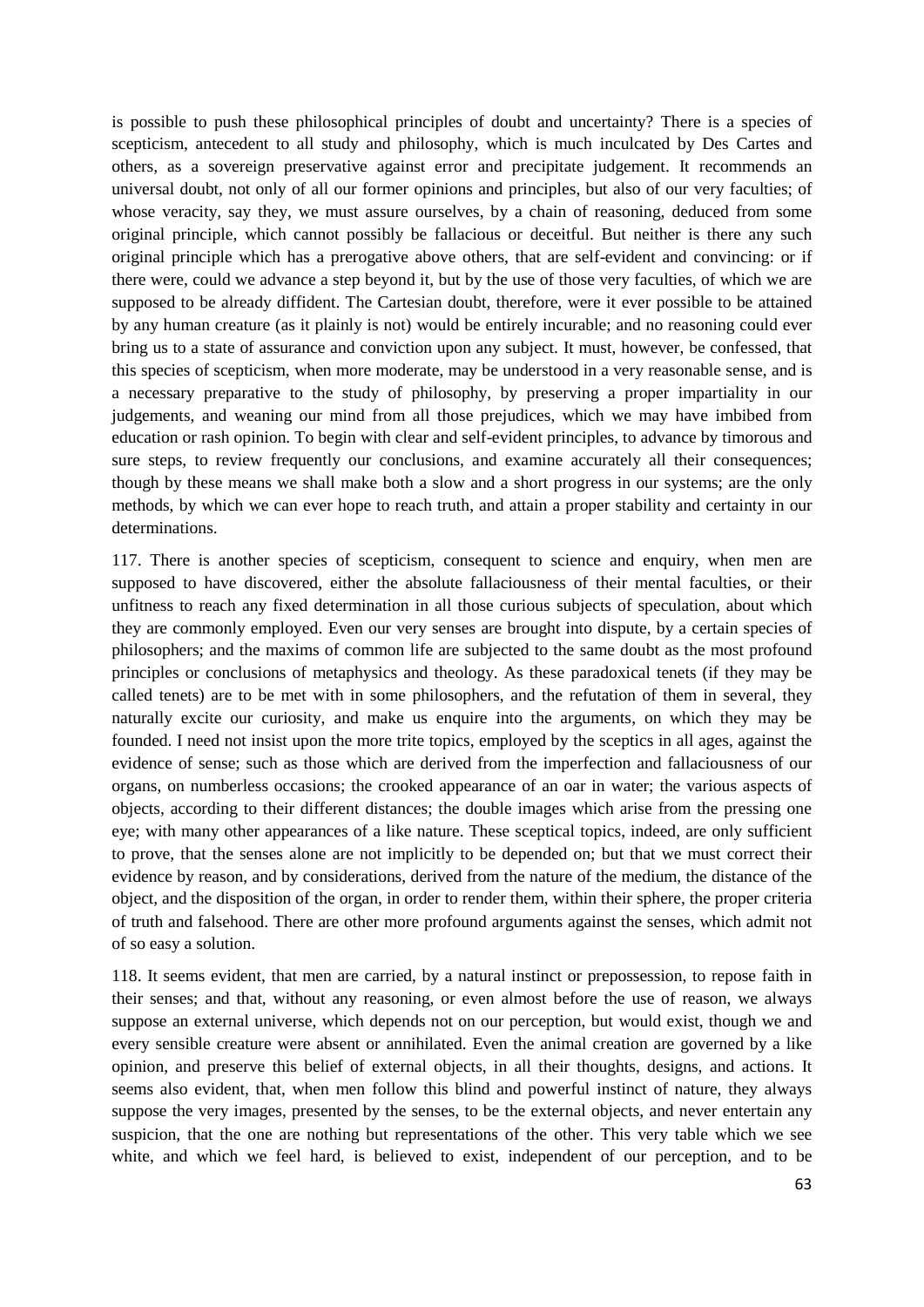something external to our mind, which perceives it. Our presence bestows not being on it: our absence does not annihilate it. It preserves its existence uniform and entire, independent of the situation of intelligent beings, who perceive or contemplate it. But this universal and primary opinion of all men is soon destroyed by the slightest philosophy, which teaches us, that nothing can ever be present to the mind but an image or perception, and that the senses are only the inlets, through which these images are conveyed, without being able to produce any immediate intercourse between the mind and the object. The table, which we see, seems to diminish, as we remove farther from it: but the real table, which exists independent of us, suffers no alteration: it was, therefore, nothing but its image, which was present to the mind. These are the obvious dictates of reason; and no man, who reflects, ever doubted, that the existences, which we consider, when we say, this house and that tree, are nothing but perceptions in the mind, and fleeting copies or representations of other existences, which remain uniform and independent.

119. So far, then, are we necessitated by reasoning to contradict ordepart from the primary instincts of nature, and to embrace a new system with regard to the evidence of our senses. But here philosophy finds herself extremely embarrassed, when she would justify this new system, and obviate the cavils and objections of the sceptics. She can no longer plead the infallible and irresistible instinct of nature: for that led us to a quite different system, which is acknowledged fallible and even erroneous. And to justify this pretended philosophical system, by a chain of clear and convincing argument, or even any appearance of argument, exceeds the power of all human capacity. By what argument can it be proved, that the perceptions of the mind must be caused by external objects, entirely different from them, though resembling them (if that be possible) and could not arise either from the energy of the mind itself, or from the suggestion of some invisible and unknown spirit, or from some other cause still more unknown to us? It is acknowledged, that, in fact, many of these perceptions arise not from anything external, as in dreams, madness, and other diseases. And nothing can be more inexplicable than the manner, in which body should so operate upon mind as ever to convey an image of itself to a substance, supposed of so different, and even contrary a nature. It is a question of fact, whether the perceptions of the senses be produced by external objects, resembling them: how shall this question be determined? By experience surely; as all other questions of a like nature. But here experience is, and must be entirely silent. The mind has never anything present to it but the perceptions, and cannot possibly reach any experience of their connexion with objects. The supposition of such a connexion is, therefore, without any foundation in reasoning.

120. To have recourse to the veracity of the Supreme Being, in order to prove the veracity of our senses, is surely making a very unexpected circuit. If his veracity were at all concerned in this matter, our senses would be entirely infallible; because it is not possible that he can ever deceive. Not to mention, that, if the external world be once called in question, we shall be at a loss to find arguments, by which we may prove the existence of that Being or any of his attributes.

121. This is a topic, therefore, in which the profounder and morephilosophical sceptics will always triumph, when they endeavour to introduce an universal doubt into all subjects of human knowledge and enquiry. Do you follow the instincts and propensities of nature, may they say, in assenting to the veracity of sense? But these lead you to believe that the very perception or sensible image is the external object. Do you disclaim this principle, in order to embrace a more rational opinion, that the perceptions are only representations of something external? You here depart from your natural propensities and more obvious sentiments; and yet are not able to satisfy your reason, which can never find any convincing argument from experience to prove, that the perceptions are connected with any external objects.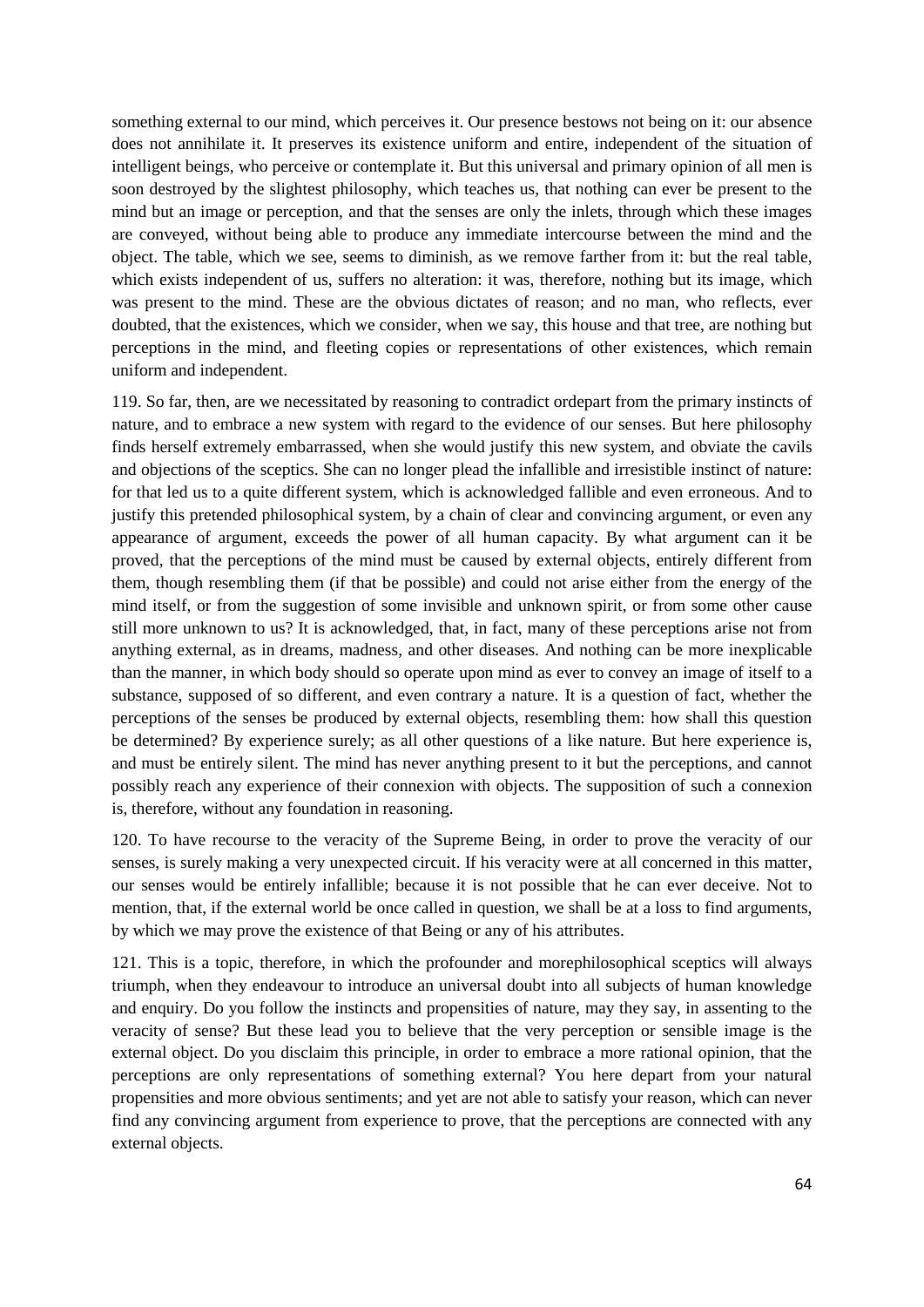122. There is another sceptical topic of a like nature, derived from the most profound philosophy; which might merit our attention, were it requisite to dive so deep, in order to discover arguments and reasonings, which can so little serve to any serious purpose. It is universally allowed by modern enquirers, that all the sensible qualities of objects, such as hard, soft, hot, cold, white, black, &c. are merely secondary, and exist not in the objects themselves, but are perceptions of the mind, without any external archetype or model, which they represent. If this be allowed, with regard to secondary qualities, it must also follow, with regard to the supposed primary qualities of extension and solidity; nor can the latter be any more entitled to that denomination than the former. The idea of extension is entirely acquired from the senses of sight and feeling; and if all the qualities, perceived by the senses, be in the mind, not in the object, the same conclusion must reach the idea of extension which is wholly dependent on the sensible ideas or the ideas of secondary qualities. Nothing can save us from this conclusion, but the asserting, that the ideas of those primary qualities are attained by Abstraction, an opinion, which, if we examine it accurately, we shall find to be unintelligible, and even absurd. An extension, that is neither tangible nor visible, cannot possibly be conceived: and a tangible or visible extension, which is neither hard nor soft, black nor white, is equally beyond the reach of human conception. Let any man try to conceive a triangle in general, which is neither Isosceles nor Scalenum, nor has any particular length or proportion of sides; and he will soon perceive the absurdity of all the scholastic notions with regard to abstraction and general ideas.

This argument is drawn from Dr. Berkeley; and indeed most of the writings of that very ingenious author form the best lessons of scepticism which are to be found either among the ancient or modern philosophers, Bayle not excepted. He professes, however, in his title page (and undoubtedly with great truth) to have composed his book against the sceptics as well as against the atheists and freethinkers. But that all his arguments, though otherwise intended, are, in reality, merely sceptical, appears from this, that they admit of no answer and produce no conviction. Their only effect is to cause that momentary amazement and irresolution and confusion, which is the result of scepticism.

123. Thus the first philosophical objection to the evidence of sense or to the opinion of external existence consists in this, that such an opinion, if rested on natural instinct, is contrary to reason, and if referred to reason, is contrary to natural instinct, and at the same time carries no rational evidence with it, to convince an impartial enquirer. The second objection goes farther, and represents this opinion as contrary to reason: at least, if it be a principle of reason, that all sensible qualities are in the mind, not in the object. Bereave matter of all its intelligible qualities, both primary and secondary, you in a manner annihilate it, and leave only a certain unknown, inexplicable something, as the cause of our perceptions; a notion so imperfect, that no sceptic will think it worth while to contend against it.

#### **PART II.**

124. It may seem a very extravagant attempt of the sceptics to destroy reason by argument and ratiocination; yet is this the grand scope of all their enquiries and disputes. They endeavour to find objections, both to our abstract reasonings, and to those which regard matter of fact and existence. The chief objection against all abstract reasonings is derived from the ideas of space and time; ideas, which, in common life and to a careless view, are very clear and intelligible, but when they pass through the scrutiny of the profound sciences (and they are the chief object of these sciences) afford principles, which seem full of absurdity and contradiction. No priestly dogmas, invented on purpose to tame and subdue the rebellious reason of mankind, ever shocked common sense more than the doctrine of the infinitive divisibility of extension, with its consequences; as they are pompously displayed by all geometricians and metaphysicians, with a kind of triumph and exultation. A real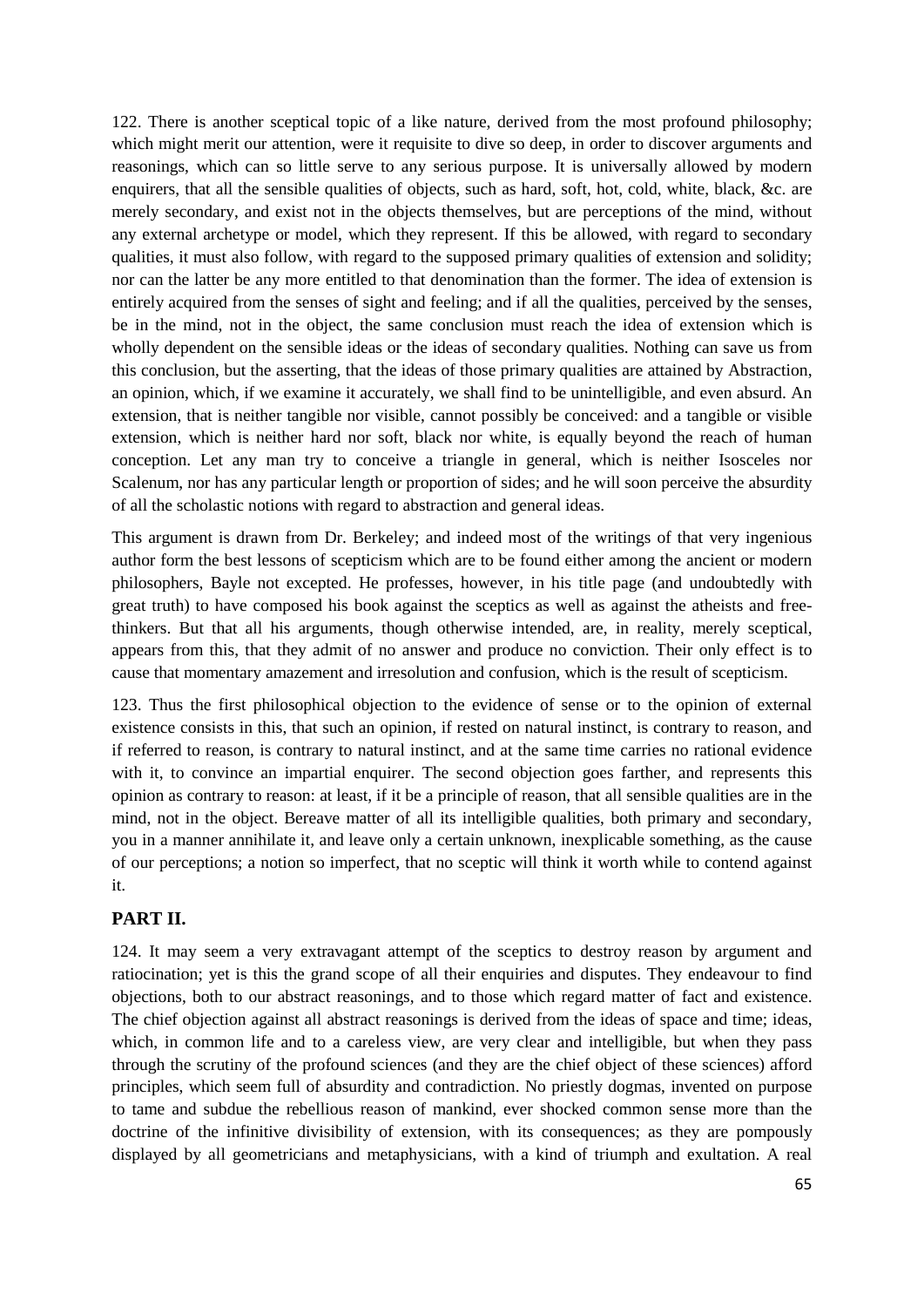quantity, infinitely less than any finite quantity, containing quantities infinitely less than itself, and so on in infinitum; this is an edifice so bold and prodigious, that it is too weighty for any pretended demonstration to support, because it shocks the clearest and most natural principles of human reason. But what renders the matter more extraordinary, is, that these seemingly absurd opinions are supported by a chain of reasoning, the clearest and most natural; nor is it possible for us to allow the premises without admitting the consequences. Nothing can be more convincing and satisfactory than all the conclusions concerning the properties of circles and triangles; and yet, when these are once received, how can we deny, that the angle of contact between a circle and its tangent is infinitely less than any rectilineal angle, that as you may increase the diameter of the circle in infinitum, this angle of contact becomes still less, even in infinitum, and that the angle of contact between other curves and their tangents may be infinitely less than those between any circle and its tangent, and so on, in infinitum? The demonstration of these principles seems as unexceptionable as that which proves the three angles of a triangle to be equal to two right ones, though the latter opinion be natural and easy, and the former big with contradiction and absurdity. Reason here seems to be thrown into a kind of amazement and suspence, which, without the suggestions of any sceptic, gives her a diffidence of herself, and of the ground on which she treads. She sees a full light, which illuminates certain places; but that light borders upon the most profound darkness. And between these she is so dazzled and confounded, that she scarcely can pronounce with certainty and assurance concerning any one object.

Whatever disputes there may be about mathematical points, we must allow that there are physical points; that is, parts of extension, which cannot be divided or lessened, either by the eye or imagination. These images, then, which are present to the fancy or senses, are absolutely indivisible, and consequently must be allowed by mathematicians to be infinitely less than any real part of extension; and yet nothing appears more certain to reason, than that an infinite number of them composes an infinite extension. How much more an infinite number of those infinitely small parts of extension, which are still supposed infinitely divisible.

125. The absurdity of these bold determinations of the abstract sciences seems to become, if possible, still more palpable with regard to time than extension. An infinite number of real parts of time, passing in succession, and exhausted one after another, appears so evident a contradiction, that no man, one should think, whose judgement is not corrupted, instead of being improved, by the sciences, would ever be able to admit of it. Yet still reason must remain restless, and unquiet, even with regard to that scepticism, to which she is driven by these seeming absurdities and contradictions. How any clear, distinct idea can contain circumstances, contradictory to itself, or to any other clear, distinct idea, is absolutely incomprehensible; and is, perhaps, as absurd as any proposition, which can be formed. So that nothing can be more sceptical, or more full of doubt and hesitation, than this scepticism itself, which arises from some of the paradoxical conclusions of geometry or the science of quantity.

It seems to me not impossible to avoid these absurdities and contradictions, if it be admitted, that there is no such thing as abstract or general ideas, properly speaking; but that all general ideas are, in reality, particular ones, attached to a general term, which recalls, upon occasion, other particular ones, that resemble, in certain circumstances, the idea, present to the mind. Thus when the term Horse is pronounced, we immediately figure to ourselves the idea of a black or a white animal, of a particular size or figure: But as that term is also usually applied to animals of other colours, figures and sizes, these ideas, though not actually present to the imagination, are easily recalled; and our reasoning and conclusion proceed in the same way, as if they were actually present. If this be admitted (as seems reasonable) it follows that all the ideas of quantity, upon which mathematicians reason, are nothing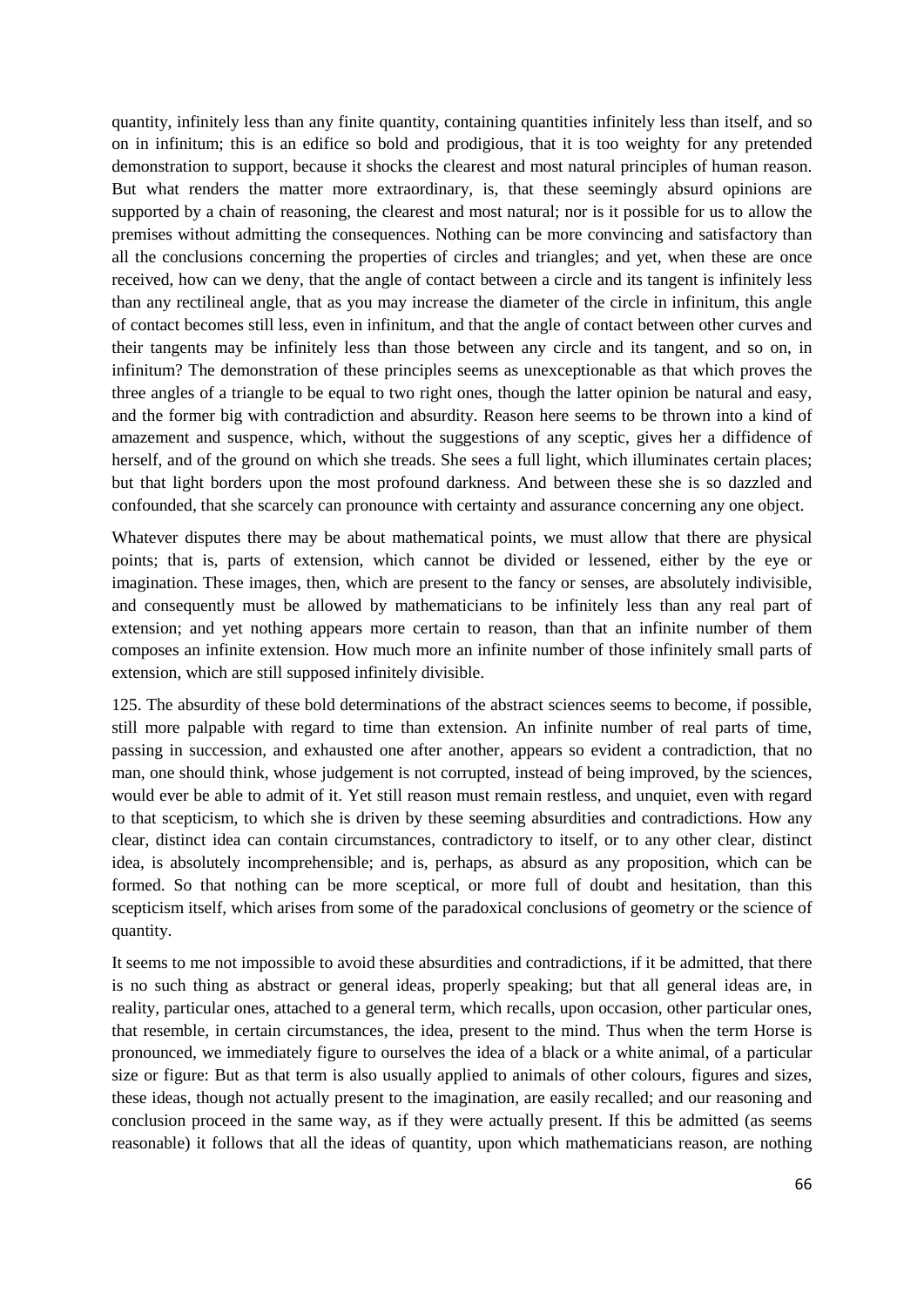but particular, and such as are suggested by the senses and imagination, and consequently, cannot be infinitely divisible. It is sufficient to have dropped this hint at present, without prosecuting it any farther. It certainly concerns all lovers of science not to expose themselves to the ridicule and contempt of the ignorant by their conclusions; and this seems the readiest solution of these difficulties.

126. The sceptical objections to moral evidence, or to the reasonings concerning matter of fact, are either popular or philosophical. The popular objections are derived from the natural weakness of human understanding; the contradictory opinions, which have been entertained in different ages and nations; the variations of our judgement in sickness and health, youth and old age, prosperity and adversity; the perpetual contradiction of each particular man's opinions and sentiments; with many other topics of that kind. It is needless to insist farther on this head. These objections are but weak. For as, in common life, we reason every moment concerning fact and existence, and cannot possibly subsist, without continually employing this species of argument, any popular objections, derived from thence, must be insufficient to destroy that evidence. The great subverter of Pyrrhonism or the excessive principles of scepticism is action, and employment, and the occupations of common life. These principles may flourish and triumph in the schools; where it is, indeed, difficult, if not impossible, to refute them. But as soon as they leave the shade, and by the presence of the real objects, which actuate our passions and sentiments, are put in opposition to the more powerful principles of our nature, they vanish like smoke, and leave the most determined sceptic in the same condition as other mortals.

127. The sceptic, therefore, had better keep within his proper sphere, and display those philosophical objections, which arise from more profound researches. Here he seems to have ample matter of triumph; while he justly insists, that all our evidence for any matter of fact, which lies beyond the testimony of sense or memory, is derived entirely from the relation of cause and effect; that we have no other idea of this relation than that of two objects, which have been frequently conjoined together; that we have no argument to convince us, that objects, which have, in our experience, been frequently conjoined, will likewise, in other instances, be conjoined in the same manner; and that nothing leads us to this inference but custom or a certain instinct of our nature; which it is indeed difficult to resist, but which, like other instincts, may be fallacious and deceitful. While the sceptic insists upon these topics, he shows his force, or rather, indeed, his own and our weakness; and seems, for the time at least, to destroy all assurance and conviction. These arguments might be displayed at greater length, if any durable good or benefit to society could ever be expected to result from them.

128. For here is the chief and most confounding objection to excessive scepticism, that no durable good can ever result from it; while it remains in its full force and vigour. We need only ask such a sceptic, What his meaning is? And what he proposes by all these curious researches? He is immediately at a loss, and knows not what to answer. A Copernican or Ptolemaic, who supports each his different system of astronomy, may hope to produce a conviction, which will remain constant and durable, with his audience. A Stoic or Epicurean displays principles, which may not be durable, but which have an effect on conduct and behaviour. But a Pyrrhonian cannot expect, that his philosophy will have any constant influence on the mind: or if it had, that its influence would be beneficial to society. On the contrary, he must acknowledge, if he will acknowledge anything, that all human life must perish, were his principles universally and steadily to prevail. All discourse, all action would immediately cease; and men remain in a total lethargy, till the necessities of nature, unsatisfied, put an end to their miserable existence. It is true; so fatal an event is very little to be dreaded. Nature is always too strong for principle. And though a Pyrrhonian may throw himself or others into a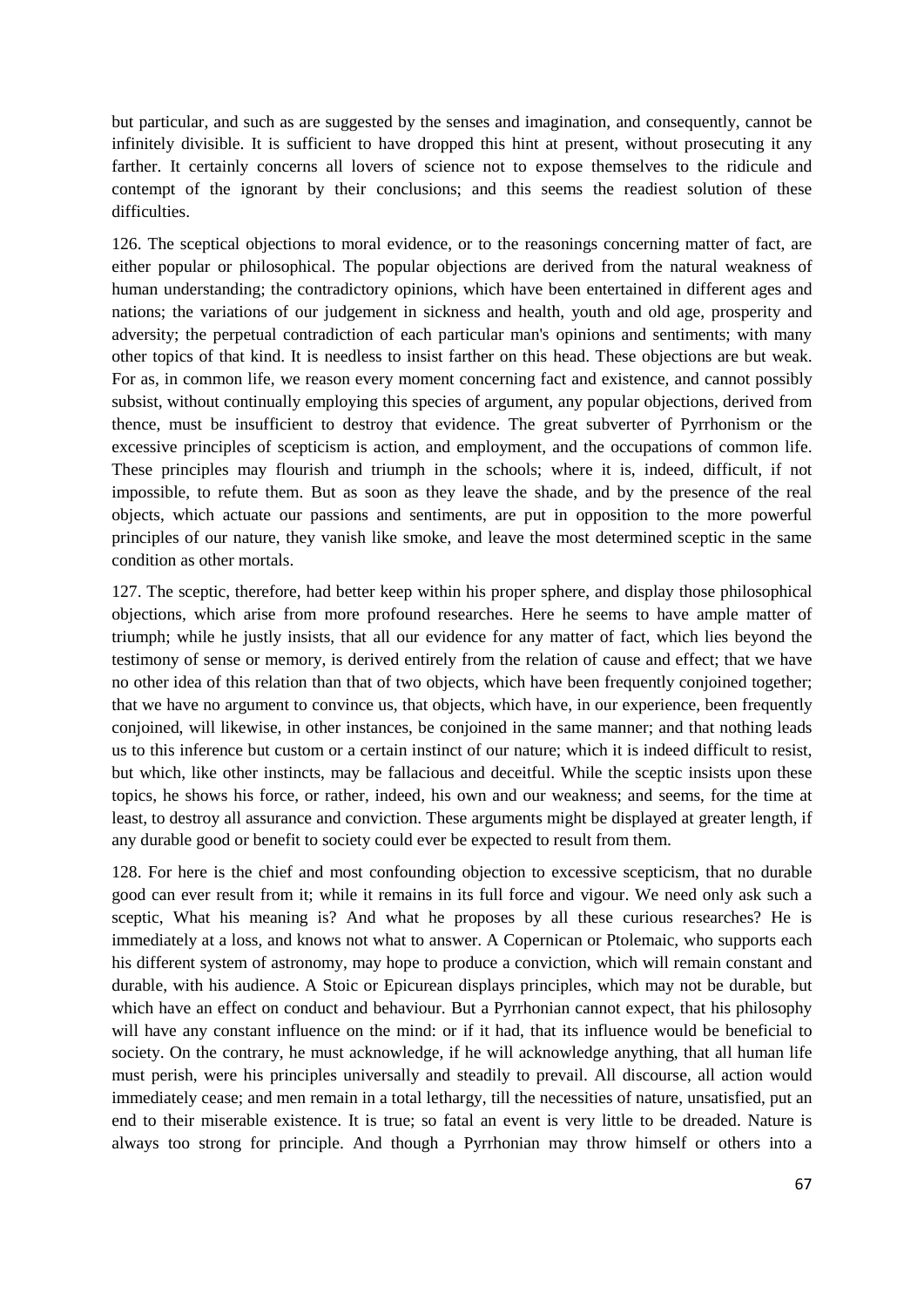momentary amazement and confusion by his profound reasonings; the first and most trivial event in life will put to flight all his doubts and scruples, and leave him the same, in every point of action and speculation, with the philosophers of every other sect, or with those who never concerned themselves in any philosophical researches. When he awakes from his dream, he will be the first to join in the laugh against himself, and to confess, that all his objections are mere amusement, and can have no other tendency than to show the whimsical condition of mankind, who must act and reason and believe; though they are not able, by their most diligent enquiry, to satisfy themselves concerning the foundation of these operations, or to remove the objections, which may be raised against them.

#### **PART III.**

129. There is, indeed, a more mitigated scepticism or academical philosophy, which may be both durable and useful, and which may, in part, be the result of this Pyrrhonism, or excessive scepticism, when its undistinguished doubts are, in some measure, corrected by common sense and reflection. The greater part of mankind are naturally apt to be affirmative and dogmatical in their opinions; and while they see objects only on one side, and have no idea of any counterpoising argument, they throw themselves precipitately into the principles, to which they are inclined; nor have they any indulgence for those who entertain opposite sentiments. To hesitate or balance perplexes their understanding, checks their passion, and suspends their action. They are, therefore, impatient till they escape from a state, which to them is so uneasy: and they think, that they could never remove themselves far enough from it, by the violence of their affirmations and obstinacy of their belief. But could such dogmatical reasoners become sensible of the strange infirmities of human understanding, even in its most perfect state, and when most accurate and cautious in its determinations; such a reflection would naturally inspire them with more modesty and reserve, and diminish their fond opinion of themselves, and their prejudice against antagonists. The illiterate may reflect on the disposition of the learned, who, amidst all the advantages of study and reflection, are commonly still diffident in their determinations: and if any of the learned be inclined, from their natural temper, to haughtiness and obstinacy, a small tincture of Pyrrhonism might abate their pride, by showing them, that the few advantages, which they may have attained over their fellows, are but inconsiderable, if compared with the universal perplexity and confusion, which is inherent in human nature. In general, there is a degree of doubt, and caution, and modesty, which, in all kinds of scrutiny and decision, ought for ever to accompany a just reasoner.

130. Another species of mitigated scepticism which may be of advantage to mankind, and which may be the natural result of the Pyrrhonian doubts and scruples, is the limitation of our enquiries to such subjects as are best adapted to the narrow capacity of human understanding. The imagination of man is naturally sublime, delighted with whatever is remote and extraordinary, and running, without control, into the most distant parts of space and time in order to avoid the objects, which custom has rendered too familiar to it. A correct Judgement observes a contrary method, and avoiding all distant and high enquiries, confines itself to common life, and to such subjects as fall under daily practice and experience; leaving the more sublime topics to the embellishment of poets and orators, or to the arts of priests and politicians. To bring us to so salutary a determination, nothing can be more serviceable, than to be once thoroughly convinced of the force of the Pyrrhonian doubt, and of the impossibility, that anything, but the strong power of natural instinct, could free us from it. Those who have a propensity to philosophy, will still continue their researches; because they reflect, that, besides the immediate pleasure, attending such an occupation, philosophical decisions are nothing but the reflections of common life, methodized and corrected. But they will never be tempted to go beyond common life, so long as they consider the imperfection of those faculties which they employ, their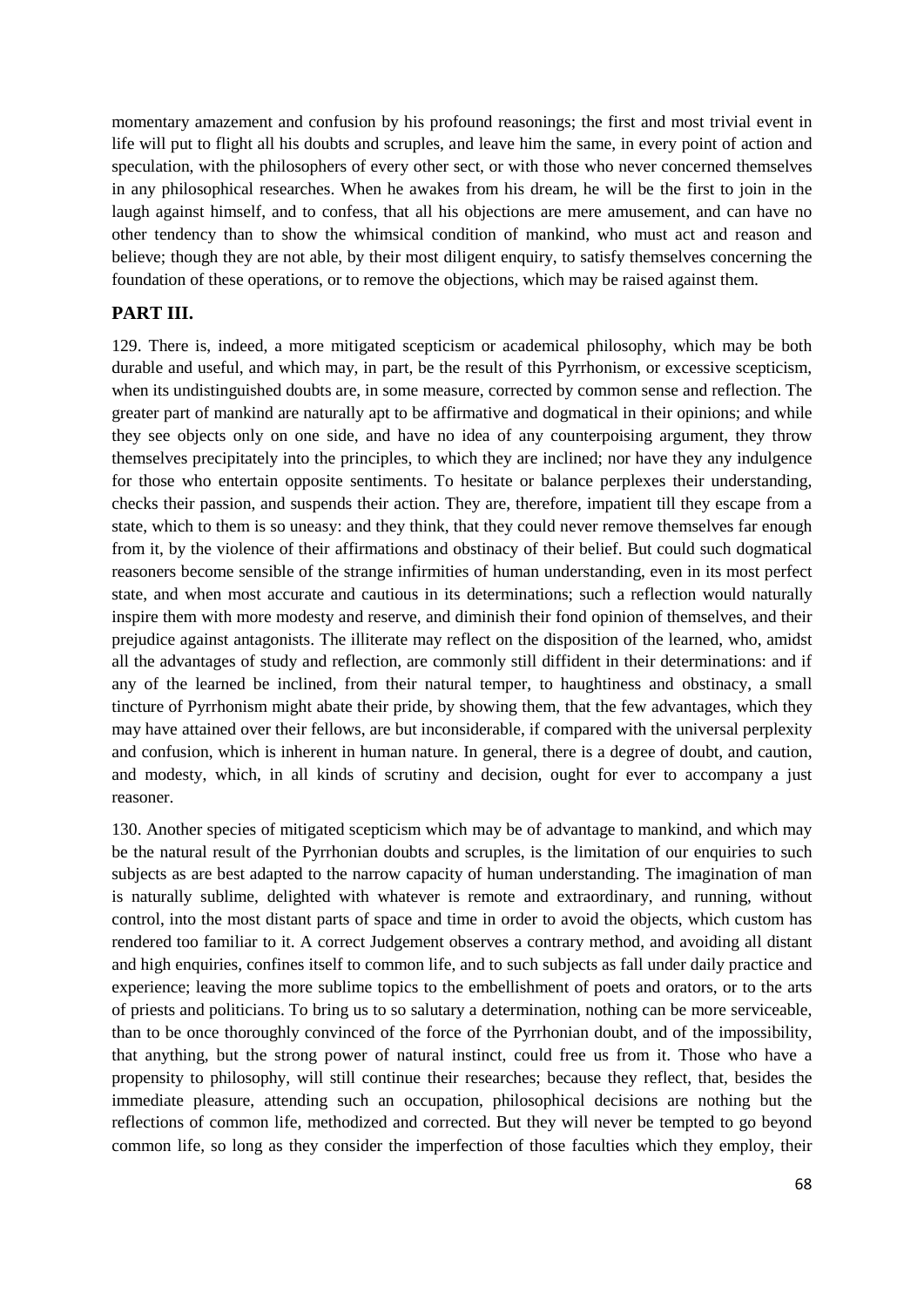narrow reach, and their inaccurate operations. While we cannot give a satisfactory reason, why we believe, after a thousand experiments, that a stone will fall, or fire burn; can we ever satisfy ourselves concerning any determination, which we may form, with regard to the origin of worlds, and the situation of nature, from, and to eternity? This narrow limitation, indeed, of our enquiries, is, in every respect, so reasonable, that it suffices to make the slightest examination into the natural powers of the human mind and to compare them with their objects, in order to recommend it to us. We shall then find what are the proper subjects of science and enquiry.

131. It seems to me, that the only objects of the abstract science or of demonstration are quantity and number, and that all attempts to extend this more perfect species of knowledge beyond these bounds are mere sophistry and illusion. As the component parts of quantity and number are entirely similar, their relations become intricate and involved; and nothing can be more curious, as well as useful, than to trace, by a variety of mediums, their equality or inequality, through their different appearances. But as all other ideas are clearly distinct and different from each other, we can never advance farther, by our utmost scrutiny, than to observe this diversity, and, by an obvious reflection, pronounce one thing not to be another. Or if there be any difficulty in these decisions, it proceeds entirely from the undeterminate meaning of words, which is corrected by juster definitions. That the square of the hypothenuse is equal to the squares of the other two sides, cannot be known, let the terms be ever so exactly defined, without a train of reasoning and enquiry. But to convince us of this proposition, that where there is no property, there can be no injustice, it is only necessary to define the terms, and explain injustice to be a violation of property. This proposition is, indeed, nothing but a more imperfect definition. It isthe same case with all those pretended syllogistical reasonings, which may be found in every other branch of learning, except the sciences of quantity and number; and these may safely, I think, be pronounced the only proper objects of knowledge and demonstration.

132. All other enquiries of men regard only matter of fact and existence; and these are evidently incapable of demonstration. Whatever is may not be. No negation of a fact can involve a contradiction. The non-existence of any being, without exception, is as clear and distinct an idea as its existence. The proposition, which affirms it not to be, however false, is no less conceivable and intelligible, than that which affirms it to be. The case is different with the sciences, properly so called. Every proposition, which is not true, is there confused and unintelligible. That the cube root of 64 is equal to the half of 10, is a false proposition, and can never be distinctly conceived. But that Caesar, or the angel Gabriel, or any being never existed, may be a false proposition, but still is perfectly conceivable, and implies no contradiction. The existence, therefore, of any being can only be proved by arguments from its cause or its effect; and these arguments are founded entirely on experience. If we reason a priori, anything may appear able to produce anything. The falling of a pebble may, for aught we know, extinguish the sun; or the wish of a man control the planets in their orbits. It is only experience, which teaches us the nature and bounds of cause and effect, and enables us to infer the existence of one object from that of another. Such is the foundation of moral reasoning, which forms the greater part of human knowledge, and is the source of all human action and behaviour.

That impious maxim of the ancient philosophy, Ex nihilo, nihil fit, by which the creation of matter was excluded, ceases to be a maxim, according to this philosophy. Not only the will of the supreme Being may create matter; but, for aught we know a priori, the will of any other being might create it, or any other cause, that the most whimsical imagination can assign. Moral reasonings are either concerning particular or general facts. All deliberations in life regard the former; as also all disquisitions in history, chronology, geography, and astronomy. The sciences, which treat of general facts, are politics, natural philosophy, physic, chemistry, &c. where the qualities, causes and effects of